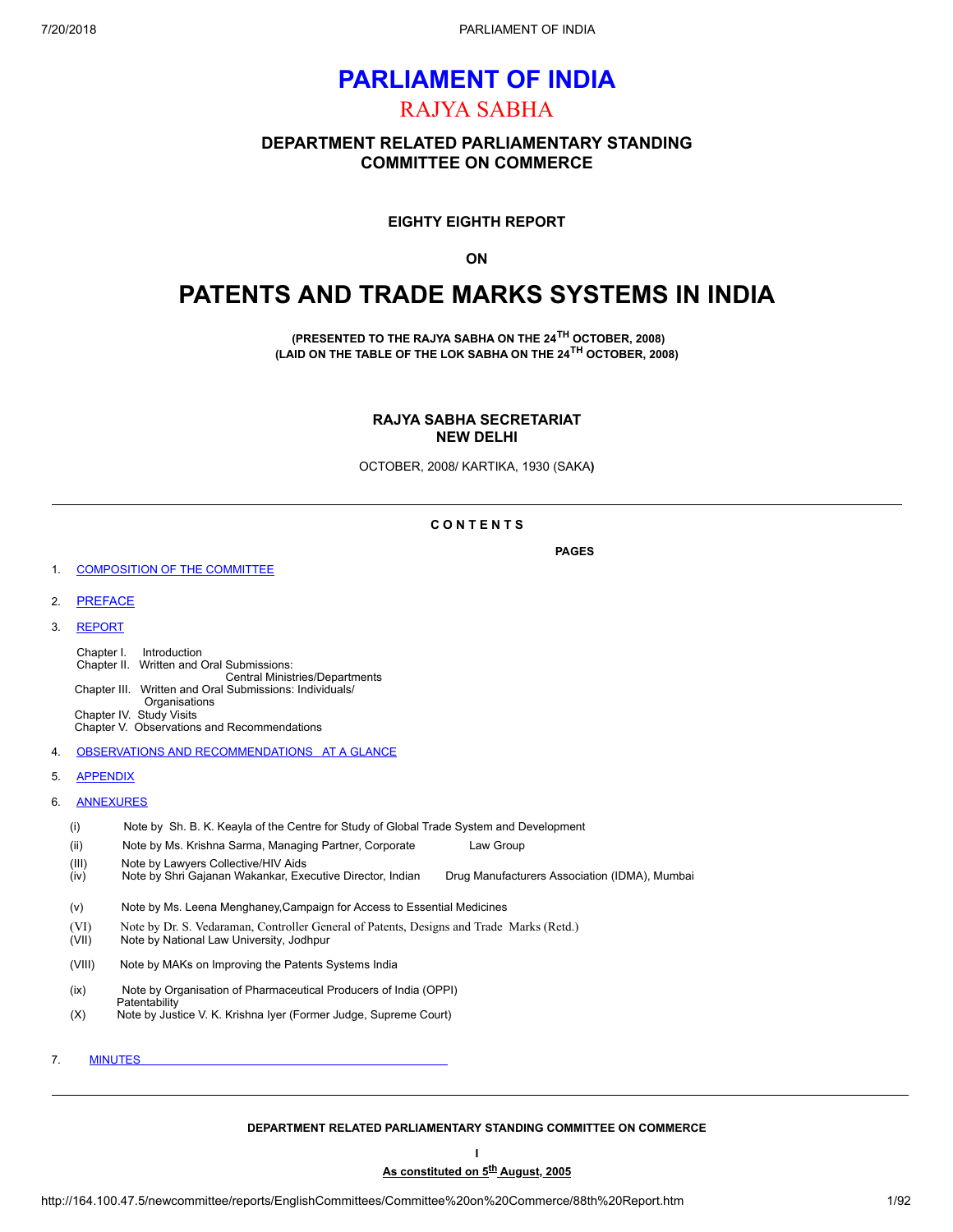1. Dr. Murli Manohar Joshi — Chairman

### **RAJYA SABHA**

- 2. Shri Thennala G. Balakrishna Pillai
- 3. Shri Abu Asim Azmi<br>4. Shri Dinesh Trivedi<br>5. Shri Robert Kharshii
- Shri Dinesh Trivedi
- 5. Shri Robert Kharshiing<br>6. #Shri Rajkumar Dhoot
- 6. #Shri Rajkumar Dhoot
- 5. *Institute press*<br>7. &&Shri K. Keshava Rao<br>8. &Shri Arun Jaitlev 8. &Shri Arun Jaitley
- 9. @Shri Jai Prakash Aggarwal
- 10. Vacant

### **LOK SABHA**

- 
- 11. Shri K. Francis George<br>12. Shri D.V. Sadananda G Shri D.V. Sadananda Gowda
- 13. Shri Anantkumar Hegde<br>14. Shri Radhey Shyam Kor
- 14. Shri Radhey Shyam Kori<br>15. Shri N.N. Krishnadas
- 15. Shri N.N. Krishnadas
- 16. Shri Vikrambhai Arjanbhai Madam<br>17. Shri Shankhlal Majhi
- 17. Shri Shankhlal Majhi<br>18. Shri Ram Chandra P
- 18. Shri Ram Chandra Paswan<br>19. Shri Virchandra Paswan
- 19. Shri Virchandra Paswan<br>20. Shri Jivabhai A. Patel
- 20. Shri Jivabhai A. Patel<br>21. Shri Jaysingrao Gaikv 21. Shri Jaysingrao Gaikwad Patil<br>22. Shri Shisupal N. Patle<br>23. Shri Badiga Ramakrishna
- Shri Shisupal N. Patle
- 23. Shri Badiga Ramakrishna<br>24. Shri Kashiram Rana
- 24. Shri Kashiram Rana<br>25. Shri Haribhau Ratho
- 25. Shri Haribhau Rathod<br>26. Shri S.P.Y Reddy
- 26. Shri S.P.Y Reddy<br>27. Shri Bharatsinh M
- 27. Shri Bharatsinh Madhavsinh Solanki<br>28. Shri Sarbananda Sonowal
- 28. Shri Sarbananda Sonowal<br>29. Kunwar Sarv Raj Singh
- 29. Kunwar Sarv Raj Singh<br>30. Shri C.H. Vijayashankar
- 30. Shri C.H. Vijayashankar
- 31. \$Shri Ashok Kumar Rawat **\_\_\_\_\_\_\_\_\_\_\_\_\_\_\_\_\_\_\_\_\_\_\_\_\_\_\_\_\_\_\_\_\_\_\_\_\_\_\_\_\_\_\_\_\_\_\_\_\_\_\_\_\_\_\_\_\_\_\_\_\_\_\_\_\_\_\_\_\_\_\_\_\_\_**

# Nominated w.e.<u>f 4<sup>th</sup> November, 2005</u> <u>\$ Nominated w.e.f 31<sup>st</sup> May, 2006</u> <u>& Nominated w.e.f 5<sup>th</sup> June, 2006</u> <u>&& Nominated w.e.f 5<sup>th</sup> June, 2006</u> @Nominated w.e.f  $11<sup>th</sup>$  July, 2006

**II**

### **As constituted on 5 th August, 2006**

1. Dr. Murli Manohar Joshi — Chairman

### **RAJYA SABHA**

| 2.  | Shri Thennala G. Balakrishna Pillai |
|-----|-------------------------------------|
| 3.  | Shri Jai Parkash Aggarwal           |
| 4.  | Shri K. Keshava Rao                 |
| 5.  | Shri Arun Jaitley                   |
| 6.  | Shri Banwari Lal Kanchhal           |
| 7.  | Shri Moinul Hassan                  |
| 8.  | Shri Rajkumar Dhoot                 |
| 9.  | Shri Dinesh Trivedi                 |
| 10. | Shri Robert Kharshiing              |

### **LOK SABHA**

11. Shri Omar Abdullah<br>12. Shri C.K. Chandrap<br>13. Shri D.V. Sadanand 12. Shri C.K. Chandrappan 13. Shri D.V. Sadananda Gowda 14. Shri Radhey Shyam Kori 15. Shri N.N. Krishnadas 16. Shri Jivabhai A. Patel<br>17. Shri Virchandra Pasw 17. Shri Virchandra Paswan<br>18. Shri Shisupal N. Patle 18. Shri Shisupal N. Patle<br>19. Shri E. Ponnuswamy 19. Shri E. Ponnuswamy<br>20. Shri Gingee N. Rama 20. Shri Gingee N. Ramachandran<br>21. Shri Kashiram Rana<br>22. Shri Haribhau Rathod Shri Kashiram Rana 22. Shri Haribhau Rathod<br>23. Shri S.P.Y Reddy 23. Shri S.P.Y Reddy<br>24. Shri Nikhilananda<br>25. Shri Bharatsinh M Shri Nikhilananda Sar 25. Shri Bharatsinh Madhavsinh Solanki 26. Shri Sarvananda Sonowal<br>27. #Shri Manjunath Kunnur<br>28. \$Shri Amitava Nandy #Shri Manjunath Kunnur 28. \$Shri Amitava Nandy<br>29. \*Shri Braja Kishore Tr 29. \* \*Shri Braja Kishore Tripathy<br>30. \* \*Shri Sippipari Ravichandran 30. Shri Sippipari Ravichandran<br>31. **1988: Shri Balashowry Vallabhan** 31. \*\*Shri Balashowry Vallabhaneni

 $\mathcal{L}_\text{max} = \mathcal{L}_\text{max} = \mathcal{L}_\text{max} = \mathcal{L}_\text{max} = \mathcal{L}_\text{max} = \mathcal{L}_\text{max} = \mathcal{L}_\text{max} = \mathcal{L}_\text{max} = \mathcal{L}_\text{max} = \mathcal{L}_\text{max} = \mathcal{L}_\text{max} = \mathcal{L}_\text{max} = \mathcal{L}_\text{max} = \mathcal{L}_\text{max} = \mathcal{L}_\text{max} = \mathcal{L}_\text{max} = \mathcal{L}_\text{max} = \mathcal{L}_\text{max} = \mathcal{$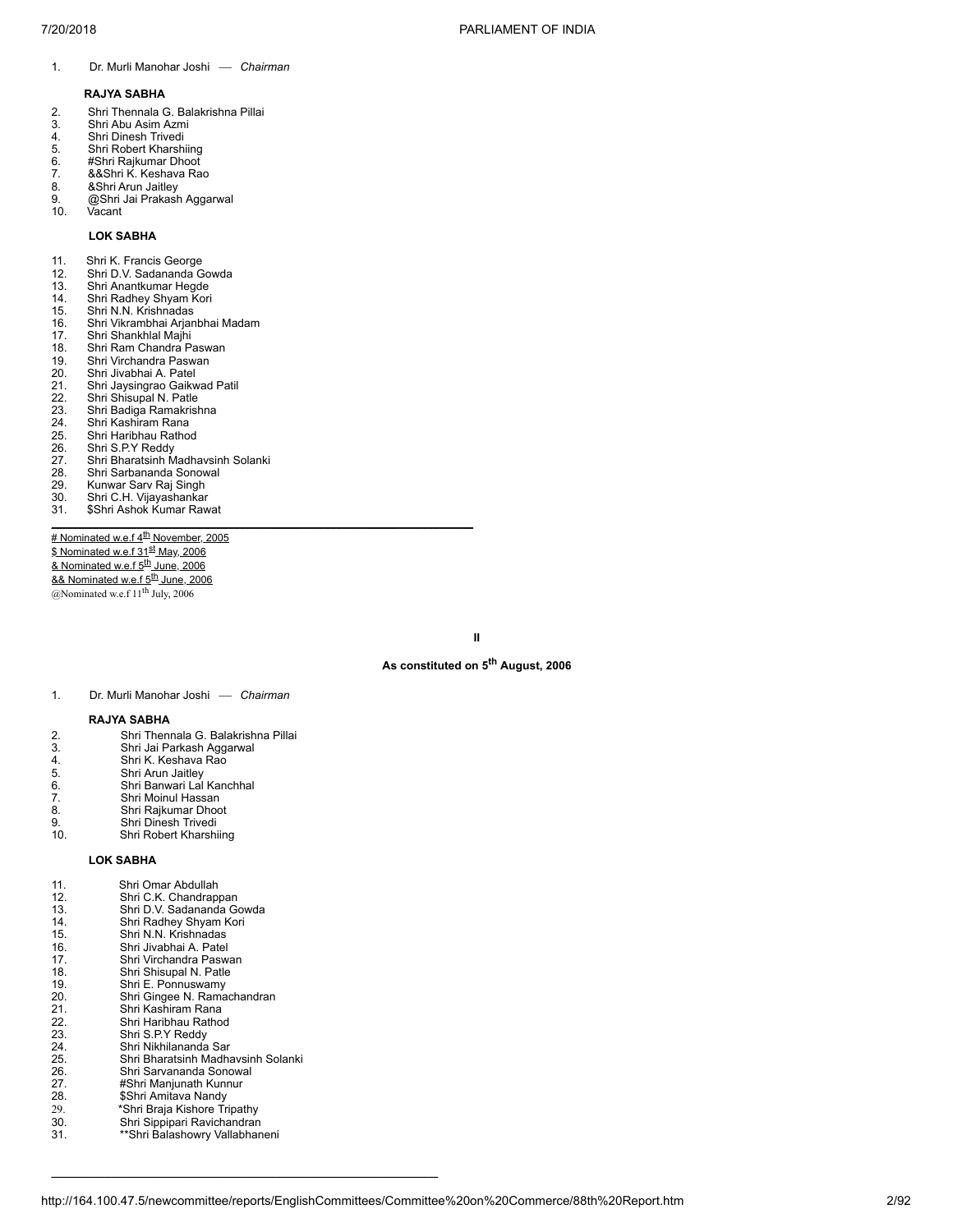# Nominated w.e.f 31<sup>st</sup> August, 2006 <u>\$ Nominated w.e.f 31<sup>st</sup> August, 2006</u>

\* Nominated w.e.f 8<sup>th</sup> September, 2006

<u>\*\* Nominated w.e.f 11<sup>th</sup> December, 2006</u>

**III**

### **As constituted on 5 th August, 2007**

1. Dr. Murli Manohar Joshi ¾ *Chairman*

### **RAJYA SABHA**

- 2. Shri Thennala G. Balakrishna Pillai
- 3. Shri Jai Parkash Aggarwal<br>4. Dr. K. Keshava Rao<br>5. Shri Arun Jaitley
- Dr. K. Keshava Rao
- Shri Banwari Lal Kanchhal
- 5. Shri Arun Jaitley<br>6. Shri Banwari Lal<br>7. Shri Rajkumar Di<br>8. Shri Rajkumar Di 7. Shri Mohammed Amin
- 8. Shri Rajkumar Dhoot<br>9. Shri Dinesh Trivedi
- 9. Shri Dinesh Trivedi<br>10. Shri Robert Kharshi Shri Robert Kharshiing
	-

### **LOK SABHA**

11. Shri Omar Abdullah<br>12. Shri C.K. Chandrap 12. Shri C.K. Chandrappan<br>13. Shri D.V. Sadananda Go 13. Shri D.V. Sadananda Gowda<br>14. Shri Radhey Shyam Kori 14. Shri Radhey Shyam Kori<br>15. Shri N.N. Krishnadas 15. Shri N.N. Krishnadas<br>16. Shri Manjunath Kunni<br>17. Shri Jivabhai A. Patel Shri Manjunath Kunnur 17. Shri Jivabhai A. Patel<br>18. Shri Virchandra Paswa<br>19. Shri Shishupal N. Patl<br>20. Shri E. Ponnuswamy<br>21. Shri Ginge N. Rama<br>23. Shri Haribhau Rathod 18. Shri Virchandra Paswan Shri Shishupal N. Patle 20. Shri E. Ponnuswamy 21. Shri Gingee N. Ramachandran 22. Shri Kashiram Rana 23. Shri Haribhau Rathod<br>24. Shri Sippiparai Ravich<br>25. Shri S.P.Y. Reddy<br>26. Shri Nikhilananda Sar 24. Shri Sippiparai Ravichandran 25. Shri S.P.Y. Reddy 26. Shri Nikhilananda Sar 27. Shri Bharatsinh Madhavsinh Solanki 28. Shri Sarvananda Sonowal<br>29. Shri Braja Kishore Tripathy 29. Shri Braja Kishore Tripathy<br>
29. Shri Balashowry Vallabhane Shri Balashowry Vallabhaneni 31. #Shri T.K. Hamza

# Nominated w.e.f 12<sup>th</sup> December, 2007

 $\mathcal{L}_\text{max} = \mathcal{L}_\text{max} = \mathcal{L}_\text{max} = \mathcal{L}_\text{max} = \mathcal{L}_\text{max} = \mathcal{L}_\text{max} = \mathcal{L}_\text{max} = \mathcal{L}_\text{max} = \mathcal{L}_\text{max} = \mathcal{L}_\text{max} = \mathcal{L}_\text{max} = \mathcal{L}_\text{max} = \mathcal{L}_\text{max} = \mathcal{L}_\text{max} = \mathcal{L}_\text{max} = \mathcal{L}_\text{max} = \mathcal{L}_\text{max} = \mathcal{L}_\text{max} = \mathcal{$ 

**IV**

### **As constituted on 5 th August, 2008**

1. Dr. Murli Manohar Joshi ¾ *Chairman*

### **RAJYA SABHA**

- 2. Shri Thennala G. Balakrishna Pillai<br>3. Shri Jai Parkash Aggarwal<br>4. Dr. K. Keshava Rao
- 3. Shri Jai Parkash Aggarwal
- 4. Dr. K. Keshava Rao<br>5. Shri Arun Jaitley
- 5. Shri Arun Jaitley<br>6. Shri Banwari Lal<br>7. Shri Mohammed
- Shri Banwari Lal Kanchhal
- 7. Shri Mohammed Amin<br>8. Shri Y.P. Trivedi
- 8. Shri Y.P. Trivedi
- 9. Shri Parimal Nathwani<br>10. Vacant Vacant

## **LOK SABHA**

- 
- 12. Shri C.K. Chandrappan
- 11. Shri Omar Abdullah<br>12. Shri C.K. Chandrap<br>13. Shri D.V. Sadanand 13. Shri D.V. Sadananda Gowda
- 14. Shri Radhey Shyam Kori 15. Shri Radhey Shyam Ko<br>16. Shri N.N. Krishnadas<br>16. Shri Manjunath Kunnur<br>17. Shri Amitava Nandi
- 15. Shri N.N. Krishnadas
- 
- 18. Shri Jivabhai A. Patel
- 17. Shri Amitava Nandi<br>18. Shri Jivabhai A. Pat<br>19. Shri Virchandra Pas 19. Shri Virchandra Paswan
- 20. Shri Shishupal N. Patle<br>21. Shri E. Ponnuswamy
- 21. Shri E. Ponnuswamy<br>22. Shri Gingee N. Rama
- 22. Shri Gingee N. Ramachandran<br>23. Shri Kashiram Rana
- 23. Shri Kashiram Rana<br>24. Shri Haribhau Ratho Shri Haribhau Rathod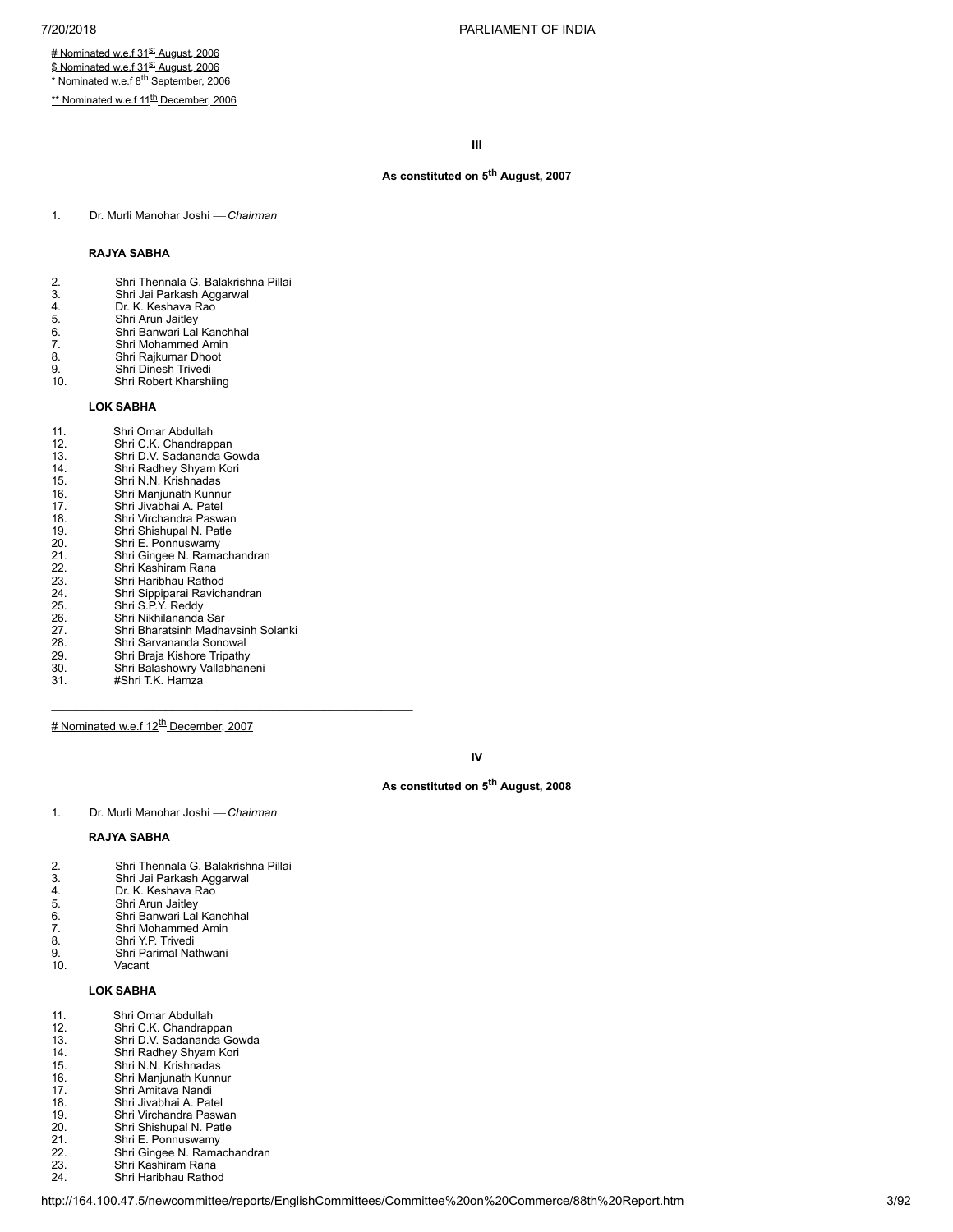25. Shri Sippiparai Ravichandran 26. Shri S.P.Y. Reddy 27. Shri Nikhilananda Sar<br>28. Shri Bharatsinh Madh 28. Shri Bharatsinh Madhavsinh Solanki Shri Sarvananda Sonowal 30. Shri Braja Kishore Tripathy Shri Balashowry Vallabhaneni

### **SECRETARIAT**

Shri Ravi Kant Chopra, JS & FA Shri Surinder Kumar Watts, Director Shri M.K. Khan, Deputy Director Smt. Indira Chaturvedi Vaidya, Committee Officer

<span id="page-3-0"></span>**PREFACE**

I, the Chairman of the Department Related Parliamentary Standing Committee on Commerce, having been authorised by the Committee, present this Eightyeighth Report of the Committee on the Patents and Trade Marks Systems in India.

2. The Department Related Parliamentary Standing Committee on Commerce took up for an indepth study the subject of Patents and Trade Marks Systems in India on 12<sup>th</sup> June, 2006. The Committee held discussions with the Secretary, Department of Industrial Policy and Promotion (IPP). It also heard the views of the representatives of the various Ministries/Departments and Individuals/Organisations. It considered the information on the subject supplied by the Department of IPP, Ministry of Commerce and Industry, Ministry of Health and Family and Welfare, Ministry of Science and Technology besides the other papers/documents received during the course of deliberations on the subject. The Committee held a total number of nine sittings. The Committee visited Kolkata and Chennai from 8<sup>th</sup> to 11<sup>th</sup> July, 2006, Ahmedabad, and Mumbai from 6<sup>th</sup> to 13<sup>th</sup> November, 2006 and Intellectual Property Office, Dwarka, New Delhi on 6<sup>th</sup> June, 2007 for on-the-spot visits on the subject.

3. The Committee considered and adopted this report at its sitting held on 26<sup>th</sup> September, 2008.

NEW DELHI; *September 26, 2008*

DR.*MURLI MANOHAR JOSHI*, *Chairman, Department Related Parliamentary Standing Committee on Commerce*

# <span id="page-3-1"></span>**CHAPTER-I**

## **INTRODUCTION**

## **\*\*History of Patents and Trade Marks System in India**

### **Patents Systems**

1.1 The first legislation in India relating to patents was Act VI of 1856. The objective of this legislation was to encourage inventions of new and useful manufactures and to induce inventors to disclose secret of their inventions. The Act was subsequently repealed by Act IX of 1857, since it had been enacted without the approval of the British Crown. Fresh legislation for granting exclusive privileges was introduced in 1859, as Act XV of 1859. This Act was based on the United Kingdom Act of 1852, with certain departures, which included allowing assignees to make application in India and also taking prior public use or publication in India or United Kingdom for the purpose of ascertaining novelty.

1.2 The Act of 1859 was consolidated in 1872,to provide protection relating to designs. It was renamed as The Patents and Designs Protection Act under Act XIII of 1872. The Act of 1872 was further amended in 1883 (XVI of 1883), to introduce a provision to protect novelty of an invention, which prior to making application for their protection were disclosed in the Exhibition of India. This Act remained in force for about 30 years, without any change, but in the year 1883, certain modifications in the patent law were made in United Kingdom and it was considered that those modifications should also be incorporated in the Indian

 $\mathcal{L}_\text{max} = \mathcal{L}_\text{max} = \mathcal{L}_\text{max} = \mathcal{L}_\text{max} = \mathcal{L}_\text{max} = \mathcal{L}_\text{max} = \mathcal{L}_\text{max} = \mathcal{L}_\text{max} = \mathcal{L}_\text{max} = \mathcal{L}_\text{max} = \mathcal{L}_\text{max} = \mathcal{L}_\text{max} = \mathcal{L}_\text{max} = \mathcal{L}_\text{max} = \mathcal{L}_\text{max} = \mathcal{L}_\text{max} = \mathcal{L}_\text{max} = \mathcal{L}_\text{max} = \mathcal{$ 

<sup>\*\*</sup> Source : Website of Department of Industrial Policy and Promotion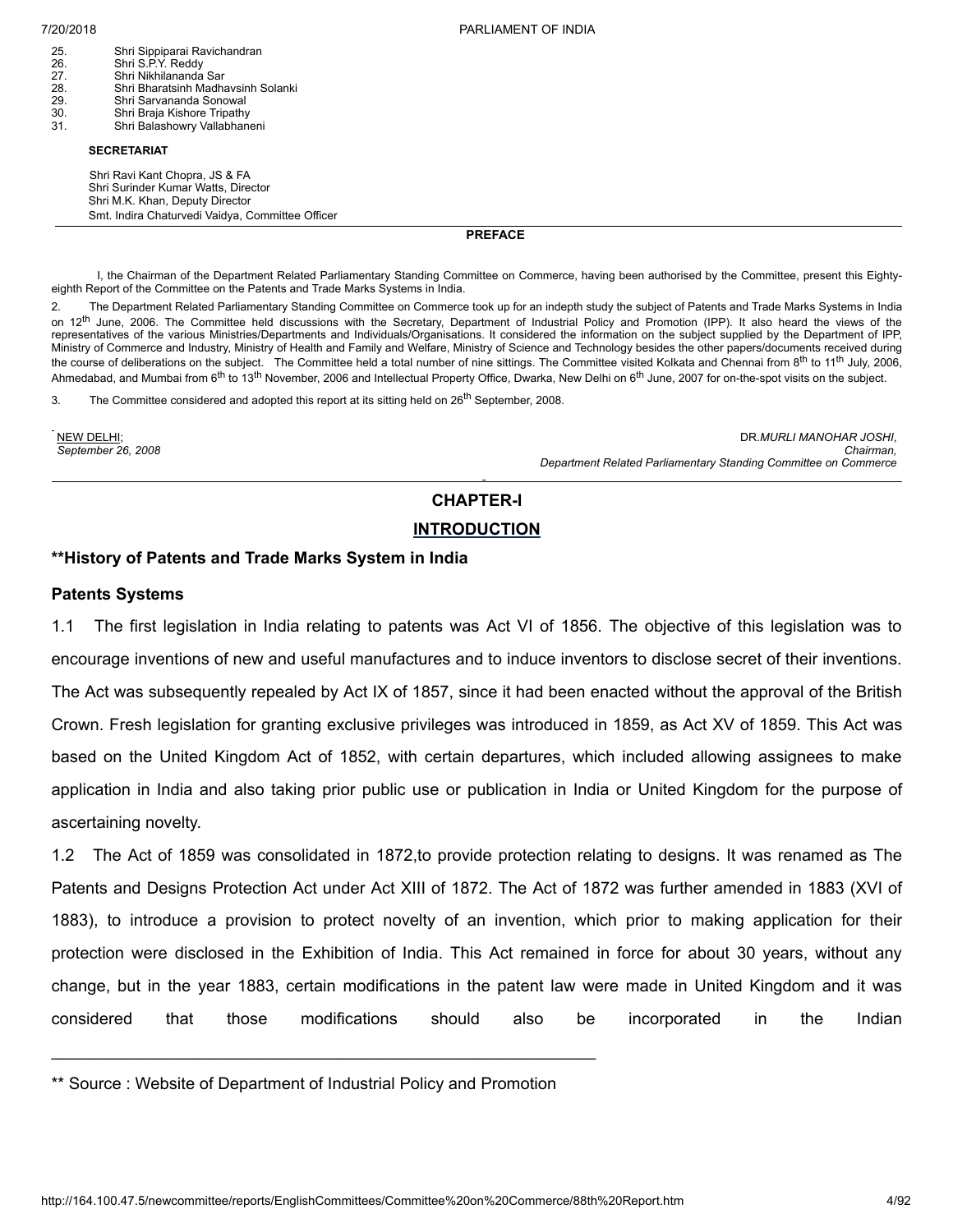law. In 1888, an Act was introduced to consolidate and amend the law relating to invention and designs, in conformity with the amendments made in the U.K. law.

1.3 The Indian Patents and Designs Act, 1911, (Act II of 1911) replaced all the previous Acts. This Act brought patent administration under the management of Controller of Patents for the first time. This Act was further amended in 1920, to enter into reciprocal arrangements with UK and other countries, for securing priority. In 1930, further amendments were made to incorporate, *inter-alia,* provisions relating to grant of secret patents, patent of addition, use of invention by Government, powers of the Controller to rectify register of patent and increase in the term of the patent from 14 years to 16 years. In 1945, an amendment was made to provide for filing of provisional specification and submission of complete specification within nine months.

1.4 Another amendment was made in 1950(Act XXXII of 1950) in relation to working of inventions and compulsory licence/revocation. Other provisions were related to endorsement of the patent with the words 'licence of right' on an application by the Government, so that the Controller could grant compulsory licences. In 1952 (Act LXX of 1952), an amendment was made to provide compulsory licence in relation to patents in respect of food and medicines, insecticides, germicides or fungicides and a process for producing substance or any invention relating to surgical or curative devices. A new Act, viz., the Patents Act, 1970 was passed after in-depth consideration by Parliamentary Committee and extensive debate in both Houses of Parliament. This Act repealed and replaced the 1911 Act, so far as the patents law was concerned. However, the 1911 Act continued to be applicable to designs. Most of the provisions of the 1970 Act were brought into force on 20<sup>th</sup> April, 1972, with publication of the Patent Rules, 1972.

1.5 This Act remained in force for about 24 years, without any change, till December 1994. An ordinance effecting certain changes in the Act was issued on 31<sup>st</sup> December, 1994, to satisfy the transitional period requirements of TRIPS Agreement of WTO which ceased to operate after six months. Subsequently, another ordinance on the exact lines of December ordinance of 1994 was issued in 1999. This ordinance was subsequently replaced by the Patents (Amendment) Act, 1999, that was brought into force retrospectively from 1<sup>st</sup> January, 1995. The amended Act provided for filing of applications for product patents in the areas of drugs, pharmaceuticals and agro chemicals, though such patents were not allowed under Patents Act, 1970. However, such applications for grant or rejection of patents were to be examined only after 31<sup>st</sup> December, 2004. Meanwhile, the applicants could be allowed Exclusive Marketing Rights (EMR) for 5 years, to sell or distribute these products in India, subject to fulfillment of certain conditions specified in the Patents (Amendment) Act, 1999.

1.6 The second amendment to the 1970 Act was made through the Patents (Amendment) Act, 2002 (Act 38 0f 2002) after consideration and report by a Joint Parliamentary Committee. This Act came into force on the 20<sup>th</sup> May, 2003, with the introduction of new Patent Rules, 2003, by replacing the earlier Patent Rules, 1972

http://164.100.47.5/newcommittee/reports/EnglishCommittees/Committee%20on%20Commerce/88th%20Report.htm 5/92 1.7 The third amendment to the Patents Act, 1970 was introduced through the Patents (Amendment) Ordinance, 2004, w.e.f. 1<sup>st</sup> January, 2005. This Ordinance was later replaced by the Patents (Amendment) Act 2005 (Act 15 of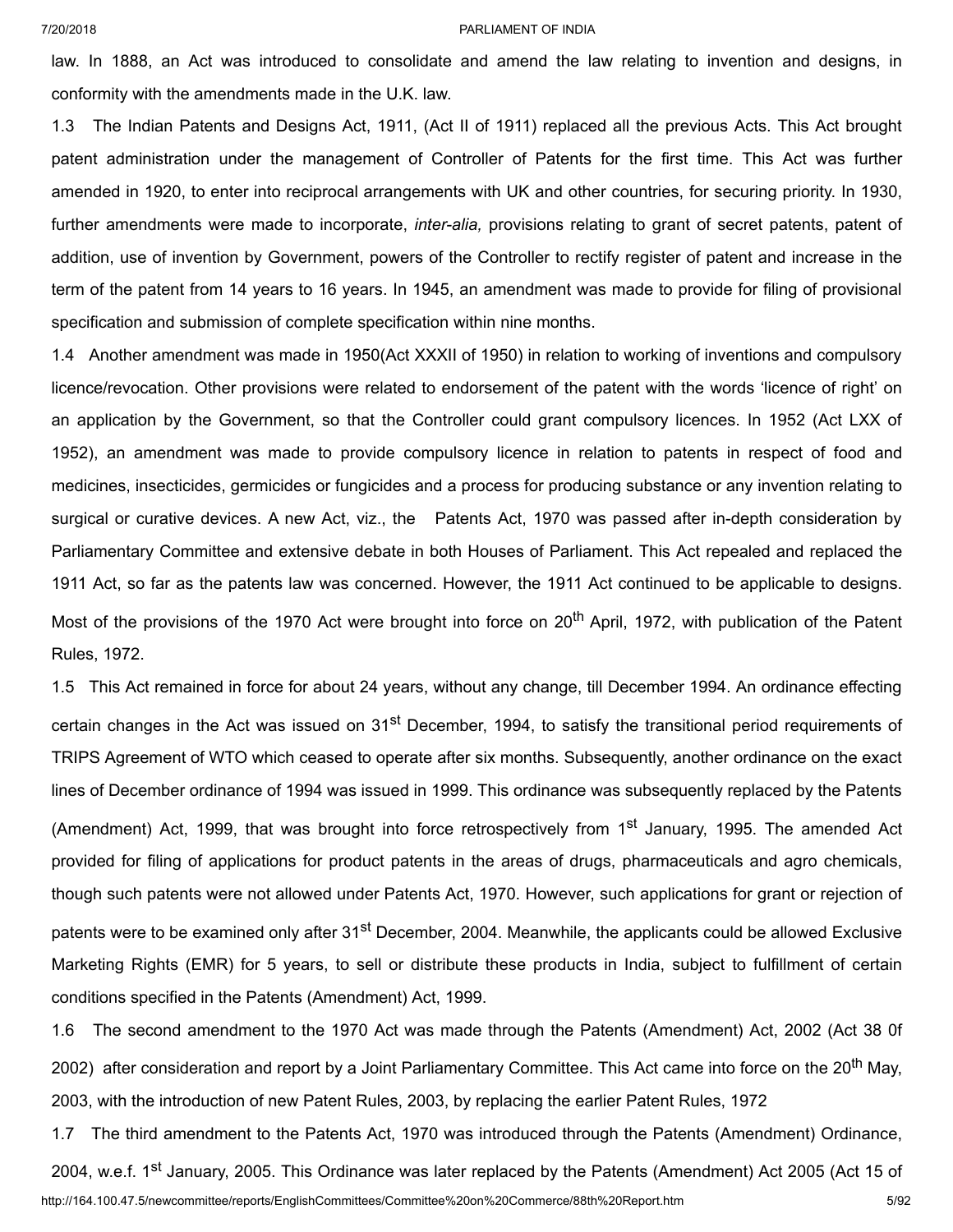2005) on 4<sup>th</sup> April, 2005, which was brought into force w.e.f 1<sup>st</sup> January, 2005. The relevant Bill was not referred to

any Parliamentary Committee.

## **Salient Features of the amended Patents Law**

- 1.8 The salient features of the existing patents law are as under:
	- i) Product and process patent protection for all inventions, except those prohibited specifically.
	- ii) Term of patent to be 20 years from date of patent application.
	- iii) Rights of patentees include importation.
	- iv) Comprehensive provisions for working of Patents, Compulsory Licences and Revocation.
	- v) Mandatory publication of applications after 18 months of filing, with option for early publication, on request by applicant.
	- vi) Examination of application on request by applicant or third party.
	- vii) Provision of both pre-grant and post-grant opposition to grant of patents.
	- viii) Protection of bio-diversity and traditional knowledge.
	- ix) Provision for mandatory disclosure of source and geographical origin of the biological material in the application, when used in an invention.
	- x) Provision for establishment of Appellate Board for hearing appeals against the decisions of the Controller of Patents.
	- xi) Provision for compulsory licence for export of medicines to countries, having insufficient or no manufacturing capacity.

## **Safeguards in the Patents Law**

1.9 The patents law balances and calibrates Intellectual Property (IP) protection, with public health, national security and public interest concerns. The salient safeguards are detailed below:

- i) Availability of products at reasonable price is ensured through the provision of compulsory licence (Section 84).
- ii) Compulsory licence can be issued to deal with circumstances of national emergency, extreme urgency or public non-commercial use (Section 92).
- iii) Parallel imports can be allowed to ensure availability of patented drugs at reasonable prices through parallel imports (Section 107 A). Parallel import need not be only from a person authorised by the patentee.
- iv) With a view to making available patented drugs through Government dispensaries, hospitals, etc., the Government can import patented drugs without the consent of the patent holder (Section 47).
- v) For public purpose the Government can compulsorily acquire patent rights. Compensation may be determined by mutual agreement between the Government and the patent holder, failing which by the High Court (Section 102).
- vi) Patent can be revoked on the ground of non-working or the patented invention not being available to the public at reasonably affordable price (Section 85).
- vii) Patent can be revoked by the Government in public interest, if it is prejudicial to the public or exercised in mischievous manner (Section 66).
- viii) No patent rights accrue to a patent holder for mailbox applications for the period prior to the date of grant of patent (Section 11 A).
- ix) Manufacturing of products by enterprises having made substantial investment to continue, on payment of reasonable royalty, even if patent is granted on a mailbox application (Section 11 A).
- x) **Bolar Provision:** Those interested in manufacturing generic version of a patented product on expiry of the patent can make necessary preparations for production even during the validity of the patent (Section 107). This provision facilitates availability of generic version of the patented product at competitive prices immediately on expiry of the patent.
- xi) **No Evergreening:** No patent is allowed for a new use of a known drug or substance (Section 3):
	- a. Mere discovery of a new form/ use/ property/ process, etc. of a known substance which does not result in enhanced efficacy is not patentable.
		- b. Salts, esters, ethers, polymorphs, etc., of known substance are to be considered to be the same substance until these differ significantly in properties with regard to efficacy.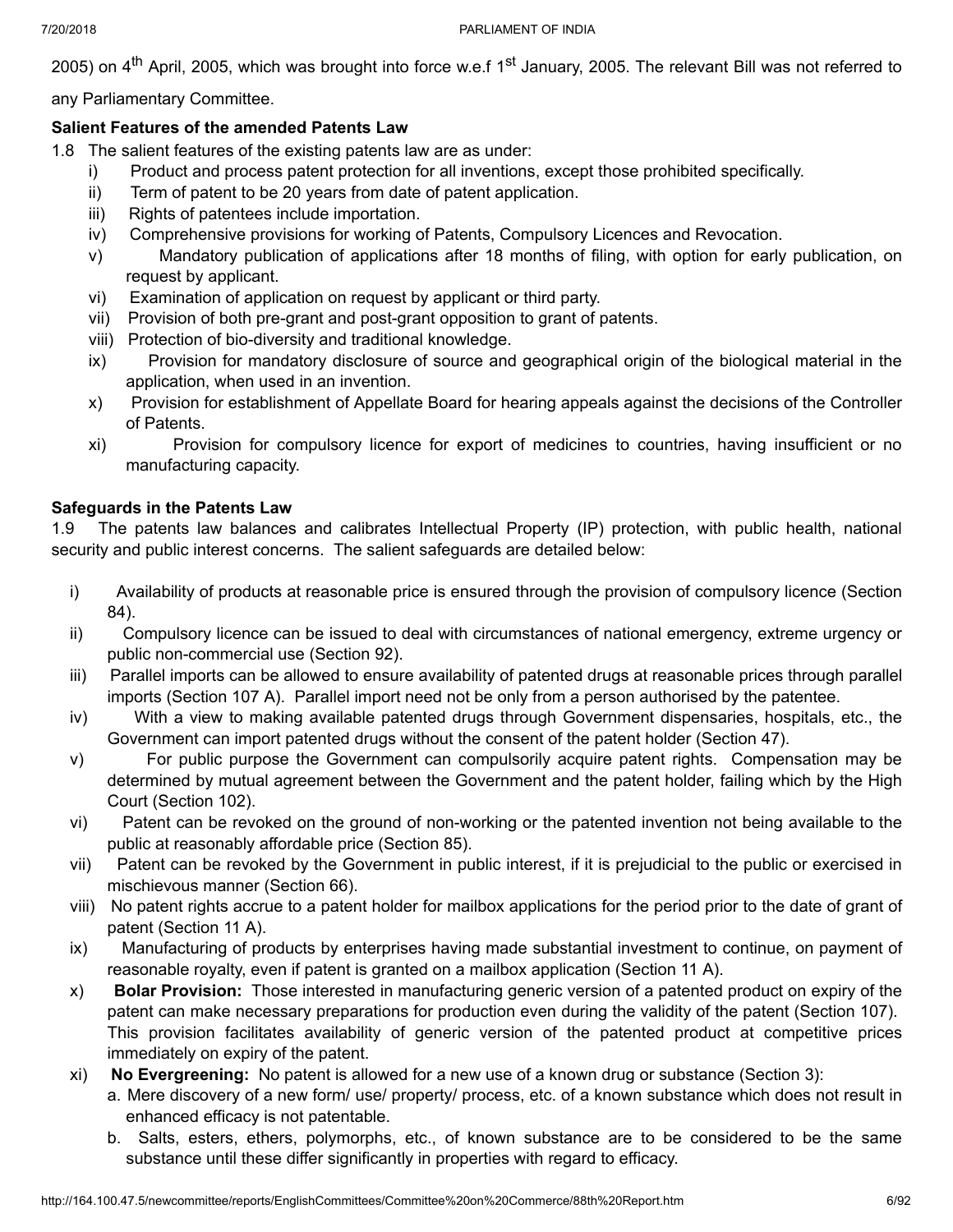xii) Patent can be revoked in the interest of security of India (Section 157 A).

## **Patents Rules**

1.10 The Patent Rules, 1972 were comprehensively reviewed and replaced by a new set of rules, namely, the Patents Rules, 2003. These Rules were subsequently reviewed and amended in 2004 and again in 2006 - the latest amendment was issued on May 05, 2006. The Patents (Amendment) Rules, 2006 were finalized through a consultative process, involving Patent Attorneys, industry associations, Government Departments concerned and other stake-holders. The thrust of the Patents Rules was to introduce transparency, to decentralize the functioning of Patent Offices, to simplify the procedures and to make them user-friendly.

## **Administration of Patents Law in India**

1.11 The patents law is administered through the Patent Offices under the charge of the Controller General of Patents, Designs & Trademarks. The Patent Offices are located at Kolkata, Mumbai, Chennai and Delhi. These offices receive and process applications, based on territorial jurisdiction.

1.12 Pursuant to the new legislative initiatives, the Government embarked upon a major modernisation programme f 1.13 New integrated Intellectual Property Offices comprising Patents, Designs, Trademarks and Geographical Indications, having a built-up area of over 5,000 sq. mts. per location have been constructed at Delhi, Kolkata, Chennai and Mumbai. The location-wise area and cost of construction are as follows:

| City    | Area            | Cost                  |
|---------|-----------------|-----------------------|
| Delhi   | 5765 sq. metres | <b>Rs.12.37 Crore</b> |
| Kolkata | 5113 sq. metres | <b>Rs.11.61 Crore</b> |
| Chennai | 5000 sq. metres | Rs.9.14 Crore         |
| Mumbai  | 5113 sq. metres | <b>Rs.11.86 Crore</b> |

1.14 Main features of the new IP buildings include:

- State-of- the-art land mark buildings of international standard.
- Corporate look.
- **•** Functional efficiency.
- IT enabled friendly building.
- Uniformity in the facade of buildings at four locations.
- Public convenience and ease.
- Public facilitation.
- Modular/specially designed furniture.
- Uninterrupted electricity supply to enable efficient functioning.
- § Semi-transparent poly carbonate dome at the central reception area to add grandeur to the building.
- Eco-friendly building taking full advantage of natural light
- **User-friendly building with public areas and hearing rooms located on lower floors.**

## **Website and Computerization**

1.15 A website of Intellectual Property offices, namely, [www.ipindia.nic.in](http://www.ipindia.nic.in/) has been launched. All laws, rules and forms are available on this site. Initial level of computerization, including provision of internet facility, has been completed. Comprehensive computerisation of operations, so as to facilitate on-line processing of applications, is under implementation.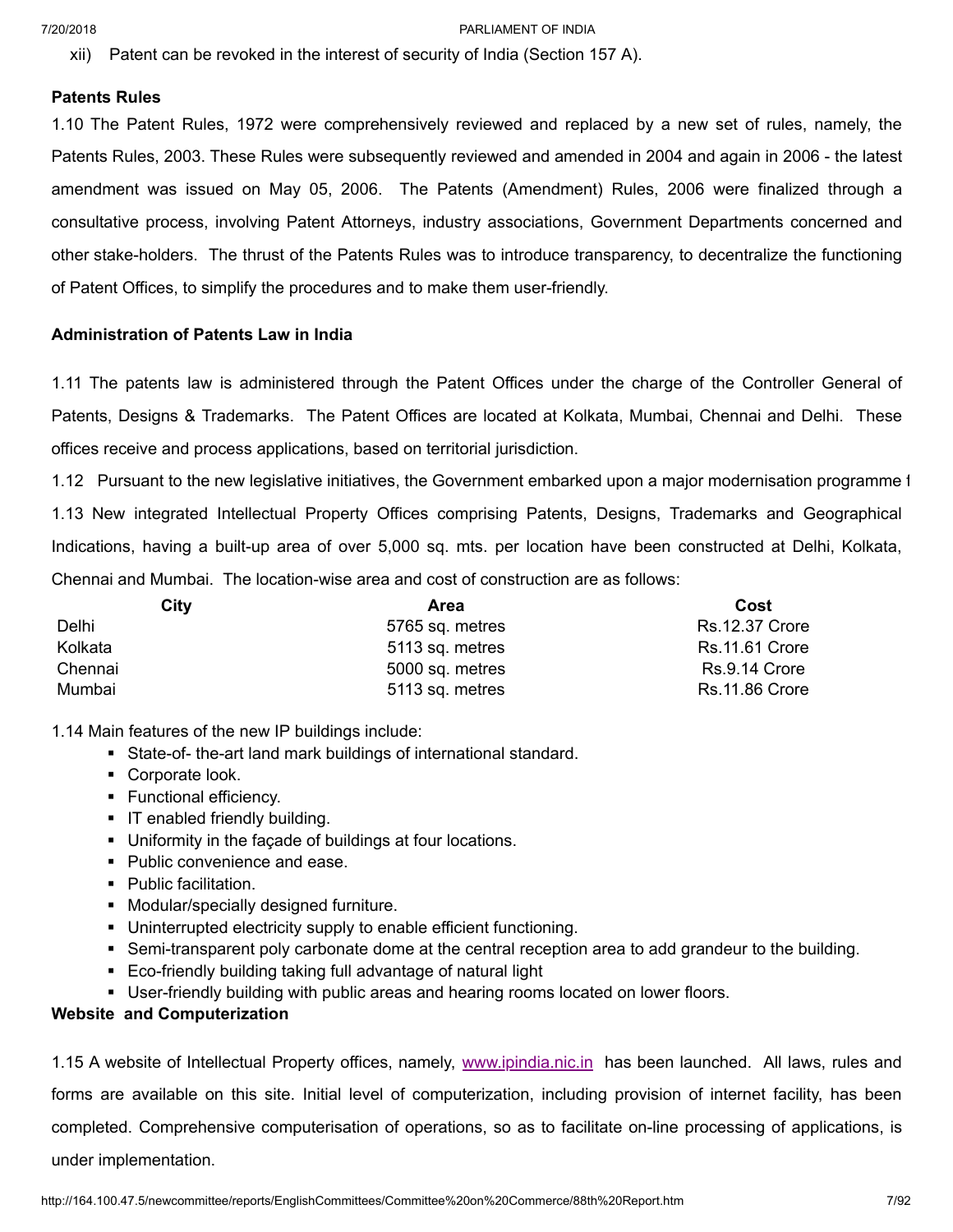## **Human Resource**

1.16 213 additional posts of technical personnel were sanctioned to handle the existing as well as the emerging fields of technologies, such as bio-technology, information technology, bio-chemistry, etc. Newly recruited Examiners were trained at the Intellectual Property Training Institute (IPTI) at Nagpur.

## **Performance**

1.17 The filing of patent applications increased from 4824 in the year 1999-2000 to 35,000 in 2007-2008. Year-wise statistics on patent applications filed, examined and granted during the period of the eight years is given below.

| <b>Item</b>              | 1999-<br>2000 | 2001-02 | 2002-03 | 2003-04 | 2004-05 | 2005-06 | 2006-07 | 2007-08 |
|--------------------------|---------------|---------|---------|---------|---------|---------|---------|---------|
| Applications filed       | 4824          | 10,592  | 11,466  | 12.613  | 17.466  | 24415   | 28, 882 | 35,000  |
| Applications<br>Examined | 2824          | 5104    | 9538    | 10.709  | 14,813  | 11569   | 14,119  | 11, 751 |
| <b>Patents Granted</b>   | 1881          | 1591    | 1379    | 2469    | 1911    | 4320    | 7359    | 15000   |

## **Training and Awareness**

1.18 IP Offices are engaged in the promotion of a culture of innovation and creation of IP culture by disseminating the advantages and benefits of IPR protection, in association with various industry associations. Reaching out to Prospective IP users is being done by organising workshops on benefits of using IP to industry with local business associations, Chambers of Commerce, etc. and universities particularly IITs and technological training centres, and also by organising international symposium/seminars and national Symposium/seminars. An Information brochure on Patent law has also been prepared for the use of applicants, inventors, researchers, industry, etc.

## **International Cooperation**

1.19 In its endeavour to modernize IP administration, the Government is actively seeking cooperation of international agencies and other IP offices, such as World Intellectual Property Organization.

## **Future Initiatives:**

1.20 A proposal is under preparation for taking up further modernization of Patent Offices in the 11<sup>th</sup> Five Year plan.

The objectives of the next phase of modernization are:

- a. to make Indian Patent Office an International Search Authority (ISA) and International Preliminary Examining Authority (IPEA) under the Patent Cooperation Treaty (PCT);
- b. to build up the capabilities of the Indian Patent Offices for providing intellectual property services of global standard;
- c. to develop human resource capabilities to handle increasing number of patent applications in the product patent regime; and
- d. to undertake awareness generation and sensitization among professionals and general public about importance of Intellectual Property Rights for economic and trade development and also to develop the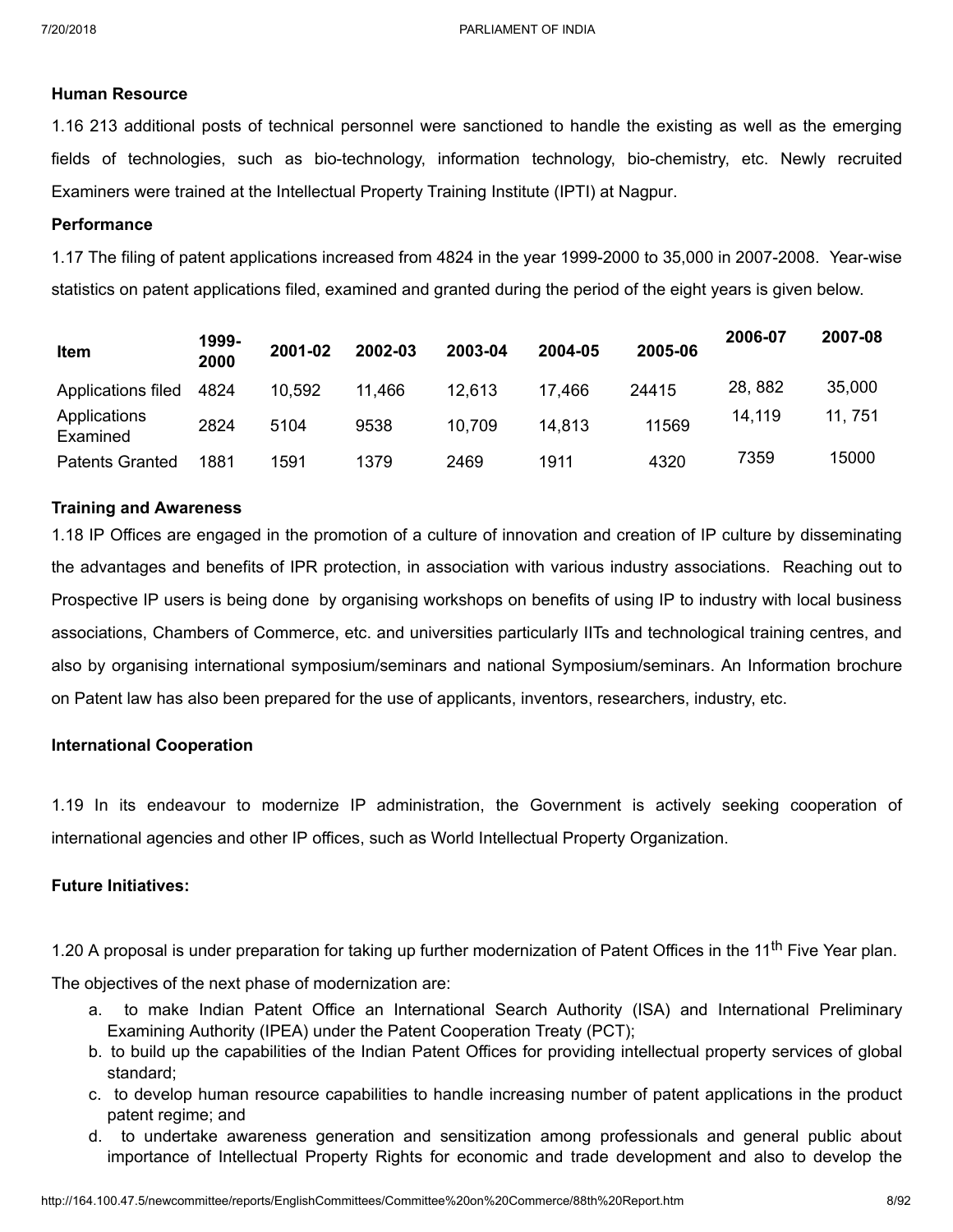culture of respect for IPRs.

1.21 This is proposed to be done by:

- a. Strengthening the databases of Patent Offices, in collaboration with other ISAs and IPEAs, namely, Australia, Canada, China, European Patent Office, Spain, Finland, Japan, Republic of Korea, Russia, Sweden and USA, and also with World Intellectual Property Organization (WIPO).
- b. Upgrading the Intellectual Property Training Institute, Nagpur into a National Institute for Intellectual Property Management, to provide training to both the personnel of the IP Offices and attorneys, academics, managers, etc. and also to serve as a think tank on intellectual property rights issues.
- c. Organizing country-wide awareness and sensitization programmes.
- d. Facilitating obtaining of patent rights by small inventors / individuals

## **TRADE MARKS**

1.22 A trade mark is a distinctive sign, which identifies certain goods or services as those produced or provided by a specific person or enterprise. It can be words, letters, numerals, labels, pictures, shape of goods, colours, etc. The registration of trade mark in India is governed by the Trade Marks Act, 1999, which came into force on September 15, 2003. This Act has comprehensively revised the Trade and Merchandise Marks Act, 1958, taking into account the changing trading and commercial practices, increased globalization of trade and industry, with a view to encouraging investment flow and transfer of technology, to simplify and harmonise the trade mark management system, and to give effect to important judicial decisions over the last four decades.

1.23 The registration of a trade mark is not compulsory under the law. However, when registered, a trade mark gives to the registered proprietor the exclusive right to the use of the trade mark, in relation to the goods or services for which it is registered and obtain relief from courts for infringement of trade marks. The Act also provides for prevention of use of fraudulent marks through civil remedies and criminal penalties.

1.24 Some of the salient features of the Trade Marks Act, 1999, in comparison with the Trade and Merchandise Marks Act, 1958, are listed below:-

- · Expanded the definition of a trade mark to include both goods and services.
- · Prevents imitation of well-known trade marks.
- · Protection for collective marks owned by Associations.
- · Setting up of Intellectual Property Appellate Board for speedy disposal of registration disputes.
- · Simplified licensing procedure of registered trade mark and enlarged scope of permitted use.
- · Enhanced the terms of registration and renewal from seven to ten years.
- · Enhanced punishment for trade mark offences, on par with Copyright Act 1957, to prevent sale of spurious goods.
- · A grace period of six months for payment of renewal fees.

1.25 To implement the Trade Marks Act, 1999, the Trade Marks Rules, 2002 were notified, which contain simple and

easy to follow procedures. Timelines have also been prescribed for various activities, with a view to expeditious

disposal of applications. The procedure to secure registration of a trade mark now is as follows:

"An application has to be filed at the appropriate office in the prescribed form, alongwith the requisite fee. At the counter, the office issues a receipt alongwith one copy of the representation containing the trade mark as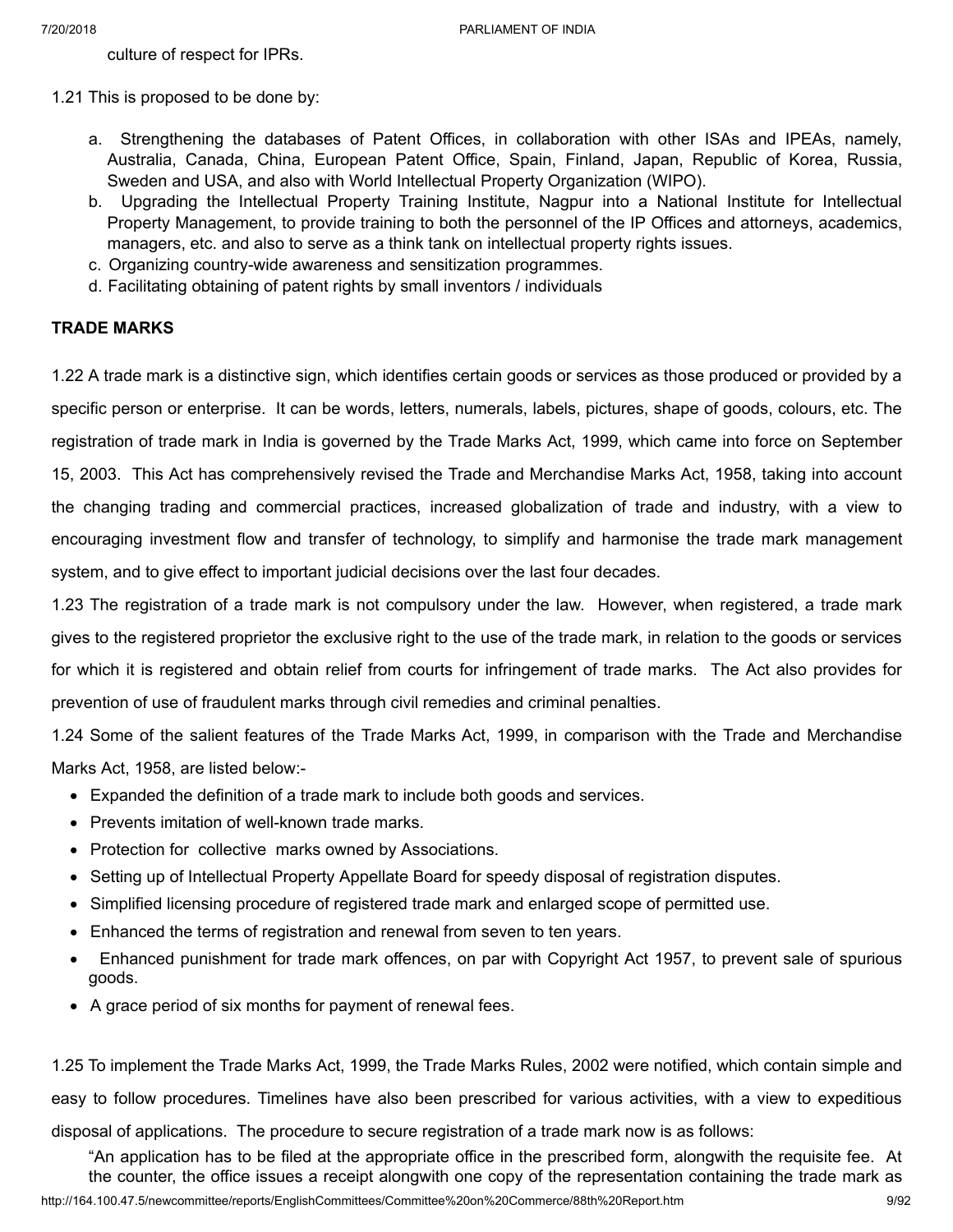acknowledgement, which also bears the application number that would become the registration number, when the trade mark is finally registered. Applications are then subjected to data entry, scanning and thereafter physical files are created. New applications are allocated to various Examiners, for substantive examination under the Act and Rules. The Examination Report is normally issued within 15 days of filing, alongwith a formality check report regarding deficiencies in the application, such as non-filing of Power of Attorney, wrong classification of goods or services, non-mention of period of use of mark, etc. In such cases, opportunity is given to the applicant/agent to comply with the requirements called for or file evidence by way of affidavit, to establish the use of the mark in India. If desired, a hearing is also offered to the applicant/agent. Applications may be accepted absolutely or subject to such amendments, modifications, conditions or limitations, as appropriate. If the application is accepted for registration, it is published in the Trade Marks Journal, inviting objections from any person within four months from the date of publication. If objections are received, a copy of the Notice of Opposition is served on the Applicant, who has two months to file a counter statement, failing which the application is treated as abandoned. Thereafter, the counter statement is served on the opponent who then has a maximum of three months to file evidence in support of opposition. On receipt of the opponent evidence, the Applicant is given three months to file evidence in support of the application. Subsequently, the opponent has one month's time to file rebuttal/rejoinder. On completion of evidence, the case becomes ripe for hearing, which is marked to a Hearing Officer for adjudication. In cases where no opposition has been filed, the application proceeds for registration and a certificate is issued by the office. A provision for Appeal to the Intellectual Property Appellate Board from the Orders and decisions of the Registrar is provided under the Act".

1.26 Currently, the Trade Marks Registry takes on an average 12 months to issue registration certificate, where no

## opposition has been filed.

1.27 A Modernisation Project "Strengthening and Enhancing the Infrastructure of the Trade Marks Registry", with an

outlay of Rs 16 crore, is under implementation since 2002-03. The main components of the Project are as follows:

- a) Liquidation of backlog
- b) Strengthening the Infrastructure Support
- c) Public Utility Services
- d) Automation Support System

1.28 Salient achievements of the Modernisation Project are detailed below:

- · Backlog of about 450,000 applications, pending at various stages, was liquidated at all stages except contest cases.
- · Online linkage of all branch office had been established, and consequently branches are receiving applications and issuing allocation numbers on the same day. Earlier, it took upto three months, as the papers were to be physically sent to Head Office at Mumbai.
- · Creation of physical files and data entry are normally being done by the end of the next working day, whereas earlier it took up to six to nine months.
- Examination of applications is now being done within two weeks of filing application. Earlier, it took three years.
- Pendency in publication of accepted trademarks applications in Trade Marks Journals has almost been liquidated. Earlier, it took two to three years to publish an accepted application
- Publication of trademark applications is being done in electronic form in Compact Discs (CDs). Paper publication of Trade Mark Journal has been discontinued since 2004.
- · TM certificate is normally being issued within four weeks of its becoming due for issuance of certificate. Earlier, it took six months.
- Renewal of TM certificates is being done in clear cases on the very day of receipt of application. In other cases, renewal is being done within two months. Earlier, it took more than a year.
- · Across-the-counter post-registration changes are being effected in clear cases.
- · Computerized public search facility has been made functional since November, 2004 at all TMR branches.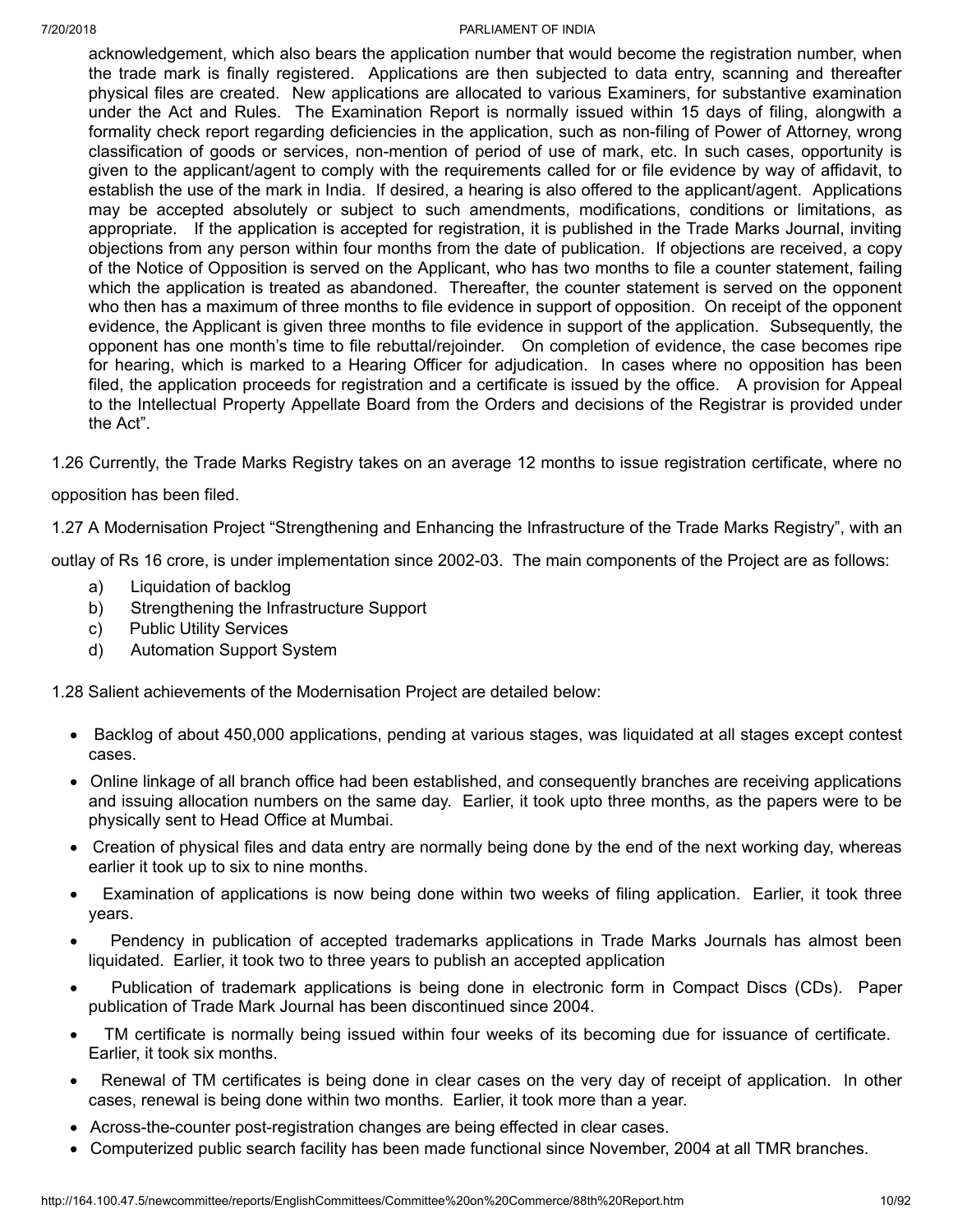- · All functions prior to publication stage (receipt of application, creation of physical file, data entry, issue of allocation number, examination and clarification) have been decentralized. Branch Offices are carrying out these activities.
- · Details of over 5,00,000 registered trademarks have been entered in the data base.
- · Nearly 3,00,000 registration certification have been issued during the last three years
- · Details of 1,50,000 trade mark records have been scanned in CDs

1.29 The following table presents the statistics of filing, examination and registration of trade marks during the last seven years.

|            | 2001-02  | 2002-03  | 2003-04 | 2004-05 | 2005-06  | 2006-07  |
|------------|----------|----------|---------|---------|----------|----------|
| Filed      | 90.236   | 94.120   | 92.251  | 78.996  | 85.605   | 98.782   |
| Examined   | 1.59.735 | 2.49.003 | 89.958  | 72.091  | 79.200   | 79.021   |
| Registered | 6.204    | 11190    | 39.762  | 45.015  | 1.84.325 | 1.09.937 |

1.30 There has also been substantial increase in the revenue earned by the Trade Marks Registry during the last few years as may be seen from the following table:

|                       |         |         |         | $(1 \text{Mpc})$ in Groups) |
|-----------------------|---------|---------|---------|-----------------------------|
| <b>Financial Year</b> | 2003-04 | 2004-05 | 2005-06 | 2006-07                     |
| Revenue generated     | 27.06   | 37.94   | 49.75   | 55.79                       |

1.31 The aforementioned achievements have created a positive impact amongst the public and trade mark users, who are able to secure registration of a mark within a year, compared to seven to eight years till recently. This success has been appreciated by WIPO and other International Bodies. As a result, India is now in a position to take advantage of International Treaties like the Madrid Protocol relating to International Registration of Trade Marks. Preparatory steps are being taken to accede to the Madrid Protocol in the near future.

1.32 The Modernization Project also envisages a Total IT Solution for the Trade Marks Registry. The salient features of this project are indicated below:

- · Use of state-of-the art technology to establish a single window integrated services for trade mark.
- · Establish web-enabled on-line services and create a paperless Trade Marks Office, as per international norms.
- · All processes involved from the stage of filing of the trade mark application to the issuance of the registration certificate will be computer-based and the human interference would be significantly reduced.
- Establish automated system for on-line filing and processing of TM applications at all stages during the life cycle of the trade mark.
- · Create an electronic record, leading to substantial savings in stationery, printing, publishing and keeping of records.
- · Re-engineered work processes, leading to transparency, speed and efficient delivery of services

1.33 The Project was being implemented on a turn-key basis by the National Informatics Centre (NIC), which was to

be completed by 31<sup>st</sup> March, 2007.

## **Future Initiatives**

1.34 The following activities are proposed to be taken up during the 11<sup>th</sup> Five Year Plan:

(Rupees in crores)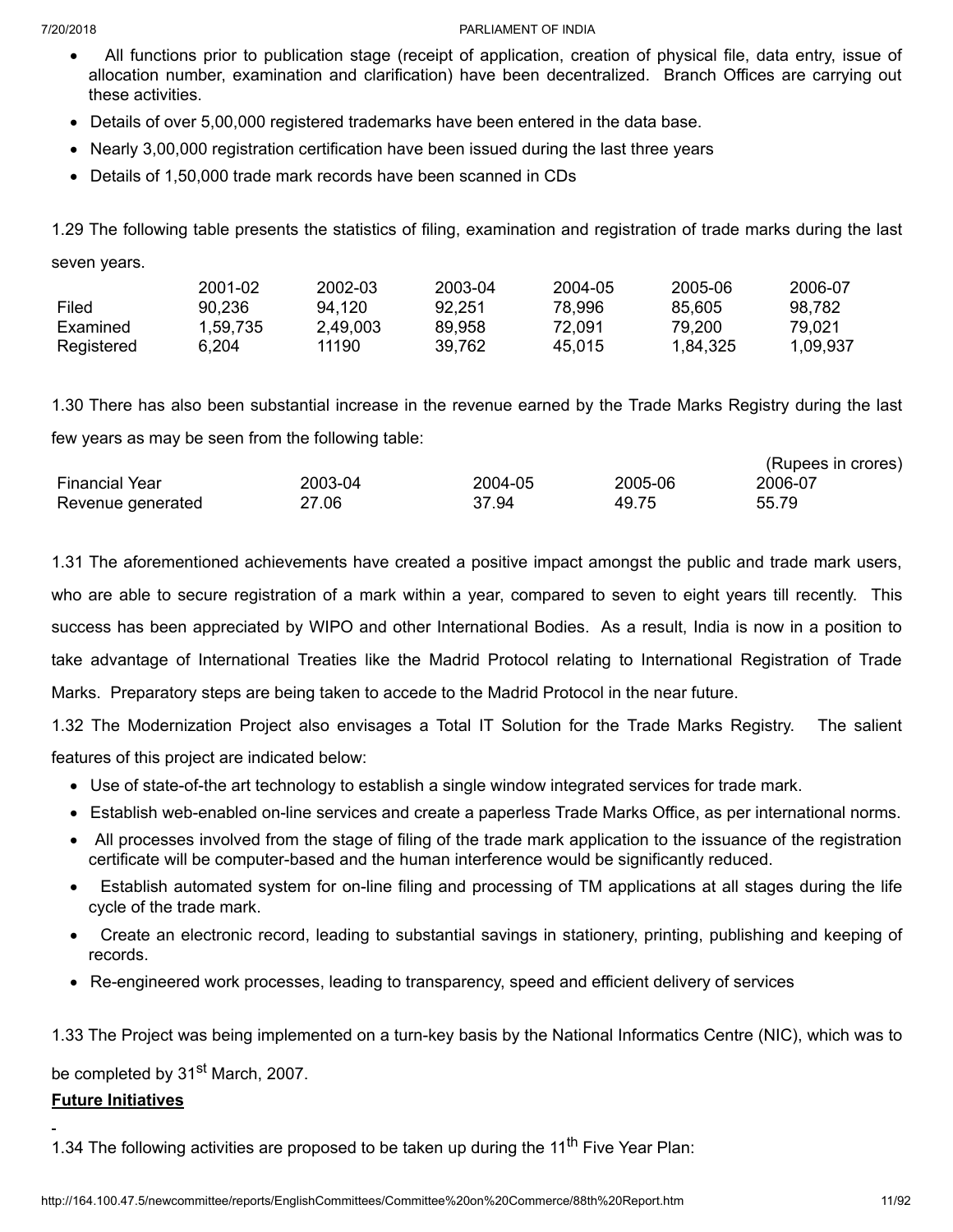- · Possibilities of India acceding to the Madrid Protocol are being explored. This will facilitate trade marks owners of India, seeking protection of their trade marks in different countries, through a single application.
- · Liquidation of backlog of contested cases
- · Strengthening of Infrastructural Support (complete digitization of records, creation of digital library, creating requisite infrastructure to implement the Madrid Protocol).
- · Organizing awareness seminars and workshops for disseminating the advantages and benefits of trade mark protection, in association with various industry associations.
- · Re-engineering the work process, in tune with international norms by providing for timelines for processing of trade marks at every stage during its life cycle
- · Further upgrade of the IT infrastructure of TMR
- · Promotion of cooperation in the field of trade marks at regional and international level

## **CHAPTER II**

## **Written and Oral Submissions: Central Ministries/Departments**

2.1 The Committee considered the back ground note on the Patent and Trade Marks Systems in India, received from the Department of Industrial Policy and Promotion. Besides inviting written submissions on the subject, it heard the views of representatives of various and Ministries/Departments, which are summarized below:-

## **Department of Industrial Policy and Promotion**

2.2 The Secretary, Department of Industrial Policy and Promotion deposed before the Committee and submitted that amendments to the Patents Act and notification of rules thereafter were made towards the end of 2005, and, since then the Government has taken a decision to accede to the Madrid Protocol on Trade Marks, of which 73 other countries are already Members.

2.3 The first phase of the modernization of all Patents & Trade Marks Offices was launched in 1999, with a total allocation of Rs. 153 crore, out of which Rs. 137 crore was allocated for patents and Rs. 16 crore for Trade Marks. The focus was on:-

- (i) creation of state-of-the art infrastructure;
- (ii) augmentation of human resources;
- (iii) computerization;
- (iv) awareness creation; and
- (v) training

2.4 An amount of Rs. 134.16 crore was spent on modernization of Patents Offices and Rs. 15.42 crore for modernization of Trade Marks Registry. Against a total allocation of Rs. 153 crore, an amount of Rs. 149.58 crore was spent.

2.5 In terms of infrastructure development four state of-the-art Intellectual Property offices were commissioned at Delhi, Kolkata, Chennai and Mumbai. On the Human Resources front, 213 additional posts for patent offices and 27 additional posts of Examiners of Trade Marks were sanctioned. An Intellectual Property Training Institute was established at Nagpur in 2001, to provide and to develop strategy for awareness creation. There had been a eightfold increase in patent applications, up from 4824 applications in 1999-2000 to 35000 applications in 2007-08. There has been a quantum jump in patents granted, up from 1381 in 2000-01 to 10650 (estimated) in 2007-08.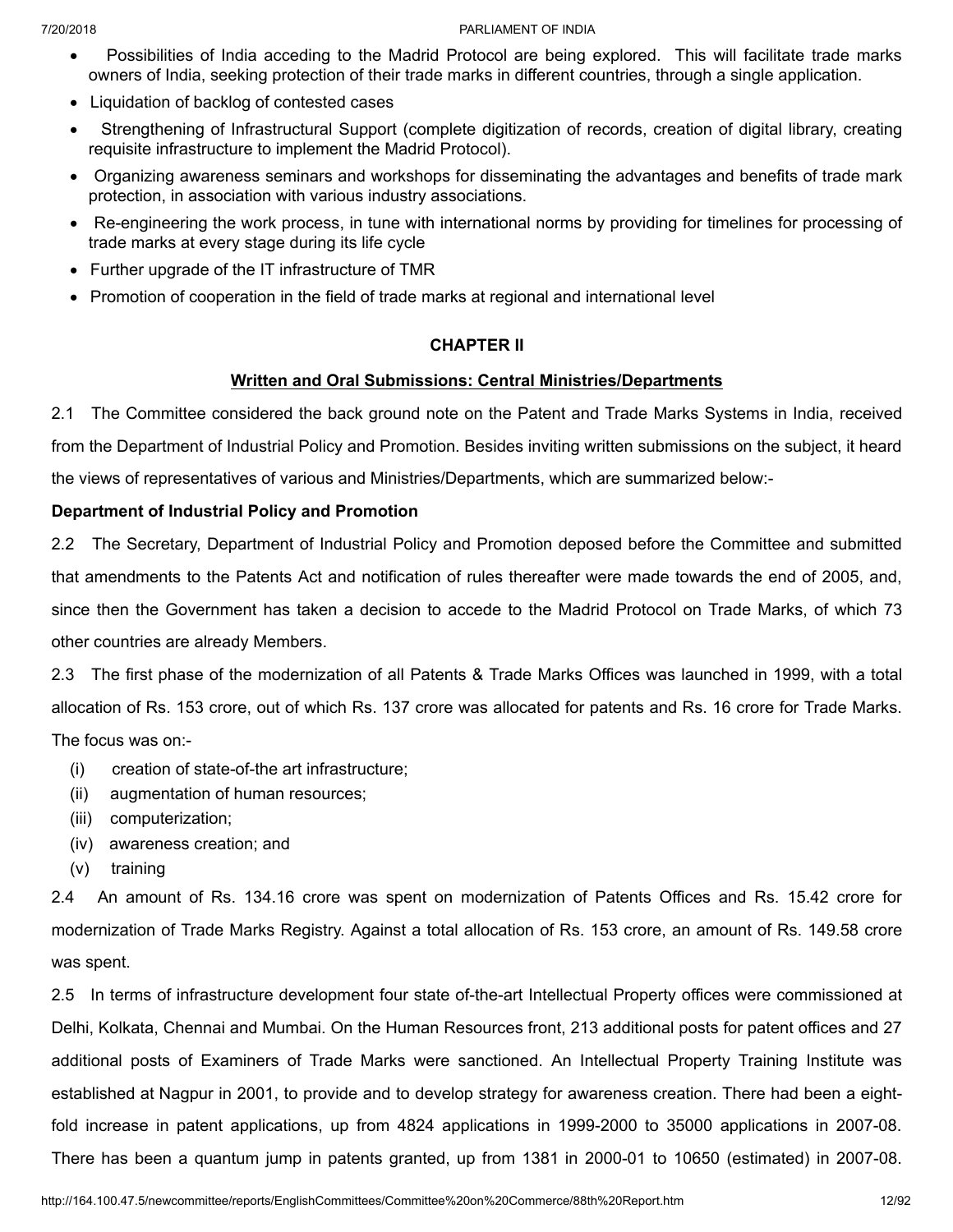Similarly, the Trade Marks Applications went up from 66378 in 1999-2000 to 98782 in 2006-07. The number of Trade Marks Registered went up from 8010 in 1999-2000 to 109000 in 2006-07. In the last three years, 3,38,000 trade marks were registered – more than those registered in the proceeding 50 years.

2.6 The Trade Marks Registry incurred an expenditure of Rs. 15.87 crore upto 2006-07, whereas it earned a Revenue of Rs. 163.67 crore. There had been a six times increase in filing of Patent applications and 2.5 times increase in filing of Trade Marks applications after the modernization. Similarly, the average time for examination of patents, after modernisaton, has been reduced from 4-5 years to 2-3 months. For Trade Marks, the average time for examination has been reduced from 2-3 years to 3-6 months.

2.7 A total of 1.5 lakh patent applications out of 2.1 lakh applications, have been digitalized after modernization. Similarly six lakh Trade Mark Applications, out of 12 lakh application, have been digitalized. Further, the processing of applications has become fully electronic after modernization. There had been a four-fold increase in recruitment of Patent Examiners and two times increase in Examiners of Trade marks since modernization.

2.8 The Department has built into the 11<sup>th</sup> Five Year Plan schemes for modernisaton of Intellectual Property Offices (IPOs) and Establishment of NIIPM. In this connection, a scheme for establishment of NIIPM at Rs. 25 crore has been already approved and construction was to commerce soon. A scheme for modernization and strengthening of IPOs, at a cost of Rs. 300 crore, had been recommended by Expenditure Finance Committee and approval of CCEA was being sought. The broad component of modernization and strengthening of IPOs under the new scheme include:-

(i) **Infrastructure:-** Construction of office Building viz. expansion of New Delhi office and for Trade Marks Registry and IP archives at Ahmedabad, for which the land is already available.

(ii) **HRD:-** (a) Augmentation of Human Resources, primarily Examiners, to effectively handle increased workload, as also to be in the tune with international standards.

(b) To bring the Patent Examination standards upto international norms, which is currently 214 applications/annum in India whereas the standard in European Patent Office (EPO) is 90, United States Patent Trade Office (USPTO) is 97 and 88 in China. The Department proposes to fix the norm at 100 applications per Examiner/annum.

2.9 By 2012, a total of 70,000 patent applications and 20,00,00 Trade Mark applications are expected to be filed annually and to meet this workload, 1380 posts are proposed to be created, including 617 Examiners, 157 posts of controller for Patents and Designs and 128 posts of Examiners and 53 posts of Registrar for Trademarks. .

2.10 Out of Rs. 300 crore estimated to be spent in the second phase of modernization, Rs. 76.00 crore will be spent on infrastructure, Rs. 88.00 crore on computerization, Rs. 97.00 crore on Human Resource Development, Rs. 20.00 crore on sensitization and awareness creation and Rs. 19.00 crore on contingencies.

2.11 As far as the task of integrating the offices is concerned, earlier, most of the offices were in rented buildings, and they were separated. Even in a city, a Patent Office could be at more than one place. Trade Marks offices which were separate, have been unified at four metropolitan cities. With regard to the facilities, earlier everything used to be done manually. Computers have been installed and almost every Officer/Examiner has a computer.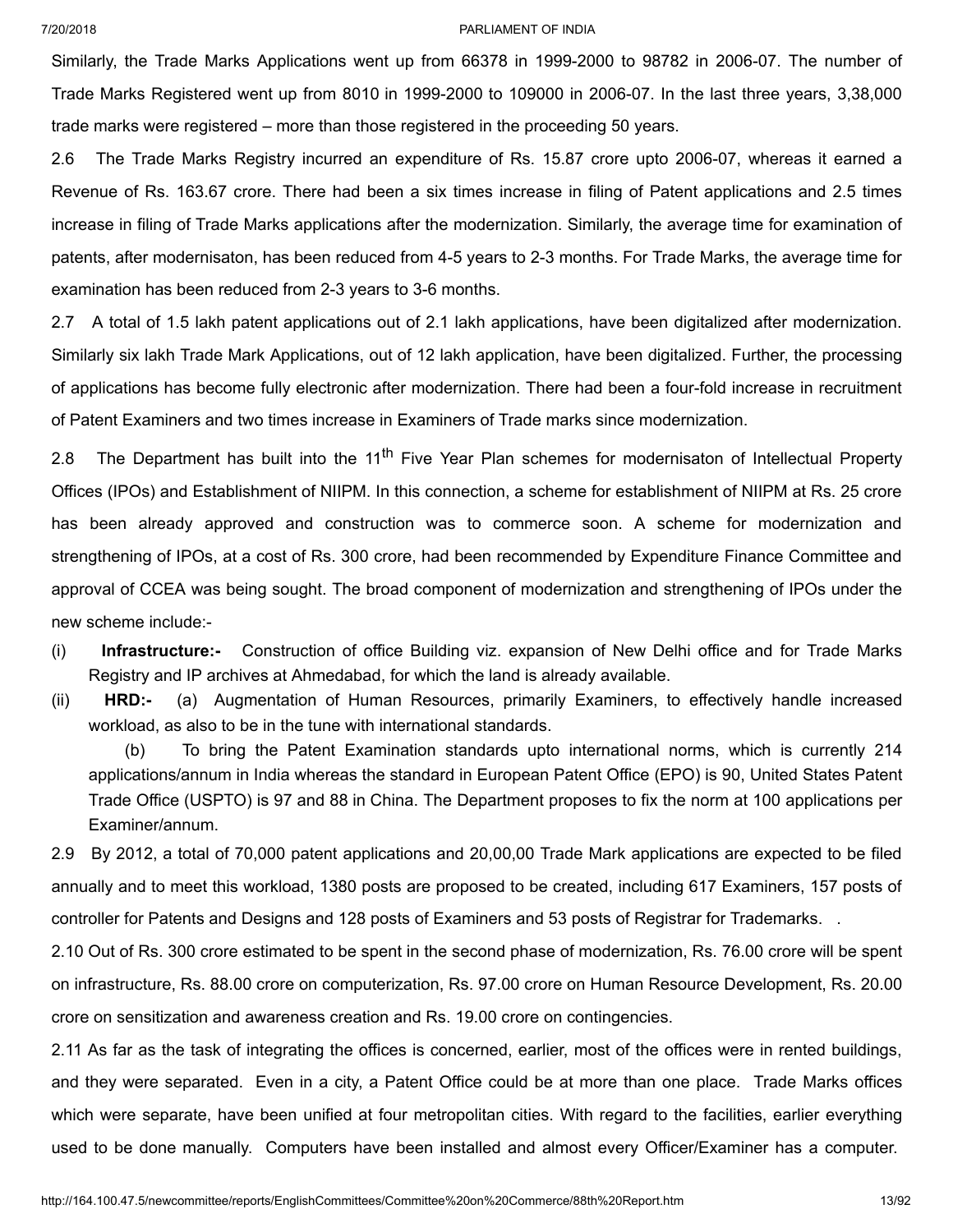There is fair amount of hardware given. Earlier, faxing was not easily possible. Equipments for scanning, copiers, etc., have been given. All the four offices stand interlinked on computer through the NIC. In addition, records have been put in compactors. Earlier, it was difficult to trace a file of a patent. Now all the applications, which have been made till the grant of a patent, have been put in numbered files in compactors installed there and arranged serially. Library facilities, both in physical as well as digital form, have been created in the four offices. The patent offices in India can be linked to the large patent offices around the world like the European Patent Office, the Japanese Patent Office, and the Korean Patent Office. All of them have their own digital libraries.

2.12 In order to work on the competitive advantage of IT, the Department had initiated an exercise to become an International Search Authority and an International Preliminary Examination Authority under the PCT of WIPO. One set of experts has already come from WIPO who have advised as to what steps need to be taken before filing applications. It includes additional computerisation and staff. Linking with the international library comes in there, so that the search process becomes quicker.

2.13 With regard to online connection with other nations' patent offices, the Department had entered into an MoU with the European Patent Office on a system called EPOQUE.

2.14 With the 10<sup>th</sup> Five Year Plan ending, the posts which were on temporary basis, had to be discontinued, particularly for trademarks. The Department had been able to get approval from the Ministry of Finance that all the Examiners can be treated under the Flexible Complementary Scheme for promotion and appointment as if they are scientific personnel. A fresh set of recruitment rules, which did not require that their recruitment be done by the UPSC, was prepared, which will make it possible to do that departmentally. A recruitment drive will now be started with all these things in position, to fill not only the vacant posts but also for 500 additional posts in the 11<sup>th</sup> Five Year Plan. It is proposed that five hundred posts of Examiners and 190 posts of Trademarks Examiners be sanctioned. These are against only 56 posts of Trademarks Examiners sanctioned at present. Forty-five of them have been filled and eleven posts are vacant. Permission has been sought from the Government that 190 more posts be filled, as the workload has increased.

2.15 Since the modernisation programme was started, the changes in the laws etc., which have come, the number of patent applications has already gone up six-fold. In 2000, there were 4008 applications; last year the number was 20,000. At that time, the number of patents granted was 1800, now it is 7,600. The capacity to deal with the applications, etc., has increased *pari pasu*. The Department has been able to remove the backlog of trademarks of 4.5 lakh applications which were pending with the Department earlier. A backlog of 70,000 trademark applications and about 20,000 patent applications were pending. This was largely because of the shifting of these offices. There was a temporary dislocation. But shortage of staff has become an issue once again and the issue needs to be attended so that the pendency does not build up.

2.16 The average time taken to process the application, the minimum is 54 months and the maximum is 108 months. Now, with the new rules put in position, it is possible to have the fastest application process in seven to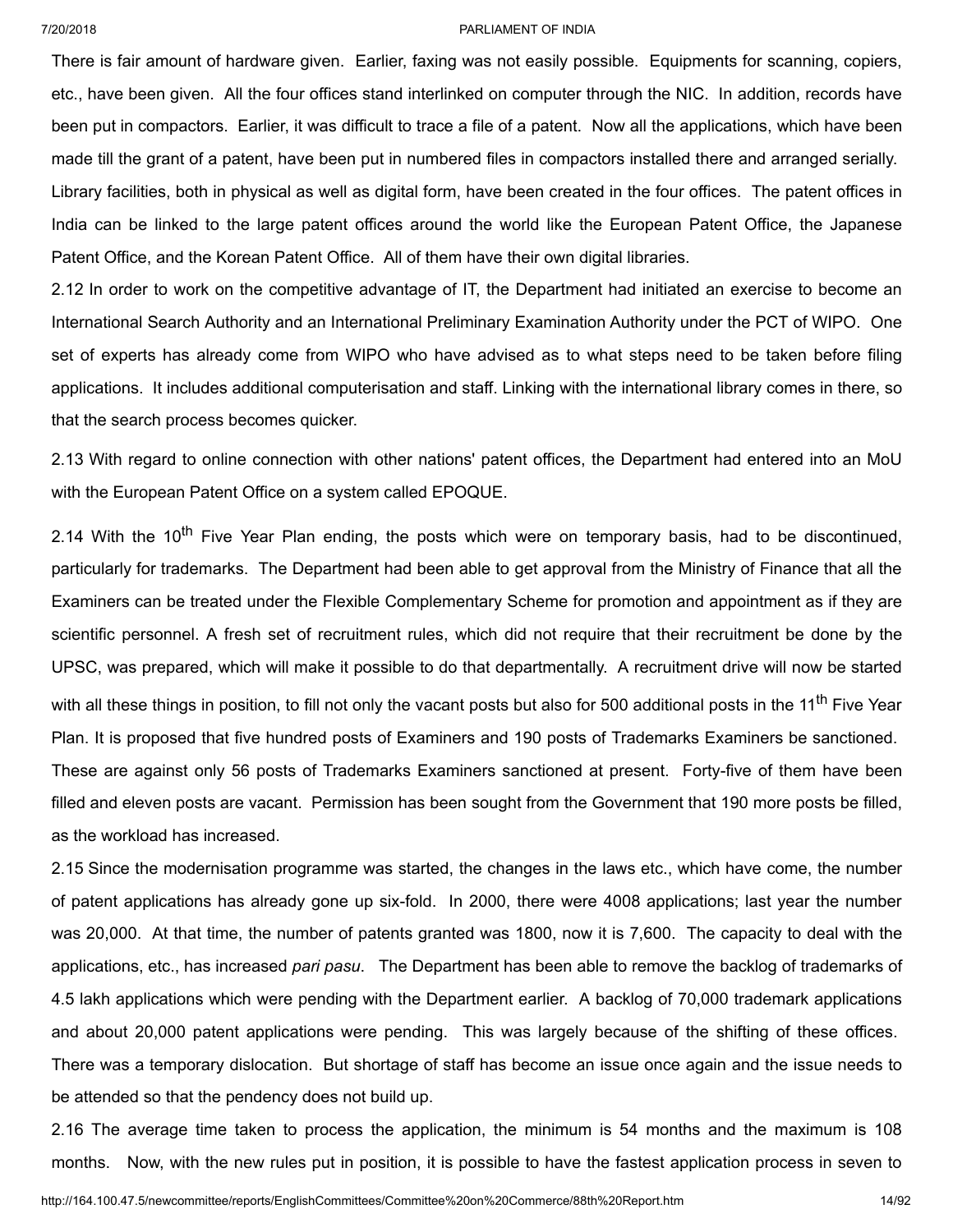eight month time, and over all in about four years time, from nine years.

2.17 On the issue whether the litigation in the trademark regime had reduced or had gone up, including challenging of the trademarks, duplication of trademarks, etc, it was informed that the total challenges were about 8000, out of seven or 7.5 lakh granted, which meant it was 11 to 12 per cent of that. The process of going online would make it a little less challengeable because as soon as a trademark application is available, within five minutes it is put on the net and the person can see whether application which made for certain trademark has been given to another person or not. Further, the idea of becoming an International Search Authority and an International Preliminary Examination Authority was to cash in on our large manpower skills. Twelve such international offices are recognised and India has become the 13<sup>th</sup> under the international scheme.

2.18 Regarding the fate of Mashelkar Report, it was submitted that the Report signed by all the members was received by the Department some time ago. The Report was put on the Ministry's website so that people could comment on it. However, after receiving the Report, the Department was informed by Dr. Mashelkar in February that he wished to take back the Report and sought time to rewrite it to remove certain technical inaccuracies. The Department agreed and told that he may remove these inaccuracies and resubmit the Report. Dr. Mashelkar followed up within a month by saying that he was resigning from the Chairmanship and the Department may instead find new Chairman, who may rewrite the Report. But the Department had not acceded to that request and told him that since the Report was in public domain and also put it on the Ministry's website and the Parliament had been informed, his suggestion of removing technical inaccuracies was acceptable but his suggestion of finding some other Chairman and re-writing of the Report was not acceptable to the Department.

2.19 Regarding 'evergreening' and whether it is permissible under our patents law, it was informed that the reference to Mashelkar Committee was with regard to two points -- not insisting on new chemical entities only is TRIPS compatible or not, and secondly, whether micro organisms being excluded would be TRIPS compatible or not. On both these issues the Report said that what the Department had done under the law was correct on both the issues.

2.20 However, the Committee felt that the veracity of the report had been put in doubt, whether it is accepted or rejected. Further, in the academic and scientific world, the report had lost its meaning.

2.21 With regard to pre-grant opposition, it was informed that it has been explicitly provided in the law that after the application has been published, before it is taken up for examination, anybody aggrieved can object and could approach court of law. Ever since this provision came into force in January, 2005, less than 200 pre-grant oppositions had been received, against a total of 50,000 new applications. In fact, the Department is ensuring that the post-grant opposition becomes less and this process becomes quicker, rather than people having to go to courts of law.

### **Intellectual Property Training Institute, Nagpur**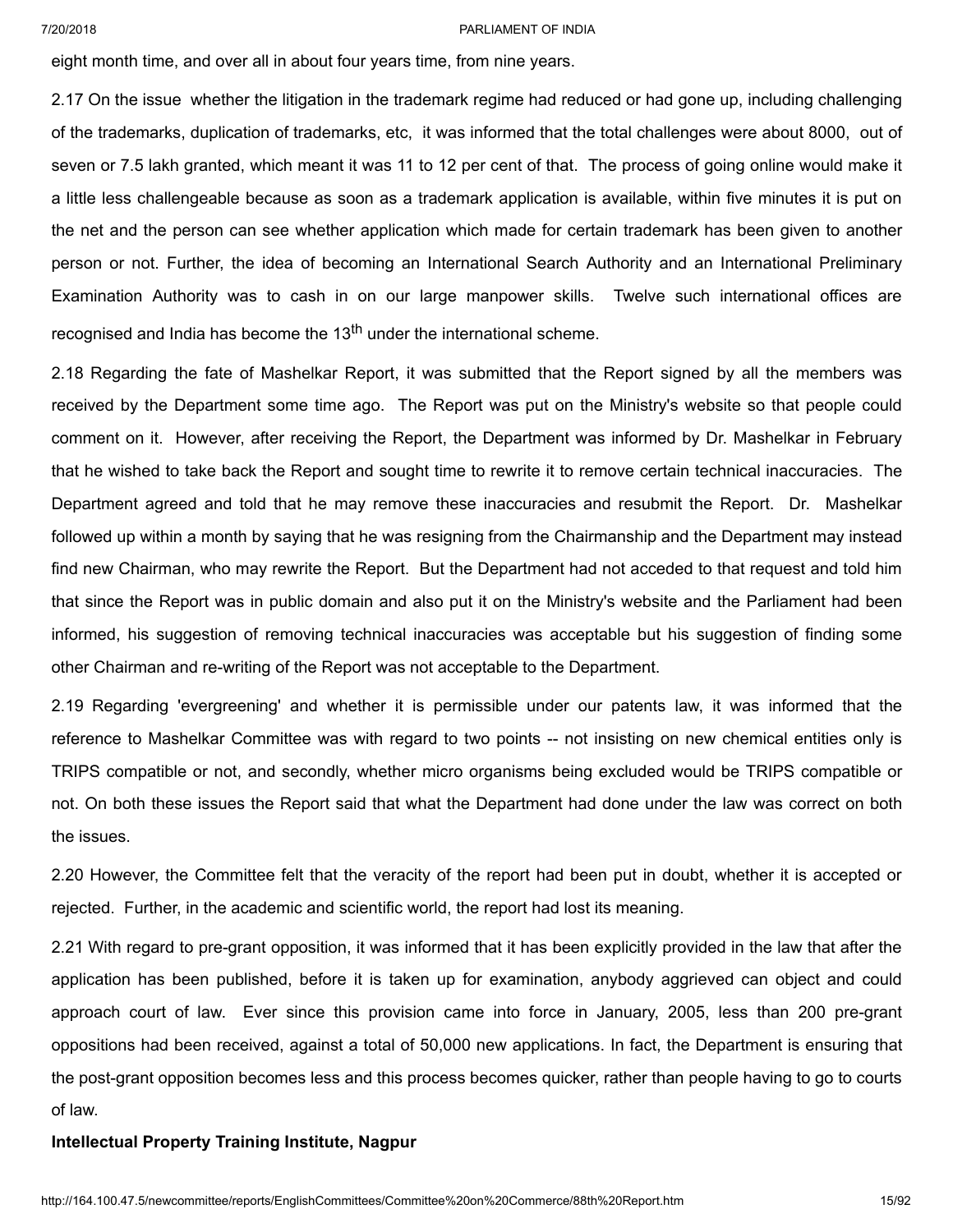2.22 The representative of IPTI informed the Committee that the Government of India set up the Intellectual Property Training Institute (IPTI) at Nagpur on 16<sup>th</sup> August, 2002, for providing training to the Examiners and Controllers of Patents & Designs and Trade Marks. The Institute is provided with modern amenities, such as a training hall (30-35 capacity), computer-aided training hall, internet with LAN-WAN and other IT-enabled services.

2.23 IPTI is organizing foundational training courses for the newly recruited Examiners. Besides training new Examiners of Patents and Designs, it has organised refresher course for Examiners of Patents and Designs. Appropriate study material for different courses was prepared by IPTI, for dissemination among participants. About 30-35 Controllers of Patents & Designs and about 5-6 Officers of Trade Marks Registry function as faculty members at the IPTI, in addition to their regular work of handling patent/trade mark matters. Besides, IP-Professionals are regularly invited as visiting faculty at the IPTI for various training programmes, especially for programmes of more than three days duration and for the Refreshers Courses to give presentations on practical aspects on IP-litigations, drafting of specifications, etc. By the end of 2011-12, it is estimated that the number of patent applications filed annually would reach about 70,000. Similarly, there is expected to be considerable increase in the number of applications for Trade Mark filed also. In order to cope up with the resultant increase in the work involved in examination and processing of the Patent and Trade Mark applications, it is estimated that about 1380 Examiners of Patents and Designs and 617 Examiners of Trade Mark would be required to be recruited during the 11<sup>th</sup> Five Year Plan and given proper training in Patent/Trade Mark procedures and related aspects, to maintain high standards of examination and Patent/Trade Mark granted. This would require upgradation of the existing training facilities at the IPTI.

## **Department of Scientific and Industrial Research**

2.24 The Secretary, Department of Scientific and Industrial Relations and DG, CSIR informed the Committee that the cost of filing patents in the United States is fairly high and most of our public funded institutions in the university sector do not have such resources. The Department was trying to help by not only paying for resources but also providing help to write the patents. The Ministry of Science and Technology was running a training course for patent writing and drafting. A proposal was made by the Ministry of Science and Technology to establish on institution for Intellectual Property management capacity building. Even ASEAN countries wanted to join hands with India, to establish a regional centre. Another important area brought to the notice of the Committee was the national system of innovation, which offered immense possibilities, not only to public and private sector, but also for the informal sector. The total number of grassroot innovation practices was 35000 in the year 2006-07 under this system, which could go to 5,000 in one year's time. The Ministry has set up a mechanism of protecting the IPRS. What was basically required was a strong licensing system, for ensuring business development. In order to ensure that the so called out-sourcing of R and D within the country does not lead to IP going elsewhere by de fault, thereby creating wealth in third party nation, the R and D investments needed to be enhanced significantly.

## **Department of AYUSH, Ministry of Health and Family Welfare**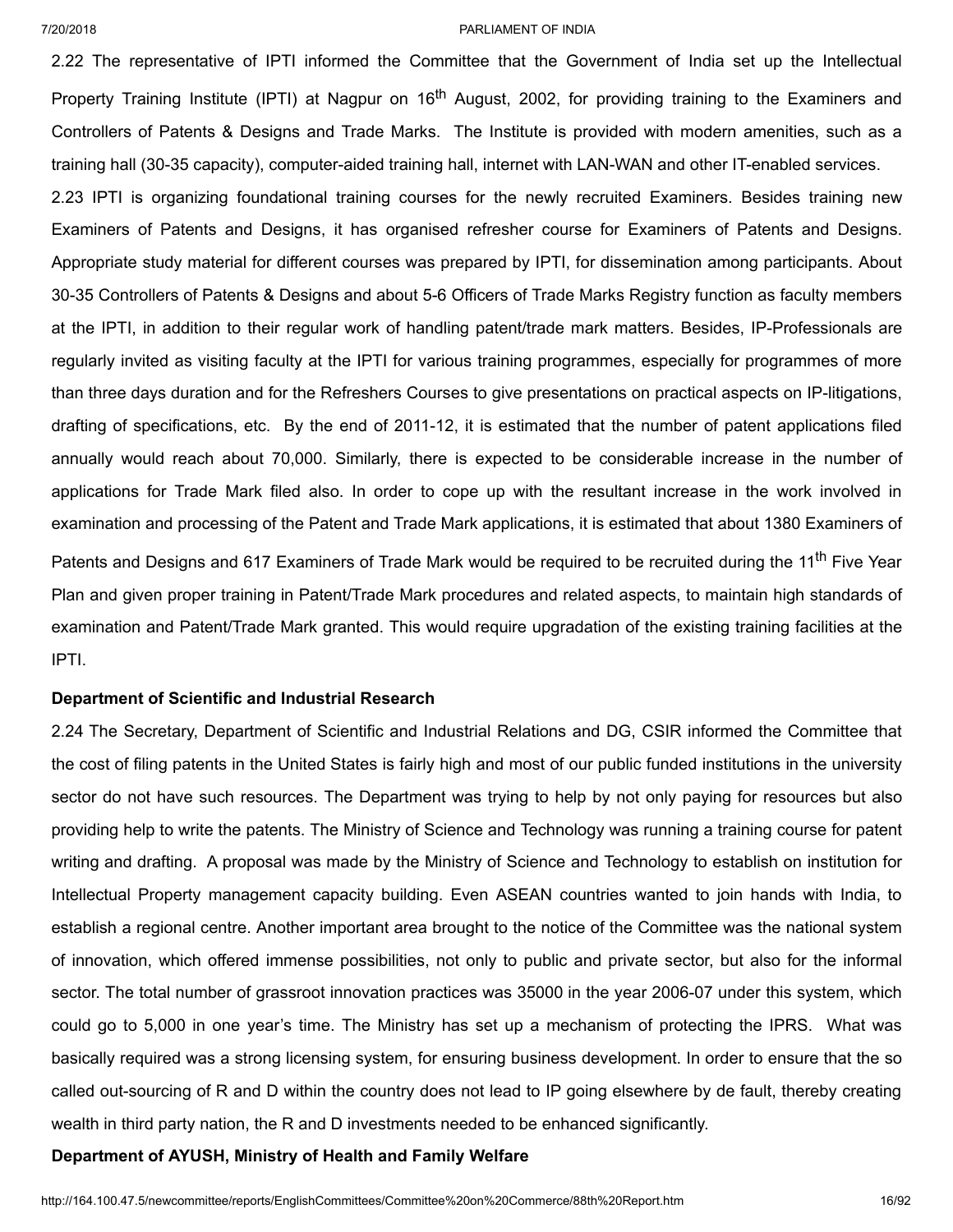2.25 In the interaction of the Committee with the Secretary, Department of AYUSH on 14<sup>th</sup> September, 2007, it was informed that at the international level, an interesting debate regarding mutual incompatibility between Convention on Biological Diversity (CBD) and the TRIPS Agreement. In this regard, may countries including India, have been advocating that the TRIPS agreement should incorporate same of the basic elements of CBD, as a condition of patentability such as identification of source of genetic material and associated traditional knowledge, evidence of fair and equitable beneficiating and evidence of prior informed concert from the Government etc. The Committee are of the view that India is a repository of traditional knowledge and is one of the biggest biodiversity region of the worked thereby making it more imperative on the part of Government to take proactive stand that facets of CBD should be made a part of the TRIPS agreement as it world protect the biodiversity of the country from being usurped. An example in this regard is that due to lack of clarity in this matter quite a large number of germplasms which may need to be used in preparation of traditional formulations may have been taken away by other countries of the developed world. The Committee, therefore, recommend that the Government should set up an inter-Ministerial Task Force Comprising of the Ministry of Health, Ministry of Science and Technology and Ministry of Agriculture whose Terms of Reference should be collection, collation, publication and publicity of all the traditional knowledge of the country so that the same are not usurped by developed countries. There should also be a authority say traditional knowledge intelligence on the lines of commercial intelligence which could keep an eye on the protection of traditional knowledge of the country. Efforts should also be made in the direction to encourage research in the field of traditional knowledge as a fool proof way of protecting traditional knowledge is to encourage research in traditional resources. This would not only protect the traditional wealth of the country but also provide opportunities for million of people involved in our country in the use of traditional wealth for health care but are not able to disperse their knowledge due to lack of support form the Government to help them in their research. The Government should make efforts to integrate the traditional systems to the Health Care System of the country so that the existing load an Allopathic System of Heath Care is reduced.

2.26 The **Council of Scientific and Industrial Research(CSIR)** informed that Patent Facilitating Center (PFC) of Technology Information Forecasting and Assessment Council (TIFAC) under Department of Science & Technology (DST) provide financial assistance for filing patent applications in India and abroad to the researchers in the academic institutions, and also help them in preparing their patent applications. PFC is also conducting a number of workshops and training programmes in various universities all over the country. The Department of Information Technology (DIT) is initiating a scheme to provide partial financial assistance to SMEs for filing their patent applications in India and abroad. Similar initiatives may follow from other departments also.

2.27 Individual inventors could seek assistance for patent filing and development work under the Technopreneur Promotion Programme (TePP) scheme, jointly operated by Department of Scientific & Industrial Research (DSIR), Technology Information Forecasting and Assessment Council (TIFAC) and Department of Science & Technology (DST). TIFAC is enlarging the scope of its IPR training under Woman Scientists Scheme to about 400 women i.e.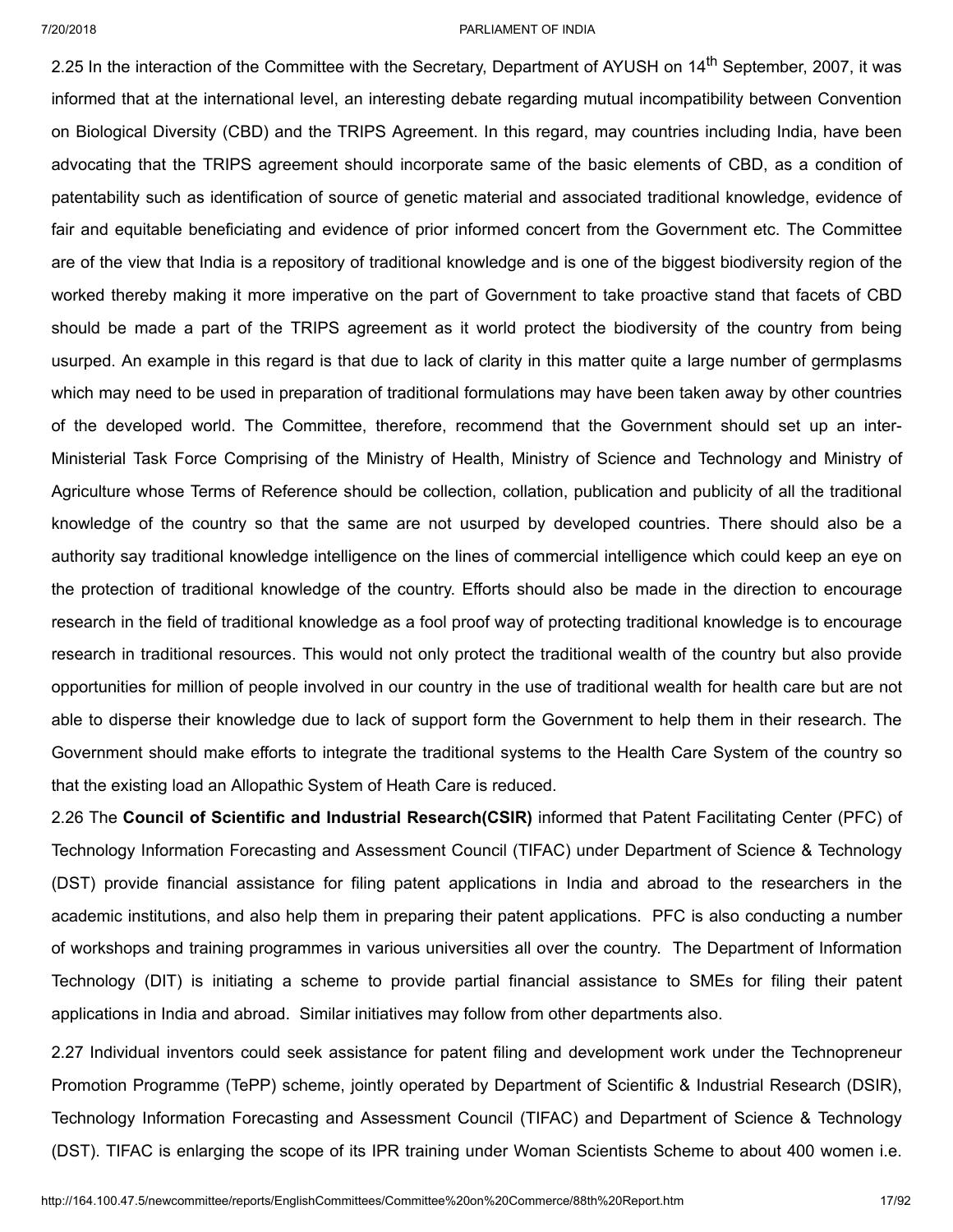10 times of the present intake. Under the Scheme, the women scientists are trained for about 4-5 weeks on various aspects of IP management and, therefore, they are placed as interns in various Government departments and patent attorney firms for a period of one year for the purpose of on the job training. CSIR also provides training to half a dozen Research Interns in the field of IPR management for a period of two years.

2.28 Indira Gandhi National Open University is providing one year's Post Graduate Diploma in Intellectual Property Rights. During the last four years, they had enrolled about 1000 students for this programme. IGNOU is also starting a six months' Certificate Programme, with focus on patent drafting, with the assistance of Intellectual Property Management Division (IPMD), Council of Scientific and Industrial Research (CSIR). Several other academic institutes like NALSAR, IITs, IIMs and ILI have started different courses on IPR. The Department of Science & Technology (DST) has promoted a special scheme called "Innovation in Science Pursuit for Inspired Research".

2.29 The Government is bringing the Public Funded R & D Projects (Protection of Intellectual Property) Bill, 2007 before the Parliament. The proposed Bill would help in capturing the IP generated from publicly-funded research, especially from academic institutions. This would also help providing incentives to the inventors and help promoting inventive activity in the country. As a result, a lot of valuable R&D work which gets published, without generating any wealth for the nation, would get protected and would help in realizing value from the Indian R&D efforts, nationally and internationally. These efforts may also foster global R&D partnerships and have a multiplier effect.

2.30 India and Heads of science and technology agencies of the ASEAN countries have agreed for the establishment of an India-Asian Institute for Intellectual Property Management, for building human resource capacities and for training, to serve the ASEAN region. It was also resolved that India-ASEAN partnership will encourage academic exchange and collaboration amongst the members of the scientific community in the region.

2.31 CSIR would make an effort to launch a Pilot Project for imparting IPR training to interested school and collegegoing students, depending upon the availability of resources at the lab/IPMD. The Pilot Project would be implemented by the Intellectual Property Management Division, CSIR with the network of IP Cells in CSIR labs.

## **CHAPTER III**

## **Written and Oral Submissions: Individuals/Organisations**

3.1 The Committee considered the written submissions (Annexure I to X) as well as oral evidence of the following individuals/organizations:-

- i) Sh. B. K. Keayla of the Centre for Study of Global Trade System and Development;
- ii) Ms. Krishna Sarma, Managing Partner, Corporate Law Group;
- iii) Lawyers Collective/HIV Aids;
- iv) Sh. Gajanan Wakankar, Indian Drug Manufacturers Association(IDMA);
- v) Ms. Leena Menghaney, Campaign for Access to Essential Medicines;
- vi) Dr. S. Vedarman, Controller General of Patents, Designs and Trade Marks (Retd.);
- vii) National Law University, Jodhpur;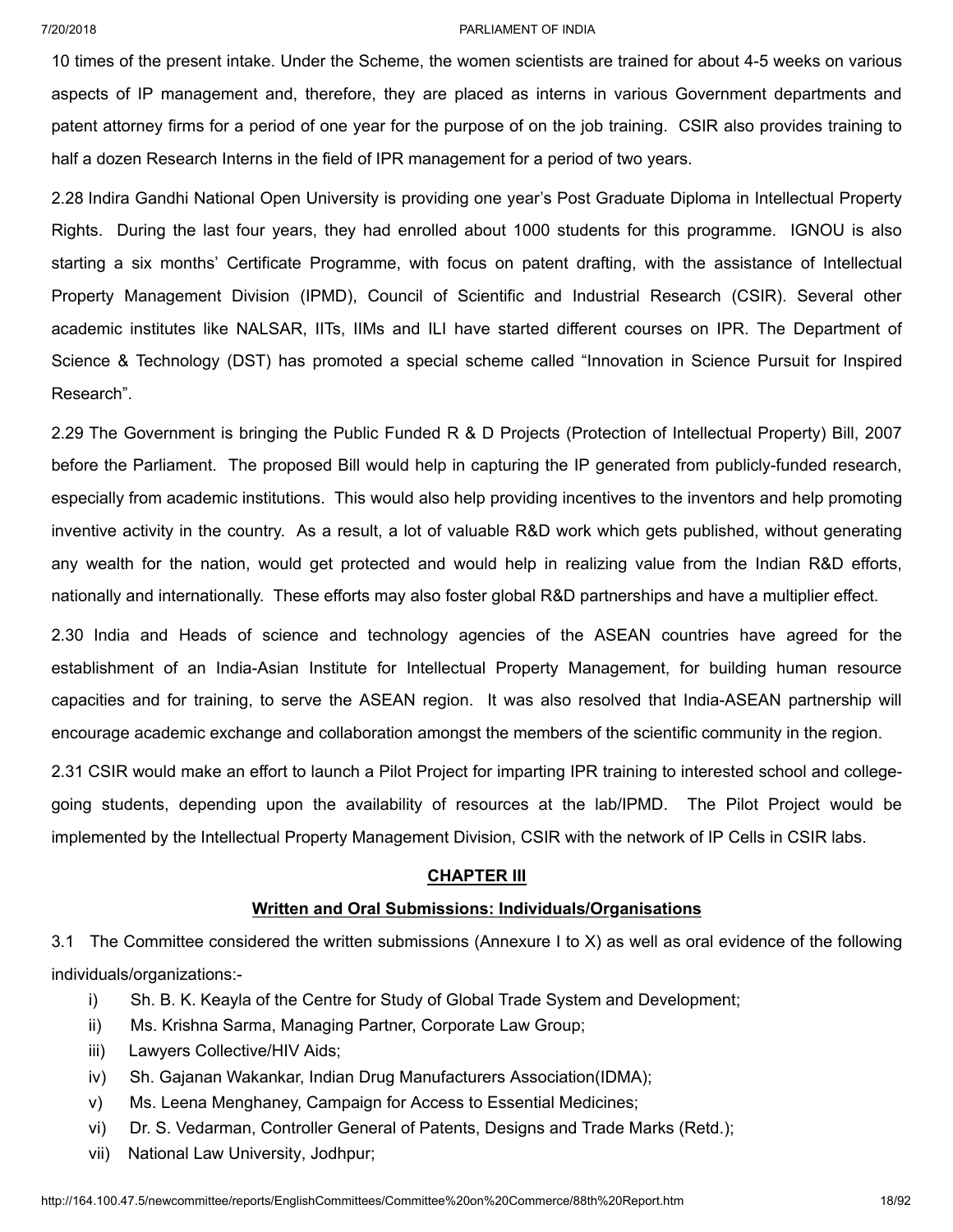viii) MAKs Submissions on Improving the Patents Systems India;

- ix) Organisation of Pharmaceutical Producers of India (OPPI);and
- x) Justice V. K. Krishna Iyer (Former Judge, Supreme Court)

3.2 The individuals/organizations at Sl. No. (i) to (v) also appeared before the Committee for oral evidence. Oral evidence of the above-said witnesses are summarized below: -

## **Sh. B. K. Keayla of the Centre for Study of Global Trade System and Development**

3.3 Shri Keayla, while deposing before the Committee, stated that it was felt that the new Product Patent regime will soon have impact on prices and availability of pharmaceutical products. If the flexibilities available under the TRIPS Agreement and which have been clarified in the Doha Declaration on TRIPS Agreement and Public Health, are not implemented, the role of the domestic enterprises would be seriously affected. The Indian patients are under tremendous burden of high excise duty of 16% with 2% surcharge on medicines. In addition to these duties the pharmaceutical products are sold with VAT and Sales tax of 4 to 10% and Octroi and turnover tax of 3% to 5%. Service tax of 12% is another burden which also indirectly affected the prices of medicines. All these issues also need to be looked into in the new product patent scenario. Indian industry, as compared to the industry in foreign countries, has also to bear the impact of poor infrastructure, non availability of adequate power, water and transport facilities. These facts are being indicated, keeping in view the impact of TRIPS Agreement and non-implementation of flexibilities available would have serious impact, alongwith the impact of high duties on prices and role of domestic industry, which, in the coming future, needs to be strengthened to effectively face the global competition.

3.4 Another issue which the TEG Group was examining was whether it would be TRIPS compatible to exclude micro-organisms from patenting. The Committee was informed that the provisions about patenting of microorganisms should be kept in abeyance till a final verdict on the issue comes out in the WTO, particularly in the Doha Work Programme where it is under consideration.

3.5 Another important provision which has arrested the attention of the Committee is a particular provision in TRIPS namely Article 31 (b). A contingency in the said Article provides that if any enterprise wants to exploit a patent, it has to approach the patent holder with reasonable terms and conditions and wait for a reasonable period. If there is no response, the enterprises can approach the Patent Controller for patent rights. This provision has still not been implemented in India.

3.6 A vital issue emerging out of the debate is. The TRIPS agreement has not defined the issue of the payment of royalty. The Principal Act (Patents Act, 1970) had a ceiling of 4% royalty that was applicable for process patent. In the prevailing product patent system, it is a natural collolary that a ceiling should be provided. The Committee was informed that a ceiling of 5% to 6% could be provided, as keeping the issue hanging in abeyance could lead to dispute between patent holder and the compulsory licence holder.

http://164.100.47.5/newcommittee/reports/EnglishCommittees/Committee%20on%20Commerce/88th%20Report.htm 19/92 3.7 On Mail Box Applications, TRIPS agreement (viz Article 70.3) says that there is no need to give any patent to any Mail box product which has fallen into public domain as on 1<sup>st</sup> January, 2005. This provision has been ignored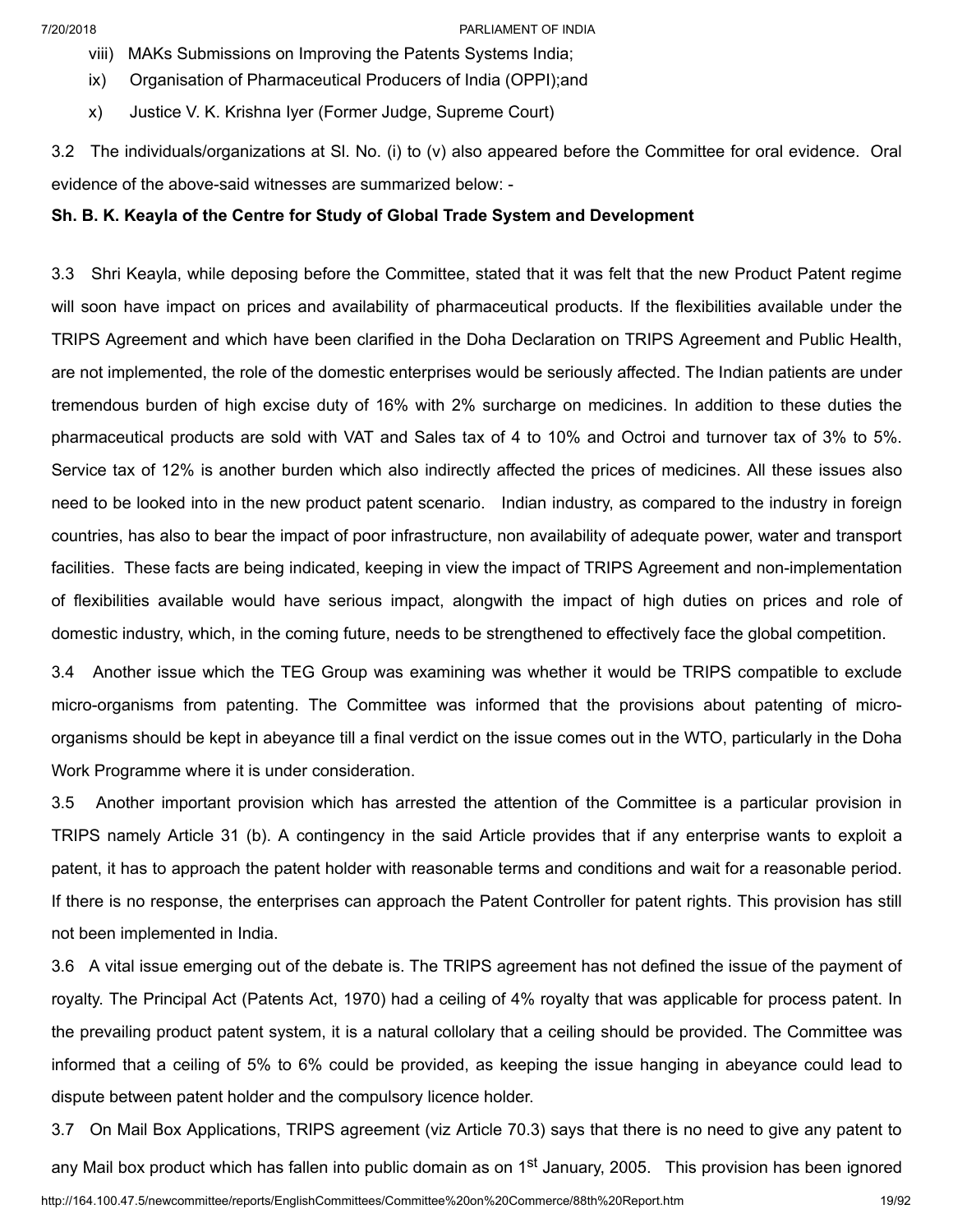in the Patents Act which says that protection will be given for the remaining period of 20 years, counting from the date of filing and those who are producing will have to pay royalty.

3.8 The Committee was informed that the Doha Declaration on Public Health was issued in November, 2005 which recognized the gravity of Public Health Problems afflicting many developing and the least developed countries, especially those resulting from HIV/AIDS, T.B, malaria, etc. Post this declaration every country has the right to determine measures necessary for public health and every country has a right to determine what should be the grounds for giving compulsory licences. However, this freedom conferred by Doha Declaration has not been fully used, particularly in regard to compulsory licensing.

3.9 On data exclusivity, it was informed that the provision was rejected by the multilateral forum of Uruguay Round. However, the issue has been brought to the fore ground by certain Multinational corporations. Conceding to this demand would mean that one is going beyond what is mandated by the TRIPS agreement. It would mean implementation of TRIPS-plus. This is nothing but getting exclusivity for marketing.

3.10 Regarding implementation of Article 22 of the TRIPS Agreement. This relates to Geographical Indications (GIs), it was informed that according to TRIPS Agreement, Geographical Indications (GIs) are available only to wines and spirits of France. It was agreed through Doha Declaration that it would be reviewed for other countries also. There are several Geographical Indications in our country which need to be protected. India has enacted a law, but that law cannot be used till we have a multilateral facility available. Approval of WTO forum on such products, so that no one would be able to use these indications, would help a lot of our traditional Geographical Indications (GIs) from being usurped by others.

3.11 Regarding Convention on Biodiversity and the relationship between TRIPS and the former, India has made provision in the Patents Act that if a biodiversity material is used for producing a new product, the producer will have to disclose what biodiversity material one is going to use as also whether consent of the person who provided the knowledge was taken. But unfortunately, the TRIPS Agreement has not provided for it. Concerns about this issue have been made at the Hong Kong Declaration but progress was very slow.

### **Ms. Krishna Sarma**, **Managing Partner, Corporate Law Group**

3.12 The witness submitted that though the Trademarks Law was a good one, there was a need to make trademark prosecution more efficient. The time-frame for registration was exceptionally lengthy in comparison to other countries. Further, there was a delay in procurement of search reports despite the statutory time-limit. There was no adherence to the rules regarding expediting screening/examination of applications for trademarks.

3.13 A major drawback in the working of Patent Offices was that at present the backlog of applications is about 22000. The Examiners and controllers are required to determine patent applications in multiple disciplines, which may affect the quality of processing, viz. a Controller/Examiner with mechanical engineering background is examining a bio-tech patent. Unlike USPTO and JPO, India has four patent offices as per original jurisdiction, more or less independently. There has been a lack of synergy between the four offices viz:-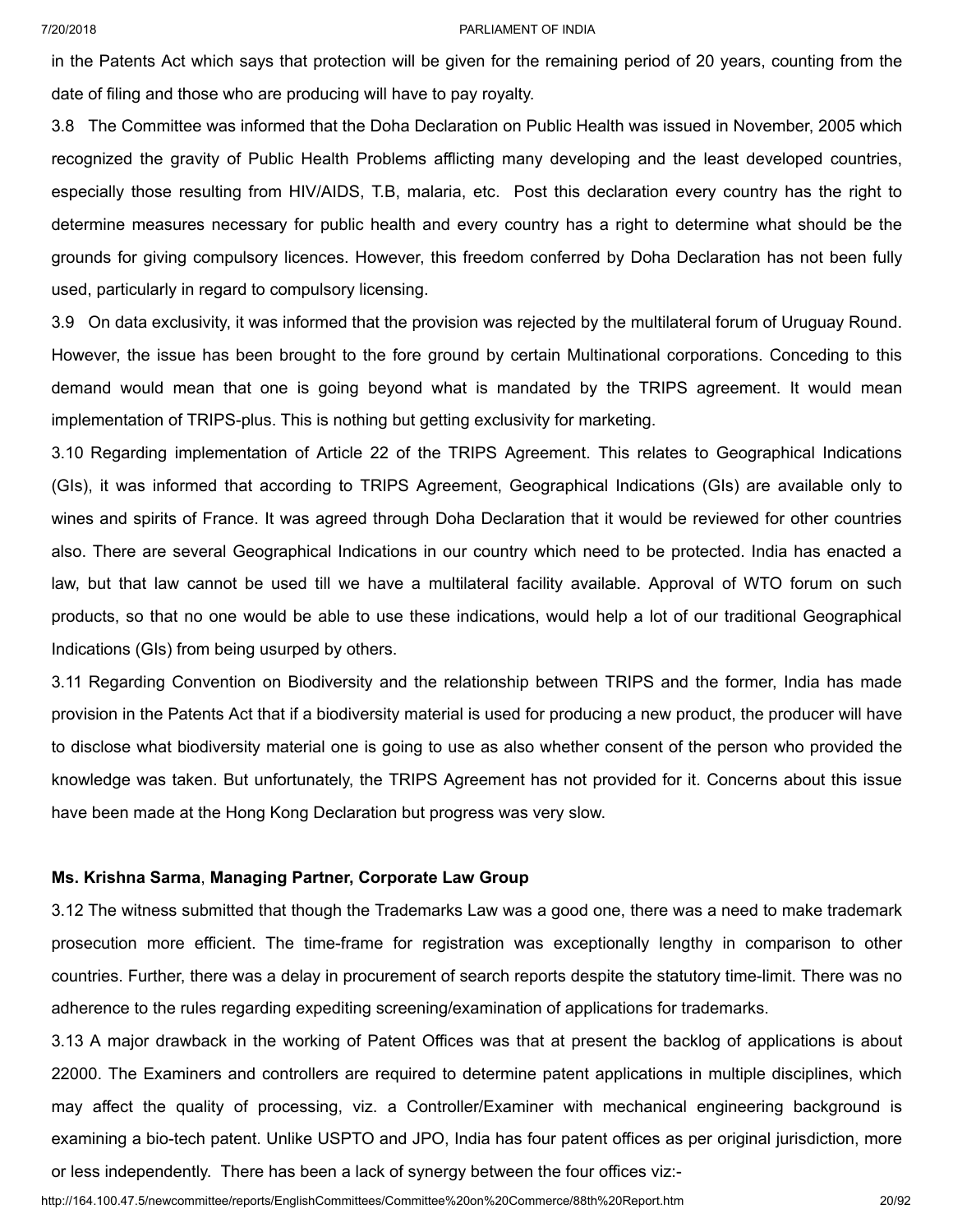- (i) Filing is independent;
- (i) Processing is independent; and
- (i) Grant is independent.

3.14 The only aspect where there is synchronization is in issuing patent numbers after grant. This left scope for difference in interpreting and implementing the law by different offices, in the absence of a Central guiding parameter. Such variation in interpretation becomes apparent in cases where language of statute is open-ended thus, leaving room for subjective enquiry. Nowhere is it more palpable than in the case of interpretation and application of Section 3(d) of the Patents Act. Various decisions emanating from the four offices regarding interpretation of Section 3(d) have resulted in a wide latitude in its application. The following suggestions would help streamline the Patents system in India:-

- (i) The term "efficacy" needs to be defined in the explanation to Section 3(d) and guidelines should be set out for examining "inventive step";
- (ii) The Patents Act needs to be modified to make provisions clear and transparent, so that there is no unnecessary litigation for our already over-burdened judiciary;
- (iii) There is a pressing need for introduction of patents for "new use of a known substance", so as to encourage research for new use of Ayurvedic medicines and to find new cures to address our unmet medical needs;
- (iv) The lack of definition of the term efficacy may result in a lot of scientific waste. Further, genuine R and D may not be rewarded, discouraging innovation by the industrial and scientific community;
- (v) Protection of incremental innovation and allowing second use patent will encourage innovation in India and will reflect current capabilities in R and D. The need of the hour is a transport legislation which would be beneficial both to the consumer and the industry. There was a need for better training for patent Examiners and more patent Examiners are also required.

## **Lawyers Collective/HIV Aids**

3.15 The main contention of the Forum was Section 3(d), 8 and 10 of the Patents Act. Their main suggestions were:-

- (i) Duty to disclose all relevant material prior art;
- (ii) Duty to disclose international non-proprietary name for pharmaceutical patent application with continuing obligation; and
- (iii) Duty to disclose whether an application relates to a disease of public health priority, as determined from time to time by Ministry of Commerce, after consultation with Ministry of Health. Failure to comply should be a ground for opposition and/ or revocation of patent.

3.16 On compulsory licensing the India Law provides:-

- (i) Failure to satisfy reasonable requirements of the public;
- (ii) Unavailability of patented product at reasonably affordable prices and
- (iii) Non-working of patent in India.

3.17 The witness submitted that unreasonable refusal to issue license on reasonable terms as a ground for issuance of compulsory license be included as a ground. Further, the Act should adopt clear and predictable remuneration guidelines in the Act or Rules and deemed refusal to license in accordance with these guidelines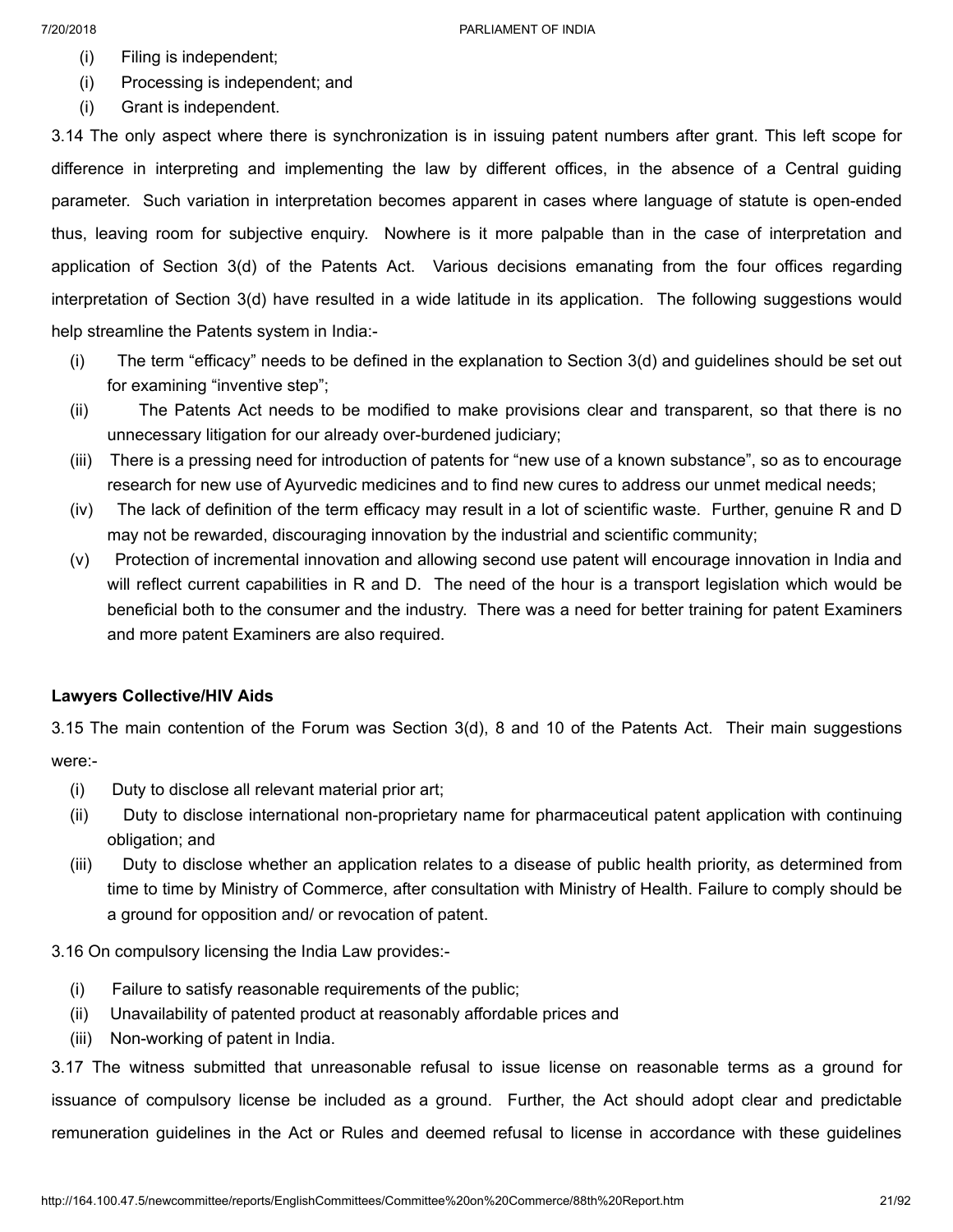should constitute prima facie case of refusal to license. The bottom line was that the compulsory licensing was needed to be simplified.

3.18 There was a need to simplify access to information and opposition proceedings. There should also be an effort to limit injunctive relieves. Any attempt to introduce data exclusivity should be opposed. Any amendment that diluted Section 3(d) should be opposed. Lastly, there was a strong need to strengthen and overhaul the patent examination system.

### **Indian Drug Manufacturers Association (IDMA)**

3.19 The representative of IDMA submitted before the Committee that Patent harmonization, which provides for uniform law on Patents for all the countries of the world, was nothing but a ploy by the United States to substitute the law of that country on all countries of the world. In a world where every country had different Constitution, different commercial laws, different economic laws, it was downright not possible to provide for a uniform patent law for the entire world.

3.20 Regarding the amended Patent Act of 2005, it was informed that the law should be observed for a period of five years and in case there are any deficiencies, the same may be rectified in 2010. At present, it was felt that there was a need to remove all 'qualifying phrases' from the Patents Act and to bring in all flexibilities available under the TRIPS Agreement.

3.21 The pre-grant opposition provision was a positive step which would help the developing countries, but pregrant opposition provision had not been fully incorporated, thereby weakening it. The provision for an Opposition Board had not been accepted as in the case of post-grant opposition. Further, an appeal to the Controllers orders has not been accepted and the Controllers Orders are final. It was felt that such a step was a half hearted relief and could not prevent 'ever greening' attempts by multi-national corporations.

3.22 Another provision on which objection was raised was on 'Right of Patent applicants after publication', i.e., Section 11(A) (7) which states that "on and from the date of publication of the application for patent and until the date of grant of a patent in respect of such application, the applicant shall have the like privileges and rights as if a Patent for the invention has been granted on the date of publication of the application". such a provision was not required by TRIPS and benefits only the multi-national corporations. Therefore, this provision should be removed.

3.23 The Compulsory Licence Procedure was too lengthy and complicated and was totally in favour of the Patent holders, who are mostly multinational corporations (MNCs). The resultant effect was that the chances of getting a Compulsory Licence were very low, because of a protracted and expensive legal battle.

## **Campaign for Access to Essential Medicines**

3.24 India has, through its laws and policies, limited patent monopolies for the past three decades and promoted competition in the form of generic production, with a view to bringing down the prices of drugs. This policy has not only made essential drugs much more affordable to its people (as compared to patented drugs), but also has, in the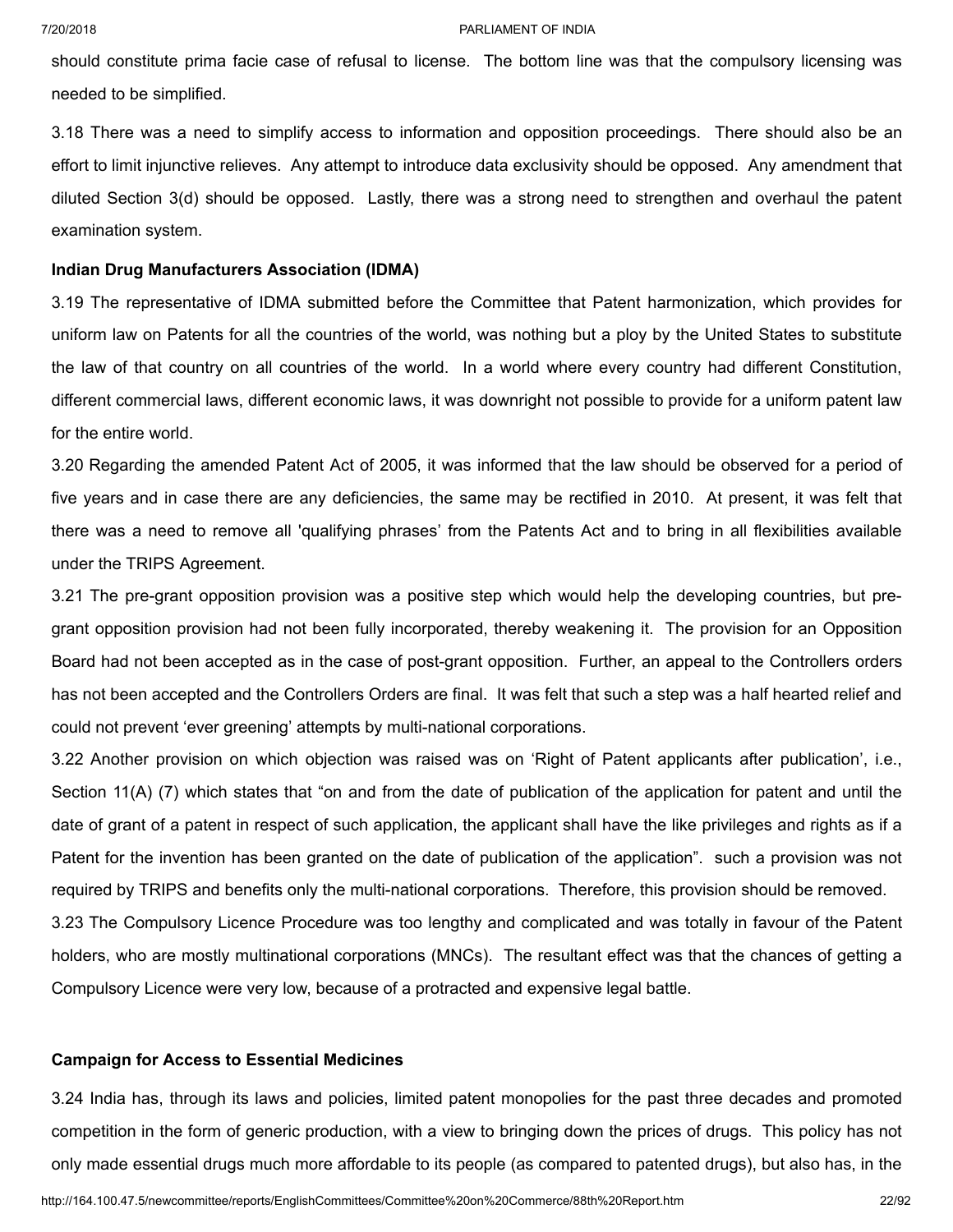long run, been instrumental in making India self sufficient in the production of drugs. As a result, India plays a crucial role in supplying low cost essential medicines to other developing countries. Aptly named the 'pharmacy of the developing world', it supplies formulations and active pharmaceutical ingredients (raw material) to a large number of countries in Asia, Africa and South America.

3.25 In HIV/AIDS treatment, due to competition among Indian generic manufacturers, it was possible to disallow patent monopolies and strongly encourage generic production. The price of first-line antiretroviral drug regimens has fallen from an average of US \$10,439 to the current price of US \$ 99 per patient, per year.

3.26 However, with the implementation of its new patent regime for medicines, India is already drying up as a source of affordable versions of newer medicines. The Indian patent office has since April 2005 started to publish and examine thousands of pending patent applications, many of which relate to essential medicines such as antiretroviral used in the treatment of AIDS. These newer drugs are under patent or pending patent grant in other key countries with generic production capacity, such as Brazil and Thailand, which keeps prices high and availability low. If patents are granted too easily on these essential medicines in India, India's role as the "pharmacy of the developing world" may end.

3.27 It is important that the patentability standard, as introduced by the Patent (Amendments) Act, 2005 – novelty, non-obviousness and section 3(d) – which has the potential of addressing a proliferation of patent applications filed in the Indian Patent Office that claim protection for minor, and in some cases of obvious, variants of existing drugs, is strictly implemented, to ensure the widest possible access to affordable life-saving medicines in developing countries.

## **CHAPTER IV**

### **STUDY VISITS**

4.1 The Committee visited the Patents Offices at Kolkata, Chennai, Ahmedabad, Mumbai and Delhi to study the Patents and Trademarks System in India and held discussions with the Officials, Patents Attorneys, etc. During the visit the following important issues were raised:

## 4.2. **Kolkata and Chennai: -**

i) The quality of professional training needs to be vastly upgraded and there is an urgent need to increase the number of Examiners. More number of Examiners are required to be recruited and should be trained, to reduce the pending patent applications. Non-granting of Patent due to slow speed, which could be directly related to the shortage of Examiners, could lead to the Patent being granted to somebody else, who could translate the same into a business opportunity. This could lead to loss of investment on the basis of the Patent which could have been registered in India. Steps should be taken to recruit more Examiners who are Post Graduates in chemistry or Graduates in Engineering, which should be basic qualification for recruitment of Examiners.

ii) Design Patent would become a very important area in the future, as apart from actual technology inventions. Design part of the invention is an emerging area, for which the Intellectual Property administration should gear up.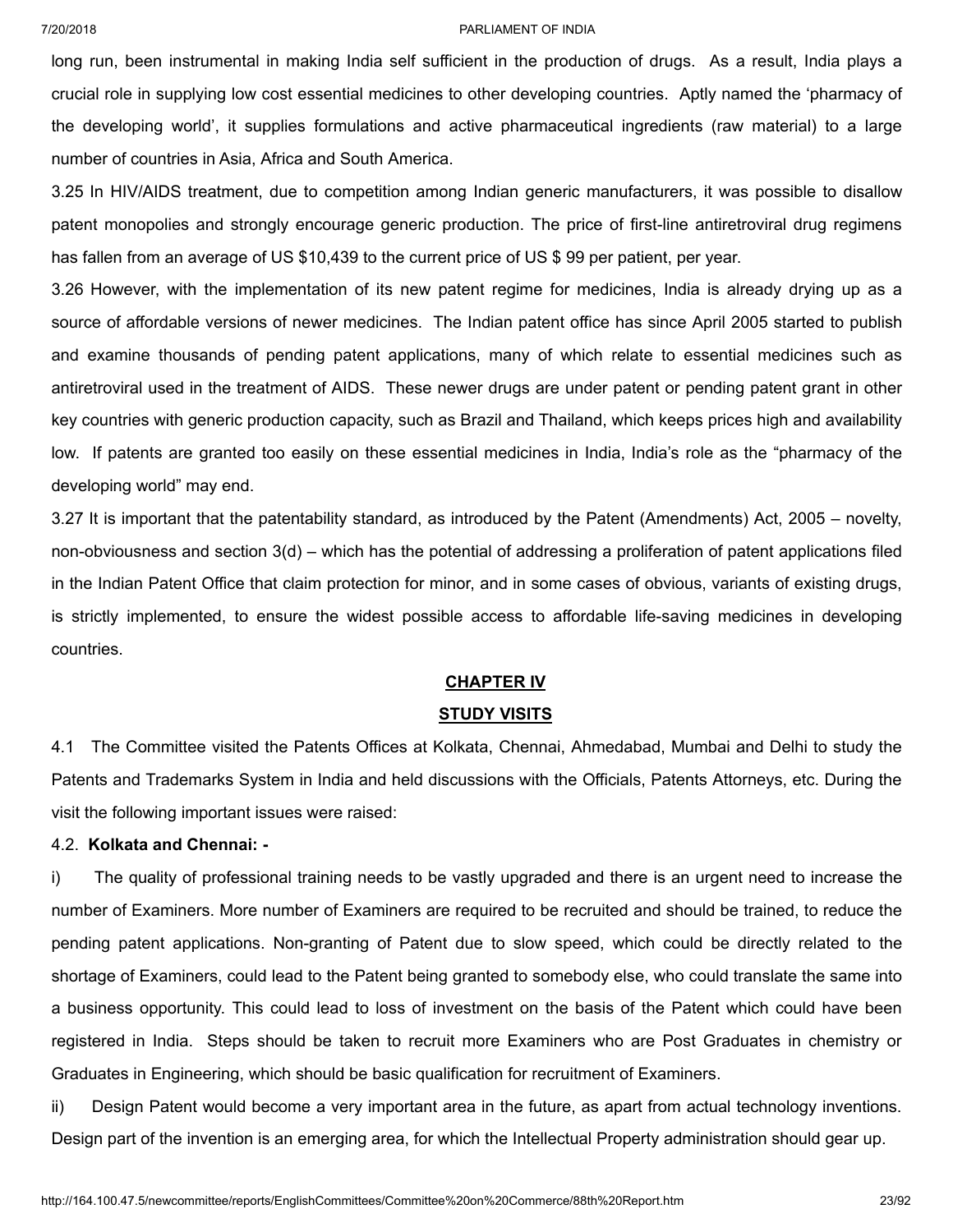iii) Digitalization of Traditional Knowledge is very important. The Department should depute their personnels to get in touch with institutions, which have already digitalized their records.

iv) Due to incorrect interpretation of the provisions made under the Patents Act and Rules by the Department, the applicants face inconvenience in the processing of their applications. Judicial interference is required in proper redressal of the issue and in most of the cases the Patent Office has issued an administrative instruction in view of such Court Order.

v) Proper data base is not available for novelty search and for getting any information about patent applications. Also, the number of patents granted so far should be digitized completely, for the purpose of search

vi) There are plenty of mistakes in the title of the registration certificates being issued by the Trade Marks Registry. There is delay in issuance of Registration Certificates by the Trade Mark Registry. The software technology must be upgraded, to reconstruct old files of the Trademark Registry in the software version.

vii) The proposal for handling files by Patent Attorneys should be resolved by Patent Attorneys at the earliest. Rectifications should only be filed before the Appellate Board and not before the Registrar or Court.

viii) At present the Appellate board did not have disciplinary jurisdiction and it could not punish officers. The Appellate authority ought to be vested with disciplinary jurisdiction. Another basic lacunae in the Patent System was that a Patent would be granted for something which is tangible i.e., which you can hold in one's hand. It was felt that the Parliament could include software, which was not a tangible item, by putting software in the definition of tangible items, as long as it satisfied other norms such as it must have an industrial application.

ix) There is a provision for advertising a mark before acceptance. Such a provision is absolutely unnecessary, whether it is advertised before acceptance or after acceptance. This needs to be abolished. As in Germany, all the applications should be treated as registered, and when there is an opposition, that particular application would be decided after full-fledged opposition proceeding. Such a provision could be considered here too, in view of the tremendous volume of Trade mark applications. Further, under section 57 of the Trade Marks Act, a rectification could be filed either before Registrar or before the High Court. The rectification was something like a revision or appeal. So, it would be more appropriate if the rectification was given only to the Appellate Board.

x) Earlier one month's time was granted to pay fees for filing patents. Presently this is not being done. It is, therefore, imperative that the system should be restored, as it would be useful for the clients.

xi) At present all Trade Marks offices in India are computer linked with the Head Registry at Mumbai, and are updated. However, there should be decentralization of each branch office of the Trade Marks Registry in India, and each branch should be in a position to furnish information that is necessary.

### 4.3 **Ahmedabad and Mumbai: -**

(i) Include the definition of Micro-organism in the Patents Act, as microorganisms, per se, has not been defined under the Patent Act.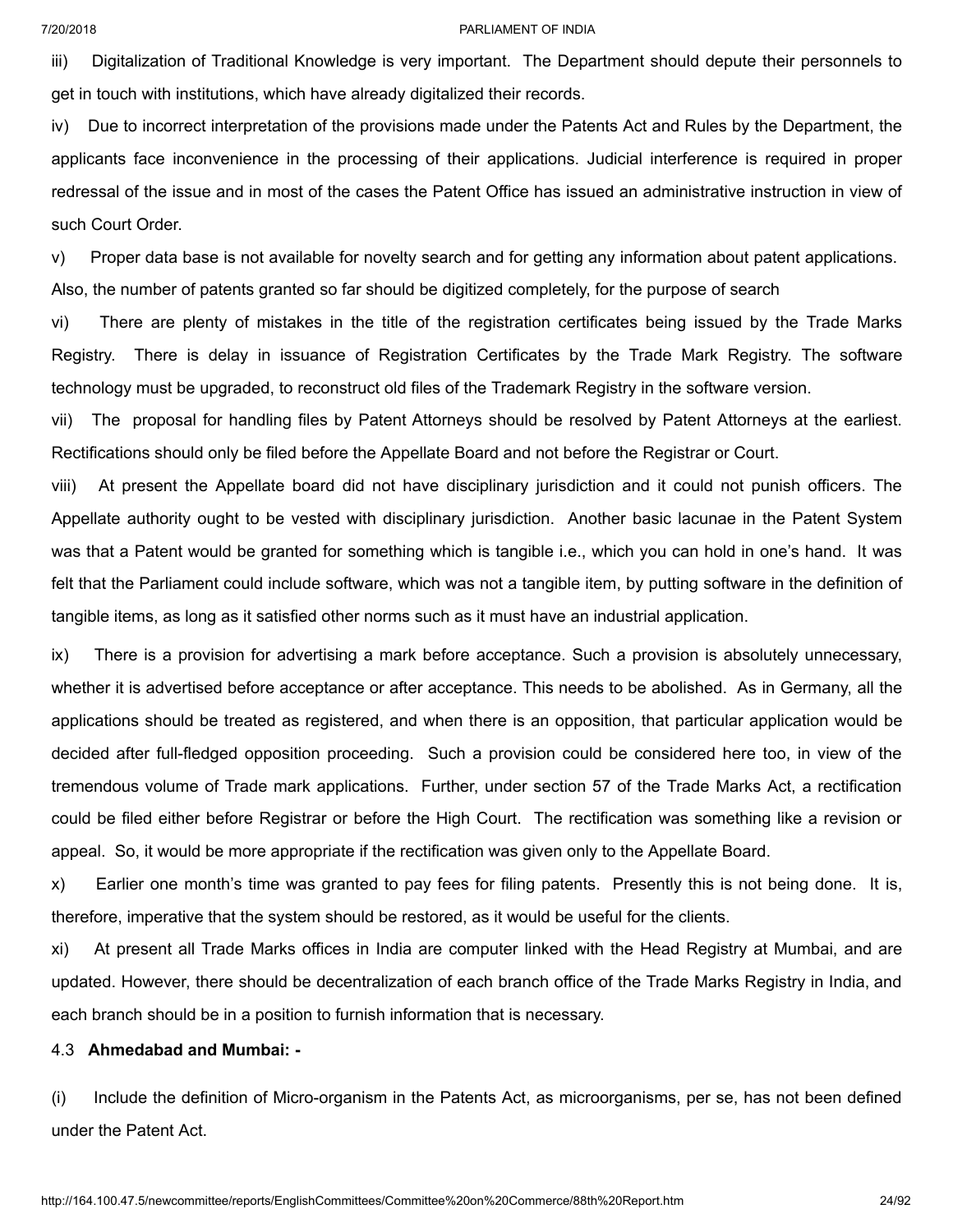(ii) Scope for patent protection for living forms such as cells, tissues, which are higher than the microorganisms, biological material, such as cell lines, enzymes, plasmids, cosmids and genes with human intervention being involved. Also, there is no scope of patentability or protection of living forms such as cells, tissues, which are higher than the micro-organisms.

(iii) Guidelines should be given by IPO to what extent inventions involving elements of human origin should be patentable. The Patents Act does not permit patentability of biological material such as cell lines, enzymes, plasmids, cosmids and genes, in spite of the human intervention being involved. Therefore, it will not be possible to seek protection on the cell biology research and for cell- based and tissue- based products, unless micro-organisms *per se* is defined under the Act.

iv) Full-fledged Intellectual Property Office at Ahmedabad, consisting of Patents, Designs and GI be set - up. This will help in faster disposal of applications, as it will provide easy access to data and officials. The building will act as a meeting place for the industry and the practitioners, which will help in faster movement of applications and also remove roadblocks, if any. Granting powers would not only cut down on delay, but will also increase the efficiency. Moreover, it will also have an effect over the revenue as the pre and post registration fees would then be paid at the respective branches itself.

v) As in Passport Office, TMR should get rid of Trade Marks Agents who are mere touts indulging in malpractices.

vi) Trade Marks Records are not properly maintained and are in a complete mess. The files and records must be regularized and kept in such a way, to get the same as and when required by the authority.

vii) Courier system is not satisfactory. Many TM applications were abandoned without giving the chance of hearing. The courier system should be held responsible for many mistakes in the past.

viii) Litigation volume has increased tremendously. The litigation cases should be disposed off within the time-limit fixed i.e. two to three years. The files must be transferred to the Registration section if the application is entitled for registration. The files are not transferred even after a year.

ix) Inexperienced contract Examiners have messed up an already difficult situation, which TMR is struggling to cope with. Also, the computer system is experiencing technical problems. The computer system should be made 100% reliable. There must be complete co-ordination between various sections. The contract people must be properly trained to deliver the desired results. They should be properly paid. A little more staff should be employed to meet the ever increasing volumes of work.

x) The Central Government should sanction more funds to the Registry of Trademarks, to enable them to overcome administrative problems.

xi) The Registry of Trademarks should evolve a system to acknowledge and give reply to the letters written by the Advocates or public at large. There must be periodical meetings between the Registry, The Intellectual Property Owners' Association and the Advocates'/Agents' Association to sort out the problems and to bring the solutions.

xii) Issue Examination Report via email and hearing be held by telephone.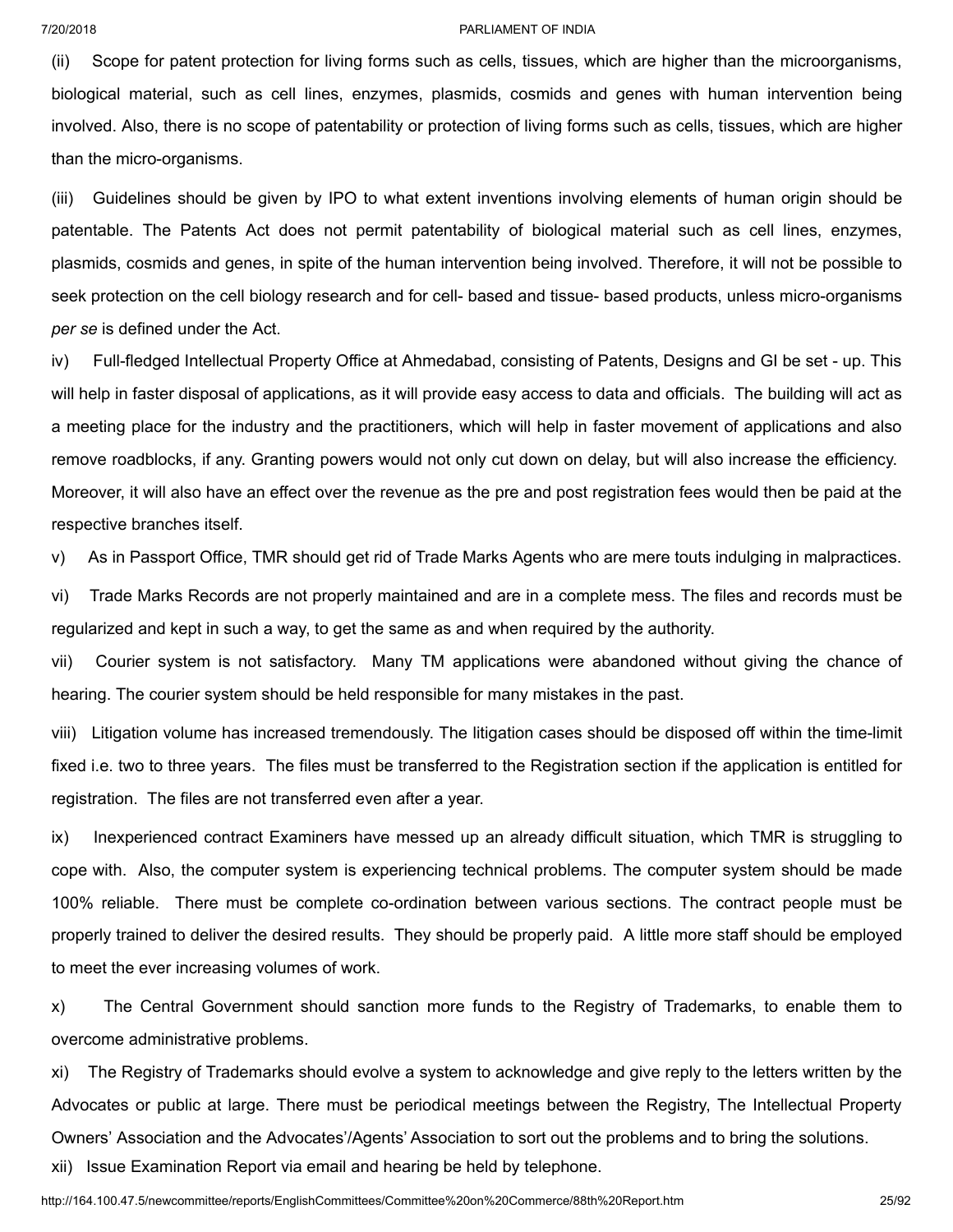xiii) The quality of trade marks published in TM Journal is not upto international norms. Some examples provided include **Khadder** for 'clothing, garments', for **'Asal'**(genuine in English) for utensils, '**Kabaj'** (constipation) for medicine, '**Classic'** for oil for machines, lubrication; **'Scientific'** for computers, etc. Extension for request to file opposition in form TM-44 should be reckoned from date of availability of TM Journal, and not date of publication of Journal

xiv) It has come to notice that registration certificates are being sent to the applicants, instead of to the Advocate/Agent on record, and applicant is ignorant of timely renewal requirement.

xv) Notice of hearing should be put on Notice Board and in cases of show cause notice, the name of applicant should be mentioned for ready recollection. When a Hearing Officer is on leave, this should be communicated to Advocate in advance, to avoid inconvenience. Judgments should be delivered on time by Hearing Officers.

## 4.4 **Comments of the Department of Industrial Policy and Promotion on the above-mentioned issues:-**

i) Microbiology and biotechnology are fast developing fields. Inclusion of a definition of 'micro-organism' will unnecessarily limit the interpretation of the term based on the state of technology prevailing at any given point of time.

ii) Cell-lines and Natural Gene / protein sequences are not patentable. Enzymes, plasmids, cosmids and recombinant DNA are patentable under the Patents Act, if they meet patentability criteria.

iii) Patent protection to higher life forms (plants and animals) is not provided under the Patents Act. Protection to plant varieties is provided under the Protection of Plant Varieties and Farmers' Rights Protection Act, 2001.

iv) At present there is no proposal to open more IP Offices in the country. E-filing and E-payment at IPO is under implementation, which will avoid visit to IP Offices.

v) It is hoped that with the implementation of the Total IT solution, the services will be further improved. The agent's role so far has been only to facilitate small traders in securing registration. They are enrolled as agents as per the provisions of the Trade Marks Act. With the rise in awareness in the general public, their role will diminish in due course of time.

vi) Due to shortage of space to store, physical records/files could not be arranged serially and properly. To some extent, with the setting of new IP buildings and installation of compactors at all the TMR branches, the problem has been tackled. The Second phase of Modernization Project during the 11<sup>th</sup> Plan, envisages setting up of a centralized IP warehouse to store IP records. Additional space will enable proper maintenance and retrieval of records.

vii) Contract Examiners had to be appointed to dispose huge backlog of TM applications. Errors constituted less than 2% of the total applications examined and it was mainly due to work pressure. Most of complaints have since been rectified. A new application software is currently under development by NIC and would be operational soon.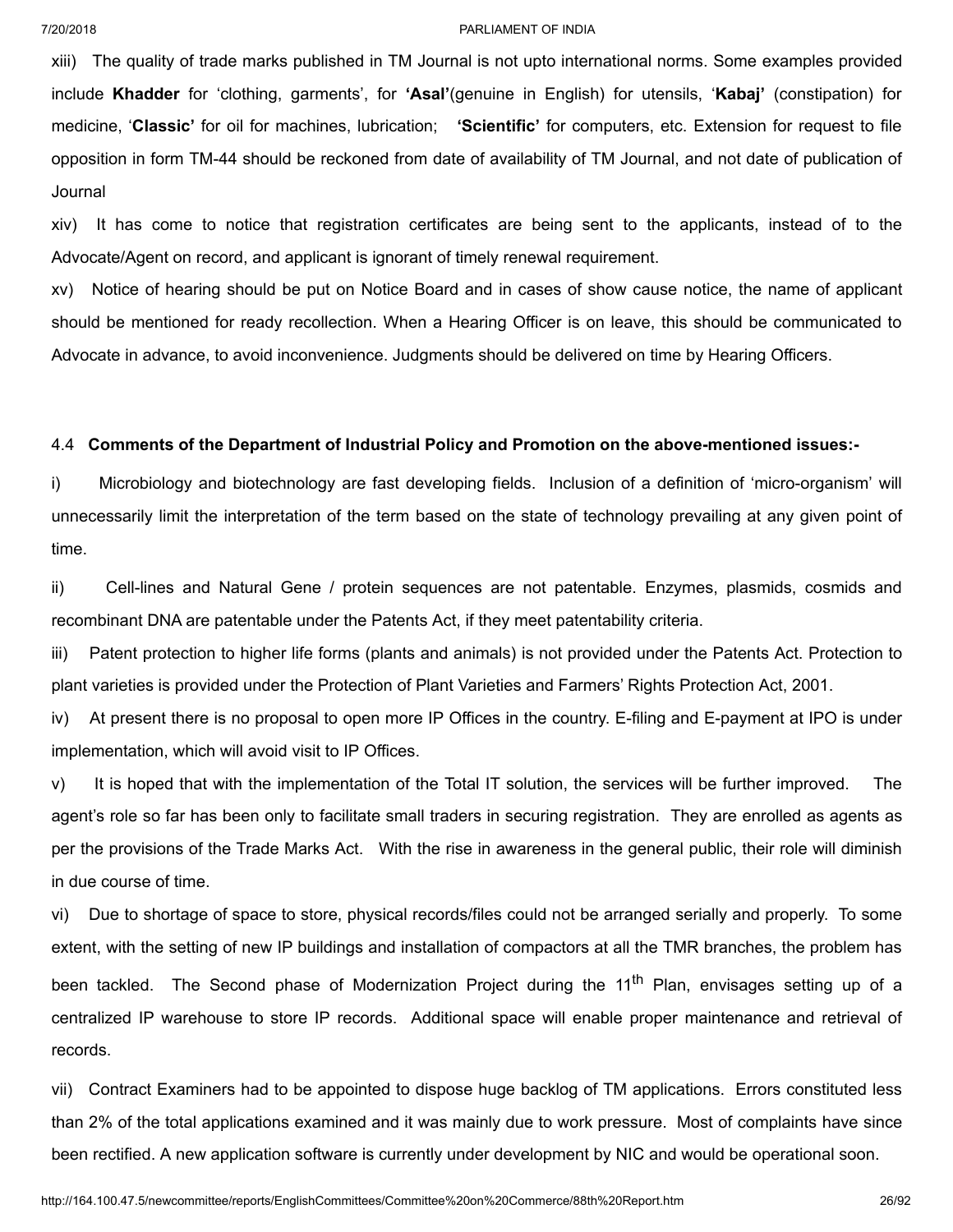viii) An Examination Manual is under preparation for guidance of Examiners, to improve the quality of examination. A National Training Institute (NIIPM) is being set up under 11<sup>th</sup> Plan, which will meet the training needs of the Examiners and other officers of TMR. The Modernization Plan to be implemented during the 11<sup>th</sup> Plan envisages recruitment of additional officers at all levels, on regular basis.

ix) With implementation of the second phase of the modernization project to be undertaken during the 11<sup>th</sup> Plan period, services by TMR are expected to improve further.

x) On-line issuance of examination report is envisaged under IT solution presently under development.

xi) Proposed Examination Manual under preparation would include a chapter on sound and shape trademarks for guidance of Examiners and Hearing Officers.

xii) It is proposed to give refresher training to all the Examiners as well Assistant Registrars/Deputy Registrars at

the proposed Training Institute at Nagpur to be constructed under the 11<sup>th</sup> Five Year Plan Scheme.

xiii) Cases like publishing of identical or obviously similar marks in Trade Marks Journal are being dealt with in accordance with the provisions of Section 12 and Section 19 of the Trade Marks Act, 1999.

xiv) The issue regarding extension to filing of opposition in form TM-44 from the date of availability in the Trade Marks Journal is already in place.

xv) Presently, TMR is providing details of opposition matters fixed for hearing on the Notice Board. Attorney/agents are also expected to keep track of their cases.

xvi) Presently, registration certificates and all correspondence are sent to the address for service mentioned in the TM applications.

xvii) Due to acute shortage of manpower, the name of the applicant is not being mentioned while displaying the notice of hearing on the Notice Board. There is acute shortage of staff in the Trade Marks Registry. Also, this is not a usual practice before any court or tribunal. The delay is due to acute shortage of Hearing Officers. Additional staff is proposed in the second phase of modernization project.

## 4.5 **Delhi:-**

- i) There is need to establish a separate Archive Office for storing and digitalization of all records.
- ii) There is need to set up one inter ministerial Committee with the Department of Industrial Policy and Promotion as the nodal agency, to bring under one umbrella all Intellectual Rights such as copy rights, which was under the administrative control of Ministry of Human Resource Development and the Patents, Designs, Trade Marks and Geo-graphical Indicators which was under the control of Department of Industrial Policy and Promotion.
- iii) MOUs have been signed with patent offices of US and UK for absorption of latest technology.

## **CHAPTER V**

## **OBSERVATIONS AND RECOMMENDATIONS**

5.1 The patent law in India is administered through the Patent Offices, under the charge of the Controller General of Patents, Designs & Trademarks, located at Kolkata, Mumbai, Chennai and Delhi. All these four offices stand interlinked on computer, through the NIC. The facilities for processing the application, including payment of fee for

all the services in patent offices are available online.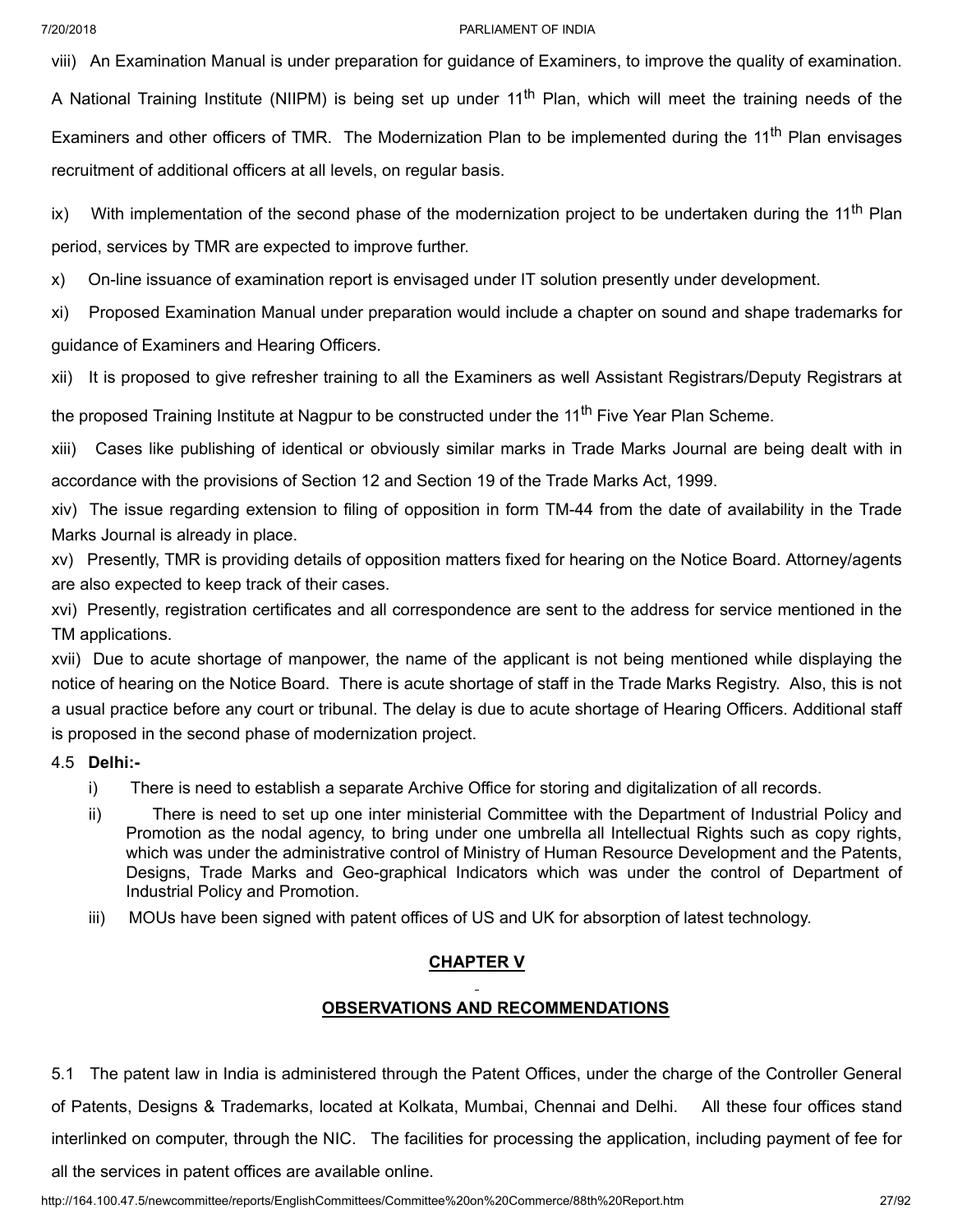5.2 The Department of Industrial Policy and Promotion had initiated an exercise to become an International Search Authority and an International Preliminary Examination Authority under the Patent Cooperation Treaty (PCT) of World Intellectual Property Organisation (WIPO).

5.3 **The Committee recommend that the Department should make all out efforts at capacity building of the Indian Patent Offices, so as to provide intellectual property services of global standards. Efforts should also be made to make the Indian Patent Office an International Search Authority(ISA) and International Preliminary Examining Authority(IPEA) under the Patent Cooperation Treaty(PCT). The Department should undertake an exercise aimed at awareness generation and sensitization among professionals as well as general public, about the importance of Intellectual Property Rights for economic and trade development, and also to develop in the country a culture of respect for IPRs.**

## **Publication of Patent information and a Searchable Public Patent Database**

5.4 Currently, Section 145 of the Patents Act provides that 'the Controller shall publish periodically an official journal, which shall contain such information as may be required to be published by or under the provisions of this Act or any rule made thereunder'. Rule 27 of the Patents Rules, 2006, read with Section 153 allows any person, after publication and upon written request, the right to inspect the complete and provisional specification or drawings of an application, on payment of a fee.

5.5 **The Committee feel that most significant constraint of the current patent publication system in India is** the lack of a searchable patents database, that can provide all requisite information on an updated basis. **Though the Patent Amendment Act, 2005 had been passed, yet electronic searchable patent database is not** available. The current PDF file format is not suitable for searching all the journal publications at once. The **fallout of the absence of a public searchable patent database is that the inventors, commercial competitors,** academic researchers and a host of public interest groups are not able to effectively search patents. This is a significant problem, as these groups need to know what patents exist in India, so they can determine any legal risks or the validity of the patents being filed and granted. The current system is thus cumbersome **and time-consuming and places a heavy resource burden on the information seeker. Lack of readily available information does not help create a transparent patent system.**

5.6 **The Committee, therefore, recommend that an electronic searchable patent database should be made** public at the earliest. In order to legally provide such a database, it may perhaps be necessary to amend the **provisions governing the patent information, namely Sections 145 & 153, and Rules 27 & 134.**

5.7 Regarding access to Examination Reports, the Committee was informed that currently Section 144 of the Patents Act states that reports of the Examiners to the Controller shall not be open to public inspection, or be published by the Controller. **The Committee feel that the lack of transparency with regard to the process of examination of applications not only tends to weaken the patent system, it makes the Patent Office non-**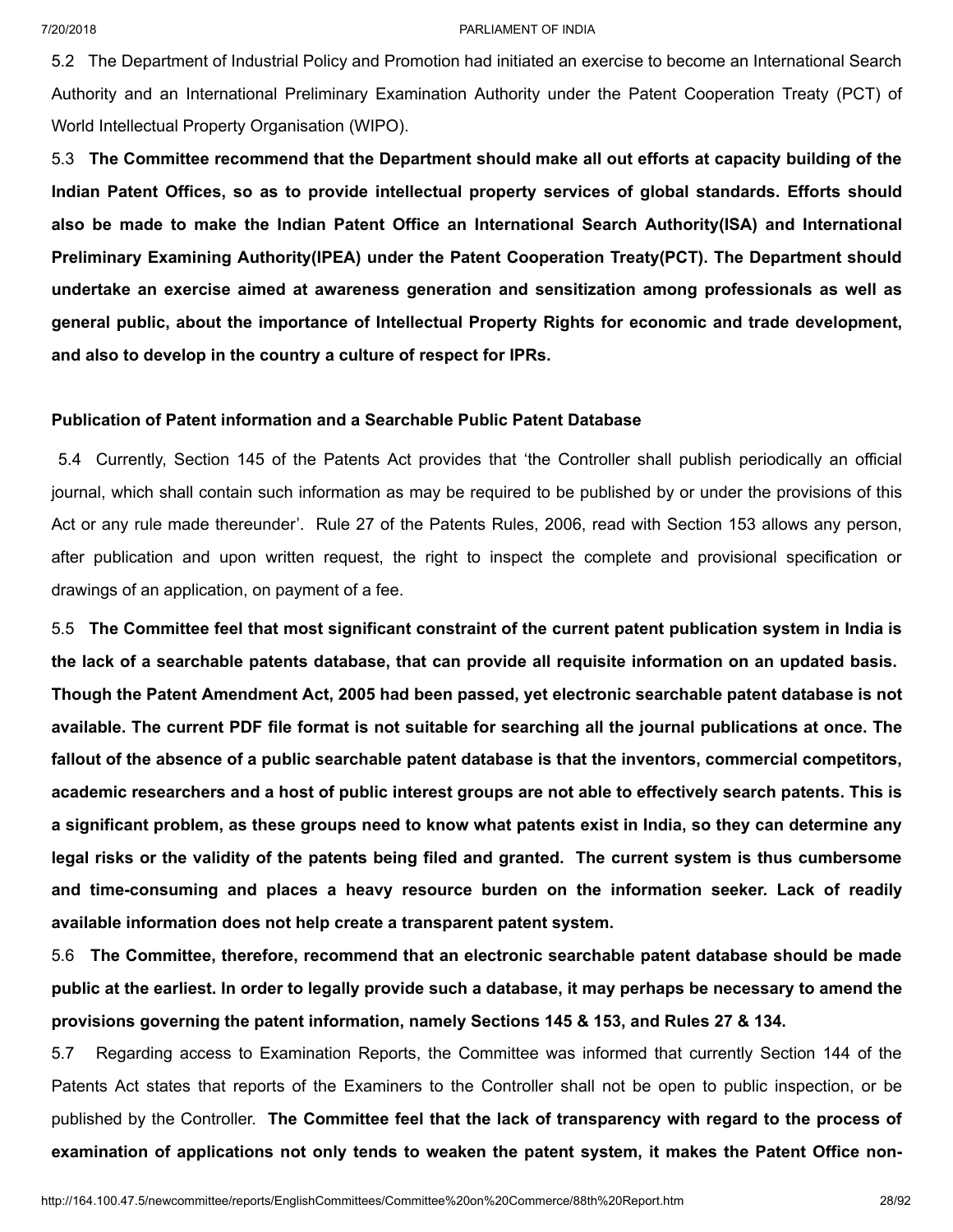**participative and unaccountable for its decisions. Moreover, for a pre- and post-grant opposition system** that India has, it is all the more important that opponents can track the work of Examiners, so that they can **decide whether to file an opposition based on prior/art evidence, an Examiner may have missed. Transparency would help strengthen the patent system and also assist the Examiners constructively in their work.**

5.8 The European Patent Office (EPO) and U.S Patent and Trademarks Office (USPTO), amongst others, offer free access to all examination reports of pending applications. In the EPO's case the access remains free, even after the patent has been granted.

5.9 **The Committee recommend that section 144 of the Patents Act should be repealed and a transparent** examination system should be made available, for all to view. The public should be permitted access to all **the examination reports, preferably via an online searchable database**. **The system should also provide information on any amendments an applicant may make during prosecution of an application, such information being critical in determining the rights claimed.**

5.10 With regard to access to decisions of the Patent Office relating to Oppositions, the Committee was informed that the Patent Office does not make available on website the decisions on pre-grant and post-grant oppositions or the decisions of the Opposition Board and the Appellate Board. The inability to access such decisions only serves to retard the development and understanding of case law amongst Examiners in other branches of the Indian Patent Office, patent attorneys and lawyers, future students of the patent profession, inventors, researchers and the public at large. Indeed, the lack of access to decisions prejudices applicants and opponents, who may wish to rely on a decision as being a precedent.

5.11 **The Committee recommend that the Patent Office decisions on the pre- and post-grant oppositions should be made available on the patent office website.**

## **Pre-Grant Opposition**

5.12 The pre-grant opposition provision is a positive step, particularly in the developing countries. A view in favour of pre-grant opposition is that, in a way, it forces the patent office to do better analysis of patent applications. It also forces compulsory licensing for drugs, when a patent is granted. A view has been expressed that the pre-grant opposition provision has not been fully incorporated, thereby weakening it; for example, the provision for an Opposition Board had not been accepted, as is the case of post-grant opposition; an appeal against the Controller's Orders has not been accepted and the Controller's Orders are final. It is felt that a half-hearted pre-grant opposition provision could not prevent 'evergreening' attempts by Multinational Corporations.

5.13 The Committee was informed that the rules for filing a representation for opposition before the grant of a patent under section 25(1) are not being applied in a consistent fashion by the patent offices. For example, the Chennai Patent Office reportedly issued a patent, without providing a hearing to the opponent, despite the fact that the latter had requested for one.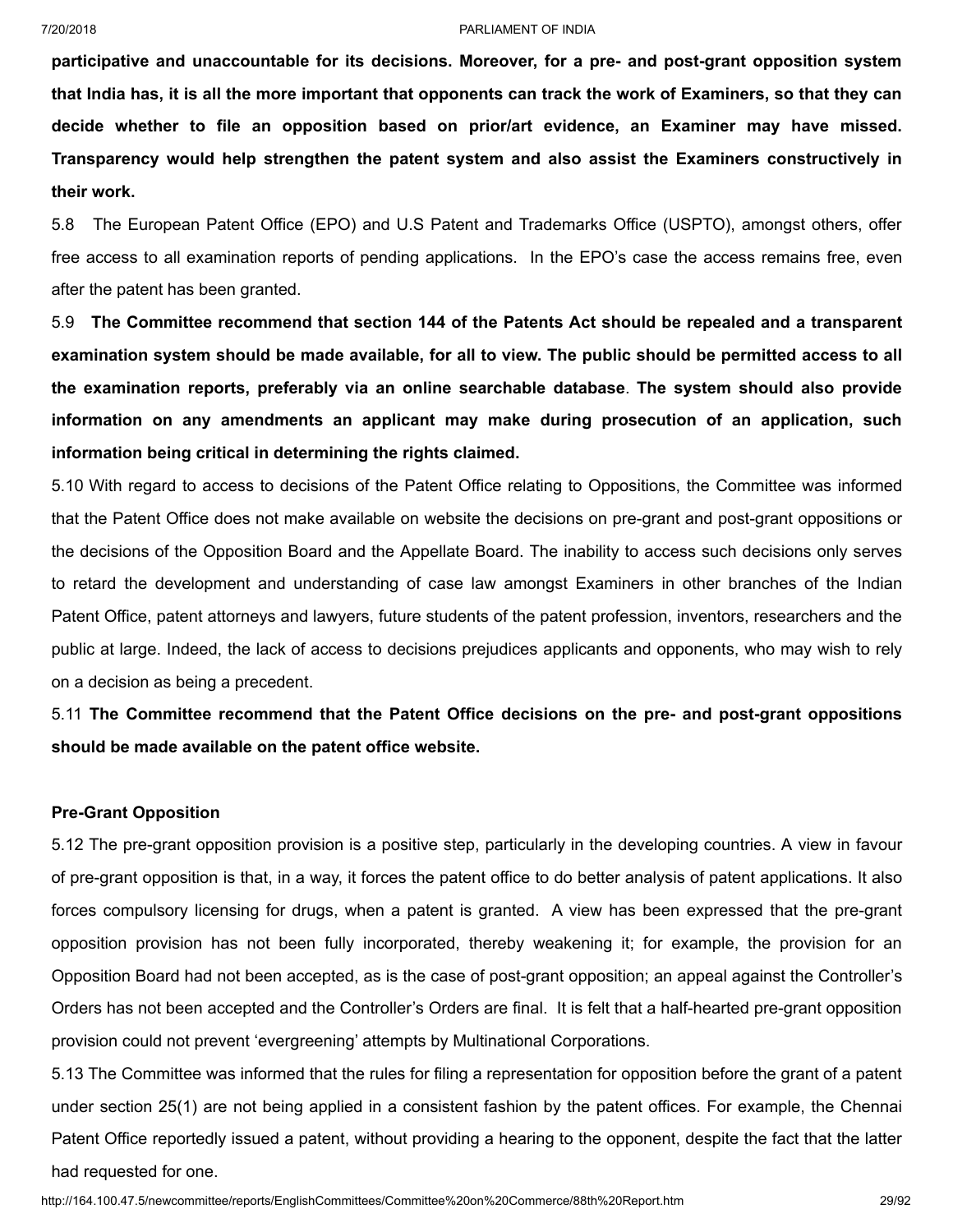5.14 The Committee observes that Rule 129 provides that before using any discretionary powers under the Act or Rules, which is likely to adversely affect an applicant or a party to the proceedings, the Controller shall give hearing to the applicant/party where either party requests for a hearing. It is difficult to see why the party should not be heard, even if the Controller is inclined to grant the patent.

5.15 **The Committee, therefore, recommend that rules for pre-grant opposition should not be applied in** such a way as to make them resemble an ex parte procedure. Government should endeavour to remove the **weaknesses of the provisions relating to pre-grant opposition, which have the potential of keeping a Patent** Office alert and make it to analyse a patent application more thoroughly, before granting the patent. It would also give locus standi to the affected public, who should be able to point out if a patent was being **mistakenly granted.**

## **Patent Manual**

5.16 The Committee was informed that the Department of Industrial Policy and Promotion has, through the website of the Patent Office, put up a Draft Manual of Patent Practice and Procedure for implementing the Patents Act. The principal Act of 1970 has been drastically revised to comply with TRIPS Agreement and the Paris Convention. The Patent law, as amended in 2005, has been in operation for nearly three years, and the Patent Office Procedure under the new law is still evolving.

5.17 The Committee was further informed that neither the Controller nor the Central Government has any authority or sanction of law to publish a manual of the kind put on the website. The patent office, in the document itself, has inserted language, which recognizes the absence of any legality for the document and disowns any authoritative nature of contents of the document. Containing as it does interpretation of various provisions of law by the patent office, which is the function of judiciary, the official manual, if implemented, would provide a fertile ground for litigation and controversy in interpretation of the legal aspects (vis-à-vis the Act/Rules and the manual), tending to tilt the balance of convenience in favour of MNCs, who have the resources to litigate. The document has no legal basis and cannot be relied upon in respect of any proceedings under the Act and Rules for its authority.

5.18 There was a suggestion that if at all it is necessary to publish a manual, it should be modeled on what the Patent Office has been doing for over a century, by publishing a 'Patent Office Hand Book', updated through revised editions from time to time. The present draft manual should be wholly scrapped, and in its place a new edition of Patent Office Hand Book may be brought, if it is considered necessary. It has been pleaded that the absence of a manual or a Patent Office Hand Book will not do any harm, but a manual of this nature will do more harm than good. 5.19 **The Dictionary meaning of "manual" is "a book of instructions, especially for operating a machine or learning a subject" and includes a "handbook". The Committee are of the opinion that the apparent motive** of the Department in bringing out a Manual must be to make available in simple and lucid language the **procedures for processing the applications and grant of patents. Such a publication would enable Examiners to smoothly process the applications and also ensure uniformity of examination in all Patent**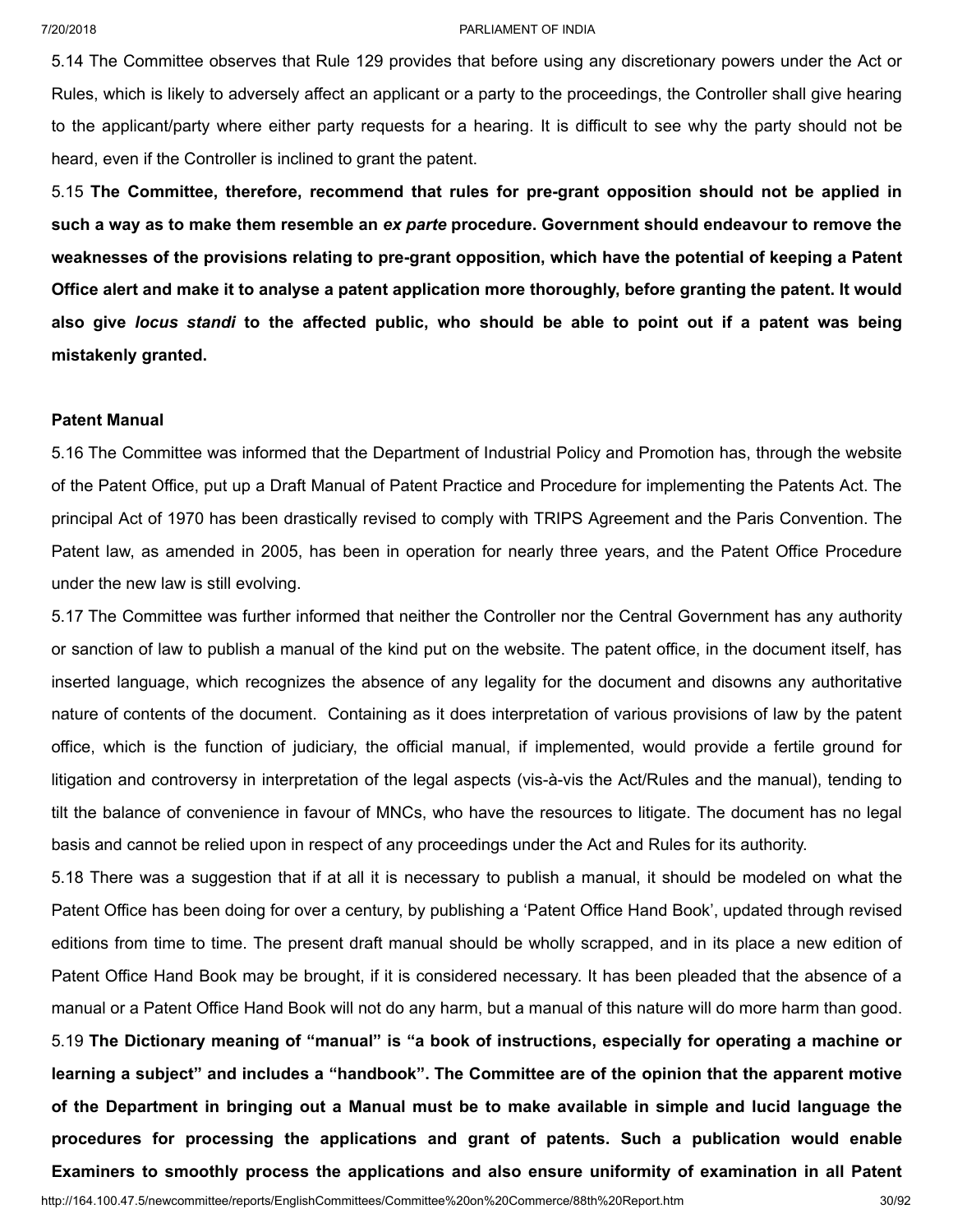Offices throughout the country. The Committee, however, feel that in order to allay the apprehensions of the public, due care should be taken to draft the Manual or Hand book, by whatever name it is called, in such a **manner so that the same is not open to varying or conflicting interpretations.**

## **Human Resource**

5.20 The Committee was informed that by 2012, a total of 70,000 patent applications and 20,00,00 Trade Mark applications were expected to be filed annually. To meet this workload, 1380 posts were proposed to be created, including 617 Examiners, 157 posts of Controller for Patents and Designs, 128 posts of Examiners and 53 posts of Registrar of Trade Marks.

5.21 The Committee feel that the number of posts sanctioned was less than that required and the time taken for recruitment was very long. **The Committee, therefore, recommend that in view of the huge number of patent** applications expected in the near future, it is imperative that the Government increases the number of posts **sanctioned, in order to ensure efficient and timely examination of the patent applications. The Government should also strive to reduce the recruitment time for inducting the Examiners.**

5.22 The Committee feel that one of the basic lacunae hampering the process of modernization of Patents and Trade Marks Offices is the migration of staff to greener pastures viz. private sector, once they grasp the know-how in the Intellectual Property offices, as the salary structure/incentives are better there.

5.23 **The Department should explore the possibility of upgrading the staff in the Patents and Trade Marks Offices, on the lines of scientific cadres, with impressive salary/remuneration/incentive packages so as to** check migration and enhance job satisfaction. In order to attract people to the field of Intellectual Property **Rights, the Government may consider introducing a scheme, whereby these people are treated as scientific** personnel. This could help in attracting and retaining people in the Patent Offices. The help of Ministry of **Health & Family Welfare, Ministry of Human Resource Development and Ministry of Science and Technology could also be elicited in engaging intellectuals and scientists, especially in the field of biotechnology, for examination of patent applications.**

5.24 The Department of Scientific and Industrial Relations and DG, CSIR informed the Committee that the cost of filing patents in the United States was fairly high and most of our public funded institutions in the University sector did not have the required resources. The Department was trying to help by not only paying for resources, but also by providing help to write the patents. The Ministry of Science and Technology was running a training course for patent writing and drafting. **The IPR Section and other Departments of the Ministry should come together and strive to create a system capable of generating a self-sustaining pool of patent Examiners of international standards.**

5.25 There was a proposal by the Ministry of Science and Technology to establish an institution for capacity-building in Intellectual Property Management. In fact, the ASEAN countries want to join hands with India, to establish a regional centre in this regard. **The Government should exploit this opportunity to setup an IP Management**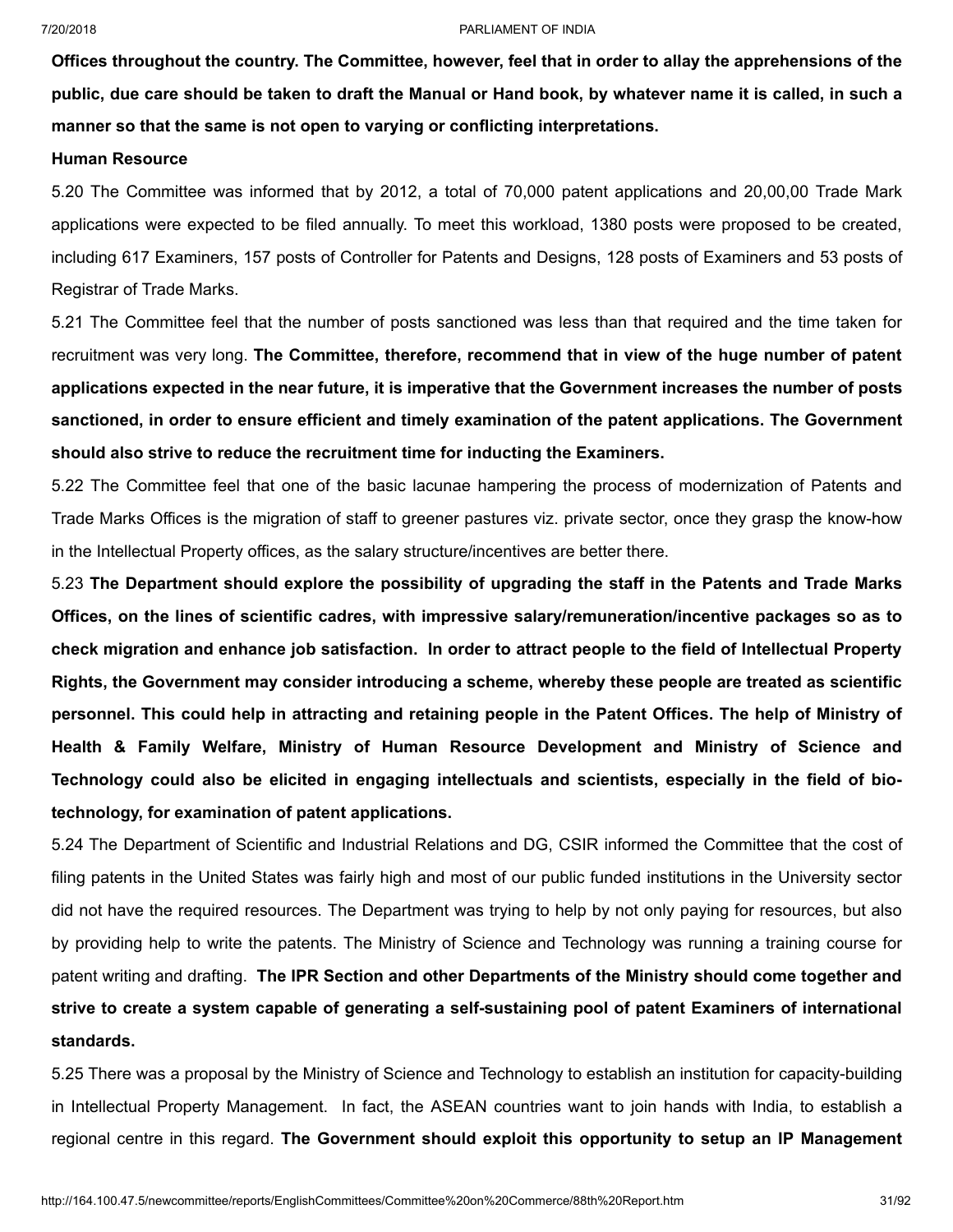**Centre; in collaboration with ASEAN countries, which could help the country imbibe the best practices in the domain of Intellectual Property Rights and Intellectual Property Management.**

5.26 The Department of Industrial Policy and Promotion was proposing to convert the Intellectual Property Training Institute (IPTI Nagpur) into a National Institute. However, the number of staff being trained vis-à-vis the actual staff needed, has not been upto the mark. Help from the outside Consultants or Institutions, who could guide on how the Institute could cater to the demand of manpower required, was also not being taken.

5.27 **The Committee feel that there is a huge gap between the demand and supply of specialized manpower in the field of IP management. The set-ups like Intellectual Property Management Division, CSIR, TIFAC and NRDC should be provided necessary infrastructure and support, to enable them to become "Centers of Excellence", in providing specialized IPR training to members of the scientific community. CSIR could also launch a Pilot Project, for imparting IPR training to the interested school and college-going students, depending upon the availability of resources at the lab/IPMD. This Pilot Project could be implemented by** the Intellectual Property Management Division, CSIR, with the network of IP Cells in CSIR labs. On another **plane, the Government should encourage Universities to introduce short-term and medium-term programmes of instruction/training in IPR, including in the fields of bioscience and biotechnology.**

5.28 In order to ensure that the so called out-sourcing of R and D within the country does not lead to IP going elsewhere by default, thereby creating wealth of talent in third party nations, the R and D investments **need to be enhanced significantly. The Government should allocate sufficient funds for R and D** investments, so as to retain the IP wealth within the country. For a better coordination on this front, an **Inter-Ministerial group should be set up by the Department of Industrial Policy and Promotion with members** *inter-alia* **from the Ministry of Human Resource Development and Ministry of Science and Technology.**

## **Technical Expert Group (TEG)**

5.29 The Committee was informed that a Technical Expert Group (TEG) under the Chairmanship of Dr. R.A. Mashelkar, Director General, CSIR, was set up on 5<sup>th</sup> April, 2005. The terms of reference of the group were as under:

- Whether it would be TRIPS compatible to limit the grant of patent for pharmaceutical substance to new chemical entity or to new medical entity involving one or more inventive steps; and
- Whether it would be TRIPS compatible to exclude micro-organisms from patenting.

5.30 The Group held six meetings and submitted its report to the Government on 29<sup>th</sup> December, 2006. The Chairman of the group requested the Government for approval to "withdraw the Report, re-examine it and resubmit a Report which meets with the requirements of the highest standards". The Government had agreed to allow the TEG to remove the "technical inaccuracies" in the Report. The final report of the Group is awaited.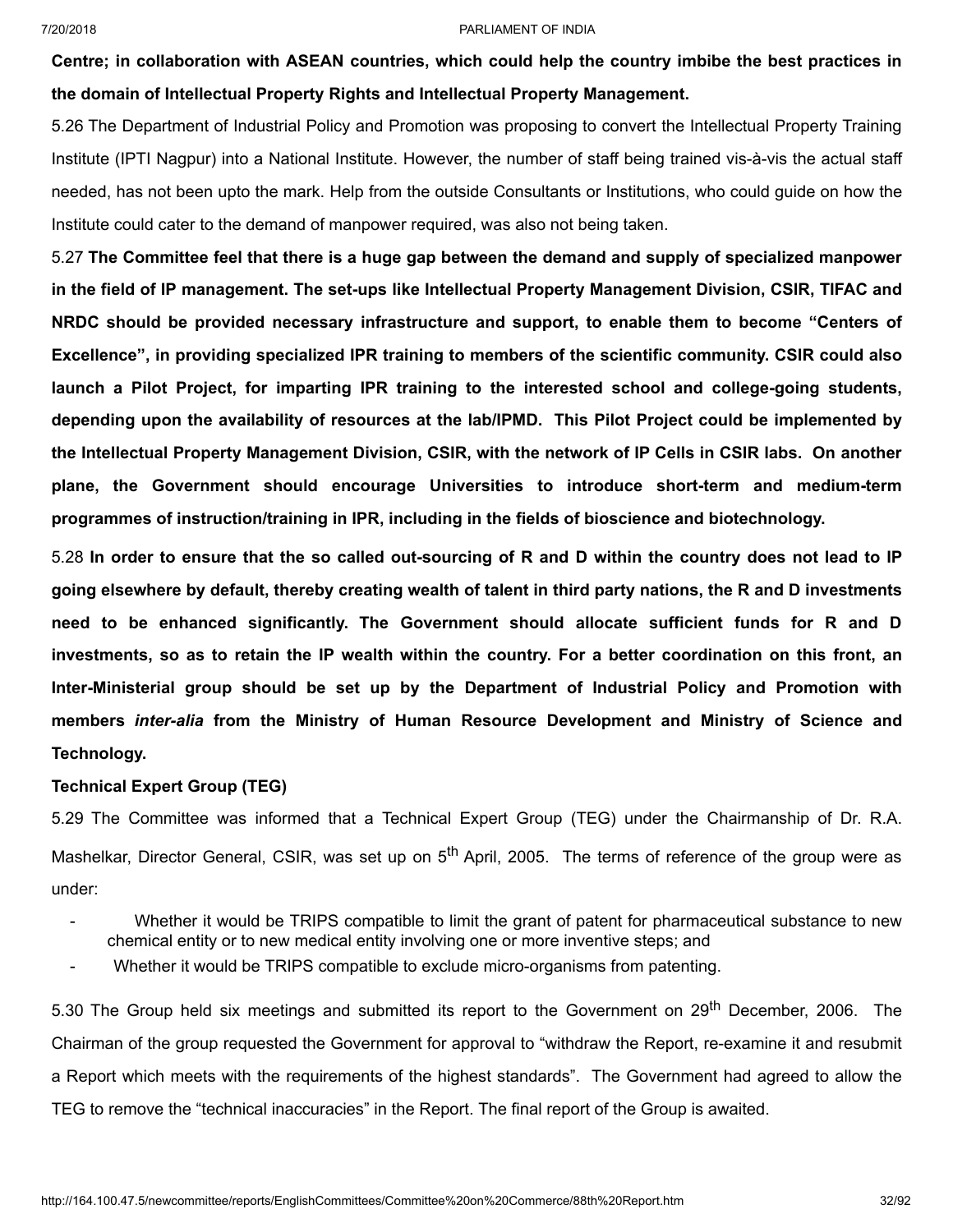5.31 The Department of Industrial Policy and Promotion informed that communications had been addressed to Dr. Mashelkar on 7<sup>th</sup> & 15<sup>th</sup> March, 1<sup>st</sup> May, 9<sup>th</sup> July, 24<sup>th</sup> August, 10<sup>th</sup> October, 19<sup>th</sup> October, and 25<sup>th</sup> October, 2007 for expediting the report. The question of submission of TEG report came up for discussion in this Committee's meetings held on 18<sup>th</sup> December, 2007, 11<sup>th</sup> January, 2008 and 25<sup>th</sup> March, 2008. The Committee during the course of its meeting on 18<sup>th</sup> December, 2008 directed the Department to indicate a clear deadline by which the report would be submitted. The Department responded that the report would be received within two months. In February, 2008, the Department shifted the deadline to the month of March, 2008, and in the Committee's meeting held on 25<sup>th</sup> March, 2008, Secretary, Department of Industrial Policy and Promotion stated that the report was expected by 8<sup>th</sup> April, 2008 but, till date, the report has not been received.

5.32 The Committee note regretfully that the TEG appointed by the Government to suggest amendments to the Patents Act has not submitted its final report, despite lapse of a period of more than three years. Though the Department gave assurances to the Committee from time to time that the said report would be made available by a particular date, yet it failed to fulfil all such assurances. So much so that the Committee delayed its report on the Patents and Trade Marks Systems so as to be able to take into account the TEG's recommendations.

5.33 The Committee are, therefore, of the opinion that the resultant delays in such a vital matter as to the **definition of patentability will lead to serious setbacks in the protection of Intellectual Property Resources of our country. Such slackness/dilly-dallying on the part of the Department would tend to seriously affect the Pharmaceutical Industry in India, which is unit-based, unlike in developed countries, where multinational companies control the pharmaceutical trade.**

5.34 Regarding the other issue being examined by the Technical Expert Group i.e. whether it would be TRIPS compatible to exclude micro-organisms from patenting, there is a provision for patentability of micro-organisms in the Patents Act, 1970. Micro-organisms as such occur in nature, and should be considered as discoveries and not inventions. Genetically modified micro-organisms perform certain activities. The viable proposition would be to patent only specific activity under process patent. It may be equally important to define "micro-organism" so that there is no confusion about the scope of their patentability. The issue of patenting of micro-organisms is a subject of mandated review by the WTO. WTO has been examining this issue since 1999, but they have not come to any conclusion. **The Committee are of the view that the Government should take an early and unequivocal decision with regard to patentability of micro-organisms per se or their specific activities. If needed, necessary amendments should be expeditiously carried out in the Patents Act.**

5.35 Another issue which came up during deliberations with various experts involved in the field was the inadequacy in the definition of the term "invention". It was submitted that Section 3(d) of the Patents Acts provides that any new forms of known substances should not be patented, unless there is significant difference in the levels of efficacy and that patents should be restricted to basic inventions only. Certain common law countries like USA,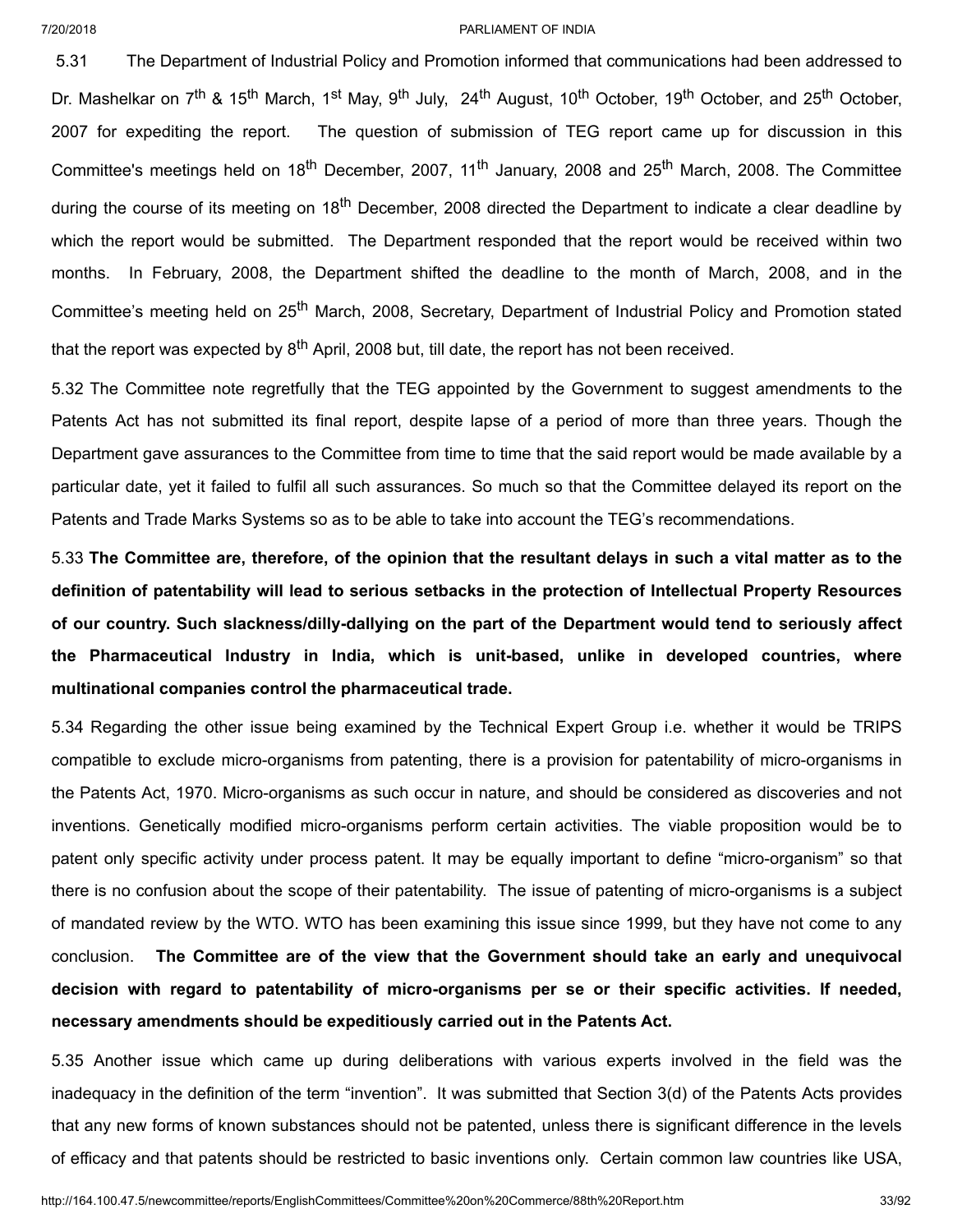Canada and England follow classical criteria with regard to the definition of the term "invention". What India had done was that it had adopted a part of that criteria and put a rider, which is Section 3(d). **However, even Section 3(d) is not free from ambiguities. The Government should clarify the usage of terms 'significantly' and** 'efficacy', which form part of Section 3(d), to clear the ambiguities involved in the interpretation of the said **section. It needs to be ensured that the laws are not TRIPS-plus but just TRIPS compliant.**

5.36 **The Committee was informed that presently, as per Section 3(k) of the Patents Act, computer programmes** *per se* **are not patentable. Section 3(k) of the Patents Act, 1970 provides that 'a mathematical or business method or computer programme** *per se* **or algorithms' are not patentable. The Committee feel that the domain of "***per se"* **in the definition needs to be clearly defined.**

## **Royalty Payment**

5.37 Article 31 (h) of TRIPS Agreement provides for adequate remuneration, based on economic value of the authorization, to be paid by the compulsory licence holder, i.e. the domestic enterprise, for use of the patent. The original Patents Act, 1970 provided for a ceiling on royalty of 4% payable to the patent holders. The practice followed by several countries about payment of royalty is between 1% and 5%. The Committee was informed that a ceiling of 5% to 6% could be provided, as holding the issue in abeyance could lead to dispute between patent holder and the compulsory licence holder. In order to avoid disputes, it is important that royalty ceiling payable is stipulated at least in the Patent Rules. **The Committee recommend that the Department should provide for a royalty ceiling payable by the compulsory licence holder, to the patent holder. This could be done by** suitably amending the Patent Rules. If need be, the system of royalty prevailing in different countries could **be taken into consideration, for arriving at a reasonable and practicable ceiling.**

5.38 The Committee was informed that the system of relief by way of injunction by the courts was leading to a situation whereby, consequent to the injunction being granted, the public interest is bypassed, which results in rise in the prices of drugs, making them unaffordable. Instead of the injunction, payment of royalty should be the norm, at the interim as well as at the final stages. **The Committee, therefore, urge the Government to introduce** payment of Royalty, both at the interim and at the final stage, and even in revocation proceedings, which **would provide revenue to the patent holder and access to medicines under the Public Health System. This would also keep the prices of drugs under control.**

5.39 Article 70.3 of TRIPS Agreement provides that there shall be no obligation to restore protection to the subject matter which, on the date of application (i.e. 1<sup>st</sup> January, 2005 of TRIPS Agreement) for the Member in question has fallen into public domain. There are reportedly 36 products, with a turnover of over Rs. 3000 crore, which the domestic enterprises were producing as on 1<sup>st</sup> January, 2005, for which mailbox applications were filed by the applicants. Instead of implementing this provision, the amended Patents Act stipulates that those enterprises which have been producing mailbox products on 1<sup>st</sup> January, 2005, will have to pay royalty to the patent holder during the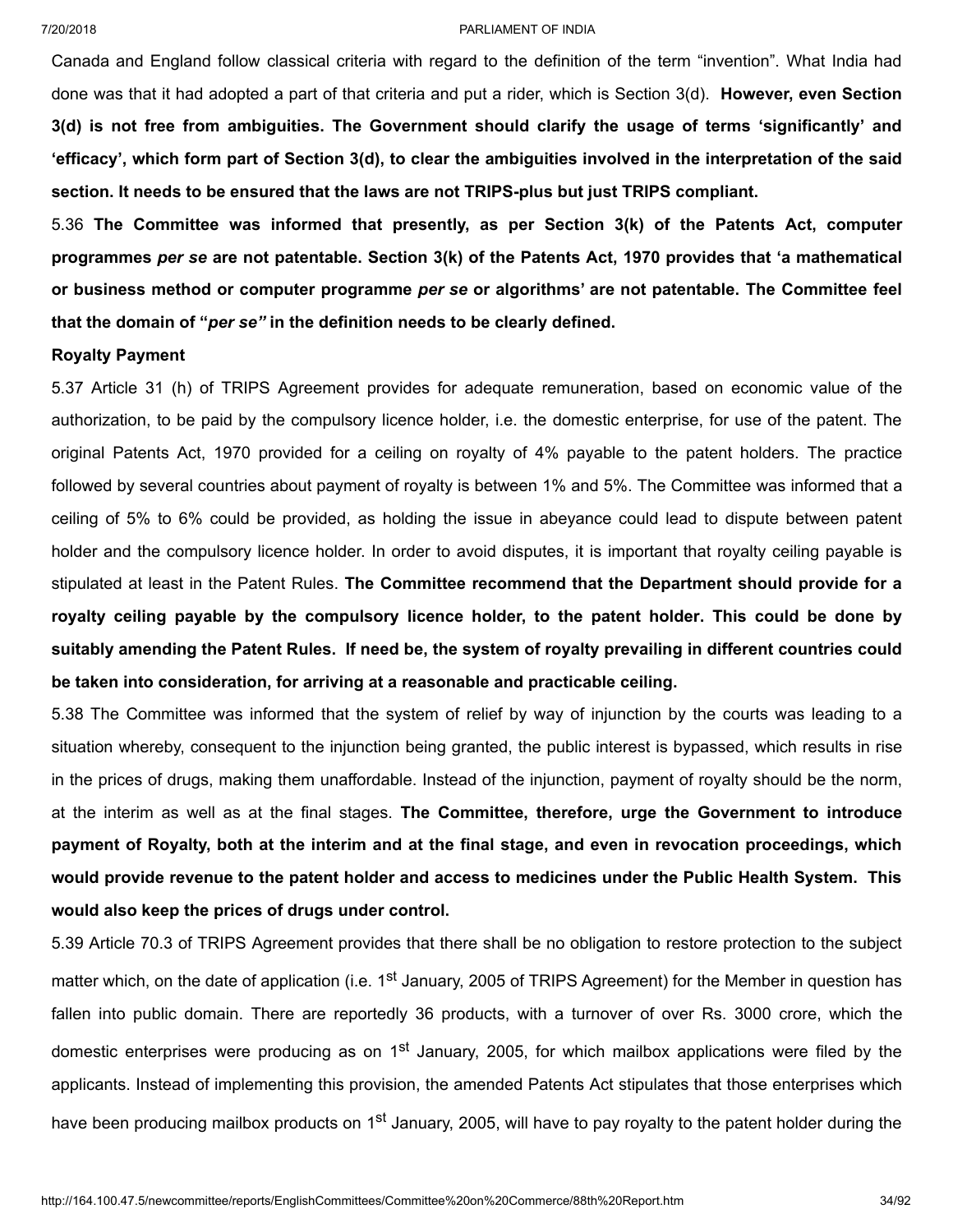remaining period of the patent, and this amount of royalty works out to more than Rs. 150 crore annually to MNCs, even if paid @ 5%.

5.40 **The Committee express surprise that the Department allowed a loss of valuable foreign exchange due** to this provision, which could have been avoided, had the Department made use of Article 70.3 of TRIPS **Agreement in the amended Patents Act. The Department should have taken advantage of this flexibility, to safeguard public interest in respect of availability of medicines at competitive prices through the domestic enterprises. The Committee, therefore, recommend that the Department should consider to implement this provision in future, by way of amendment to the Patents Act.**

5.41 In the Ministerial Conference of WTO held at Doha in November, 2001, a special declaration, known as declaration on TRIPS Agreement and Public Health, was issued. The declaration recognized the gravity of Public Health Problems afflicting many developing and the least developed countries, especially those resulting from HIV/AIDS, T.B., malaria, etc. Post this declaration, every country has the right to determine measures necessary for public health as well as to determine what should be the grounds for giving compulsory licences. However, these flexibilities, which have been clarified in the declaration with regard to compulsory licensing, have not been used while amending our Patents law. There is no denying the fact that India has a large number of HIV/AIDS patients. Our compulsory licensing system is quite weak and there are impediments for the domestic enterprises to play

substantive role in meeting the demand of the country in respect of patented products. **The Committee, therefore,** feel that a stage has come for taking urgent steps, to determine what constitutes national emergency or the **circumstances of extreme emergency, and allow domestic enterprises to take compulsory licences and** produce products, for mitigating the sufferings of the people afflicted with such diseases, not only in the **country, but also in other developing countries.**

## **Compulsory License**

5.42 The Committee was informed that the scope of Compulsory Licensing has been broadened to include affordability, non-working of patent, etc. The Patent holder will be entitled for compensation from the licensee. Compulsory Licensing will be available for export to any country, having insufficient or no manufacturing capacity, to address public health needs. However, Compulsory Licensing procedure U/S 87 is too lengthy and complicated. It is totally in favour of the Patent holders, who are mostly MNCs. For example, the Right of Opposition granted to the Patent holder against the applicant of Compulsory Licensing, absence of any time limit, not fixing the royalty rate, etc., are all tilted in their favour. The result is that the chances of success in getting a compulsory licence are very low, because of a protracted and expensive procedures.

5.43 **The Committee are concerned that the Compulsory Licence regime was introduced to keep the prices of drugs in control, by allowing production of patented drugs in circumstance necessitating the need for their availability, but getting a compulsory licence is a long drawn process, involving protracted legal battle, which is an expensive proposition. Even the TRIPS agreement does not impose such conditions for issue**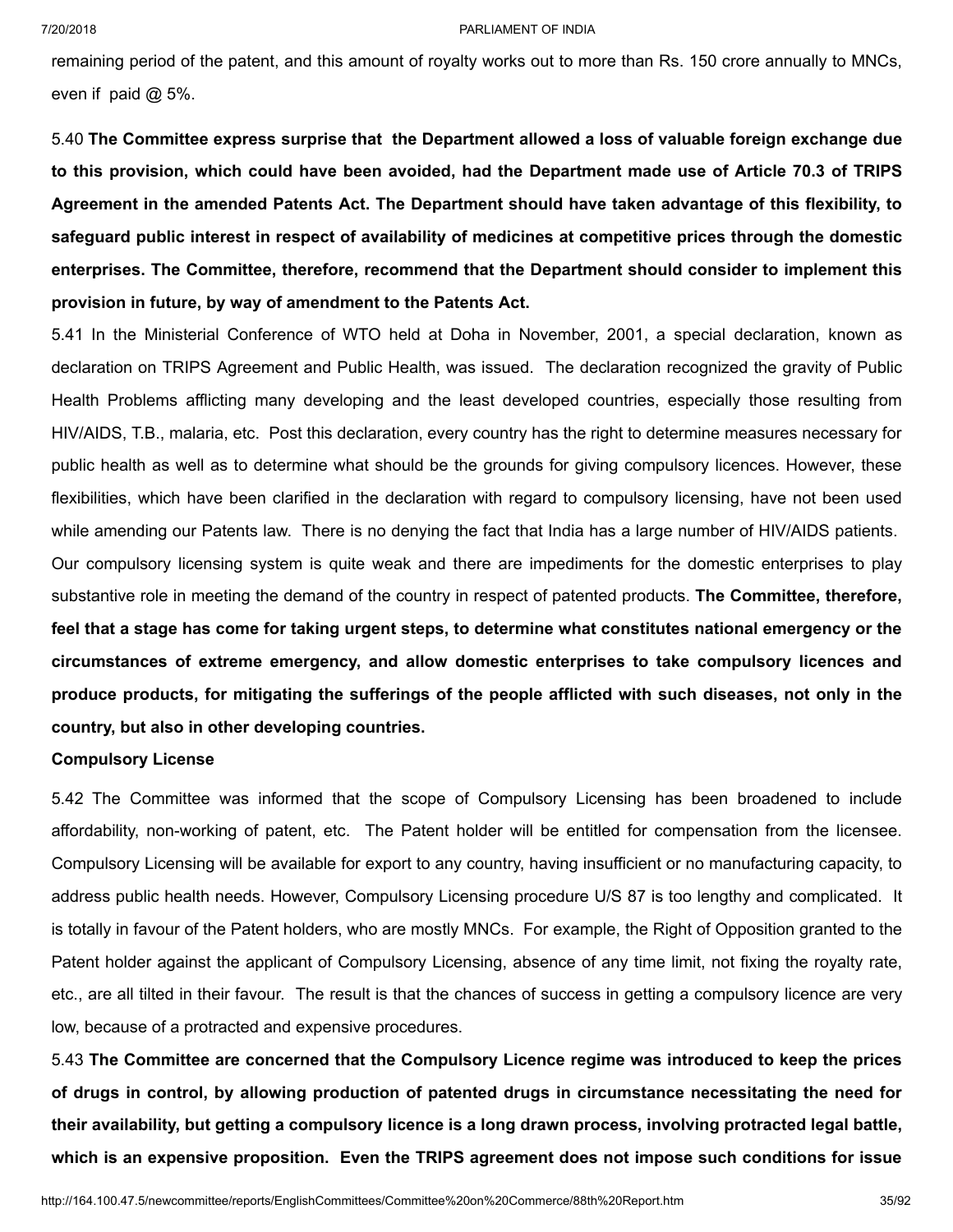**of Compulsory Licence, as have been incorporated in the Patents Act. The Committee, therefore, urge the Government to revisit this provision, and make the process of Compulsory Licensing simpler and conducive of public interest.**

5.44 The Committee is also of the view that it is in the interest of the country to have a Patent Law which **has correlation with our Health Policy and is also pro-generic industry. On its part, the pharmaceutical industry in the country should also shun profit-centric approach, and look at the problem from a human** angle. The guiding principles for the Patent regime as well as the Industry should be affordability, safety, **accessibility and availability of a pharmaceutical system, which provides a coherent, cogent and peoplecentric health system in the country.**

5.45 Article 31 (b) of TRIPS Agreement provides that if any enterprise wants to exploit a patent, it has to approach the patent holder, with an offer of reasonable commercial terms and conditions, and wait for response from the patent holder, for a reasonable period of time. If there is no response, the enterprises can approach the Patent Controller for grant of Compulsory License. A number of countries like China, Brazil, Argentina, U.K., etc., have made provision implementing this Article in their patent laws. This provision has still not been implemented in India. **The Committee feel that the provision of compulsory licencing contained in Article 31(b) of the TRIPS Agreement is extremely important to ensure effective role of the domestic industry to meet the demand for patented products in the country. Implementation of this provision would also open avenues for exports The Department should, therefore, make provision for implementing TRIPS 31(b) Article in our Patents Law at the earliest.**

## **Exclusive Marketing Rights**

5.46 The concept of Exclusive Marketing Rights had resulted in prohibiting the local producers of life saving drugs, to the advantage of the multinationals, who had obtained Exclusive Marketing Rights. This had led to a situation where the prices of life saving drugs had gone through the roof, thereby affecting the vital Public Health System in the country, where such drugs had become unaffordable. **The right to public health is a fundamental right of the citizens of the country. The Committee express anguish that the Exclusive Marketing Rights Regime was allowed to prevail over the basic Public Health System. The Government should, therefore, take immediate** steps to align the balance of convenience, as per the Indian patentability criteria laid down in the Act of **2005 so that the Public Health System does not suffer due to the Exclusive Marketing Rights Regime (EMRs).**

### **Data Exclusivity**

5.47 As a condition for registering pharmaceutical and agro-chemical products, National authorities normally require the applicant to submit data relating to quality, safety and efficacy of the product. The Committee were informed that the MNCs are demanding 'Data Exclusivity' on their data, so that its use could be prevented for allowing generic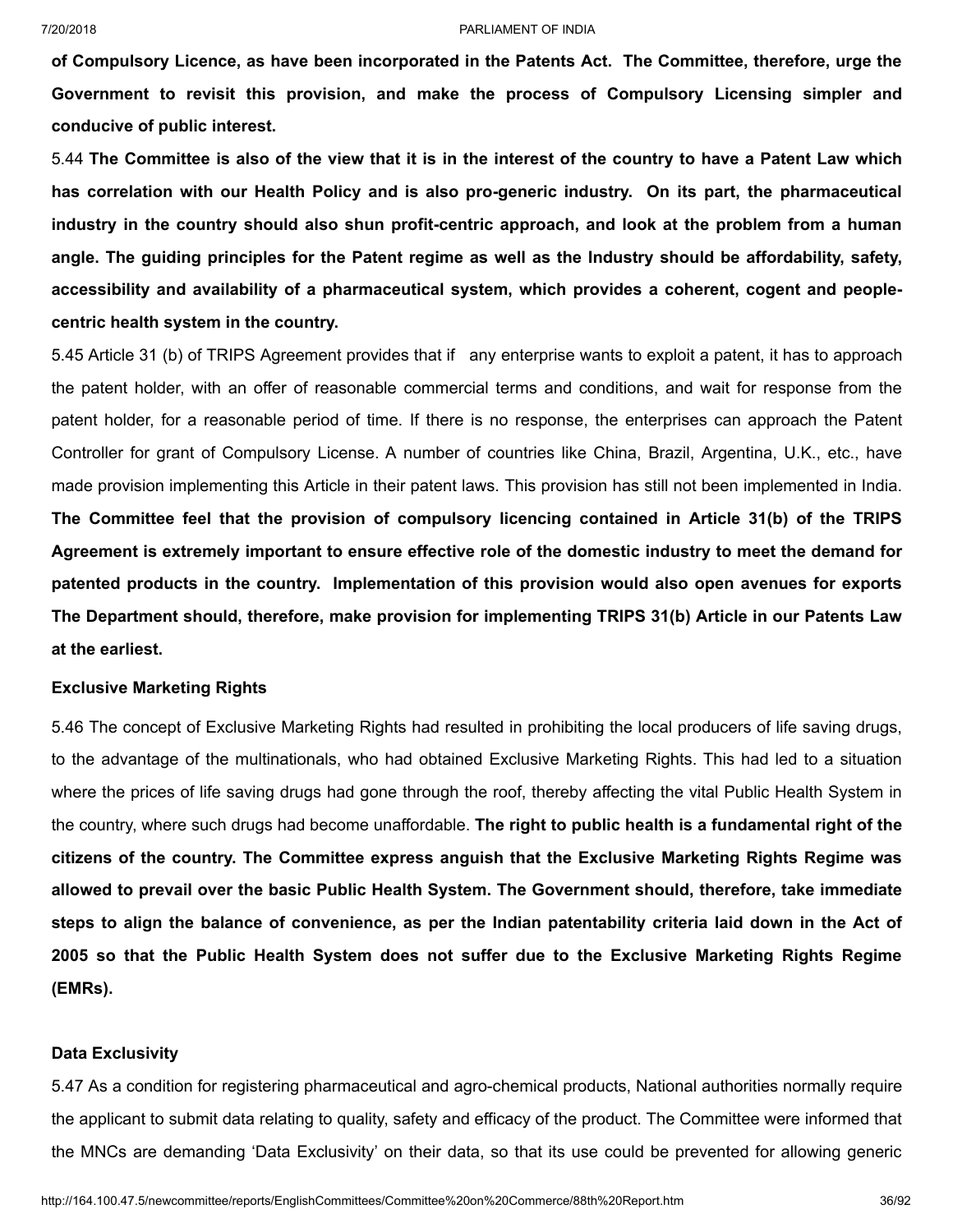manufacturers to take marketing approval. The Committee is aware of the fact that there is considerable pressure on the Government to accede to this demand. The Committee feel that conceding to demand for Data Exclusivity would amount to agreeing to TRIPS plus provisions. Once such a demand is agreed at bilateral forum, there will be additional demands, which may relate to higher level of intellectual property right, such as extension of patent period, restriction on compulsory licences, restriction on parallel imports, and may be on R&D activity on patented subject matter. Data Exclusivity may result in delay in ensuring role of domestic enterprises through compulsory licensing system, and in preventing other parties from developing similar data.

5.48 **Since the consequences of Data Exclusivity are quite serious, the Committee strongly recommend that the Government should not fall prey to such demands of MNCs. The Government must thwart such** attempts, being made at the behest of certain vested interests. It should also guard against moves to enter into FTA with USA, as the developed countries, particularly the USA, are trying to bring in certain TRIPS **Plus measures through Bilateral and Regional Agreements.**

# **Protection of Geographical Indications**

5.49 Geographical Indications (GIs) are intellectual property rights, which identify a product's geographic origin. Article 22 of TRIPS Agreement deals with establishment of a multilateral system of notification and registration of geographical indications of products, other than wines and spirits, in other countries. The protection of Geographical Indication is supposed to extend to agriculture, natural goods, manufactured goods or any goods of handicraft or goods of industry or food stuff. India has enacted Geographical Indications of Goods (Registration and Protection) Act, 1999. In order that this Act becomes truly operational, the provisions of Article 24 of TRIPS Agreement should be extended to all products, other than wines and spirits in other countries. There is no decision yet in WTO on this issue.

5.50 For operationalisation of Article 22 and extension of Article 24 to Article 22 of TRIPS Agreement, the **Government should actively co-ordinate with like-minded countries, to push the WTO to take a decision in this regard, so that the Domestic Law in the domain of Geographical Indications is effectively operationalised.**

5.51 There are Several Geographical Indications Viz. Muga Silk (Assam); Kanjeevaram (Tamil Nadu); Mysore Silk (Karnataka); Kangra Tea (Himachal Pradesh); Darjeeling Tea (West Bengal), etc., in our country, which need to be protected. India has enacted a law, but that law cannot be used till we have a multilateral facility available. Approval of WTO forum on such products, so that no one would be able to use these indications, would help a lot of our traditional Geographical Indications from being usurped by other countries. **The Committee are of the view that this system of origin-labelling and Quality-certification is supportive of rural development, related to agricultural products, especially in marginalized areas. Products using Geographical Indications, that indicate specific characteristics and homogeneity, command a premium price. The Committee, therefore,**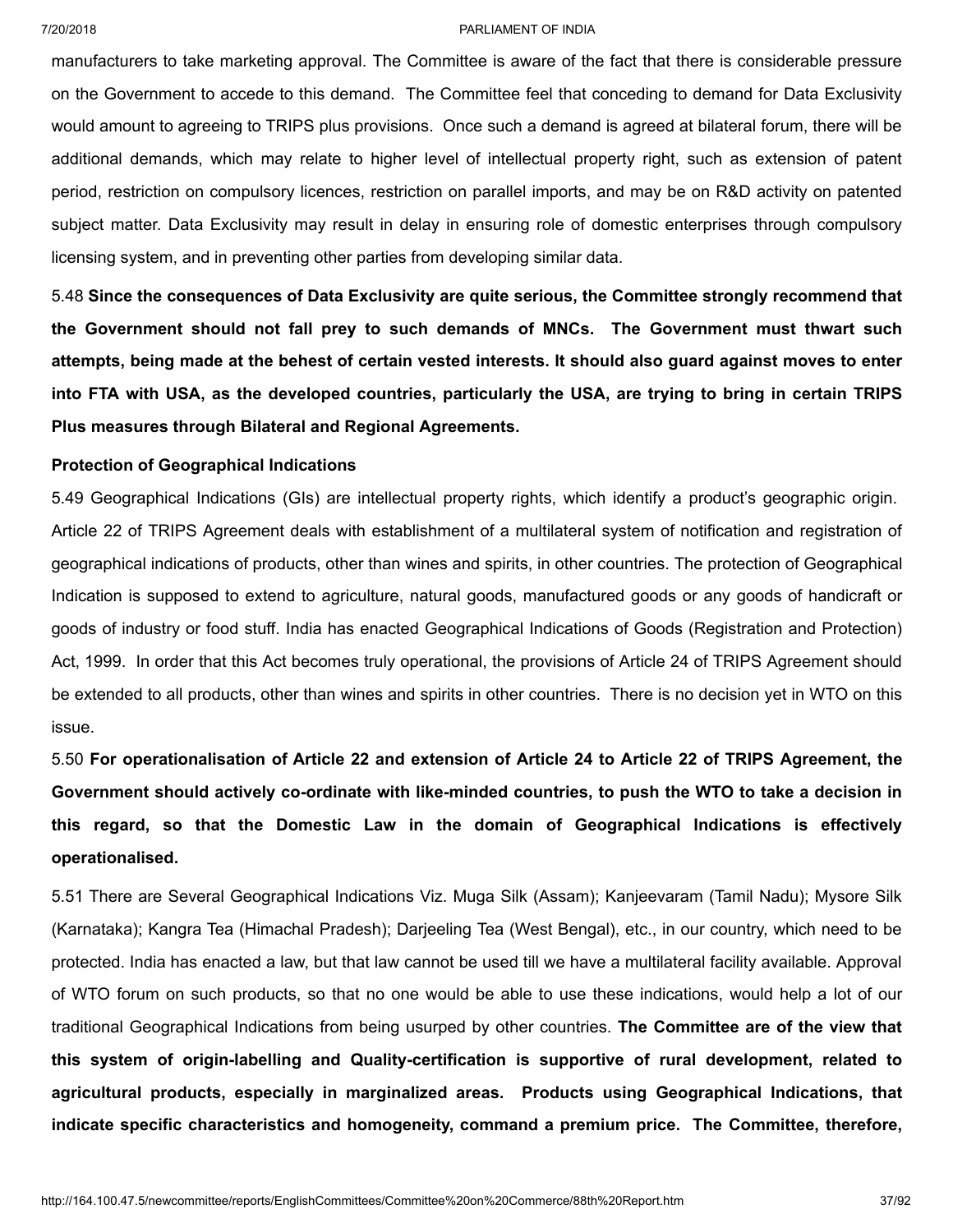**impress upon the Government to take measures on a war footing to ensure recognition of Geographical**

# **indications originating from our country at the WTO.**

# **Review of TRIPS**

5.52 Article 71 of the TRIPS Agreement stipulates review of the Agreement by the TRIPS Council, in the light of

new developments, which may warrant modification or amendment of the TRIPS Agreement. The following

problematic issues, which require consideration by the TRIPS Council, were highlighted before the Committee:-

- (i) Patent holder enjoys similar patent rights on his import or locally produced patented products. Providing similar patent right for imported patented product may be relevant for small countries, but not for a big country like India;
- (ii) The patent holder should have the obligation of either producing the patented product in the country himself, or licence producing of patented product to domestic enterprises, as the demand of large country like India can be satisfied only through such stipulations;
- (iii) Article 31(h) of TRIPS provides that the right holder shall be paid adequate remuneration, taking into account the economic value of the authorization. This provision is not explicit in the sense that neither there is a fixed royalty nor there is a ceiling on royalty. It would be appropriate if specific provision is made in regard to royalty payment in the TRIPS Agreement, to avoid disputes; and
- (iv) Articles 27 of TRIPS stipulates that patent shall be available for any inventions, whether products or process. The terminology of patentable invention needs to be defined, so that frivolous claims are not filed. It would be appropriate to define the invention as 'patentable basic invention'. Similarly, the patentable pharmaceutical product should be restricted only to 'new drug molecules'.

5.53 The Committee feel that a thorough review of the TRIPS Agreement has become a sine qua non, as the **interests of developing countries were given a short shrift in the original TRIPS Agreement, which was heavily loaded in the interest of developed countries. The Government should postulate its position on the** need for this review and whether a patent holder can bring imports and enjoy the same rights as domestic **production.**

5.54 The Committee was informed that the issue of Patent Harmonization, which provides for uniform law on Patents for all countries of the world, was nothing but a ploy by the United States to substitute the law of that country on all the countries of the world. In a world where every country had different Constitution, different commercial laws, different economic laws, and different stages of development, it was downright not possible to provide for a uniform patent law for the entire world. **The Committee feel that the issue regarding Patent Harmonization should be opposed tooth and nail by India and other developing countries. The Government** should make serious efforts to see that Patent Harmonization does not see the light of the day, as it would **have repercussions against the interests of the developing countries.**

# **Convention on Bio-Diversity (CBD)**

5.55 Another important issue is the Convention on Biodiversity(CBD) and its relationship with TRIPS Agreement. Article 15 of CBD provides that each party shall take legislative, administrative or policy measures, as appropriate, with the aim of sharing, in a fair and equitable way, the results of research and development, and the benefits arising from the commercial and other utilization of generic resources, with the contracting parties. The sharing has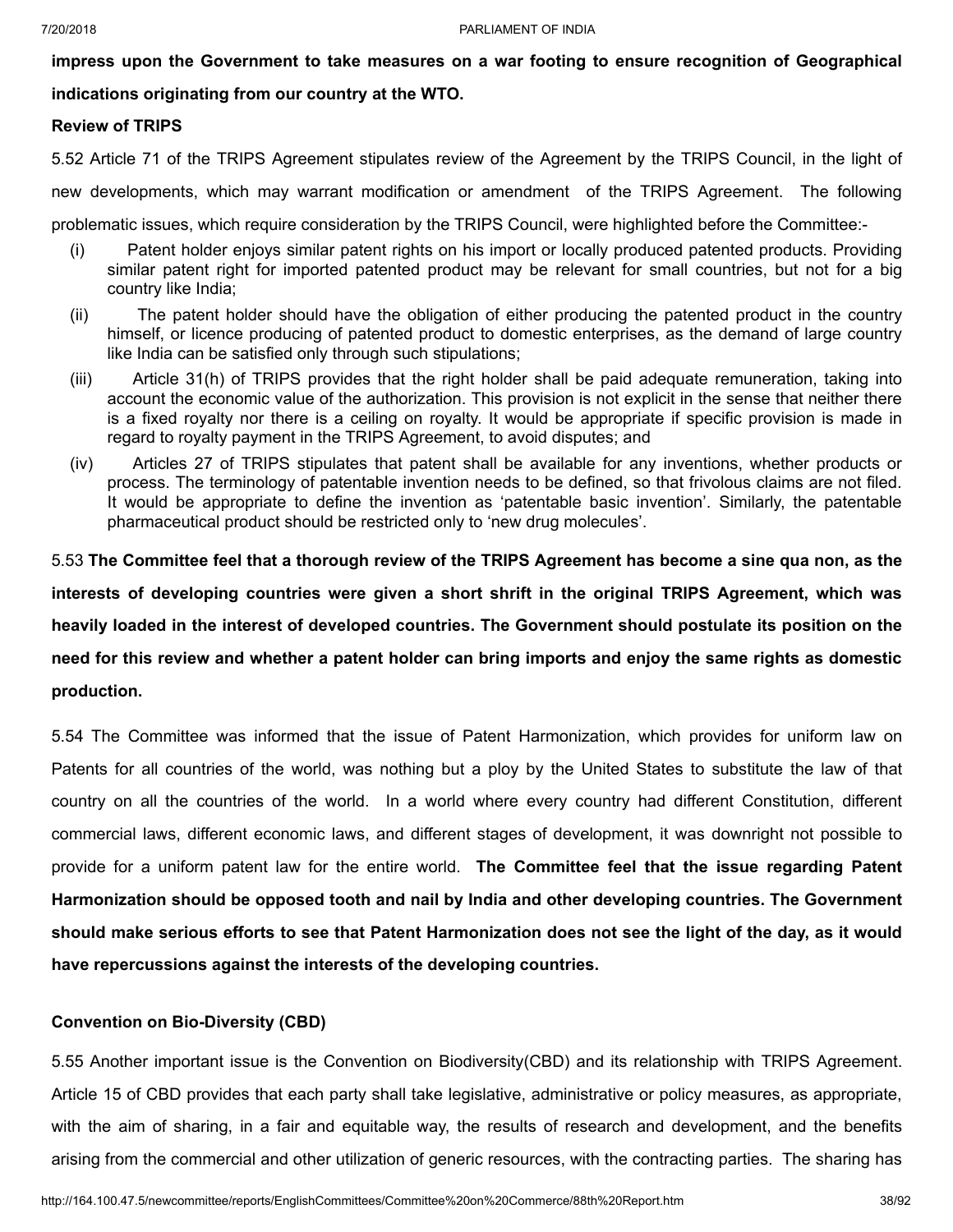to be upon mutually agreed terms. It is also important that the patent applicant must disclose the source of biological material and related knowledge. They have also to indicate about the consent of knowledge provider.

5.56 In this connection, the country has enacted Bio-diversity Act, 2002. Suitable provision has also been made in the Patents Act, 1970. Unless the issues involved are recognised at multilateral fora, issues involved cannot be applied at multilateral level. This issue is important and there is hardly any progress at the WTO forum.

5.57 At the international level, an interesting debate regarding mutual incompatibility between Convention on Biological Diversity (CBD) and the TRIPS Agreement is going on. In this regard, many countries, including India, have been advocating that the TRIPS Agreement should incorporate some of the basic elements of CBD, as a condition of patentability, such as identification of source of genetic material and associated traditional knowledge, evidence of fair and equitable benefit sharing, the evidence of prior-informed consent from the Government, etc.

5.58 **The Committee recommend that the Department should take necessary steps to get recognition to all the issues involved between TRIPS Agreement and the CBD at multilateral forum of WTO as, unless these issues are recognised, they cannot be applied at multilateral level.**

5.59 India is a repository of traditional knowledge and is one of the biggest biodiversity regions of the world, which makes it more imperative on the part of Government to take proactive stand that facets of CBD should be made a part of the TRIPS Agreement as it would protect the biodiversity of the country from being usurped. For example, due to lack of clarity in this matter, quite a large number of germplasms, which may need to be used in preparation of traditional formulations, may have been taken away by the countries of the developed world. **The Government should, therefore, set up an inter-Ministerial Task Force, Comprising the Ministry of Health & Family Welfare, Ministry of Science and Technology and Ministry of Agriculture, whose Terms of Reference should** be collection, collation, publication and publicity of all the traditional knowledge of the country, so that the same is not usurped by the developed countries. There should also be an Authority for the Protection of **Traditional Knowledge which could keep an eye on the protection and preservation of traditional knowledge** of the country. Efforts should also be made to encourage research in the field of traditional knowledge, as a fool proof way of protecting it. This would not only protect the traditional intellectual wealth of the country, but also provide opportunities for millions of its people involved in the use of traditional methods of health **care. Government support in their research would help them to being forth their knowledge in the public domain. The Government should make efforts to integrate the traditional systems to the Health Care System of the country, so that the undue load on the Allopathic System is reduced.**

# **Design Patenting**

5.60 Regarding the design patenting, the Committee voiced the concern that the country does not seem to have applied legal and technical mind to study the implications of Design Patenting in relation to a manufacturing plant, which could be an important component of a pharmaceutical company. It could lead to a situation where designs are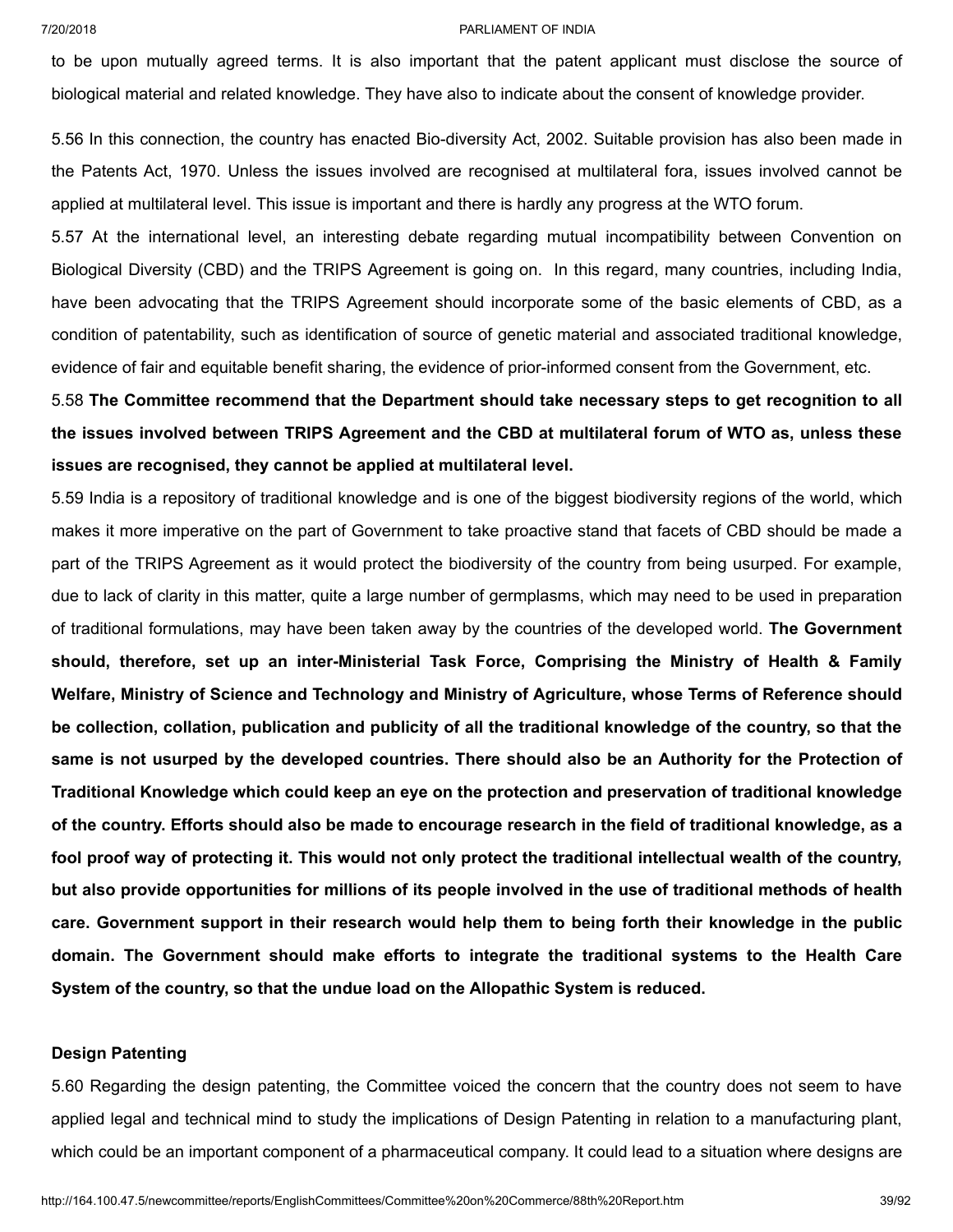patented and even a small change in design is also accepted as a new design, which could lead to loss of money. **The Committee feel that the issue of design patent needs serious Government attention, both at the legal and technical levels, otherwise it could lead to serious implications, whereby small changes in designs could lead to financial loss to the existing patent holder of designs.**

5.61 Regarding the present amended Patent Act of 2005, the Committee was informed that the law should be observed for a period of five years. In case there are any deficiencies, the same may be rectified in 2010. At present, there was a need to remove all the 'qualifying phrases' from the Patents Act and to bring in all flexibilities available under the TRIPS Agreement.

5.62 **The Committee feel that in the fast changing Intellectual Property Regime (IPR), the Patent Law needs** revision. However, the larger issue would be that any revision to be effective must be based on mandated **review of TRIPS Agreement, which is still pending. The Government should, therefore, direct its energies at building pressure for a mandated review of the TRIPS Agreement.**

## **TRADE MARKS**

5.63 The Trade Marks law in India is administered through the Trade Mark Offices, under the charge of the Controller General of Patents, Designs & Trade Marks, located at Kolkata, Mumbai, Chennai, Delhi and Ahmedabad. The facilities for processing the applications, including payment of fee for all the services in Trade Mark offices are available online.

5.64 The Committee, during its visit to the Trade Marks Registry at Ahmedabad, was informed that at present the Registry has approximately 2500 sq. feet of space. There was no room for hearing room, library room, parking, canteen, etc. Looking at the growth of development in trade, industry and commerce and corresponding requirement of additional staff for the Intellectual Property Service, there is a felt need for additional space.

5.65 This lack of space is a major hindrance which prohibits efficient functioning of the system. Further, poor storage facilities make it difficult to access records when required, thus making registration of Trade Mark applications a cumbersome and time-consuming process. It often leads to problems because filing is not done on time due to non-availability of documents. The Department informed that a new building for accommodating the existing Trade Marks Registry Office at Ahmedabad has been projected in the 11<sup>th</sup> Five Year Plan 'Modernization Project' which will take care of the constraints of space.

5.66 **The Committee recommend that the Government should ensure that the modernization Project of Trade Mark Registry at Ahmedabad is completed within the Plan period itself. The Committee feel that infrastructure-related problems need prompt solutions. The Department should, therefore, take necessary steps to remove infrastructural constraints hampering the efficient functioning of the Trade Marks Registry** at Ahmedabad. If need be, some additional space may be rented, till completion of the new Trade Marks **Registry building.**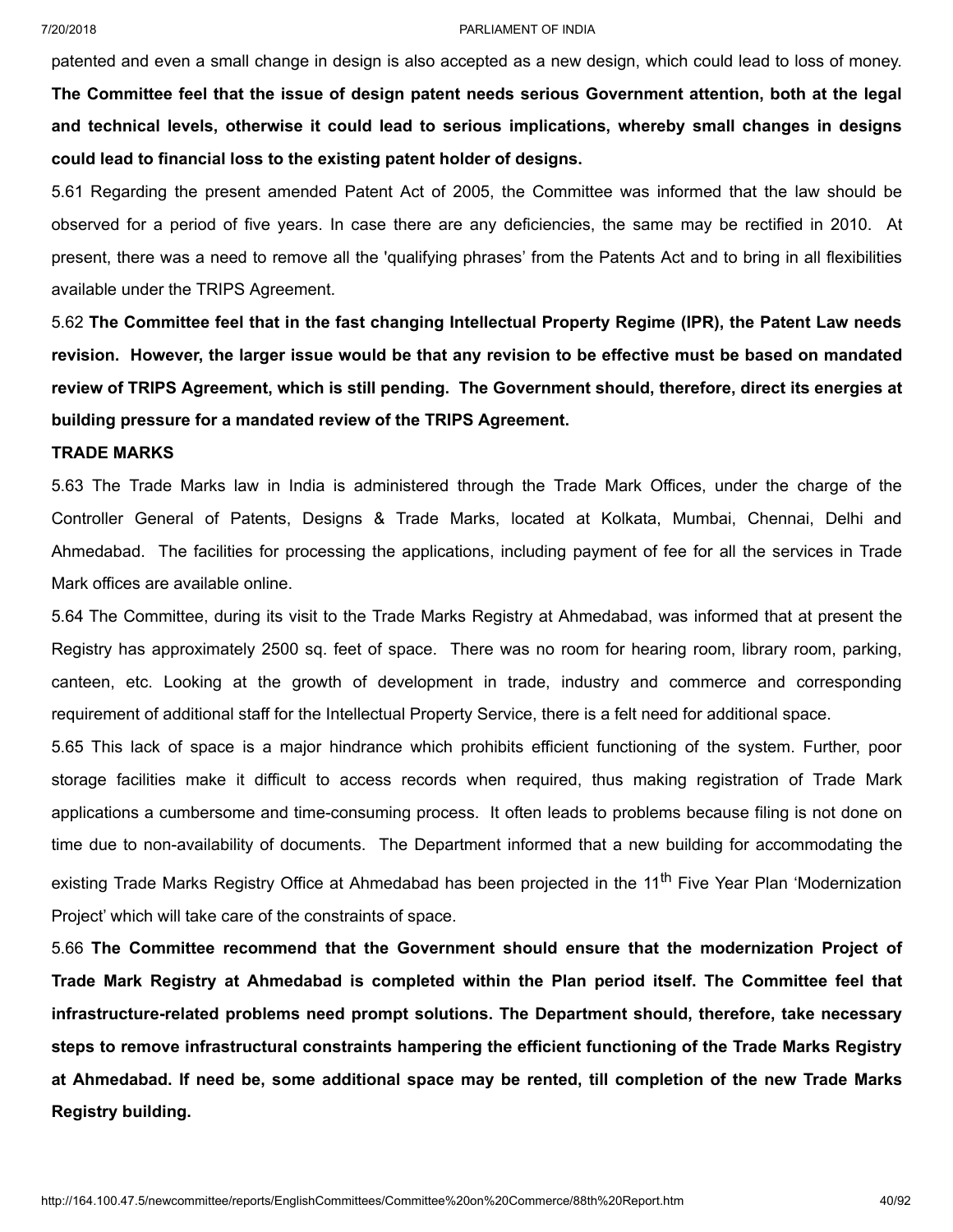5.67 It was submitted before the Committee that the time-frame for registration of a trademark is exceptionally lengthy, in comparison to that in other countries. There is also a delay in procurement of search reports, despite the statutory time-limit. Further, the rules to expedite screening/examination of applications for trademarks are not adhered to. **The Committee, therefore, recommend that there should be strict adherence to the statutory time-limits for trademark search and examination/screening of applications. There should be proper channels of supervision and accountability. The Trade Marks Registry should be fully computerized to reduce paper work and to increase efficiency, and for quick disposal of applications. A provision for trademarks search through Trade Marks Official website, to check the registrability, should be put in place.**

5.68 Though the Trade Mark Registry is not a revenue earning office, it earned a Revenue of Rs. 163.67 crore in 2006-07 by way of fees collected for its services, and incurred an expenditure of Rs. 15.87 crore leaving a substantial surplus revenue. It is a fundamental principle that the fees collected from the public should match the service rendered. However, there seems to be a big gap in this respect in the TMR. This shortfall is attributable to the increased volume of work and the lack of infrastructure in the TMR, which needs to be augmented immediately. **The Committee recommend that the Department should examine whether at least a part of the revenue** being earned by the Trade Marks Registry can be ploughed back in a way as the Japanese and the Koreans **are doing. The additional allocation could be used for the training of scientific cadres, for creating upgraded infrastructure, more staff and more equipment.**

5.69 The achievements of Trade Marks office have created a positive impact among the public and trade marks users, who are able to secure registration of a mark within a year, compared to seven to eight years, till recently. This success has been appreciated by WIPO and other International Bodies. As a result, India is now in a position to take advantage of International Treaties like the Madrid Protocol relating to International Registration of Trade Marks. Preparatory steps are being taken to accede to the Madrid Protocol in the near future.

5.70 **The Committee in its 84 th Report on the Trade Marks (Amendment) Bill, 2007 had recommended that** the proposed amendment to Section 23 of the Trade Marks Act should not come into force till the Trade **Marks Registry is sufficiently and adequately equipped to dispose of both the domestic and the international applications within the stipulated period of 18 months from the filing of such applications.**

5.71 **The Committee reiterate their said recommendation, that the Government should not accede to the Madrid Protocol, till the Trade Marks Registry is equipped with adequate, skilled manpower and requisite infrastructure and enabled to handle the pressure of dealing with trade mark applications, both domestic and international, within a period of eighteen months.**

5.72 The Committee was informed that there is a continuing increase in the filing of applications for registration of trade marks. The development of trade and commerce and the promulgation of the Trade Marks Act, 1999, providing for registration of trade marks for 'services', has given additional responsibility to the TMR. There is no corresponding increase in the examining and supporting staff, to efficiently manage the growing volume of work.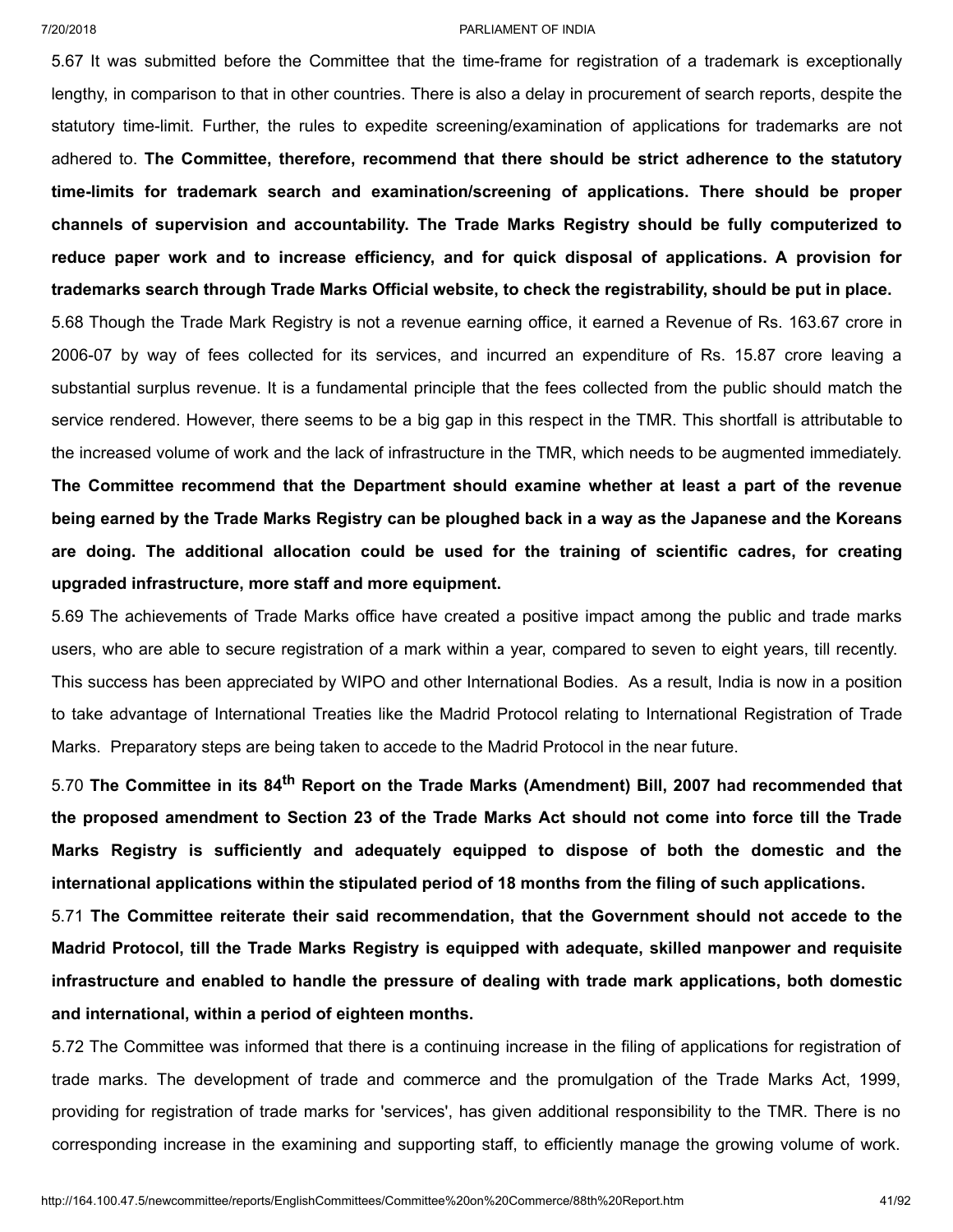Apart from the growing number of applications for trade marks registration, the requests from public for prior official search, as provided under the law on Form TM-54 (which involves no less than 50% effort towards examination of trade mark applications), have also registered a steep increase. The existing level of manpower strength at the TMR, which was assessed by the Work Study Unit in 1992, was based on the volume of work during the period prior to 1992. Since then, the work in the TMR has increased manifold in every area of trade mark administration the number of applications having risen from about 30,000 to more than 90,000 and the requests for searches having registered a phenomenal increase, viz. from 38,000 to over two lakh. It would be unrealistic to expect this huge volume to be handled by the very same staff provided in the early nineties. Taking into account the huge increase in backlog of work, the increasing volume of work and the shortage of manpower at the TMR, very few posts of Contract Examiners were sanctioned by Government, with· no corresponding increase at the supervisory and supporting staff levels. Thus, it has helped in a limited way, only one part of the work, viz. examination of backlog of trademark applications. It has not led to final disposal of the cases, as the post examination work on those cases has piled up, in the absence of required manpower.

5.73 The Committee feel that on account of the increasing number of trade- mark applications and huge increase in the requests for official searches, the backlog of unexamined applications has been escalating. The pressure of work on the limited number of Examiners is having an adverse effect on the quality of examination and other follow up procedures. The exercise connected with backlog clearance involves a chain of activities and is a multi functional process. By just taking up one part of the activity through appointment of contract Examiners, the TMR is merely shifting the backlog from one level of operation to another, with practically little effect on the overall "backlog clearance" drive. **The Committee, therefore, recommend that the Government should quickly organize a work study about the requirements of TMR and strengthen the administration, to enable it to perform its duties efficiently, instead of ad hoc management of work through contract Examiners. The system of appointment of contract Examiners may prove to be undesirable on a long-term basis, as such appointees, whose tenure is uncertain, are susceptible to be used by the Trade Marks Attorneys/Agents as their representatives inside the TMR office. The rigours of Conduct Rules for Government servants will have no effect on such temporary appointees.**

5.74 The modernization of trademarks administration by computerization has, no doubt, modernized the performance of the TMR, but its impact will be felt by the end users of the system, only if sufficient man power is put in place, to efficiently manage the system. **The Committee, therefore, recommend that staff should be suitably augmented, to efficiently manage the system, and to also ensure that the benefits of computerization of Trade Marks offices reach the end user.**

5.75 The inadequate office space at the Head Office in Mumbai and in the branch offices, for proper upkeep of the growing volume of records, was seriously affecting the overall efficiency of the trade marks administration. The TMR is an office of record of the ownership of trade marks of the business community, both in India and abroad and,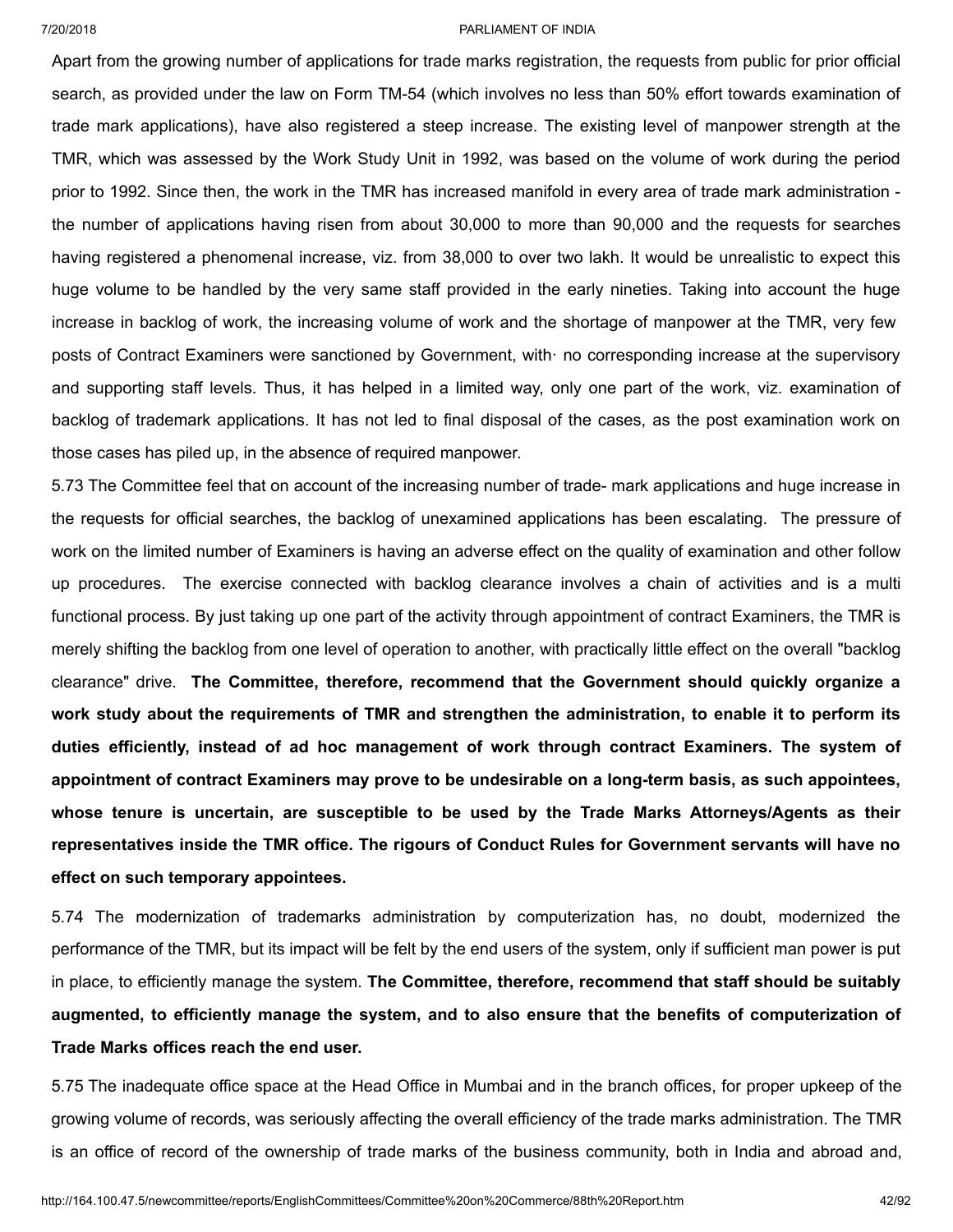therefore, record management should receive adequate attention of Government. Unlike other Government departments, files in the TMR do not remain in one section. They keep moving between sections and branch offices, and are made available for public inspection, as provided in the Act. They are also requisitioned by Courts and Appellate Board, in connection with legal proceedings. File tracking has been one of the major problems of the Registry, resulting in untraced or lost files, necessitating reconstruction or creation of duplicate files. Therefore, apart from warehousing facility for upkeep of records, bar-coding system for file tracking needs to be considered. **The Committee recommend that the Department should provide storage facilities for proper upkeep of the growing volume of records at TMR offices. Apart from this, the Department should also consider bar-coding system, for keeping track of the files.**

5.76 The Committee was informed that no provisions for Smell Marks, Taste Marks or Sound Marks as trademarks, was given anywhere in the Act. These concepts have not at all been incorporated, and the definition of a mark or trade mark revolves around the concept of visual representation. But where a smell of a perfume or a taste of a fruit juice or sound of a particular toy can represent a product's source and is capable of distinguishing the goods or services of the proprietor of such products from that of others, they can be considered to be trade marks. **The Committee is, therefore, of the opinion, that Government should examine the need to provide for inclusion of Smell Marks, Taste Marks and sound Marks in the definition of trade marks.**

5.77 The enactment of the Trade Marks Act, 1999 was hailed as a progressive measure, in tune with the modern day requirements of the commercial community. The one change, which was thought would help the trade mark owners, was the establishment of an Appellate Board. Unfortunately, it seems to have failed. The Board has not been functioning properly in the absence of a technical member in the Board. The quality of decisions of the Board is also far from satisfactory, because of appointment of inexperienced persons, not familiar with this branch of law. Most of the decisions are either taken on further appeal to Higher Courts by way of writs, and if not, such wrong decisions become a fait accompli, and continue to prevail. **The Committee recommend that more technical and experienced persons, familiar with the Intellectual Property Law, may be appointed on the Intellectual Property Appellate Board (IPAB), in order to improve its functioning.**

5.78 Trade Marks offences are cognizable under section 115(3), which means any police officer can take cognizance of an offence committed under the Act, in terms of the provisions of Cr. P. C. But the effect of this important change in law has been completely washed out by the proviso to sub-section (4), which mandates that the police officer should obtain the opinion of the Registrar. The Committee feel that on the one hand the law declares the offence to be cognizable, and on the other' hand it deprives the police officer to take cognizance of the offence, and forces him to refer the case to the Registrar of Trade Marks for his opinion, and to abide by the same. **The Committee, therefore, recommend that the proviso to section 115(4) should be dropped, to give the** law its intended effect, obviating the need for the police officer to obtain opinion of the Registrar, to **proceed with cognizance of cognizable offences.**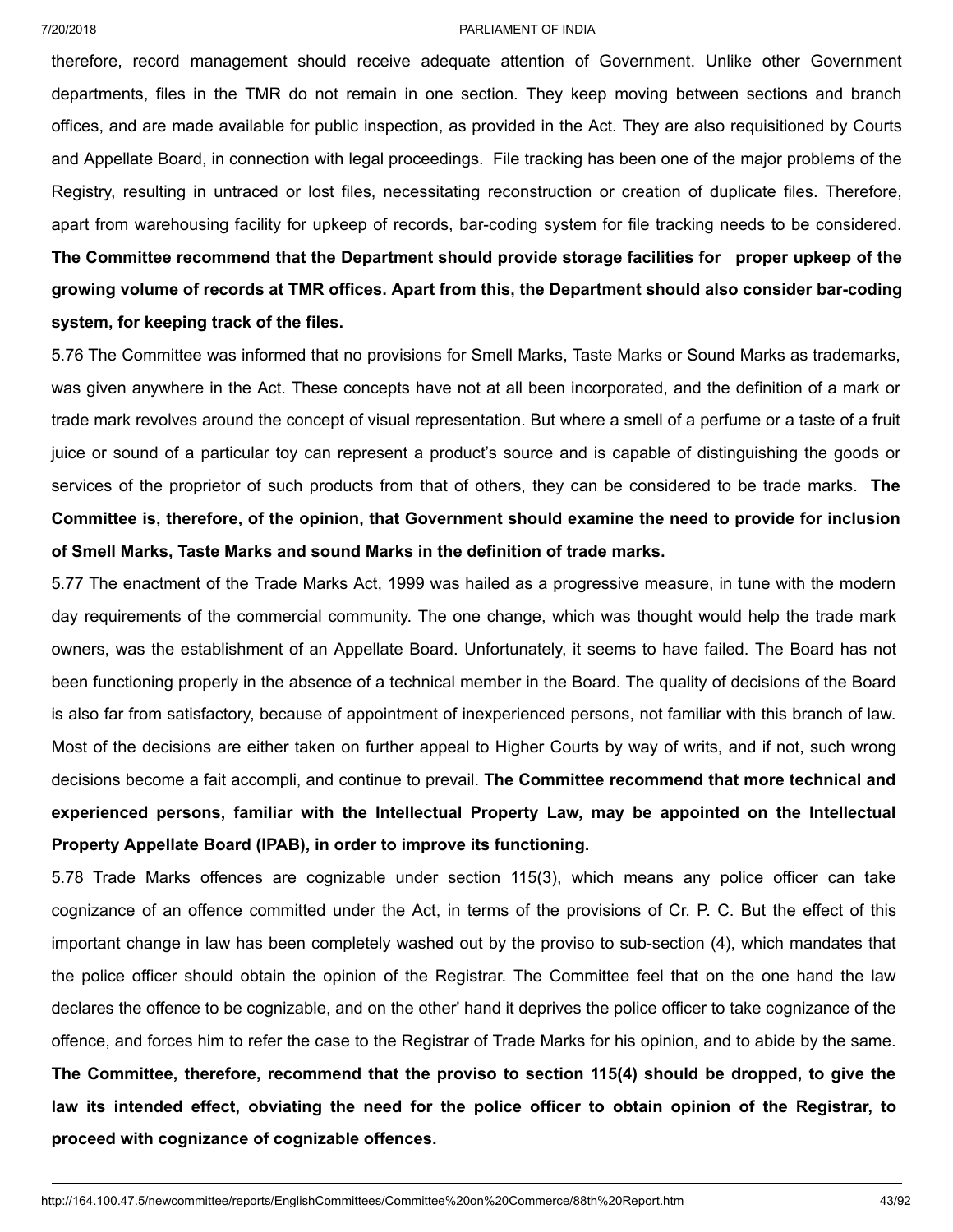# **OBSERVATIONS AND RECOMMENDATIONS AT A GLANCE**

- 1. **The Committee recommend that the Department should make all out efforts at capacity building of the Indian Patent Offices, so as to provide intellectual property services of global standards. Efforts should also be made to make the Indian Patent Office an International Search Authority(ISA) and International Preliminary Examining Authority(IPEA) under the Patent Cooperation Treaty(PCT). The Department should undertake an exercise aimed at awareness generation and sensitization among professionals as well as general public, about the importance of Intellectual Property Rights for economic and trade development, and also to develop in the country a culture of respect for IPRs. (Para 5.3)**
- 2. **The Committee feel that most significant constraint of the current patent publication system in India is the lack of a searchable patents database, that can provide all requisite information on an updated basis. Though the Patent Amendment Act, 2005 had been passed, yet electronic searchable patent database is not available. The current PDF file format is not suitable for searching all the journal publications at once. The fallout of the absence of a public searchable patent database is that the inventors, commercial competitors, academic researchers and a host of public interest groups are not able to effectively search patents. This is a significant problem, as these groups need to know what** patents exist in India, so they can determine any legal risks or the validity of the patents being filed **and granted. The current system is thus cumbersome and time-consuming and places a heavy resource burden on the information seeker. Lack of readily available information does not help create a transparent patent system. (Para 5.5)**
- 3. **The Committee, therefore, recommend that an electronic searchable patent database should be made** public at the earliest. In order to legally provide such a database, it may perhaps be necessary to **amend the provisions governing the patent information, namely Sections 145 & 153, and Rules 27 & 134. (Para 5.6)**
- 4. **The Committee feel that the lack of transparency with regard to the process of examination of applications not only tends to weaken the patent system, it makes the Patent Office non-participative and unaccountable for its decisions. Moreover, for a pre- and post-grant opposition system that India** has, it is all the more important that opponents can track the work of Examiners, so that they can **decide whether to file an opposition based on prior/art evidence, an Examiner may have missed. Transparency would help strengthen the patent system and also assist the Examiners constructively in their work. (Para 5.7)**
- 5. **The Committee recommend that section 144 of the Patents Act should be repealed and a transparent examination system should be made available, for all to view. The public should be permitted access to all the examination reports, preferably via an online searchable database**. **The system should also provide information on any amendments an applicant may make during prosecution of an application, such information being critical in determining the rights claimed. (Para 5.9)**
- 6. **The Committee recommend that the Patent Office decisions on the pre- and post-grant oppositions should be made available on the patent office website. (Para 5.11)**
- 7. **The Committee, therefore, recommend that rules for pre-grant opposition should not be applied in such a way as to make them resemble an** *ex parte* **procedure. Government should endeavour to remove the weaknesses of the provisions relating to pre-grant opposition, which have the potential of keeping a Patent Office alert and make it to analyse a patent application more thoroughly, before** granting the patent. It would also give locus standi to the affected public, who should be able to point **out if a patent was being mistakenly granted. (Para 5.15)**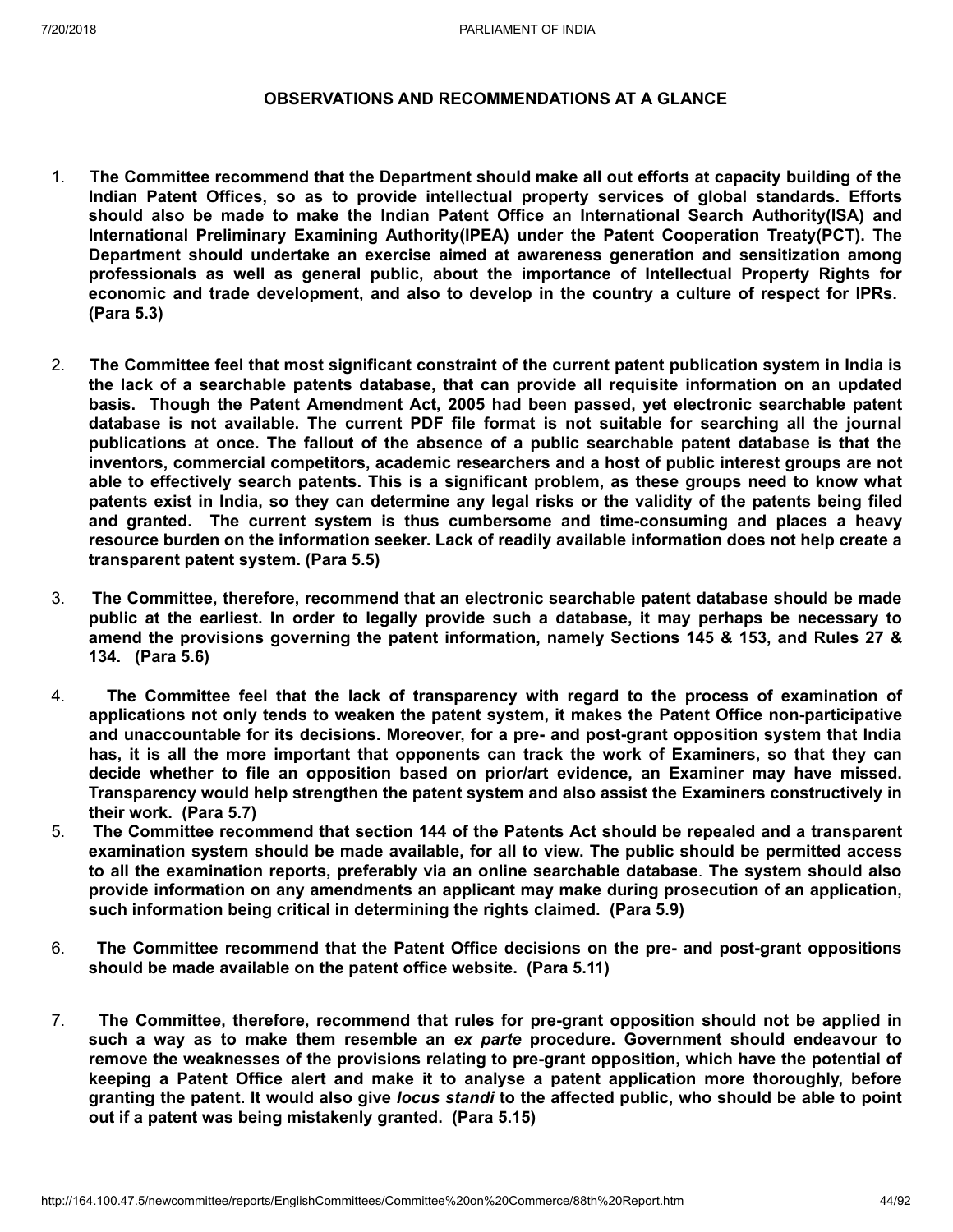- 8. **The Dictionary meaning of "manual" is "a book of instructions, especially for operating a machine or learning a subject" and includes a "handbook". The Committee are of the opinion that the apparent motive of the Department in bringing out a Manual must be to make available in simple and lucid language the procedures for processing the applications and grant of patents. Such a publication would enable Examiners to smoothly process the applications and also ensure uniformity of examination in all Patent Offices throughout the country. The Committee, however, feel that in order to** allay the apprehensions of the public, due care should be taken to draft the Manual or Hand book, by whatever name it is called, in such a manner so that the same is not open to varying or conflicting **interpretations. (Para 5.19)**
- 9. **The Committee, therefore, recommend that in view of the huge number of patent applications expected in the near future, it is imperative that the Government increases the number of posts sanctioned, in order to ensure efficient and timely examination of the patent applications. The Government should also strive to reduce the recruitment time for inducting the Examiners. (Para 5.21)**
- 10. **The Department should explore the possibility of upgrading the staff in the Patents and Trade Marks Offices, on the lines of scientific cadres, with impressive salary/remuneration/incentive packages so as to check migration and enhance job satisfaction. In order to attract people to the field of Intellectual Property Rights, the Government may consider introducing a scheme, whereby these people are treated as scientific personnel. This could help in attracting and retaining people in the Patent Offices. The help of Ministry of Health & Family Welfare, Ministry of Human Resource Development and Ministry of Science and Technology could also be elicited in engaging intellectuals and scientists, especially in the field of bio-technology, for examination of patent applications. (Para 5.23)**
- 11. **The IPR Section and other Departments of the Ministry should come together and strive to create a system capable of generating a self-sustaining pool of patent Examiners of international standards. (Para 5.24)**
- 12. **The Government should exploit this opportunity to setup an IP Management Centre; in collaboration with ASEAN countries, which could help the country imbibe the best practices in the domain of Intellectual Property Rights and Intellectual Property Management. (Para 5.25)**
- 13. **The Committee feel that there is a huge gap between the demand and supply of specialized manpower in the field of IP management. The set-ups like Intellectual Property Management Division, CSIR, TIFAC and NRDC should be provided necessary infrastructure and support, to enable them to become "Centers of Excellence", in providing specialized IPR training to members of the scientific community. CSIR could also launch a Pilot Project, for imparting IPR training to the interested school and collegegoing students, depending upon the availability of resources at the lab/IPMD. This Pilot Project could be implemented by the Intellectual Property Management Division, CSIR, with the network of IP Cells in CSIR labs. On another plane, the Government should encourage Universities to introduce short-term and medium-term programmes of instruction/training in IPR, including in the fields of bioscience and biotechnology. (Para 5.27)**
- 14. In order to ensure that the so called out-sourcing of R and D within the country does not lead to IP **going elsewhere by default, thereby creating wealth of talent in third party nations, the R and D investments need to be enhanced significantly. The Government should allocate sufficient funds for R** and D investments, so as to retain the IP wealth within the country. For a better coordination on this **front, an Inter-Ministerial group should be set up by the Department of Industrial Policy and Promotion with members** *inter-alia* **from the Ministry of Human Resource Development and Ministry of Science and Technology. (Para 5.28)**
- 15. The Committee are, therefore, of the opinion that the resultant delays in such a vital matter as to the **definition of patentability will lead to serious setbacks in the protection of Intellectual Property Resources of our country. Such slackness/dilly-dallying on the part of the Department would tend to seriously affect the Pharmaceutical Industry in India, which is unit-based, unlike in developed countries, where multinational companies control the pharmaceutical trade. (Para 5.33)**
- 16. **The Committee are of the view that the Government should take an early and unequivocal decision with regard to patentability of micro-organisms per se or their specific activities. If needed, necessary amendments should be expeditiously carried out in the Patents Act. (Para 5.34)**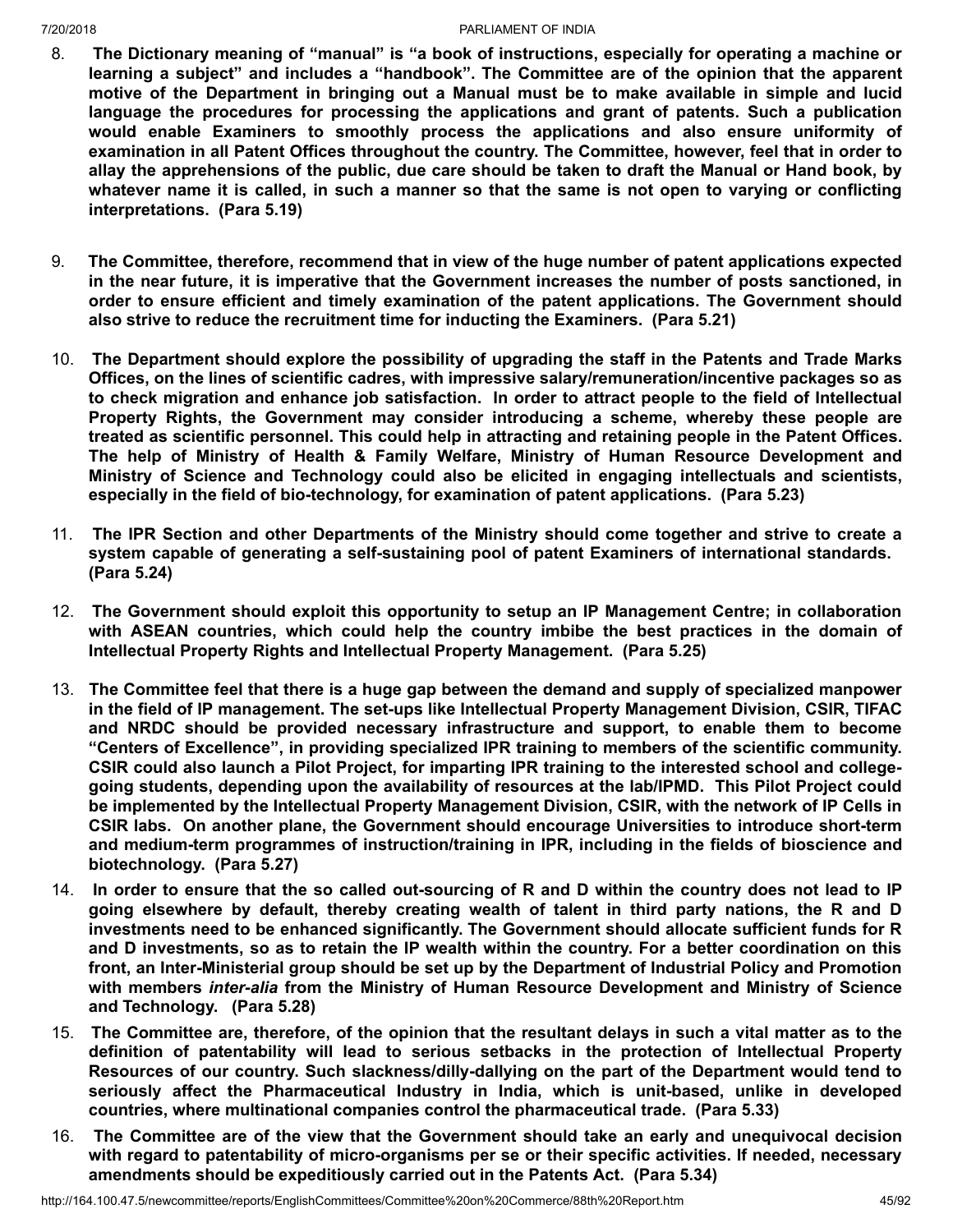- 17. **However, even Section 3(d) is not free from ambiguities. The Government should clarify the usage of terms 'significantly' and 'efficacy', which form part of Section 3(d), to clear the ambiguities involved in** the interpretation of the said section. It needs to be ensured that the laws are not TRIPS-plus but just **TRIPS compliant. (Para 5.35)**
- 18. **The Committee was informed that presently, as per Section 3(k) of the Patents Act, computer programmes** *per se* **are not patentable. Section 3(k) of the Patents Act, 1970 provides that 'a mathematical or business method or computer programme** *per se* **or algorithms' are not patentable.** The Committee feel that the domain of "per se" in the definition needs to be clearly defined. (Para **5.36)**
- 19. **The Committee recommend that the Department should provide for a royalty ceiling payable by the compulsory licence holder, to the patent holder. This could be done by suitably amending the Patent Rules. If need be, the system of royalty prevailing in different countries could be taken into consideration, for arriving at a reasonable and practicable ceiling. (Para 5.37)**
- 20. **The Committee, therefore, urge the Government to introduce payment of Royalty, both at the interim and at the final stage, and even in revocation proceedings, which would provide revenue to the patent holder and access to medicines under the Public Health System. This would also keep the prices of drugs under control. (Para 5.38)**
- 21. **The Committee express surprise that the Department allowed a loss of valuable foreign exchange due to this provision, which could have been avoided, had the Department made use of Article 70.3 of TRIPS Agreement in the amended Patents Act. The Department should have taken advantage of this flexibility, to safeguard public interest in respect of availability of medicines at competitive prices through the domestic enterprises. The Committee, therefore, recommend that the Department should consider to implement this provision in future, by way of amendment to the Patents Act. (Para 5.40)**
- 22. **The Committee, therefore, feel that a stage has come for taking urgent steps, to determine what constitutes national emergency or the circumstances of extreme emergency, and allow domestic enterprises to take compulsory licences and produce products, for mitigating the sufferings of the people afflicted with such diseases, not only in the country, but also in other developing countries. (Para 5.41)**
- 23. **The Committee are concerned that the Compulsory Licence regime was introduced to keep the prices of drugs in control, by allowing production of patented drugs in circumstance necessitating the need for their availability, but getting a compulsory licence is a long drawn process, involving protracted legal battle, which is an expensive proposition. Even the TRIPS agreement does not impose such conditions for issue of Compulsory Licence, as have been incorporated in the Patents Act. The Committee, therefore, urge the Government to revisit this provision, and make the process of Compulsory Licensing simpler and conducive of public interest. (Para 5.43)**
- 24. The Committee is also of the view that it is in the interest of the country to have a Patent Law which **has correlation with our Health Policy and is also pro-generic industry. On its part, the pharmaceutical industry in the country should also shun profit-centric approach, and look at the problem from a human angle. The guiding principles for the Patent regime as well as the Industry should be affordability, safety, accessibility and availability of a pharmaceutical system, which provides a coherent, cogent and people-centric health system in the country. (Para 5.44)**
- 25. **The Committee feel that the provision of compulsory licencing contained in Article 31(b) of the TRIPS Agreement is extremely important to ensure effective role of the domestic industry to meet the demand for patented products in the country. Implementation of this provision would also open avenues for exports The Department should, therefore, make provision for implementing TRIPS 31(b) Article in our Patents Law at the earliest. (Para 5.45)**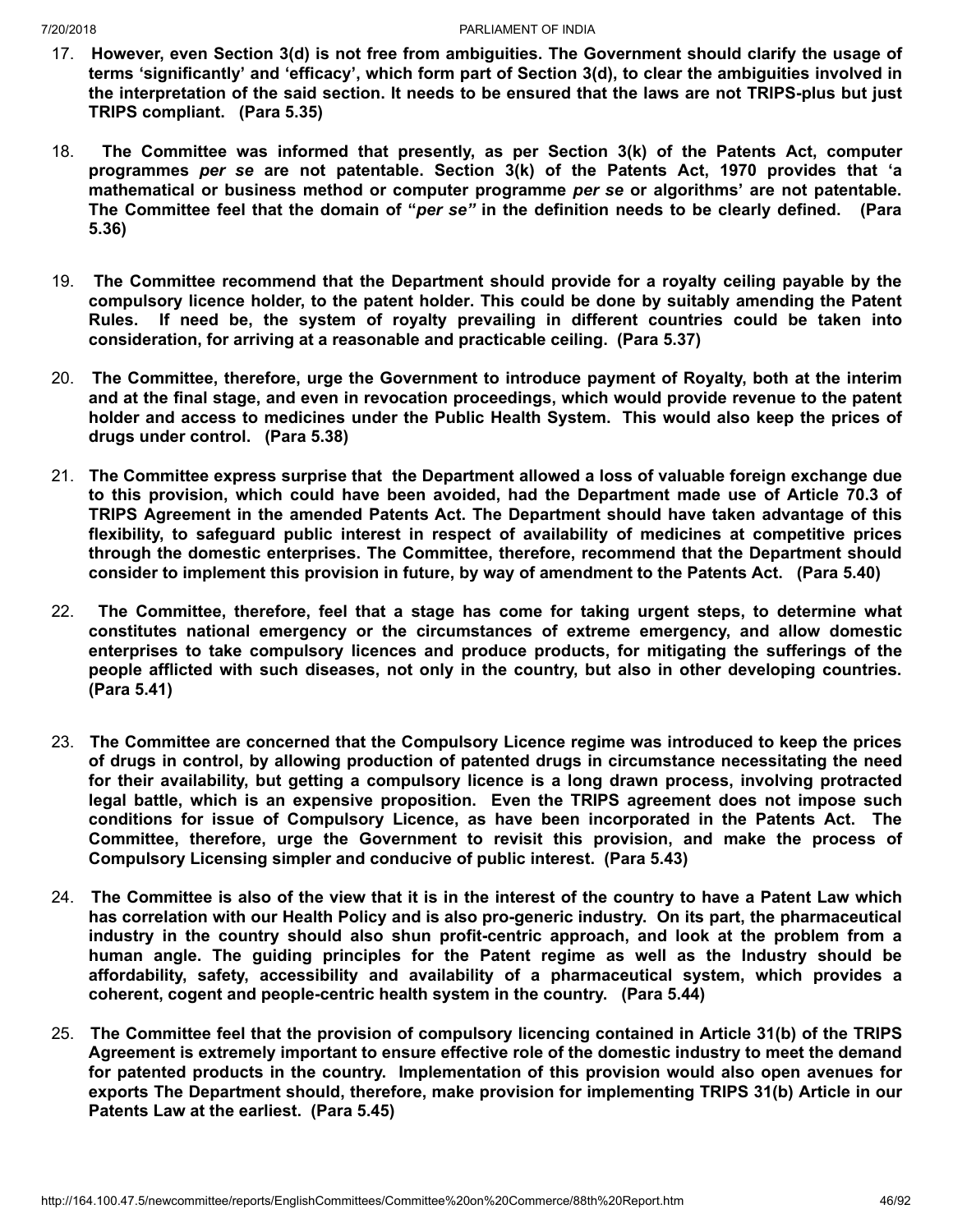- 26. The right to public health is a fundamental right of the citizens of the country. The Committee express **anguish that the Exclusive Marketing Rights Regime was allowed to prevail over the basic Public Health System. The Government should, therefore, take immediate steps to align the balance of** convenience, as per the Indian patentability criteria laid down in the Act of 2005 so that the Public **Health System does not suffer due to the Exclusive Marketing Rights Regime (EMRs). (Para 5.46)**
- 27. **Since the consequences of Data Exclusivity are quite serious, the Committee strongly recommend that the Government should not fall prey to such demands of MNCs. The Government must thwart such attempts, being made at the behest of certain vested interests. It should also guard against moves to** enter into FTA with USA, as the developed countries, particularly the USA, are trying to bring in certain **TRIPS Plus measures through Bilateral and Regional Agreements. (Para 5.48)**
- 28. For operationalisation of Article 22 and extension of Article 24 to Article 22 of TRIPS Agreement. the **Government should actively co-ordinate with like-minded countries, to push the WTO to take a decision in this regard, so that the Domestic Law in the domain of Geographical Indications is effectively operationalised. (Para 5.50)**
- 29. **The Committee are of the view that this system of origin-labelling and Quality-certification is supportive of rural development, related to agricultural products, especially in marginalized areas. Products using Geographical Indications, that indicate specific characteristics and homogeneity, command a premium price. The Committee, therefore, impress upon the Government to take measures on a war footing to ensure recognition of Geographical indications originating from our country at the WTO. (Para 5.51)**
- 30. The Committee feel that a thorough review of the TRIPS Agreement has become a sine qua non, as the **interests of developing countries were given a short shrift in the original TRIPS Agreement, which was heavily loaded in the interest of developed countries. The Government should postulate its position on** the need for this review and whether a patent holder can bring imports and enjoy the same rights as **domestic production. (Para 5.53)**
- 31. **The Committee feel that the issue regarding Patent Harmonization should be opposed tooth and nail by India and other developing countries. The Government should make serious efforts to see that Patent Harmonization does not see the light of the day, as it would have repercussions against the interests of the developing countries. (Para 5.54)**
- 32. **The Committee recommend that the Department should take necessary steps to get recognition to all the issues involved between TRIPS Agreement and the CBD at multilateral forum of WTO as, unless these issues are recognised, they cannot be applied at multilateral level. (Para 5.58)**
- 33. **The Government should, therefore, set up an inter-Ministerial Task Force, Comprising the Ministry of Health & Family Welfare, Ministry of Science and Technology and Ministry of Agriculture, whose Terms of Reference should be collection, collation, publication and publicity of all the traditional knowledge** of the country, so that the same is not usurped by the developed countries. There should also be an **Authority for the Protection of Traditional Knowledge which could keep an eye on the protection and preservation of traditional knowledge of the country. Efforts should also be made to encourage** research in the field of traditional knowledge, as a fool proof way of protecting it. This would not only **protect the traditional intellectual wealth of the country, but also provide opportunities for millions of its people involved in the use of traditional methods of health care. Government support in their research would help them to being forth their knowledge in the public domain. The Government should** make efforts to integrate the traditional systems to the Health Care System of the country, so that the **undue load on the Allopathic System is reduced. (Para 5.59)**
- 34. **The Committee feel that the issue of design patent needs serious Government attention, both at the legal and technical levels, otherwise it could lead to serious implications, whereby small changes in designs could lead to financial loss to the existing patent holder of designs. (Para 5.60)**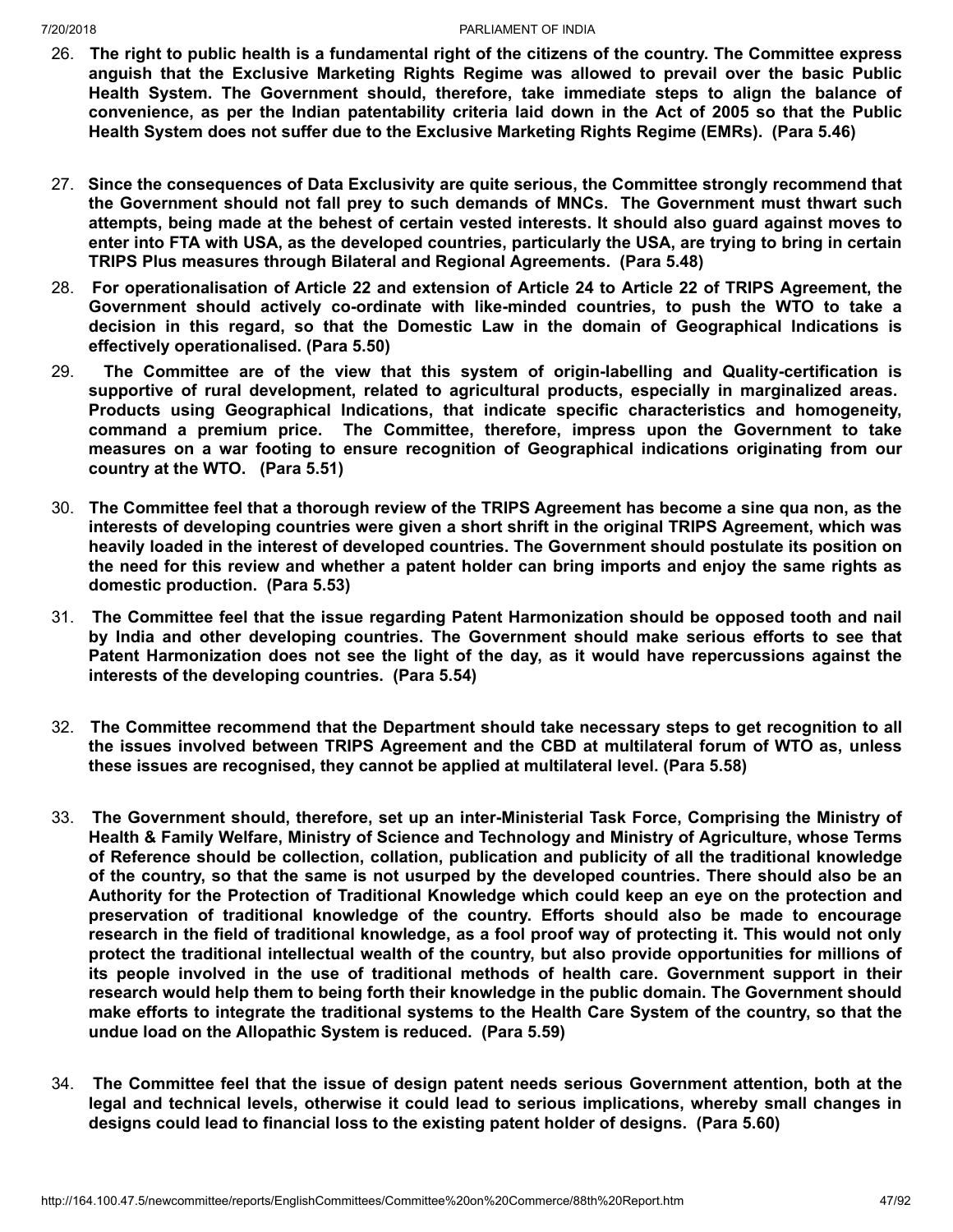- 35. **The Committee feel that in the fast changing Intellectual Property Regime (IPR), the Patent Law needs revision. However, the larger issue would be that any revision to be effective must be based on mandated review of TRIPS Agreement, which is still pending. The Government should, therefore, direct its energies at building pressure for a mandated review of the TRIPS Agreement. (Para 5.62)**
- 36. **The Committee recommend that the Government should ensure that the modernization Project of Trade Mark Registry at Ahmedabad is completed within the Plan period itself. The Committee feel that infrastructure-related problems need prompt solutions. The Department should, therefore, take necessary steps to remove infrastructural constraints hampering the efficient functioning of the Trade Marks Registry at Ahmedabad. If need be, some additional space may be rented, till completion of the new Trade Marks Registry building. (Para 5.66)**
- 37. **The Committee, therefore, recommend that there should be strict adherence to the statutory time-limits for trademark search and examination/screening of applications. There should be proper channels of supervision and accountability. The Trade Marks Registry should be fully computerized to reduce paper work and to increase efficiency, and for quick disposal of applications. A provision for trademarks search through Trade Marks Official website, to check the registrability, should be put in place. (Para 5.67)**
- 38. **The Committee recommend that the Department should examine whether at least a part of the revenue** being earned by the Trade Marks Registry can be ploughed back in a way as the Japanese and the **Koreans are doing. The additional allocation could be used for the training of scientific cadres, for creating upgraded infrastructure, more staff and more equipment. (Para 5.68)**
- 39. **The Committee in its 84 th Report on the Trade Marks (Amendment) Bill, 2007 had recommended that** the proposed amendment to Section 23 of the Trade Marks Act should not come into force till the Trade **Marks Registry is sufficiently and adequately equipped to dispose of both the domestic and the international applications within the stipulated period of 18 months from the filing of such applications. (Para 5.70)**
- 40. **The Committee reiterate their said recommendation, that the Government should not accede to the Madrid Protocol, till the Trade Marks Registry is equipped with adequate, skilled manpower and requisite infrastructure and enabled to handle the pressure of dealing with trade mark applications, both domestic and international, within a period of eighteen months. (Para 5.71)**
- 41. **The Committee, therefore, recommend that the Government should quickly organize a work study about the requirements of TMR and strengthen the administration, to enable it to perform its duties efficiently, instead of ad hoc management of work through contract Examiners. The system of appointment of contract Examiners may prove to be undesirable on a long-term basis, as such appointees, whose tenure is uncertain, are susceptible to be used by the Trade Marks Attorneys/Agents as their representatives inside the TMR office. The rigours of Conduct Rules for Government servants will have no effect on such temporary appointees. (Para 5.73)**
- 42. **The Committee, therefore, recommend that staff should be suitably augmented, to efficiently manage the system, and to also ensure that the benefits of computerization of Trade Marks offices reach the end user. (Para 5.74)**
- 43. **The Committee recommend that the Department should provide storage facilities for proper upkeep of the growing volume of records at TMR offices. Apart from this, the Department should also consider bar-coding system, for keeping track of the files. (Para 5.75)**
- 44. **The Committee is, therefore, of the opinion, that Government should examine the need to provide for inclusion of Smell Marks, Taste Marks and sound Marks in the definition of trade marks. (Para 5.76)**
- 45. **The Committee recommend that more technical and experienced persons, familiar with the Intellectual Property Law, may be appointed on the Intellectual Property Appellate Board (IPAB), in order to improve its functioning. (Para 5.77)**
- 46. **The Committee, therefore, recommend that the proviso to section 115(4) should be dropped, to give** the law its intended effect, obviating the need for the police officer to obtain opinion of the Registrar,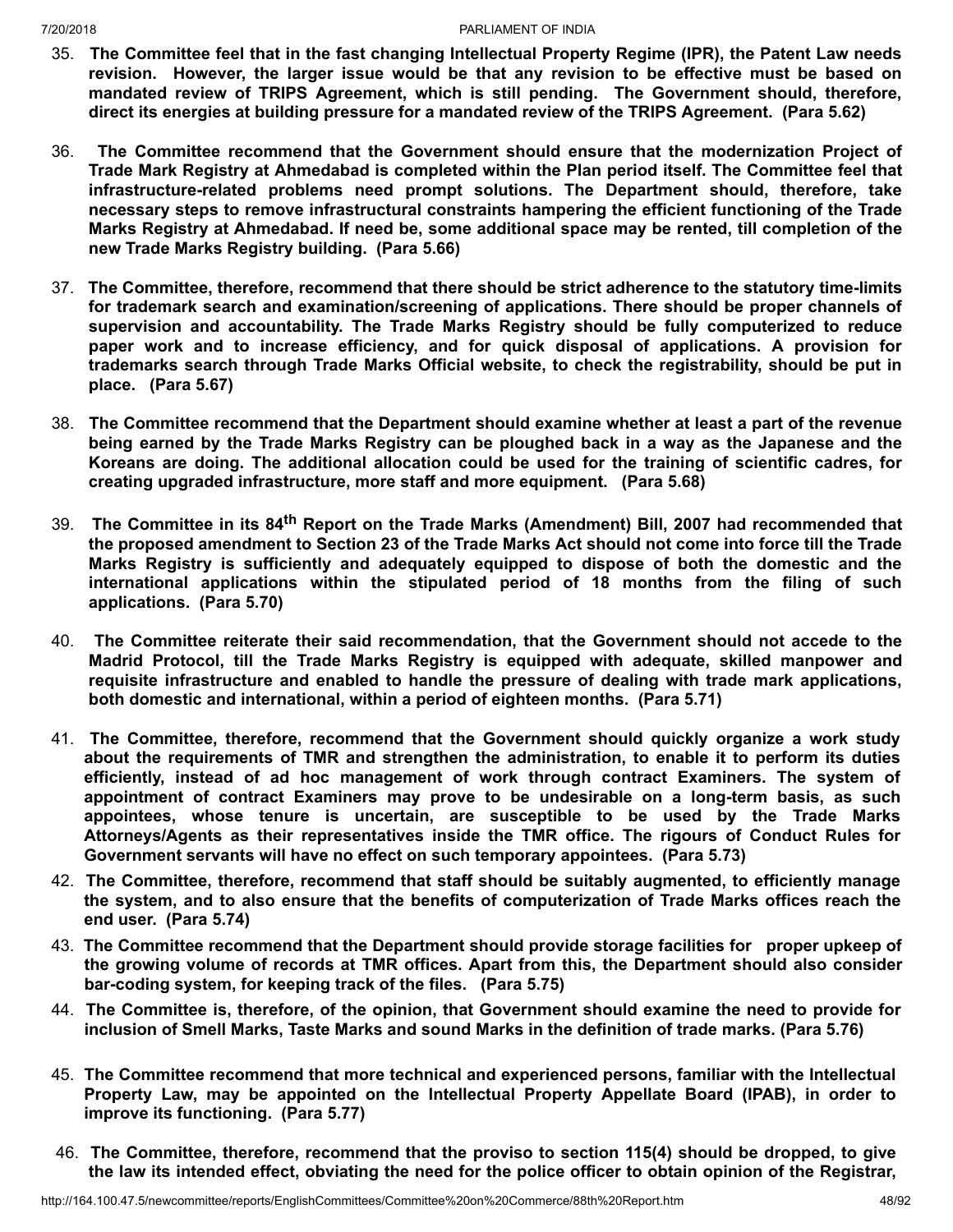**to proceed with cognizance of cognizable offences. (Para 5.78)**

# **APPENDIX**

The Committee considered the written submission as well as oral evidence of the following individuals/organizations given below:-

- i) Sh. B. K. Keayla of the Centre for Study of Global Trade System and Development;
- ii) Ms. Krishna Sarma, Managing Partner, Corporate Law Group;
- iii) Lawyers Collective/HIV Aids;
- iv) Sh. Gajanan Warkankar, Indian Drug Manufacturers Association(IDMA);
- v) Ms. Leena Menghaney, Campaign for Access to Essential Medicines;
- vi) Dr. S. Vedarman, Controller General of Patents, Designs and Trade Marks (Retd.);
- vii) National Law University, Jodhpur;
- viii) MAKs Submissions on Improving the Patents Systems India;
- ix) Organisation of Pharmaceutical Producers of India (OPPI);and
- x) Justice V. K. Krishna Iyer (Former Judge, Supreme Court)

# **ANNEXURE-I**

# **Note by Sh. B. K. Keayla of the Centre for Study of Global Trade System and Development**

As member of the WTO, the country is under an obligation to implement the TRIPS Agreement provisions in our Patents and Trade Marks System. The Patents Act 1970 was amended through three amending legislations in 1999, 2002 and 2005. Similarly Trade Marks Act 1999 was enacted to comply with our obligations. There are several issues which need to be presented to the Hon'ble Committee for their consideration.

The important issues are:-

- a. Flexibilities under TRIPS Agreement implementation in our Patent Law;
- b. Flexibilities clarified in Doha Declaration on TRIPS Agreement and Public Health application in our Patents Act 1970;
- c. Data Protection/Date exclusivity submitted for making approval of new products;
- d. Free Trade Agreements by USA with other countries implication for India; and
- e. TRIPS Issues in the Doha Work Programme

# **I. Flexibilities under TRIPS Agreement – implementation in our Patent Law**

There are a number of flexibilities available in the TRIPS Agreement which have been confirmed by various international studies. The important flexibility issues are:-

# **(i) Scope of Patentability**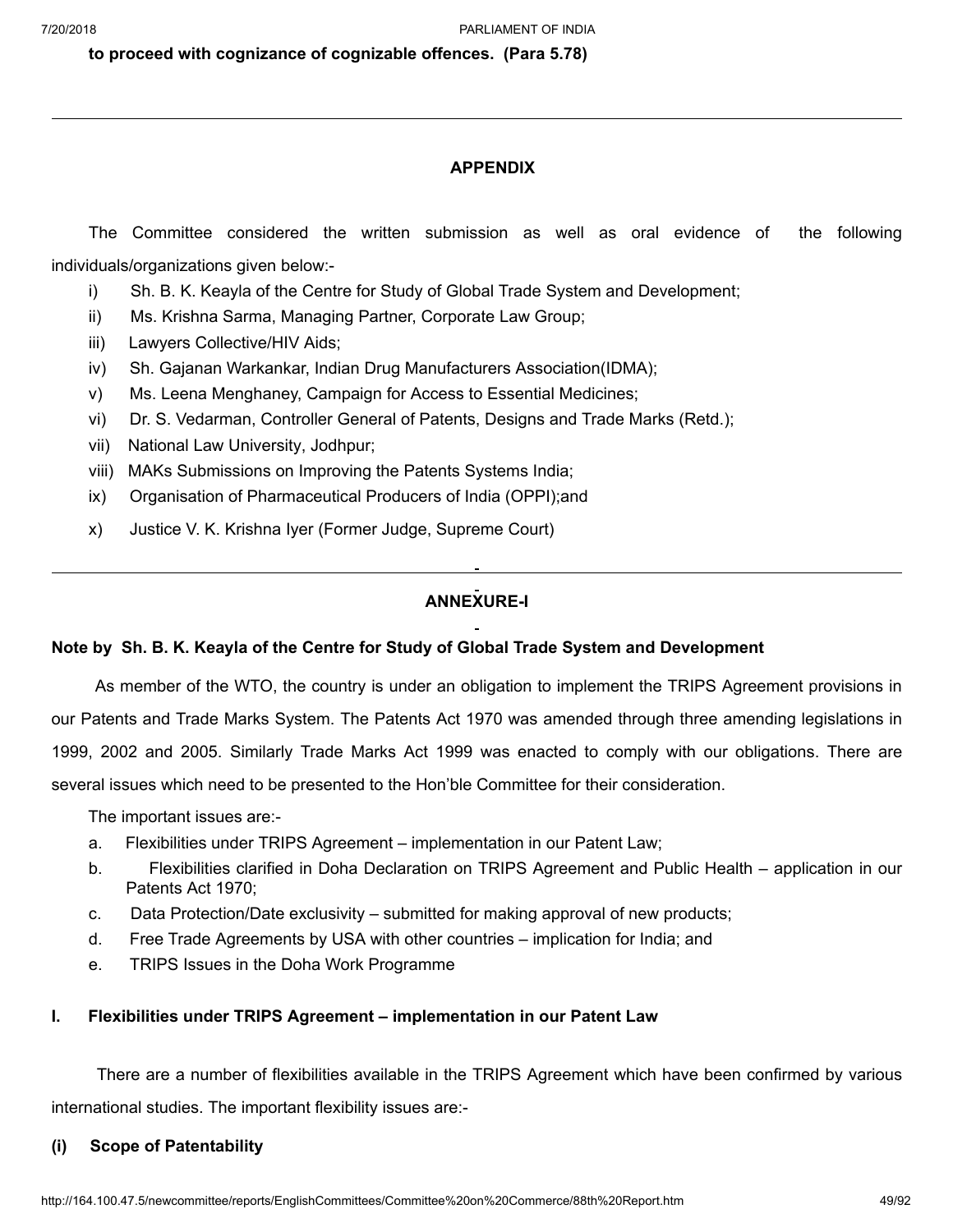There is an alarming situation which has developed in the world arising out of the patent system being practiced by the developed countries. The data of the active patents during 2004 in the developed countries is as follows:-

| USA           | 16,31,977  |
|---------------|------------|
| Japan         | 11,04,640  |
| Great Britain | 4,73,904   |
| Germany       | 4, 11, 671 |

The volume of patent applications being filed in these countries annually is also alarming. In USA, during 2004, 3,56,943 patent applications were filed. In China also, there are similar situations. Upto December 31, 2003, the accumulated number of patent applications was 19,31,118 and, during 2003 ,China received 3,08,487 patent applications. There are reports about the subsequent years and it is understood that the number is now crossing 4 lakhs every year. This data has been compiled from WIPO website. In USA, there are about 3,700 Examiners to examine the patent applications whereas it is understood that China has more than 4000 Examiners. Compared to these India has only about 225 Examiners. It is import and to quote this data so that our country also does not face similar situation. IPR Commission of U.K. has clarified in their Report that the member countries of WTO have the right to define 'patentable invention' and other 'patent terminologies'. They have also recommended that developing countries should aim limiting the scope of subject matter that can be patented. Even the WHO Commission on Public Health, Innovation and Intellectual Property Rights have commented in the same manner. Quoting from WHO Commission report as: "Thus developing countries may determine in their own ways the definition of an invention, the criteria for judging patentability, the rights conferred on patent owners and what exceptions to patentability are permitted, provided these are consistent with the relevant articles of TRIPS (for WTO Members)". This report also states: "As also recognised in the Doha Declaration (Members) may on various grounds provide for measures such as parallel imports, government use and compulsory licensing". The issue of scope of patentability is before the Dr. Mashelkar Committee. It is important that we should restrict the scope of patentability only to the basic inventions and new drug molecules only in the case of pharmaceutical sector. This will help us in limiting the patentable subject matter. If the issue is left as it is, there will be flood of patent applications in our country. There will be chaos in handling high volume of applications. Due to large volume of active patents, there will be unimaginable level of inflation. TRIPS does not define patentable invention and we are free to define and we must define as suggested. The point was made before Dr. Mashelkar Committee.

# **Patenting of Micro-organisms**

The issue patentability of micro-organisms has been provided in the Patents Act 1970. The issue of patenting of micro-organisms is a subject of mandated review by the WTO who has been examining this issue since 1999 but they have not come to any conclusion. Since this provision has already been in the amended Patents Act 1970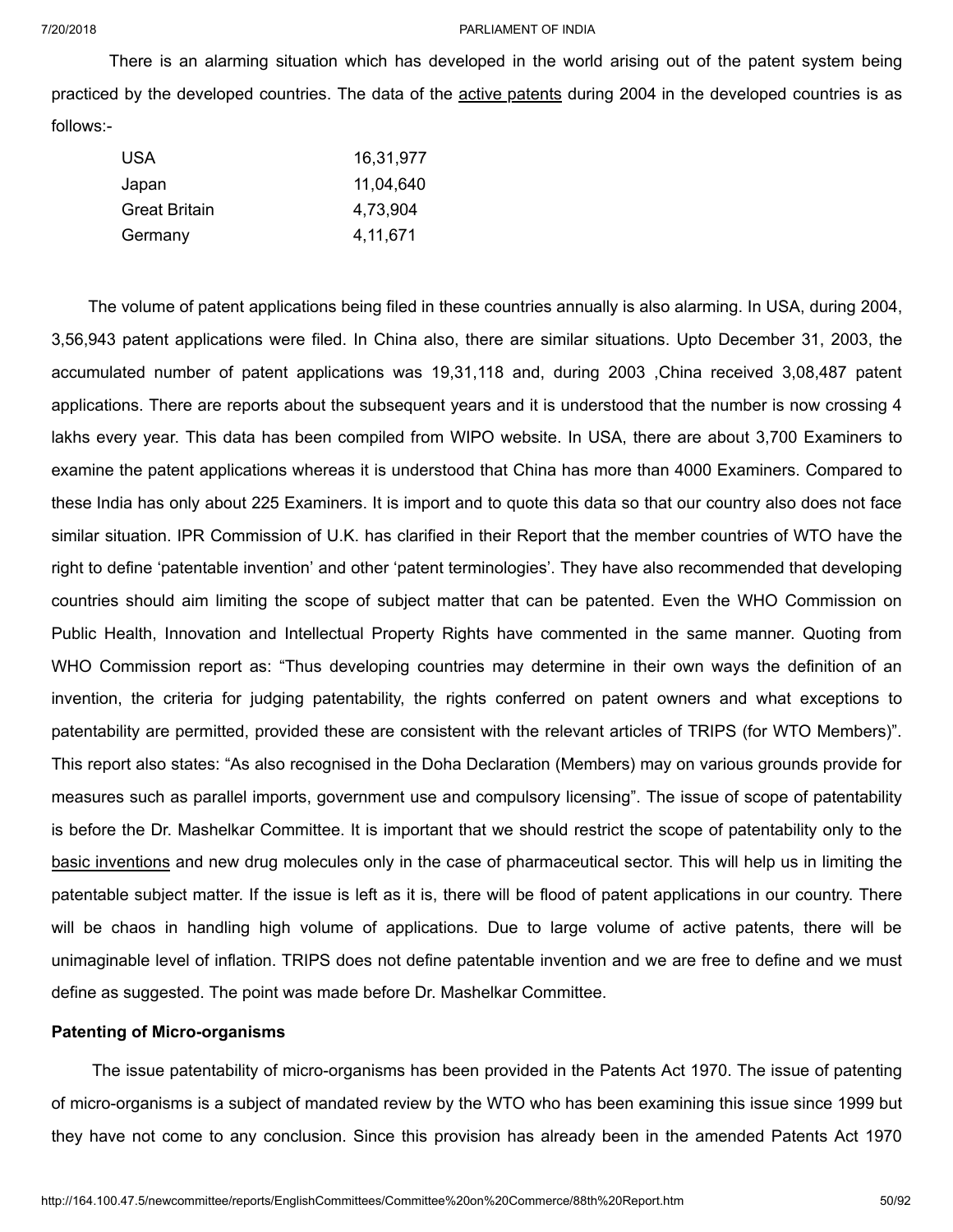about the patenting of micro-organism, the best course available is to notify the WTO that this provision would be implemented only after the WTO has taken a decision on this issue.

# **(ii) Role of domestic enterprises**

Article 31 (b) of TRIPS Agreement provides that if any enterprise is interested to work the patent, they have to approach the patent holder with offer of reasonable commercial terms and conditions and wait for response from the patent holder for a reasonable period of time. If there is no response, the concerned enterprise can approach the patent authority for grant of compulsory licence.

Unfortunately, this provision has not been implemented. A number of other countries like China, Brazil, Argentina, U.K, etc have made provision implementing this article in their patent laws. This provision is extremely important for effective role by the domestic industry in meeting the demands of the patented product in the country. It is not understood as to why the government has ignored this stipulation in the TRIPS Agreement.

# **(iii) Export of patented products**

Article 31 (f) provides for grant of compulsory licences 'predominantly' for supply of domestic market. Since the word 'predominantly' has been used, it should have been possible for the government to freely allow our domestic enterprise who are given compulsory licence to produce the patented product both for domestic and export markets. The procedure prescribed by the WTO for exports of pharmaceutical products is impossible to work.

# **(iv) Royalty payment**

Article 31 (h) provides for adequate remuneration based on economic value of the authorization to be paid by the compulsory licence holder i.e. the domestic enterprise for use of the patent. The original Patents Act 1970 provided for a ceiling on royalty of 4% payable to the patent holders. The practice followed by several countries about the payment or royalty is from 1% and 5%. In order to avoid disputes, it is important that royalty ceiling payable is stipulated atleast in the Patent Rules.

# **(v) Transfer of technology**

Article 7 of the TRIPS Agreement clearly provides for transfer and dissemination of technology as an objective of TRIPS Agreement. This provision should have been implemented.

# **(vi) Protection of Patented products in public domain on 1.1.2005**

Article 70.3 of TRIPS Agreement provides that there shall be no obligation to restore protection to subject matter which on the date of application (i.e. 1.1.2005) of TRIPS Agreement for the member in question has fallen into public domain. There are 36 products with a turnover of over Rs. 3000 crores which the domestic enterprises were producing as on 1.1.2005 for which Mail Box applications were filed by the applicants. Instead of implementing this provision, the amended Patents Act stipulates that those enterprises who are producing Mail Box products on 1.1.2005 will have to pay royalty to the patent holder during the remaining period of patent and this amount of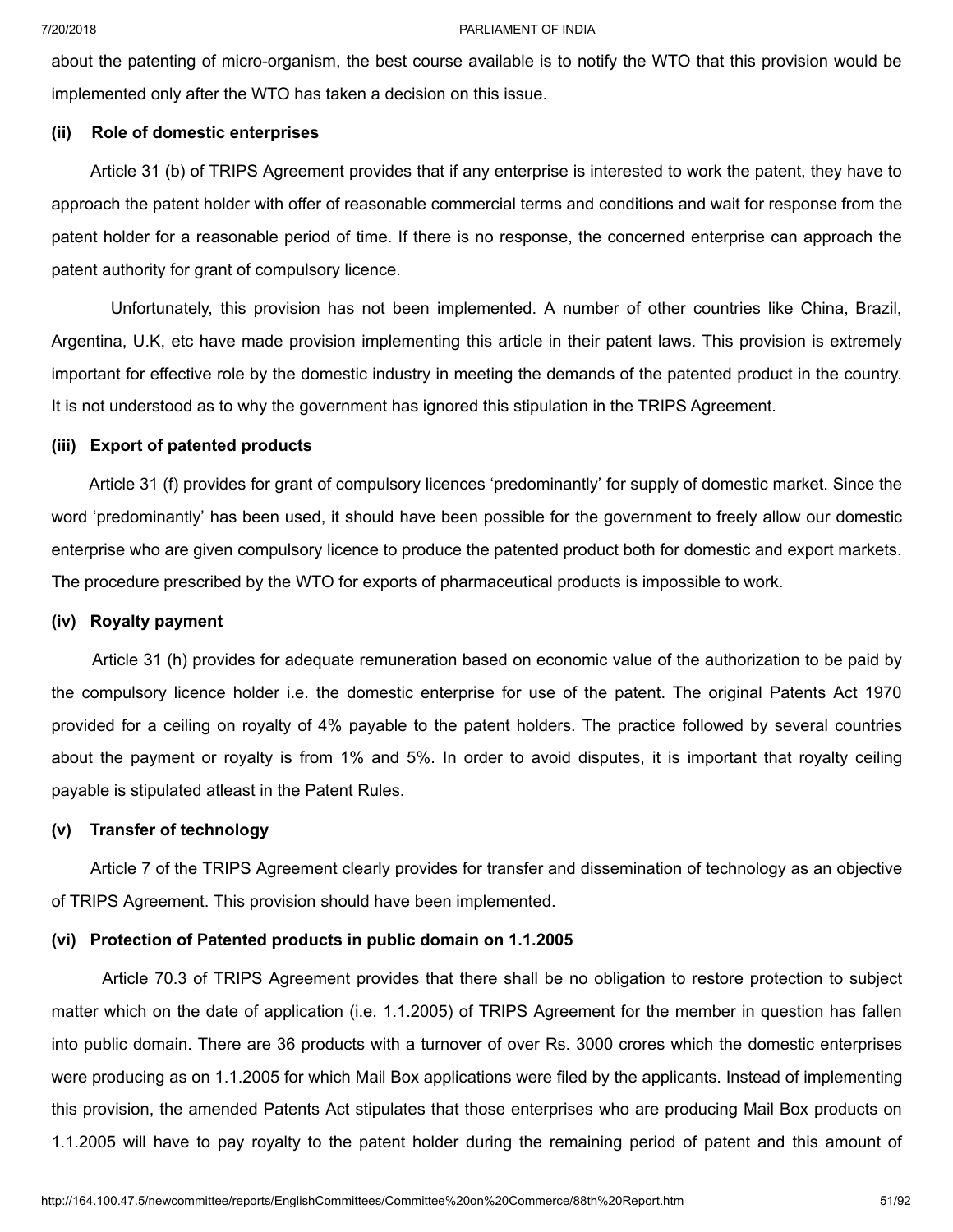royalty works out to more than Rs. 150 crores annually even if the royalty of 5% is paid. This flexibility should have been taken advantage, but unfortunately this have not been done.

# **II. Flexibilities clarified in Doha Declaration on TRIPS Agreement and Public Health**

In the Ministerial Conference of WTO held at Doha in November, 2001, Indian delegation led by the then Commerce Minister played an important role on the most crucial issue relating to Public Health under TRIPS Agreement. A special Declaration was issued in this respect known as Declaration on TRIPS Agreement and Public Health. This Declaration specifically deals with certain important issues. These issues are crucial for effective role of domestic enterprises about the availability of medicines. They are:-

- (i) The Declaration recognises the gravity of Public Health problems afflicting many developing and least developed countries especially those resulting from HIV/AIDS, tuberculosis, malaria and other epidemics;
- (ii) The declaration stipulates that TRIPS Agreement does not and should not prevent Members from taking measures to protect public health; and
- (iii) The Declaration recognises the following flexibilities:-
	- (a) TRIPS Agreement should be read in the light of the object and purpose of the Agreement as expressed, in particular, in its **objectives** and principles. (as stated in Articles 7 and 8). The objectives are related: to conducive to social and economic welfare, and balance of rights of obligations. The principles provide for: to present the abuse of intellectual property rights by right holders or the resort to practices which unreasonably restrain trade or adversely affect the international transfer of technology;
	- (b) Each Member has the right to grant compulsory licences and have freedom to determine the grounds upon which such licences can be granted; and
	- (c) Member have the right to determine what constitutes a national emergency or other circumstances of extreme urgency, it being understood that public health crises including those relating to HIV/AIDS, tuberculosis, malaria and other epidemics, can represent national emergency or other circumstances of extreme urgency.

These are extremely important flexibilities which have been clarified in the declaration, but unfortunately none of those flexibilities have been used in the amending process of the Patents Act. The compulsory licensing system is quite weak and there are impediments for the domestic enterprise to play substantive role in meeting the demands of the country of patented product.

The country recognised the gravity of situation about HIV/AIDS, tuberculosis, malaria and other epidemics as they are covered in our National Health Programme. Neither circumstances of extreme urgency nor has national emergency been declared to meet these diseases. It is not clear as to why the Ministry of Health or the Ministry of Commerce and Industry were not acting on these crucial issues.

The country has now the highest number of HIV/AID cases. Even then the provisions of the Patents Act 1970 are not being used to declare circumstances of extreme urgency. There are a number of new drugs required for treatment of HIV/AID cases. Patent applications filed are pending for these drugs. If circumstances of extreme urgency are declared, the pharmaceutical industry can get compulsory licences and play effective role. Some of the patent applications do not adequately satisfy the criteria for grant of patent.

# **III. Data Protection/Data Exclusivity submitted for marketing approval of products**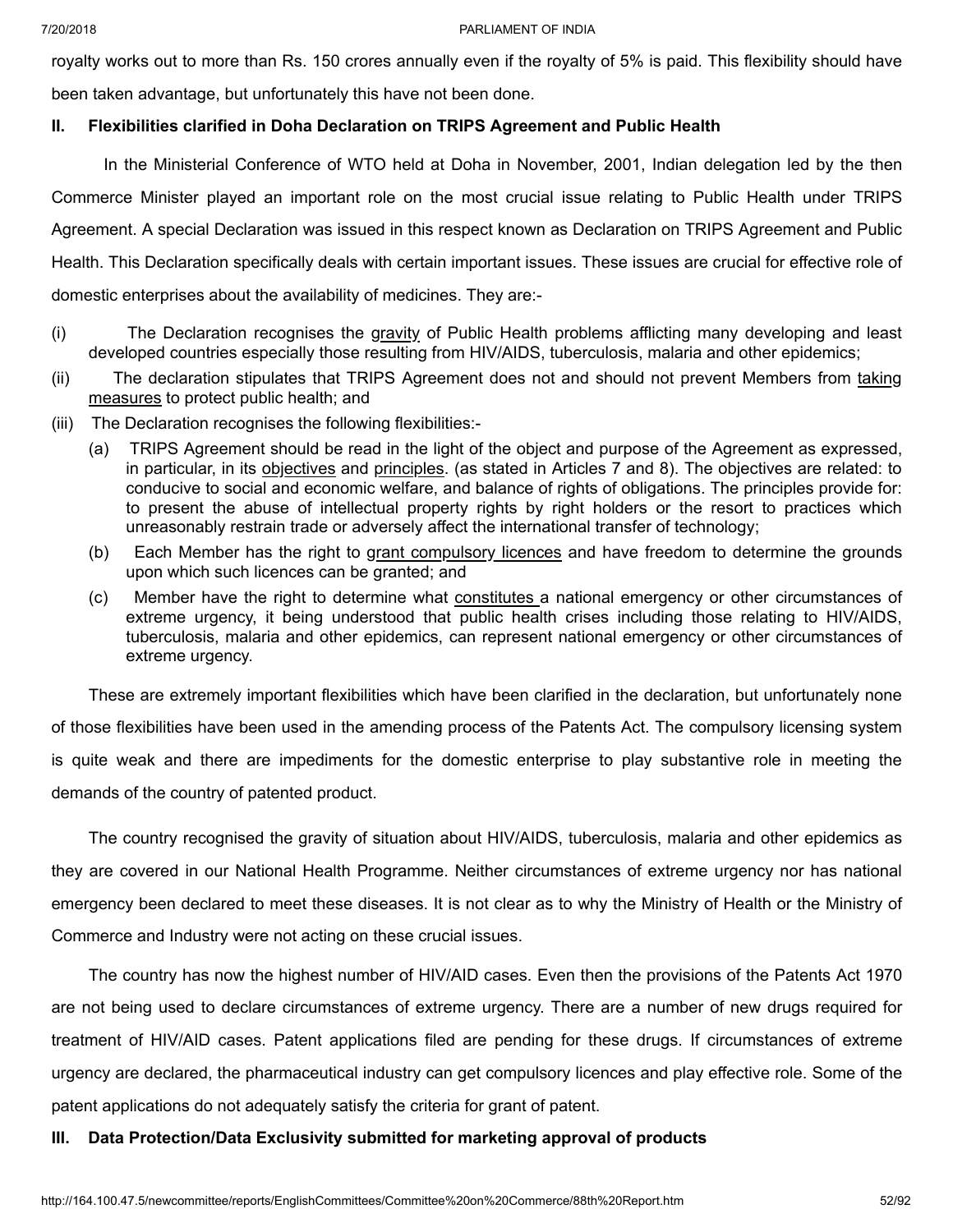- (i) As a condition for registering pharmaceutical and agro-chemical products National authorities normally required applicant to submit data relating to quality, safety and efficacy of the product. The issue being raised is whether directly or in-directly the test data should be used for subsequent registration of products similar to those originally registered. The MNCs are demanding 'data exclusivity' on the data so that its use could be prevented for allowing generic manufacture to take marketing approval;
- (ii) The TRIPS Agreement in Article 39.3 stipulates as follows:-

"Members, when requiring, as a condition of approving the marketing of pharmaceutical or of agricultural chemical products while utilize new chemical entities, the submission of undisclosed test or other data, the origination of which involves a considerable effort, shall protect such data against unfair commercial use. In addition, Members shall protect such data against disclosure, except where necessary to protect the public, or unless steps are taken to ensure that the data are protected against unfair commercial use."

- (iii) The issues are:-
	- (a) The stipulation in Article 39.3 is restricted to marketing of pharmaceutical or agricultural chemical products which utilise new chemical entities. There is no clear definition of new chemical entity. This matter is being looked into by Dr. Mashelkar Committee. A clarity is needed on this aspect; and
	- (b) The other point is that the data should be protected against unfair commercial use. This would mean that data could be used for fair commercial use on payment of compensation.
- (iv) Arguments against 'data exclusivity'
	- (a) Article 39.3 was settled during the Uruguay Round of GATT negotiations. During negotiations the developed countries particularly the USA demanded for providing data exclusivity on data submitted for marketing approval to the concerned authority. This demand was rejected at the multilateral forum and as such there should be no question of agreeing to bilateral demand of MNCs. The implications are as follows:-
	- (b) Conceding to demand would mean agreeing to TRIPS plus provision. One such a demand is agreed at bilateral forum there will be additional demands which may relate to higher level of intellectual property right such as extension of patent period, restriction on compulsory licences, restriction on parallel imports and may be also on R&D activity on patented subject matter;
	- (c) Data exclusivity may result in delay in ensuring role of domestic enterprises through compulsory licensing system; and
	- (d) Data exclusivity will result in preventing other parties from developing similar data.

Keeping the above in view it may be concluded that the game plan of MNCs is for market exclusivity for a

period. There can be demand for extension of such exclusivity for some reasons or the other for further period.

(v) It is understood that Ministry of Health and Ministry of Commerce are not supporting grant of data exclusivity, whereas Ministry of Chemical and Petro-chemical and Ministry of Agriculture and supporting the demand for data exclusivity. Since the consequences are quite serious Committee may look to this issue and impress upon the government not to concede to data exclusivity as demanded.

# (IV) **Implication of US Free Trade Agreement with number of countries.**

- a. The new phenomena created by the free trade agreements entered into by USA with a number of countries needs to be carefully studied and taken note of the TRIPS Agreement mandated the introduction of protection of intellectual property rights, notably patents for pharmaceutical products. While the implications for the access to medicines have raised significant concerns all over the world, a recent new wave of free trade agreements (FTAs) entered into by USA with a number of countries outside the WTO, requires higher levels of intellectual property protection for medicines.
- b. The measures involved in these FTAs include:
	- i. extension of the patent term beyond 20 years;
	- ii. limitations to the grounds for granting compulsory licences;
	- iii. restrictions on parallel imports; and
	- iv. prohibition on use to test data on drug efficacy and safety for certain periods for the approval of generic products.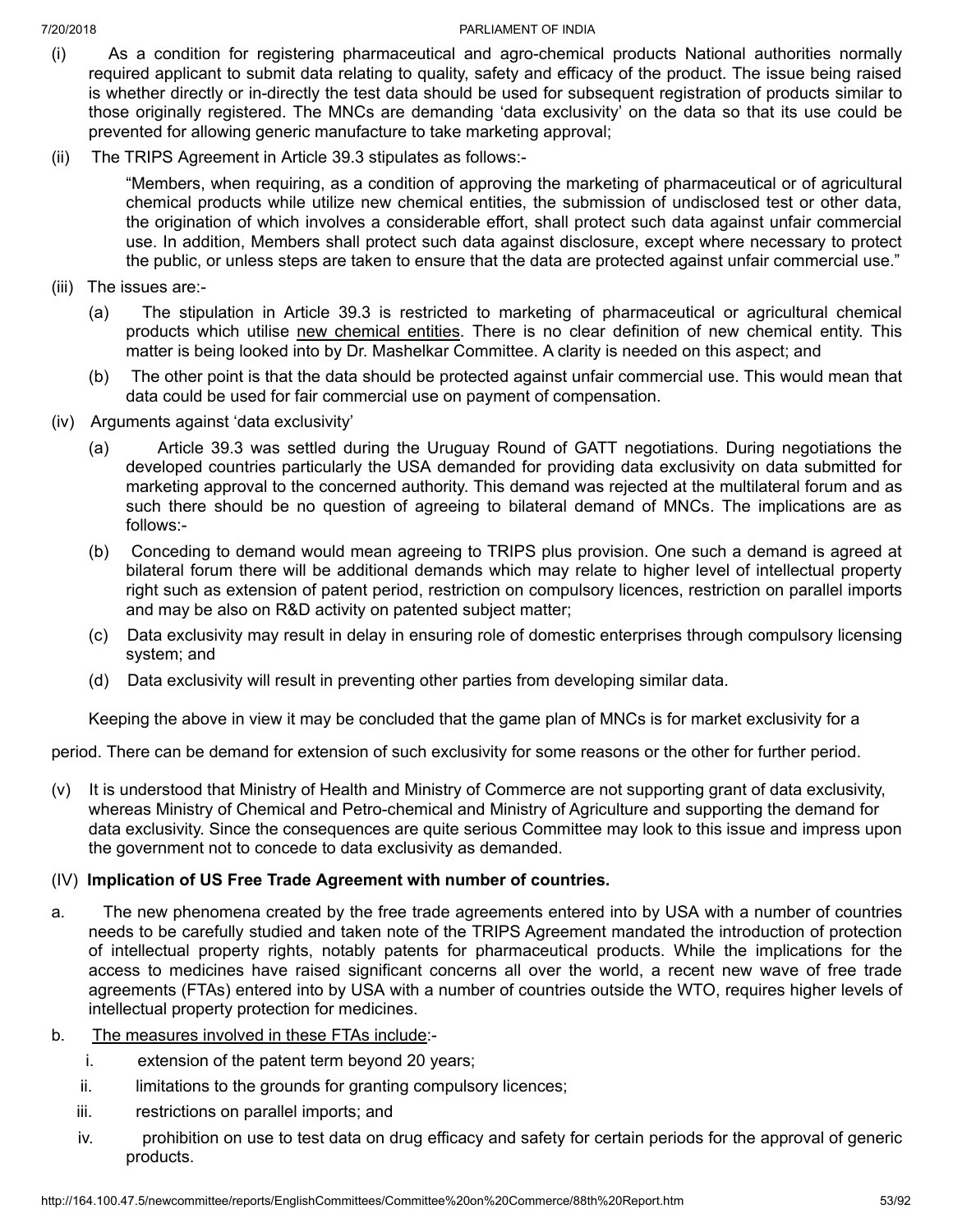- c. The higher level of intellectual property rights as stated has implication for the country's industry for free trade in these countries. Since 2001 USA has initiated 11 bilateral and regional free trade agreements with 24 countries. In this respect, agreements with Chile, Jordan, Morocco, Singapore, the countries of Central America have been ratified by the US Congress. Six free trade agreements with 13 additional countries have also been initiated and are under negotiation. In additional there are other FTAs which have been signed by or are under negotiation between developing countries and the EU. Thus the dimensions of these agreements is wide spread and would significant implication for free trade with these countries.
- d. With some of these countries we are also trying to have bilateral free trade agreements. With the higher level of intellectual property, free trade with these countries will be only one sided as goods from our country would not have easy entry.
- e. This phenomena of free trade agreements is virtually making the multilateral system weak if not in fructuous.

# (V) **TRIPS Related Issues in the Doha Work Programme**

- 1. Ministerial Conference held in November, 2001 issued Ministerial Declaration which inter alia dealt with Doha Work Programme. TRIPS issues incorporated in this Work Programme are as follows:-
	- (i) Implementation of Article 23.4: establishment of a multilateral system of notification and registration of geographical indications for products other than wines and spirits in other countries.
	- (ii) Review of Article 27.3 (b) relating to micro-organism and non-biological and micro-biological processes.
	- (iii) Examination inter alia of the relationship between TRIPS Agreement and Convention on Biological Diversity and protection of traditional knowledge and folklore.
	- (iv) Review and amendment of TRIPS Agreement under Article 71.1.
	- (v) Examination of relationship between Trade and Transfer of Technology.
- 2. The Ministerial Declaration also stipulated that in undertaking the Work Programme mentioned, the TRIPS Council shall be guided by the objectives set out under Articles 7 and 8 of the TRIPS Agreement and shall take into account also the development dimensions.

The Declaration also provided that these matters should be addressed on priority basis and reported by the end of 2002.

3. The progress in regard to the negotiations on these issues has been rather slow or incomplete. These issues are important for the developing countries whereas developed countries are least interested in their conclusion. The relevant aspects in the various issues are as follows:-

# **(a) Protection of geographical Indications:-**

The protection is supposed to extend to agriculture, natural goods, manufactured goods or any goods of handicraft or goods of industry or food stuff. We have several products which need to be protected through geographical indications, they are Darjeeling tea, Basmati rice and Alfanzo mango etc. India has enacted Geographical Indications of Goods (Registration and Protection) Act 1999. In order to operationalise the Act the provisions of Article 23 (4) of TRIPS have to be extended to all other relevant products in other countries as stated. There is no decision yet in WTO on this issue.

# **(b) Patenting of Micro-organism and Non-biological and Micro-biological Processes:-**

Articles 27.3 (b) of TRIPS provides for a mandated review which started in WTO in 1999 and so far there is no decision.

Micro-organisms as such occur in nature and should be considered as discoveries and not inventions. Genetically modified micro-organisms perform certain activities. The viable proposition would be to patent only specific activity under process patent. It is also important to define micro-organism so that there is no confusion about the scope of their patentability.

We have amended our Patents Act 1970 and provided patenting of micro-organisms. This issue is before the Dr. Mashelkar Committee and their report is awaited about the scope of patenting of this subject matter.

Till the mandated review in WTO is not concludes this provision should not be operationalised in our Patent Act. The specific notification can be issued in this respect.

# **(c) Relationship between TRIPS Agreement and CBD:-**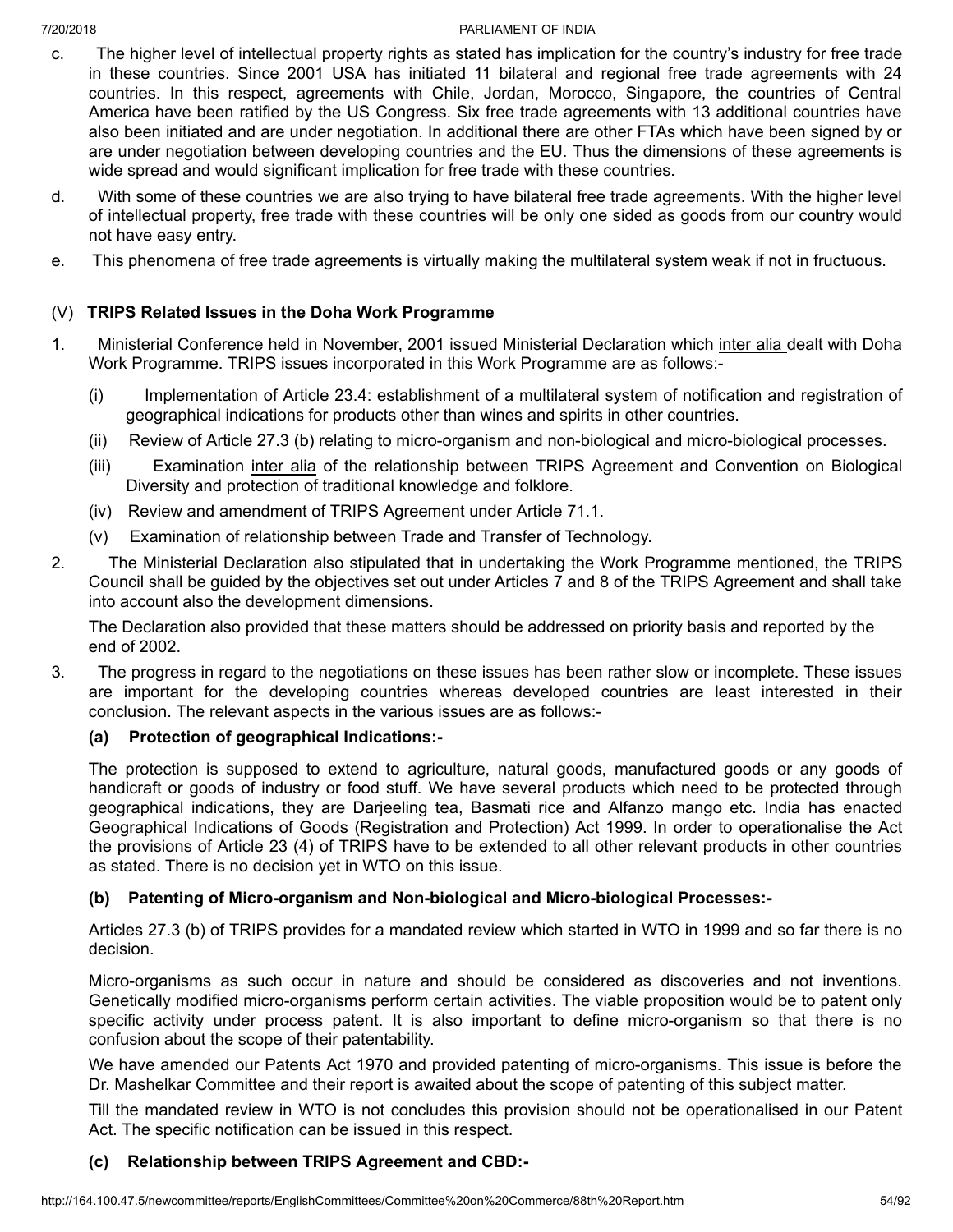Article 15 of CBD provides that each party shall take legislative, administrative or policy measures, as appropriate, with the aim of sharing in a fair and equitable way the results of research and development and the benefits arising from the commercial and other utilization of generic resources with the contracting parties.

The sharing has to be upon mutually agreed terms. it is also important that the patent applicant must disclose the source of biological material and related knowledge. They have also to indicate about the consent of knowledge provider.

In this connected, the country has enacted Bio-diversity Act 2002. Suitable provision has also been made in the Patents Act 1970. Unless the issues involved are recognised at multilateral forum, issues involved cannot be applied at multilateral level. This issue is important and there is hardly any progress at the WTO forum.

# **(d) The review of TRIPS under Article 70.1:-**

Article 70.1 stipulates review of TRIPS Agreement by the TRIPS Council in the light of new developments which may warrant modification or amendment of the TRIPS Agreement.

There are several problematic issues which require consideration by the TRIPS Council. There are:-

- (i) Patent holders enjoy similar patent rights on their import or locally produced patented products. Providing similar patent right for imported patented product to domestic enterprises as the demand of large country like India can be satisfied only through such stipulations;
- (ii) The patent holder should have the obligation of either producing the patented product in the country himself or licence producing of their patented product to domestic enterprises as the demand of large country like India can be satisfied only through such stipulations;
- (iii) Article 31(h) of TRIPS provides that the right holder shall be paid adequate remuneration taking into account the economic value of the authorization. This provision is not explicit in the sense that neither there is a fixed royalty nor there is a ceiling of royalty. It would be appropriate if specific provision is made in regard to royalty payment in the TRIPS Agreement to avoid disputes; and
- (iv) Articles 27 of TRIPS stipulates that patent shall be available for any inventions, whether products or process. The terminology of patentable invention needs to be defined so that frivolous claims are not filed. it would be appropriate to define the invention as 'patentable basic invention'. Similarly the patentable pharmaceutical product should be restricted only to 'new drug molecules'.

# **(e) Trade and transfer of technology:-**

This issue should be settled on the basis of stipulation under Article 7 of TRIPS Agreement on objectives which provides that:-

"the protection and enforcement of intellectual property rights should contribute to the promotion of technological innovation and to the transfer and dissemination of technology to the mutual advantage of producers and users of technological knowledge and in a manner conducive to social and economic welfare and to a balance of rights and obligations".

To sum up, it is evident that almost all TRIPS related issues of Doha Work Programme are important for the

developing countries. The need is to take pro-active approach by the government otherwise fait accompali suits the developed countries.

# **VI. Trade Mark Issues**

There are no problems in the Trade Marks Act, 1999. The issue which is being raised is use of well-known International Trade Marks. The demand is that these trade marks should not be used for any product in any country. Unless such trade marks are registered under our Act, it would be difficult to meet the demand raised.

"To conclude:-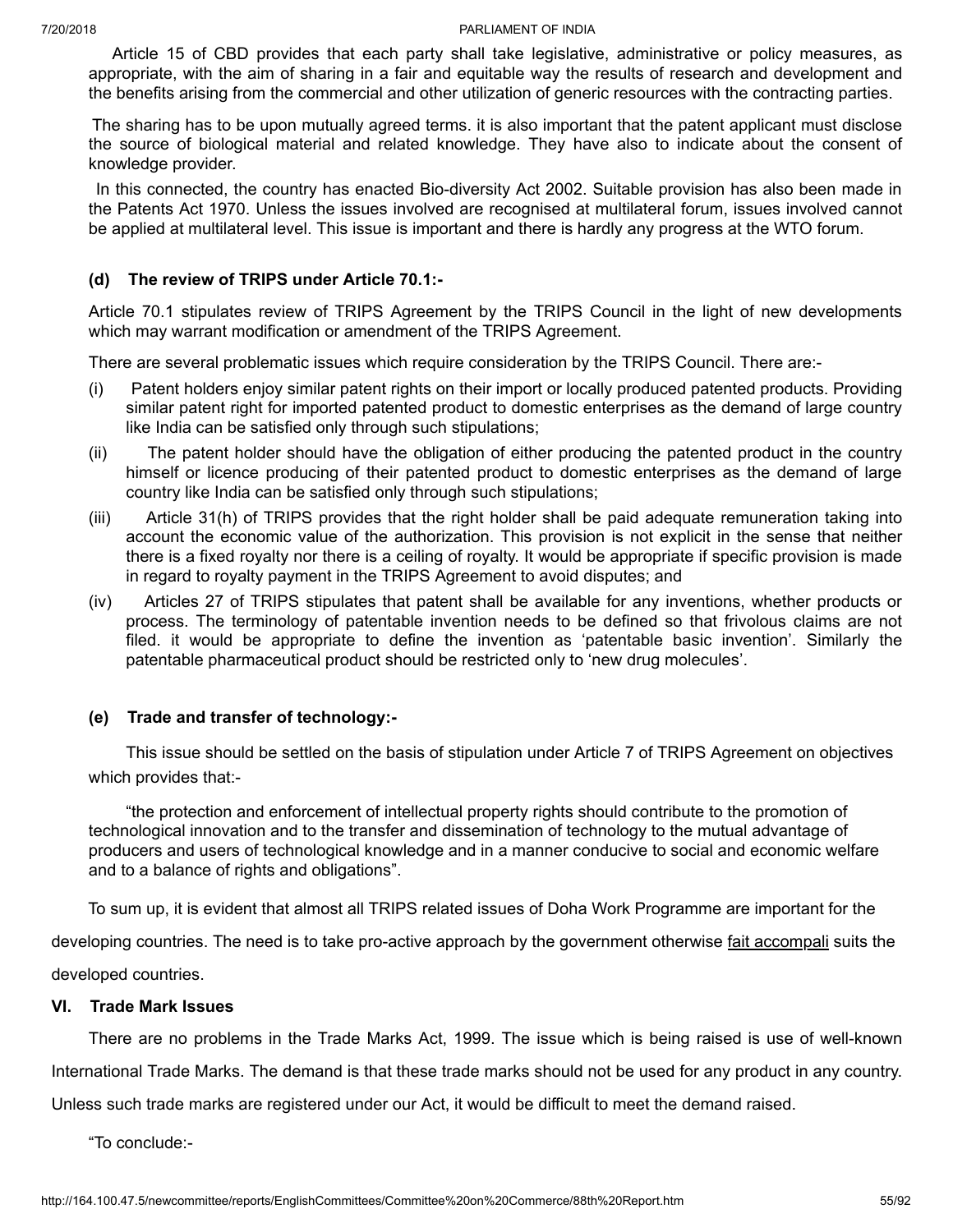The new Product Patent regime will soon have impact on prices and availability of pharmaceuticals products. If the flexibilities which are available under the TRIPS Agreement and which have been clarified in the Doha Declaration on TRIPS Agreement and Public Health are not implemented, the role of the domestic enterprises would be seriously affected. Already, the Indian patents are under tremendous burden on medicines of high exercise duty of 16% with 2% surcharge. In addition to these duties, the pharmaceutical products are sold with a VAT and Sales tax of 4 to 10% and Octroi and turnover tax of 3 to 5%. Service tax of 12% is another burden which also in-directly affected the prices of medicines. All these issues also needs to be looked into in the new product patent scenario. Indian industry, as compared to industry in foreign countries, has also to bear the impact of poor infrastructure, non availability of adequate power, water and transport facilities. These facts are being indicated keeping in view the impact of TRIPS Agreement and non-implementation of flexibilities available would have serious impact along with the impact of high duties on prices and role of domestic industry which in the coming future needs to be strengthened to effectively face the global competition.

The Committee was apprised that a situation was fast developing whereby India could face an acute shortage of patent Examiners in view of the ever growing number of patent applications being filed. Patent examination, it was felt, was a very delicate and sensitive matter which had serious economic consequences in the sense that shortage of staff could lead to depletion of quality of examination which could lead to spurious/fraudulent patents being granted due to more number of patent applications being allocated per person.

It is also a fact that when the last amendment to the Patents Act was passed in April, 2005, the Minister gave an assurance that a Committee would be set up that will look into the aspects on what is the scope of patentable pharmaceutical products. The Committee was informed that a Committee headed by Dr. Mashelkar is examining as to what are the subject matters which should be patented. The Committee in its 86<sup>th</sup> Report on Demands for Grants (2008-09) pertaining to the Department of Industrial Policy and Promotion had observed that the TEG (Committee headed by Dr. Mashelkar) had not discharged its functions expeditiously and consequently the prices of life saving drugs have been going up, which is a cause for serious concern. As a result, the necessary amendments to the Patents Act, which could control prices has been held up. The Committee had, therefore, conveyed its serious displeasures and directed that the report be finalized without further delay.

Another issue, which the TEG Group was examining, was whether it would be TRIPS compatible to exclude micro-organisms from patenting. The Committee had been informed that the provisions about patenting of microorganisms should be kept in abeyance till a final verdict on the issue comes out in the WTO particularly in the Doha Work Programme where it is under consideration. Another provision, which has arrested the attention of the Committee, is a particular provision in TRIPS namely Article 31 (b). A contingency in the said Article provides that, if any, enterprise wants to exploit a patent, it has to approach the patent holder with reasonable terms and conditions and wait for a reasonable period. If there is no response, then the enterprises can approach the Patent Controller for patent rights. This provision has still not been implemented in India.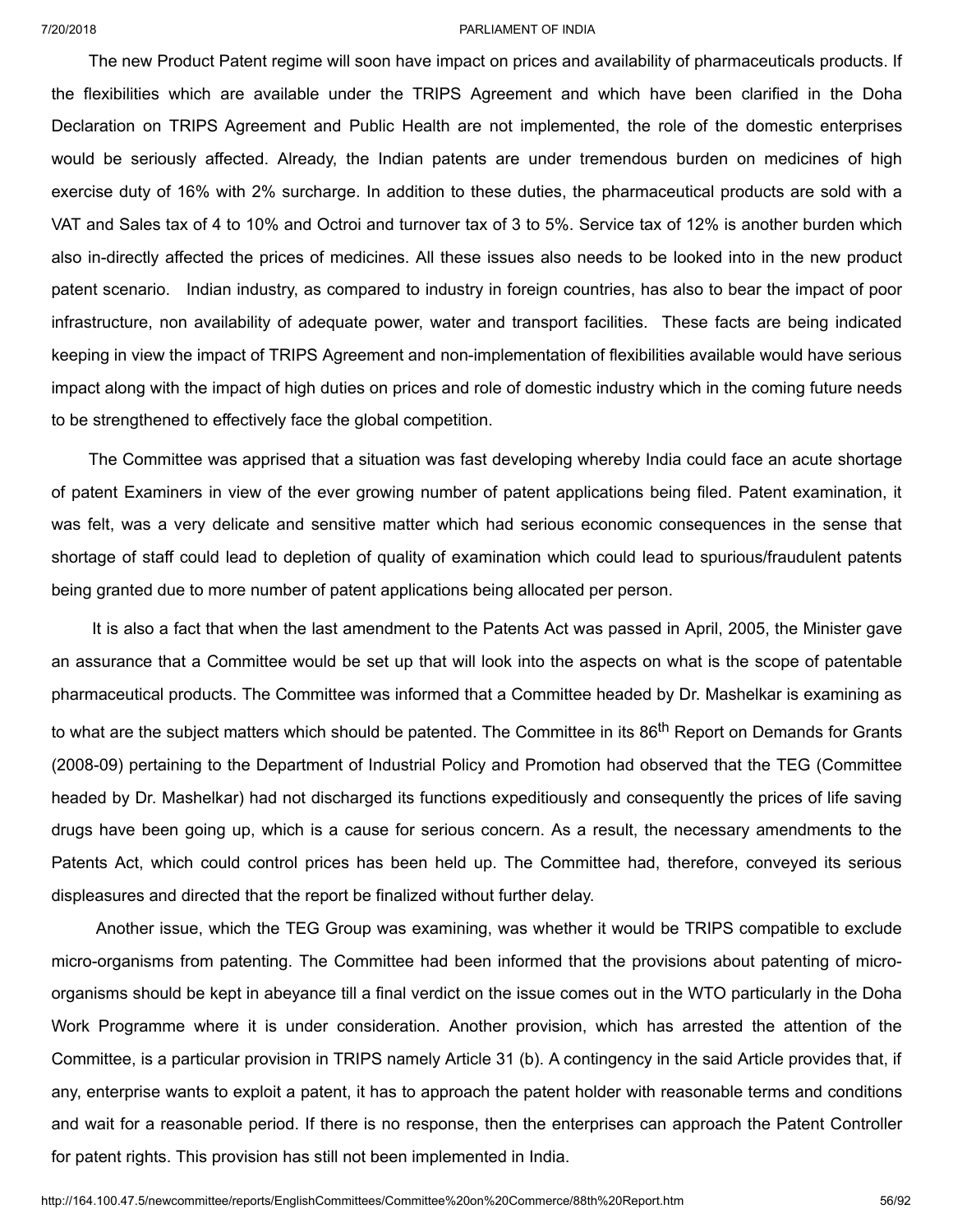A vital issue emerging out of the debate is the payment of royalty. The TRIPS agreement has not defined the issue. The Principal Act (Patents Act, 1970) had a ceiling of 4% royalty that was applicable for process patent. In the prevailing product patent system, it is a natural corollary that a ceiling should be provided. The Committee was informed that a ceiling of 5% to 6% could be provided as keeping the issue hanging in abeyance could lead to dispute between patent holder and the compulsory licence holder.

A serious matter meriting attention is the issue of Mail Box Applications. TRIPS agreement (viz Article 70.3) says that there is no need to give any patent to any Mail box product which has fallen into public domain as on 1<sup>st</sup> January, 2005.

This provision has been ignored in the Patents Act which says that protection will be given for the remaining period of 20 years counting from the date of filing and those who are producing will have to pay royalty. The Committee expresses surprise at the ignorance of the Department which overlooked such a serious issue thereby allowing loss of valuable foreign exchange of the provision which could have been totally avoidable had the Department worked in this Particular Article into the amended Patents Act

The Doha Declaration on Public Health was issued in November, 2005 which recognized the gravity of Public Health Problems afflicting many developing and least developed countries especially those resulting from HIV/AIDS, T.B, malaria etc. Post this declaration, every country has the right to determine measures necessary for public health and every country has a right to determine what should be the grounds for giving compulsory licences. However, this freedom conferred by Doha Declaration has not been fully used, particularly in regard to compulsory licensing.

Another issue meriting serious debate is the issue of data exclusivity. The provision was rejected by the multilateral forum of Uruguay Round. However, the issue has been brought to the fore ground by certain Multinational corporations. Conceding to this demand would mean that one is going beyond what is mandated by going the TRIPS agreement. It would mean implementation of TRIPS-plus. This is nothing but getting exclusivity for marketing.

The Government should also look at the aspect whereby consequent upon failure of concerned Ministerial countries like USA, EU have been entering into bilateral agreements/Free Trade Agreements (FTA) to include the extension of patent term beyond 20 years and similarly grant of data exclusivity say for 5 to 10 years.

Another important issue is that of implementation of Article 23.4 of the TRIPS Agreement. This relates to Geographical Indications (GIs). According to TRIPS Agreement, GIs are available only to wines and spirits of France. It was agreed through Doha Declaration that it would be reviewed for another countries also. There are Several Geographical Indications in our country which need to be protected. India has enacted a law, but that law cannot be used till we have a multilateral facility available. Approval of WTO forum on such products, so that no one would be able to use these indications, would help a lot of our traditional GIs from being usurped by others.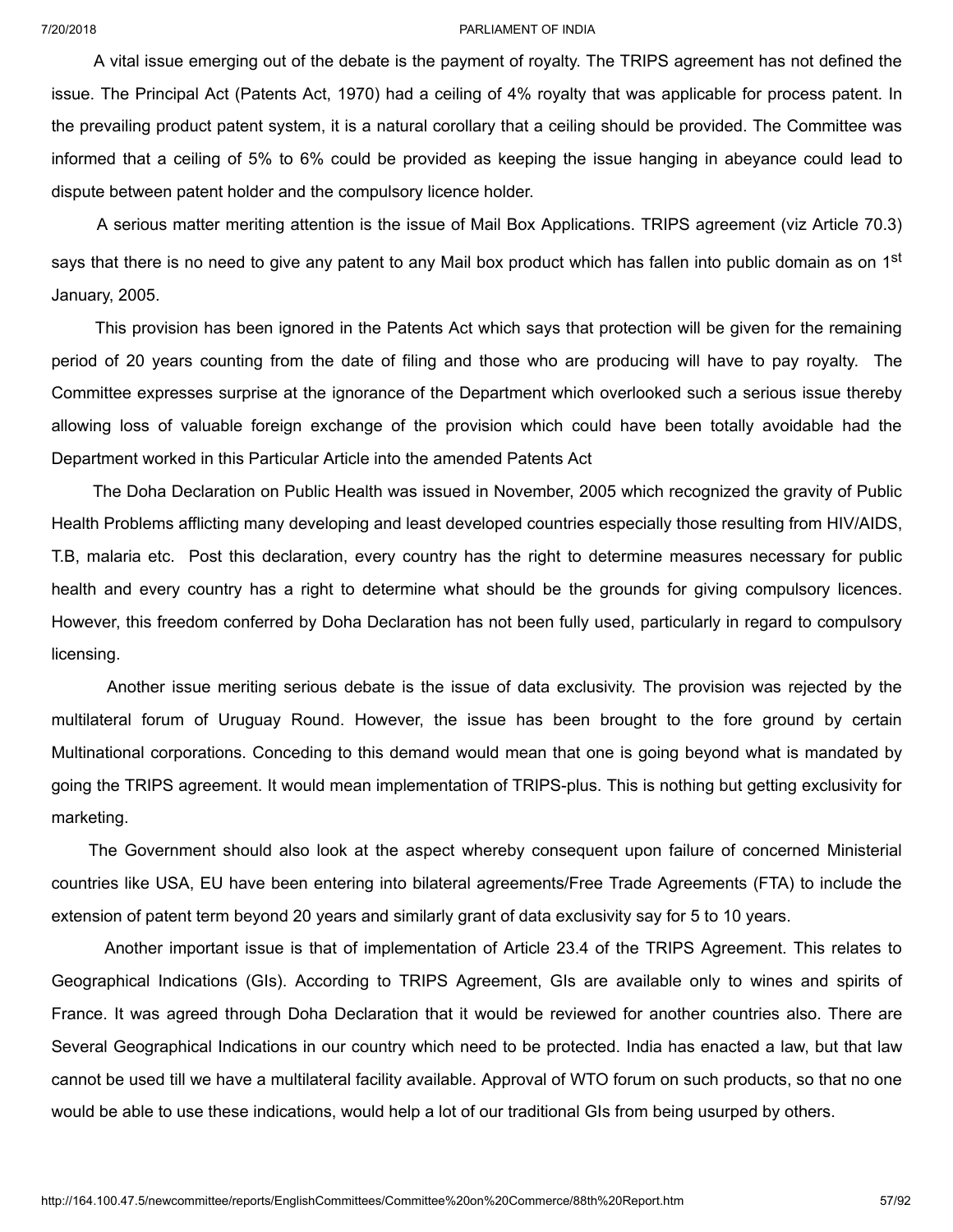Then, there is the issue regarding convention on Biodiversity and the relationship between TRIPS and the former. India has made provision in the Patents Act that if a biodiversity material is used for producing a new product, the producer will have to disclose what biodiversity material one is going to use and whether consent of the person who provided the knowledge was taken. But, unfortunately the TRIPS Agreement has not provided for it. Concerns about this issue have been made at the Hong Kong Declaration but progress was very slow.

## **ANNEXURE -II**

# **Note by Ms. Krishna Sarma**, **Managing Partner**, **Corporate Law Group**

Though the Trademark Law was a good one, there was a need to make trademark prosecution more efficient. The time frame for registration was exceptionally lengthy in comparison to other country. Further, there was a delay in procurement of search reports despite the statutory time limit. Further, there was no adherence with the rules regarding expediting screening/examination of applications for trademarks.

Further, the witness informed Geographical Indications (GIs) that indicate specific characteristics and high quality assurance and homogeneity command a premium price. It was felt that there should be a human dimension to goods and should not focus primarily on mass production. The witness informed that Government should aid in research in product improvement and portfolio to achieve economics of scale and expand sales.

On the working of Patent Offices, the witness informed that a major drawback was that at present the backlog of application is about 22000. The Examiners and controllers are required to determine patent application in multiple disciplines, which may effect the quality of prosecution viz. a Controller/Examiner with mechanical engineering background is examining a bio tech patent. Unlike USPTO and JPO, India has four patent offices as per original jurisdiction, more or less independently. There has been a lack of synergy between four offices viz:-

- (i) Filing is independent;
- (ii) Prosecution is independent; and
- (iii) Grant is independent.

The only aspect where there is synchronization is in issuing patent numbers after grant. This left scope for difference in interpreting and implementing the law by different offices in the absence of a Central guiding parameter. Such variation in interpretation becomes apparent in cases where language of statute is open ended, thus, leaving room for subjective enquiry. Nowhere is it more palpable than in the case of interpretation and application of Section 3(d) of the Patents Act. Various decisions emanating from the four offices regarding interpretation of Section 3(d) have resulted in a wide latitude in its application. The witness then suggested certain recommendations which would help streamline the Patents system in India:-

- (i) The term "efficacy" needs to be defined in the explanation to Section 3(d) and guidelines should be set out for examining "inventive step";
- (ii) The Patents Act need to be modified to make provisions clear and transparent so that there is no unnecessary litigation for our already over burdened judiciary;
- (iii) There is a pressing need for introduction of patents for "new use of a known substance" so as to encourage research for new use of Ayurvedic medicines and to find new cures to address our un-met medical needs;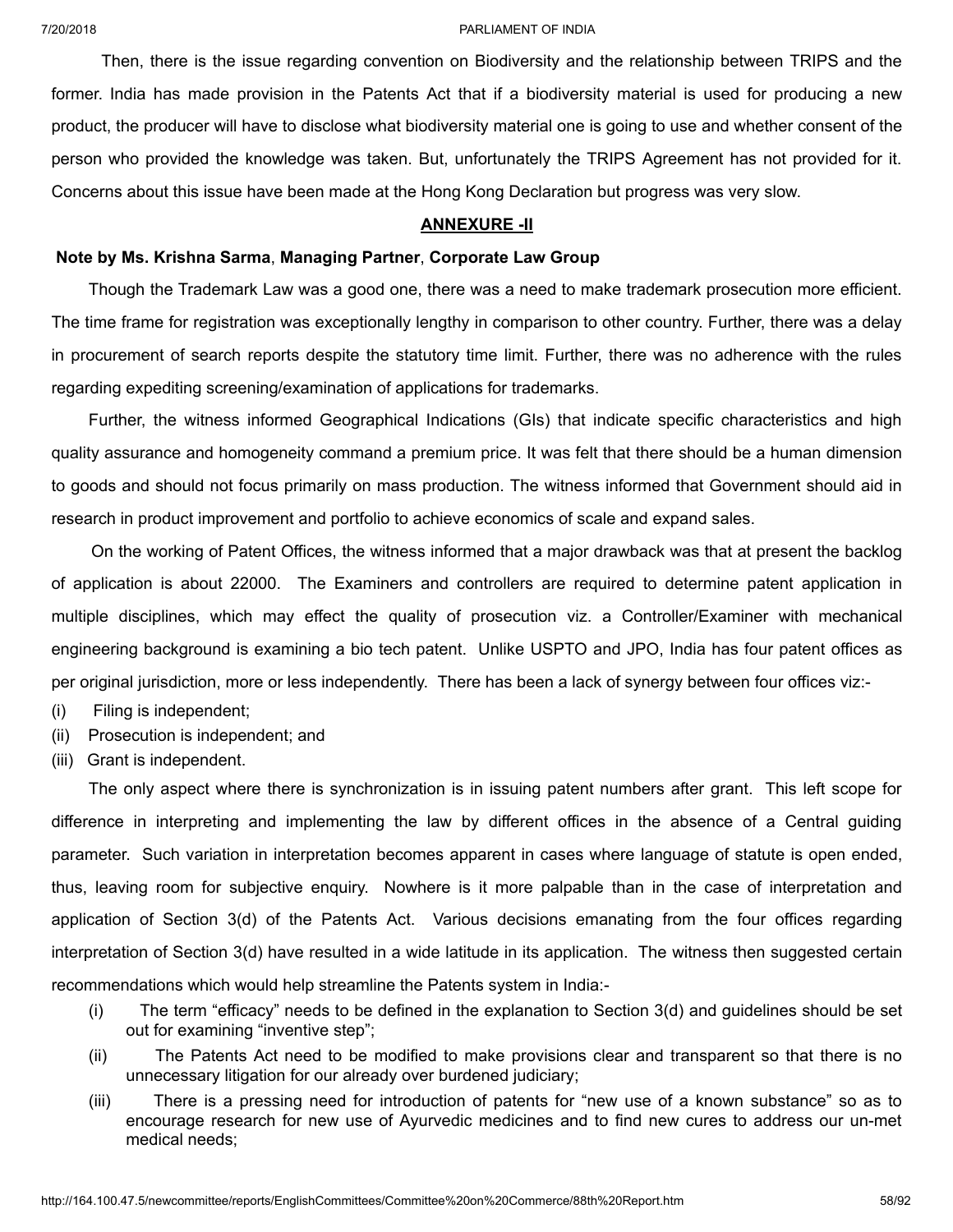- (iv) The lack of definition of the term efficacy may result in a lot of scientific waste. Further Genuine R & D may not be rewarded, discouraging innovation by the industrial and scientific community;
- (v) Protection of incremental innovation and allowing second use patent will encourage innovation in India and will reflect current capabilities in R & D. The need of the hour is a transparent legislation which would be beneficial to the consumer and industry both. There was a need for better training for patent Examiners and also more patent Examiners are required.

Moreover, patent Examiners and controllers should be better paid and a system of bonuses and other incentives created both for talent retention and encouraging better performance. There was also a need to make Patent Offices more autonomous as the office earned over Rs. 150 crores a year. Detailed guidelines should be put in place to encourage transparency and clarity.

# **ANNEXURE-III**

# **Note by Lawyers Collective/HIV Aids**

The main contention of the Forum was Section 3(d), 8 and 10 of the Patents Act. The main recommendations

suggested were:-

- (i) Duty to disclose all relevant material prior art;
- (ii) Duty to disclose international non-proprietary name for pharmaceutical patent application with continuing obligation;
- (iii) Duty to disclose whether an application relates to a disease of public health priority, as determined from time to time by Ministry of Commerce after consultation with Ministry of Health; and
- (iv) Failure to comply should be a ground for opposition and/ or revocation of patent.

On compulsory licensing, the Indian Law provides:-

- (i) Failure to satisfy reasonable requirements of the public;
- (ii) Unavailability of patented product at reasonably affordable prices; and
- (iii) Non-working of patent in India.

Unreasonable refusal to issue license on reasonable terms as a ground for issuance of compulsory license be included as a ground. Further, the Act should adopt clear and predictable remuneration guidelines in the Act or Rules and deem refusal to license in accordance with these guidelines should constitute prima facie case of refusal to license. The bottom line was that the compulsory licensing was needed to be simplified. There was a need to simplify access to information and opposition proceedings. There should also be a effort to limit injunctive relief. Any attempt to introduce data exclusivity should be opposed. Any amendment that diluted Section 3(d) should be opposed. Lastly there was a strong need to strengthen and overhaul the patent examination system.

# **ANNEXURE-IV**

# **Note by Shri Gajanan Wakankar, Executive Director, Indian Drug Manufacturers Association (IDMA), Mumbai**

Patent Harmonization which provides for uniform law on Patents for all countries of the world was nothing but a ploy by the United States to substitute the law of that country on all countries of the world. In a world, where every country had different Constitution, different commercial laws, different economic laws, it was downright not possible to provide for a uniform patent law for the entire world.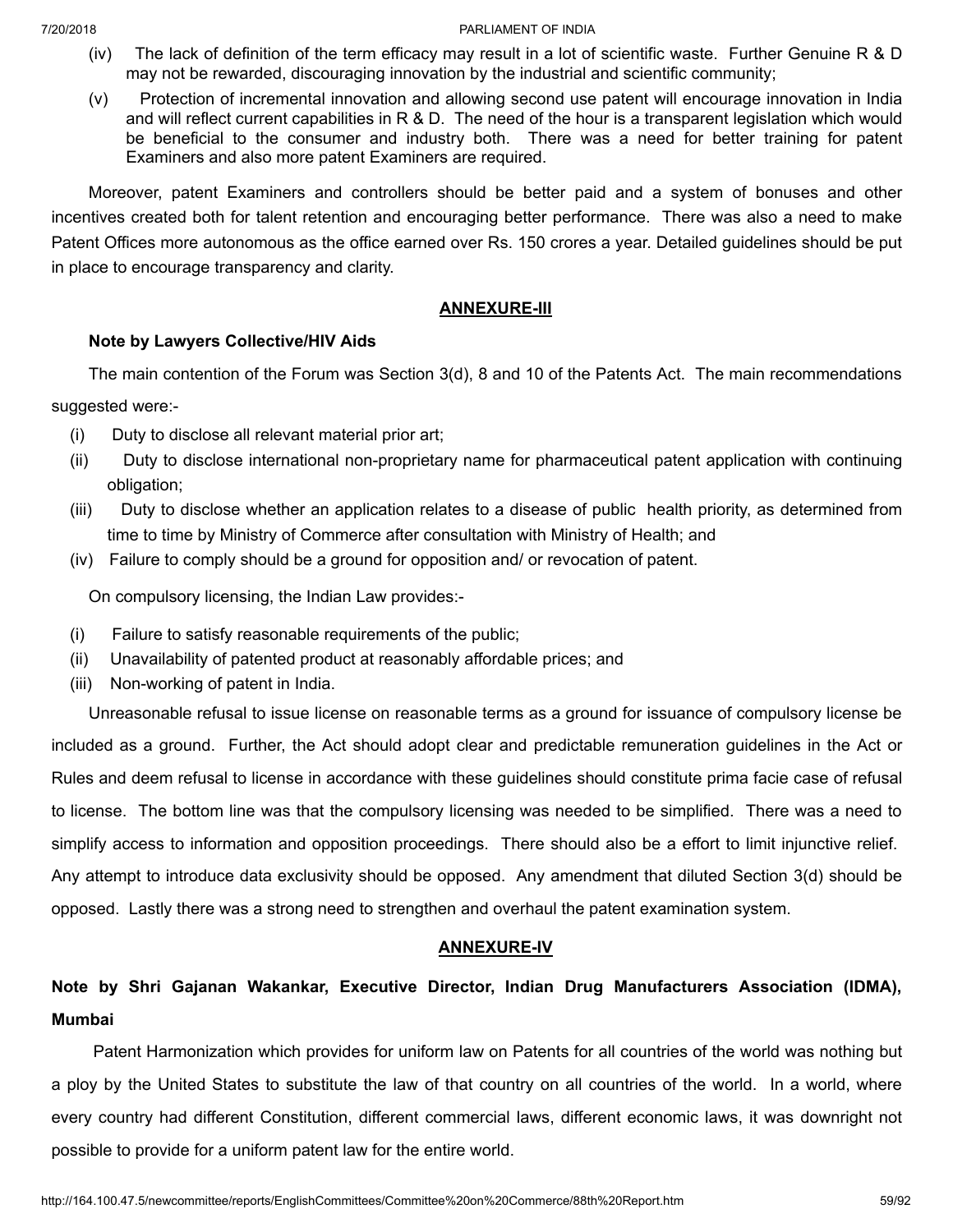Regarding the present amended Patent Act of 2005, the Committee was informed that the law should be observed for a period of 5 years and, in case, there are any deficiencies, the same may be rectified in 2010. At present, it was felt that there was a need to remove all 'qualifying phrases' from the Patent Act and to bring in all flexibilities available under the TRIPS Agreement.

The Committee was further informed that the pre grant opposition provision was a positive step which would help the developing countries but pre- grant opposition provision had not been fully incorporated thereby weakening it. The provision for an Opposition Board had not been accepted as it is in the case of post grant opposition. Further, an appeal to the Controller's Orders has not been accepted and the Controller's Orders are final. It was felt that such a step was a half hearted relief and could not prevent 'ever greening' attempts by Multi-National Corporations.

Another provision on which objection was raised was on 'Right of Patent applicants after publication', i.e., Section 11(A) (7) which states that "on and from the date of publication of the application for patent and until the date of grant of a patent in respect of such application, the applicant shall have the like privileges and rights as if a Patent for the invention has been granted on the date of publication of the application". The Committee was informed that such a provision was not required by TRIPS and benefited only the Multi-National Corporations. The Committee was, therefore, requested to remove this provision.

Another matter on which the assistance of the Committee was sought was that the Compulsory Licence Procedure was too lengthy and complicated. It was felt that it was totally in favour of the Patent Holder who are mostly Multinational Corporations (MNCs). For example, the Right of opposition was granted to the Patent Holder against the applicant of Compulsory Licence, there was absence of time lines, the rates of royalty had not been fixed which was loaded in favour of patent holder who were mostly MNCs. The resultant effect was that the chances of getting a Compulsory Licence was very low because of a protracted and expensive legal battle.

The witness also informed the Committee that in the interest of the country, what was needed was a Patent Law which is pro-people, which in turn, required a pro-generic industry.

## **ANNEXURE-V**

## **Note by Ms. Leena Menghaney,Campaign for Access to Essential Medicines**

The Campaign for Access to Essential Medicines submitted the following points for consideration of the Committee on India's effort to prevent "evergreening": Section 3(d).

Each WTO Member has to make a decision about how to operate the balances of the patent system with the need to make drugs affordable and accessible. In developed countries, access problems flowing from the high cost of patented medicines may be offset by mechanisms such as health insurance or national universal healthcare programmes. Countries like India, where these latter mechanisms do not cover the majority of the population, quite simply cannot afford a patent system where exclusive rights are granted more extensively than required by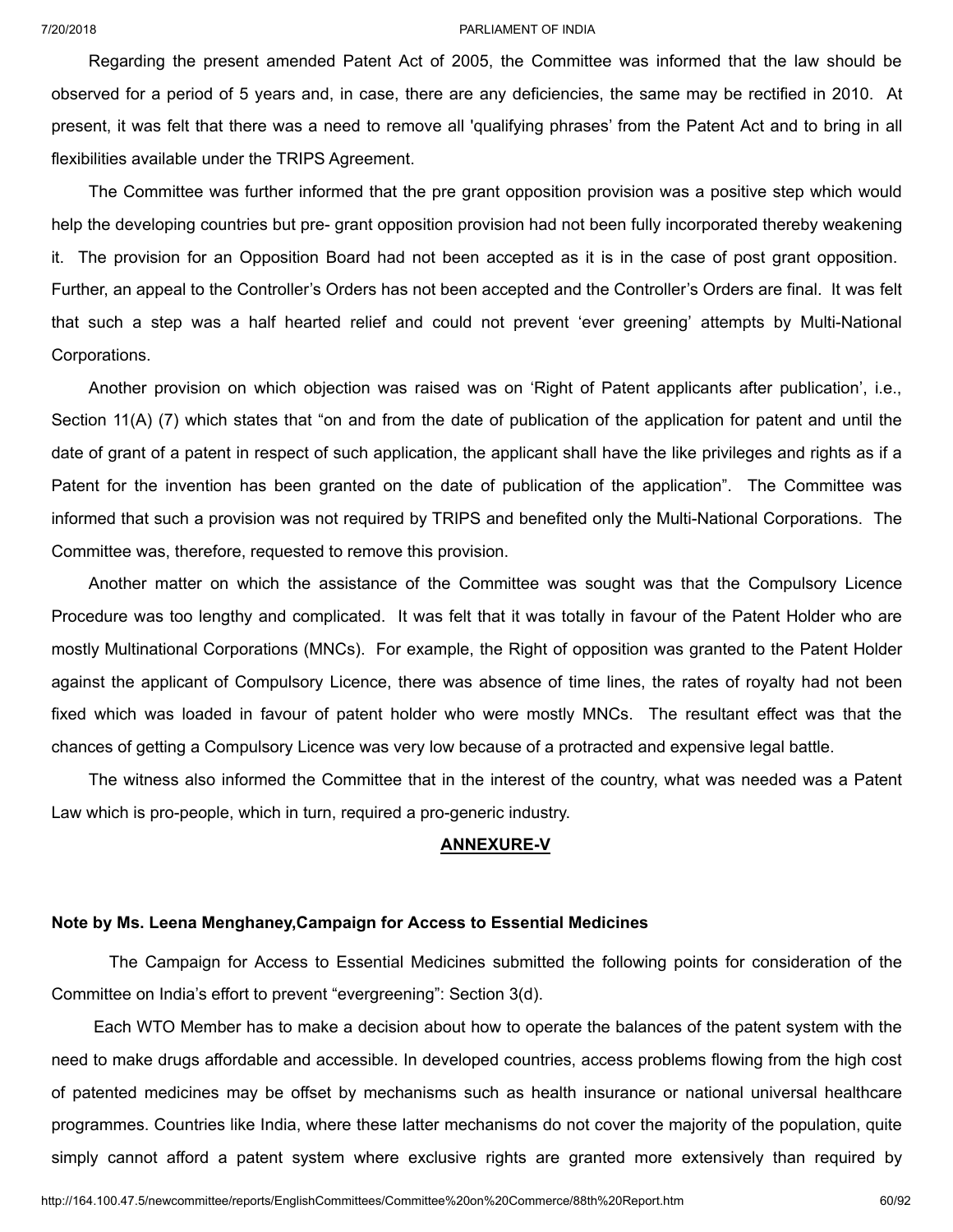international obligations. A patent system in India that is not oriented towards public health needs can have huge repercussions for the availability of affordable essential medicines in the developing world. Therefore, when the India parliament designed its patent law, an effort was made to find a balance between stimulating and rewarding real innovation from pharmaceutical companies and the need to make drugs affordable to the majority of the population. The new law contains several crucial features to prevent patents from being granted too easily, such as provisions that specifically prohibit patenting of known compounds, and the possibility for anyone to object to a patent before it is granted.

# **Concerns about "evergreening" patent applications**

At the time of amending the Patents Act, 1970, the Indian parliament was aware of concerns about the patenting of substances/compounds that are not new. After applying for a patent for a promising compound, manufacturers file new patent applications on variations of it in order to extend their monopolies for as long as possible. Also called "evergreening," this practice keeps medicines buried under successive patents and delays the introduction of generic competition that could lead to lower prices.

As a result, the overwhelming majority of pharmaceutical patents granted across the world cover minor modifications of older existing compounds. An increasing number of studies are showing that while patent protection has increased in the last 15 years, the innovation rate has been falling, with an increase in the number of 'me-too' drugs that have little or no therapeutic gain. According to a report of the National Institute for Health Care Management (2002) in the US, in the 12-year period between 1989 and 2000, just 153 (15%) of all new drug approvals were medicines providing significant clinical improvements. A survey published in April 2005 by La Revue Prescrire concluded that 68% of the 3,096 new products approved in France between 1981 and 2004, brought "nothing new" over previously available preparations. Similarly, the British Medical Journal published a study rating barely 5% of all newly patented drugs in Canada as "breakthrough".

To prevent this practice, Indian lawmakers included a provision in the Patent (Amendment) Act 2005 that stipulates that patents should only be granted on medicines that are truly novel and inventive. This means that companies should not be able to obtain patents in India for medicines that are not actual inventions, such as drug combinations or slightly improved formulations of existing medicines. Thus, S. 3(d) stipulates that the following shall not be treated as an invention within the meaning of the Act:

the mere discovery of a new form of a known substance which does not result in the enhancement of the known efficacy of that substance or the mere discovery of any new property or new use for a known substance or of the mere use of a known process, machine of apparatus unless such known process results in a new *product or employs at least one new reactant."*

*Explanation. – For the purposes of this clause, salts, esters, ethers, polymorphs, metabolites, pure form, particle size, isomers, mixtures of isomers, complexes, combinations and other derivatives of known substance* shall be considered to be the same substance, unless they differ significantly in properties with regard to *efficacy.*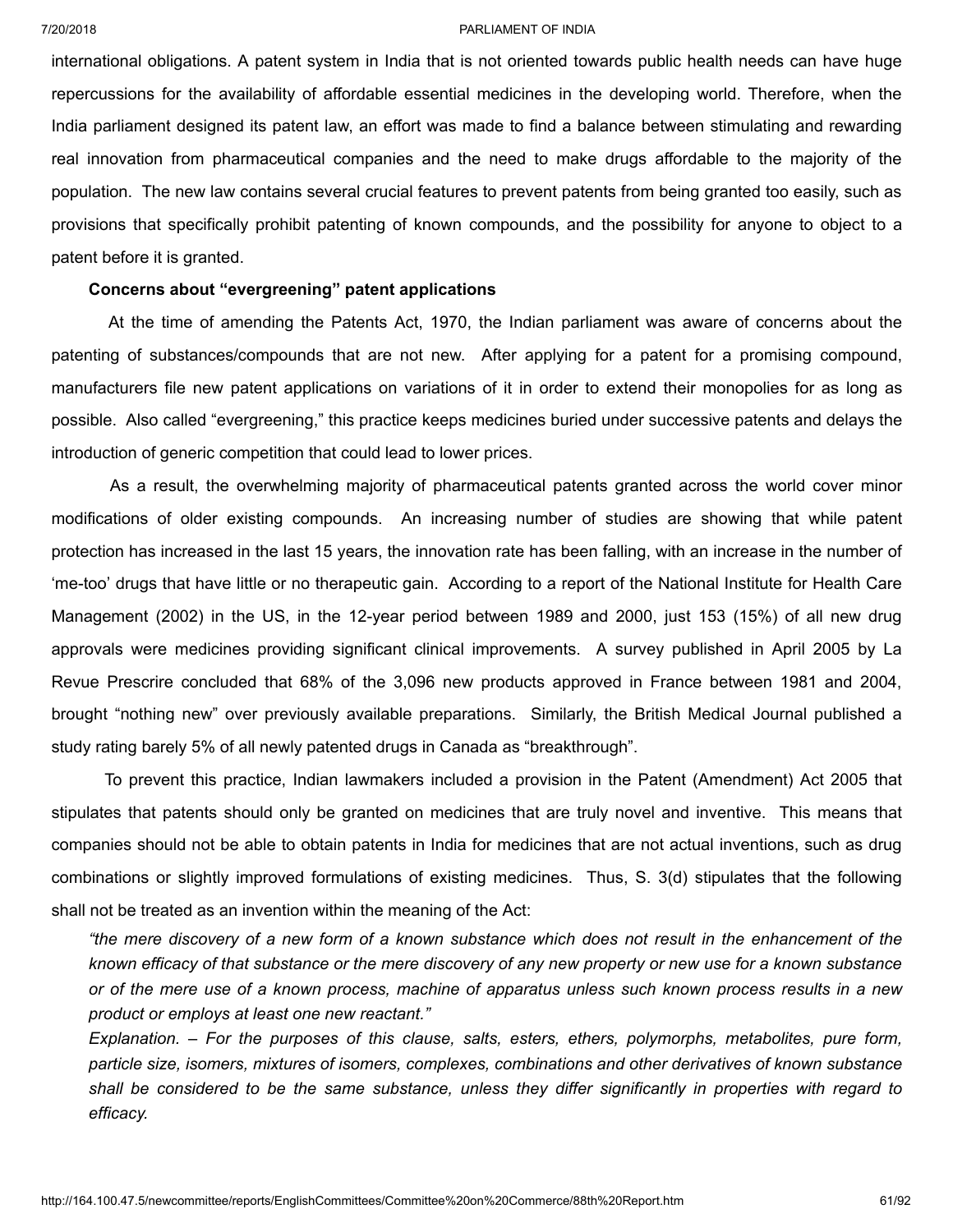The law [section 3(d)] was specifically targeted at combating the practice of "evergreening" and preventing drug companies from obtaining additional patents on insignificant improvements of drugs in India that unnecessarily restrict access to medicines. According to a Press Release from the Ministry of Commerce (4 April,2005) referring to the amendments to the patent legislation, *"...in order to prevent "evergreening" of patents for pharmaceutical substances, provisions listing out exceptions to patentability (or what cannot be patented) have been suitably amended so as to remove all ambiguity as to the scope of patentability".*

S.3(d) has been used by patients groups over the past three years to oppose drug patent applications that claim new forms or new uses or other changes of existing compounds and which if granted could block generic competition. This provision came into play in the case of the blood cancer drug *imatinib mesylate* that Swiss multinational pharmaceutical company, Novartis was claiming as a patentable invention. As a result of oppositions filed by the Cancer Patients Aid Association (which has been fighting for generic versions of this drug since before 2005) and generic manufacturers, Novartis' application was rejected in January 2006 on the grounds that it was simply a new form of an old substance and not patentable under Indian law. The invention claimed has also already been disclosed by Novartis itself before 1995. As a result of the patent rejection by the Chennai Patent Office, generic production was revived and reinstated by India pharmaceutical companies. The price therefore of *imatinib mesylate* is significantly less in India as compared to other countries where the drug is patented. In India the drug is available at \$200 for a month's treatment (per patient). In comparison in Brazil where a patent monopoly on the same drug has been granted, Novartis sells *imatinib mesylate* for \$5000 per patient per month. Novartis challenged the rejection in the Madras High Court. As part of its challenge, Novarits took the Indian Government, cancer patients and generic manufacturers to Court over the Constitutional validity of S.3(d). The company also claimed that the provision was in violation of WTO rules.

In August, 2007 the Madras High Court upheld the validity of section 3(d) of the Indian Patents Act, 1970 and dismissed the Novartis' challenge in *Novartis AG and another v. Union of India and others* [W.P. No.s 24759 and 24760 of 2006]. The court pronounced S. 3(d) to be constitutionally valid and affirmed the State's fundamental duty to ensure access to medicines for all and clearly stated that "*We have borne in mind the object which the Amending* Act wanted to achieve, namely...to provide easy access to the citizens of this country to lifesaving drugs and to *discharge their Constitutional obligation of providing good health care to its citizens".*

## **Section 3(d) and TRIPS**

Although the TRIPS Agreement obliges all WTO countries to grant patents on medicines, there is no such obligation for WTO member countries to replicate patent systems of wealthy countries. TRIPS allows each country to define the meaning of "novelty", "inventiveness" and "industrial applicability", and does not prevent countries from including safeguards against the grant of patents for known substances. The Doha Declaration, signed by all WTO countries, states that *" the [TRIPS] Agreement can and should be interpreted and implemented in a manner* supportive of WTO Members' right to protect public health and, in particular, to promote access to medicines for all."

http://164.100.47.5/newcommittee/reports/EnglishCommittees/Committee%20on%20Commerce/88th%20Report.htm 62/92 Developing countries therefore have the right to design their patent laws in a way that takes their public health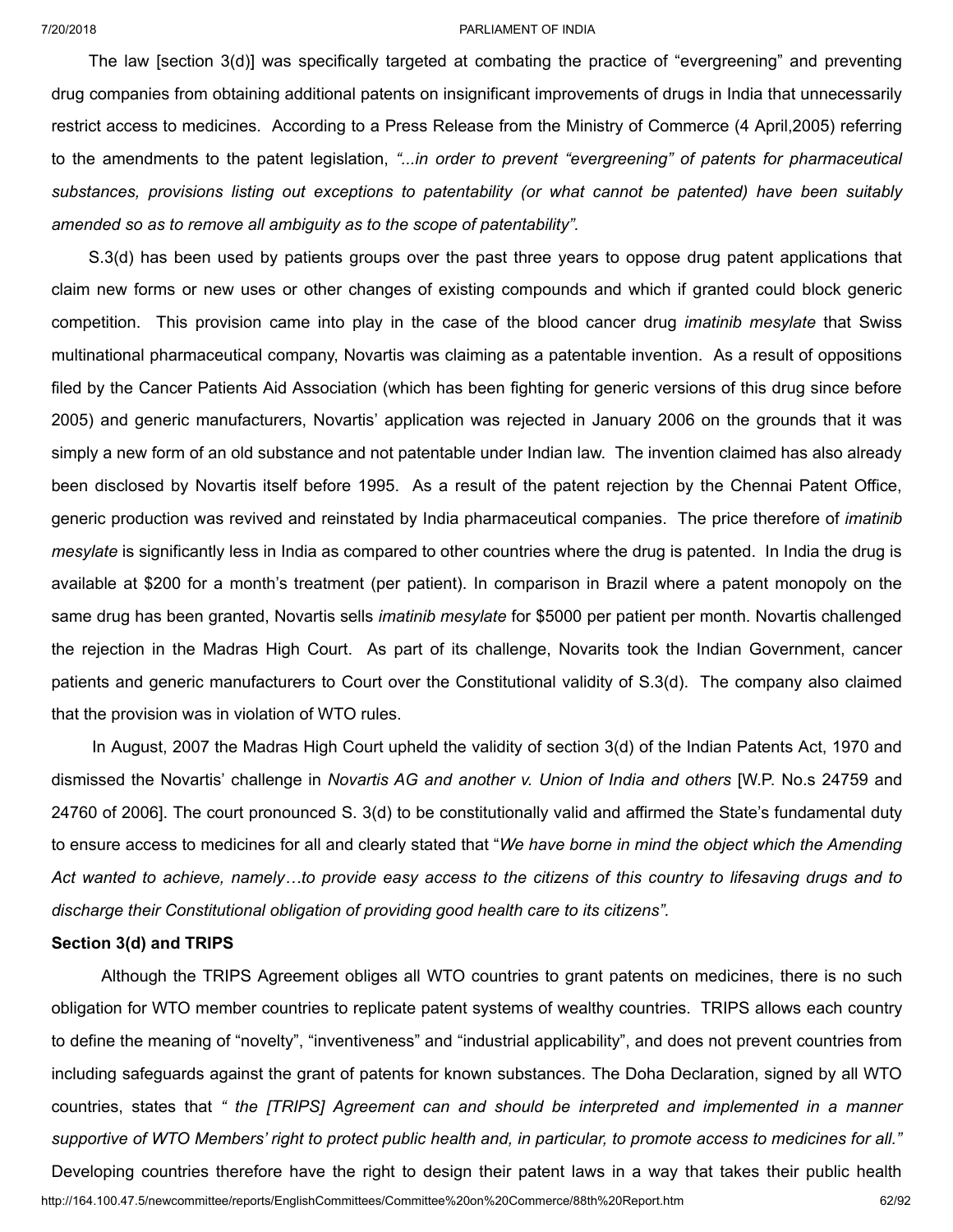needs into account. An important flexibility in this respect is the right to define the patentability criteria in accordance with particular national priorities. This is precisely what India did through the Patents (Amendment) Act, 2005 while fulfilling its obligation to make patent protection available for pharmaceutical products. It is perhaps also worth recalling that the UK Commission on Intellectual Property Rights has recommended that developing countries avoid patenting of new uses of known products and "*apply strict standards of novelty, inventive step and industrial applicability or utility(consider higher standards than currently applied in developed countries)".* [See "Integrating Intellectual Property Rights and Development Policy", CIPR, 2001, page 122, available at [http://www.iprocommission.org/graphic/documents/final\\_report.htm\]](http://www.iprocommission.org/graphic/documents/final_report.htm)

# **Implementation of patentability criteria by the India patent offices**

India's patent law lays down the following patentability criteria:

- · 'invention' means a product or process should be new, not obvious to a person skilled in the art and capable of industrial application;
- S. 3 details products or processes that are not considered inventions such as new forms, new uses, combinations, admixtures and so on.

The provisions of S. 3(d), if applied strictly, have the potential of effectively addressing the threat posed by the multitude of patent applications claiming protection for variants of existing compounds. However, despite the provisions of the patent law, an examination of some of the patents granted by the Indian patent office reveals that there are increasing numbers of patents being granted for variations of existing compounds.

Although such patents may be weak or, if subject to strict scrutiny, likely to be invalidated, they can be effectively used in many cases to prevent generic competition thereby reducing access to medicines. Further the complexity and cost of overturning patent grant decisions generally pose insurmountable barriers to patients who are affected. This lack of competition on newer essential drugs today has had the result of prices for these medicines remaining much higher than those for older drugs, despite price reductions offered by originator companies.

# **On whether Indian Patent Offices can determine the threshold test of patentability**

The determination of where the threshold tests (for example the meaning of 'mere' discovery, and the requirements for efficacy and inventive step) will be sent is for India to decide. If the threshold for the tests is set low, the bulk of pharmaceutical product patent applications will fall into the 'patentable' part of the list. If, by contrast, the threshold for the tests is set high, then many more of these patent claims will fall into the 'nonpatentable' part of the list.

# *Inventive Step*

Inventive step is a very important consideration, setting the threshold for what is to be regarded as obvious to the skilled person, and what is not. Inventive step will, for example, be relevant in considering the patentability of new forms of known substances. In general, if the bar is set too low, there is a danger that trivial inventions may be patented.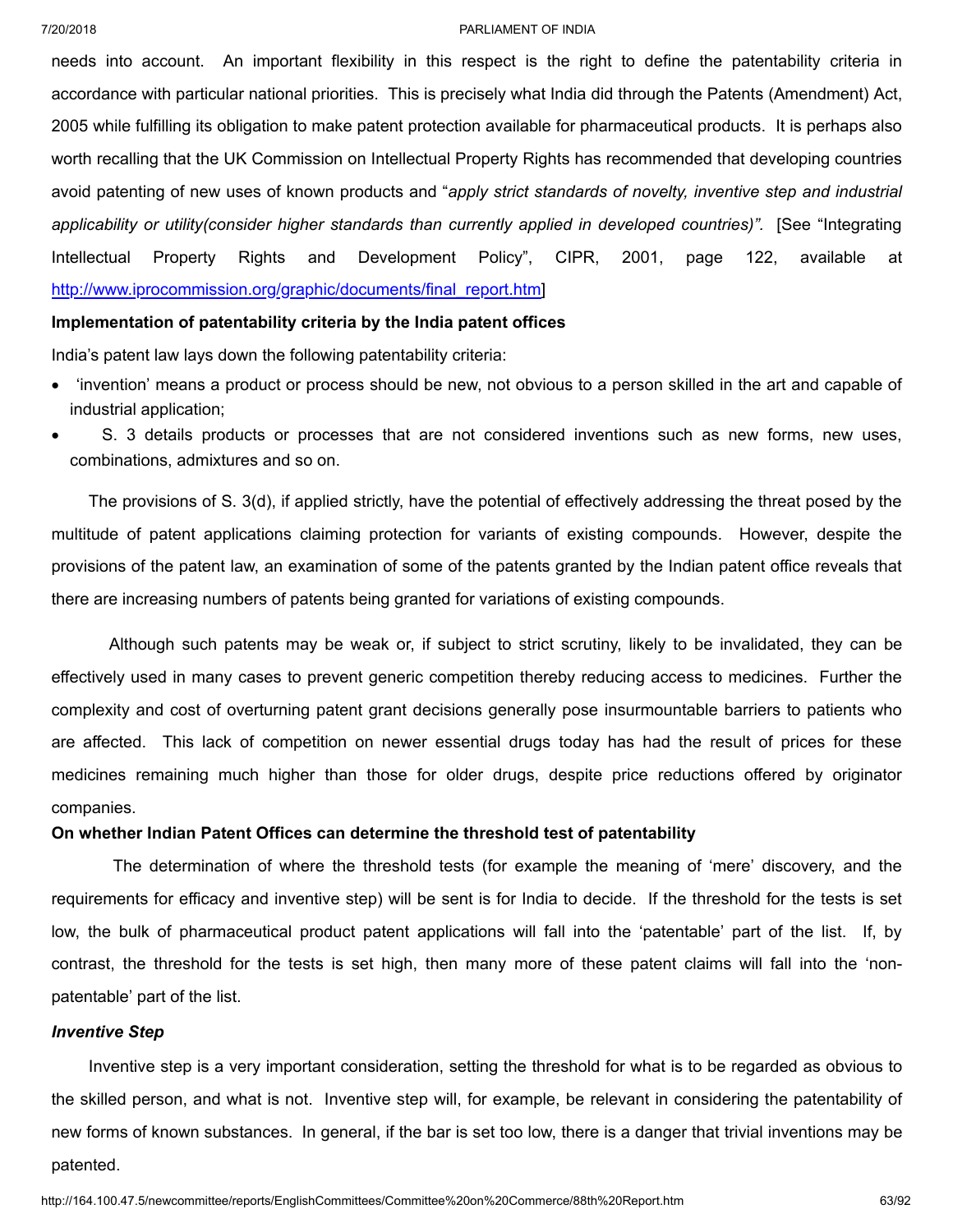Patent examiners will, therefore, need to be trained according to Indian patentability criteria in order to apply each criterion separately and strictly. Examples of patents granted on polymorphs, which the Indian draft patent manual agrees are well known in the art, may be an indication of patent examiners not applying the inventive step test rigorously.

# *Capable of industrial application*

One of the tests of patentability is that the invention claimed must be "capable of industrial application". In several jurisdictions, patent offices tend to apply a very low threshold for this patentability criterion; as in the case of Europe where this test is easily met, if,an invention can be made or used in any industry. The patent office should ensure that along with the other tests of patentability, this test too is applied strictly and not overlooked.

## *Efficacy*

S. 3(d) excludes from patentability variants of existing products unless they differ significantly with regard to efficacy. With increasing reports of questionable patents being granted for essential medicines, it is not clear how the test of "enhancement of the known efficacy" is applied by the Indian patent office. The greater the degree of increase in efficacy required, the fewer "evergreening" patents should be expected to be granted.

In fact, this higher threshold of efficacy has already been established by the Madras High Court in the Novartis case which has ruled that efficacy means ' therapeutic efficacy.' (See Novartis AG and another v. Union of India and others W.P. Nos. 24759 and 24760 of 2006). It may, therefore, be important that the Patent office increases its cooperation with the Ministry of Health to determine whether a variant of an existing molecule does indeed possess significantly increased therapeutic efficacy.

As the threshold tests are raised, the logical end-point would be that patents would be granted for truly inventive medicines thus serving public health needs by fostering true innovation and ensuring that generic versions of drugs continue to be available.

## **Conclusions**

India has, through its laws and policies, limited patent monopolies for the past three decades and promoted competition in the form of generic production with a view to bringing down the prices of drugs. This policy has not only made essential drugs much more affordable to its people (as compared to patented drugs), it has in the long run been instrumental in making India self sufficient in the production of drugs. As a result, India plays a crucial role in supplying low cost essential medicines to other developing countries. Aptly named the 'pharmacy of the developing world', it supplies formulations and active pharmaceutical ingredients (raw material) to a large number of countries in Asia, Africa and South America.

In HIV/AIDS treatment, thanks to competition among Indian generic manufacturers, which was possible because it did not allow patent monopolies and strongly encouraged generic production, the price of first-line antiretroviral drug regimens has fallen from an average of US \$10,439 to the current price of US \$ 99 per patient per year.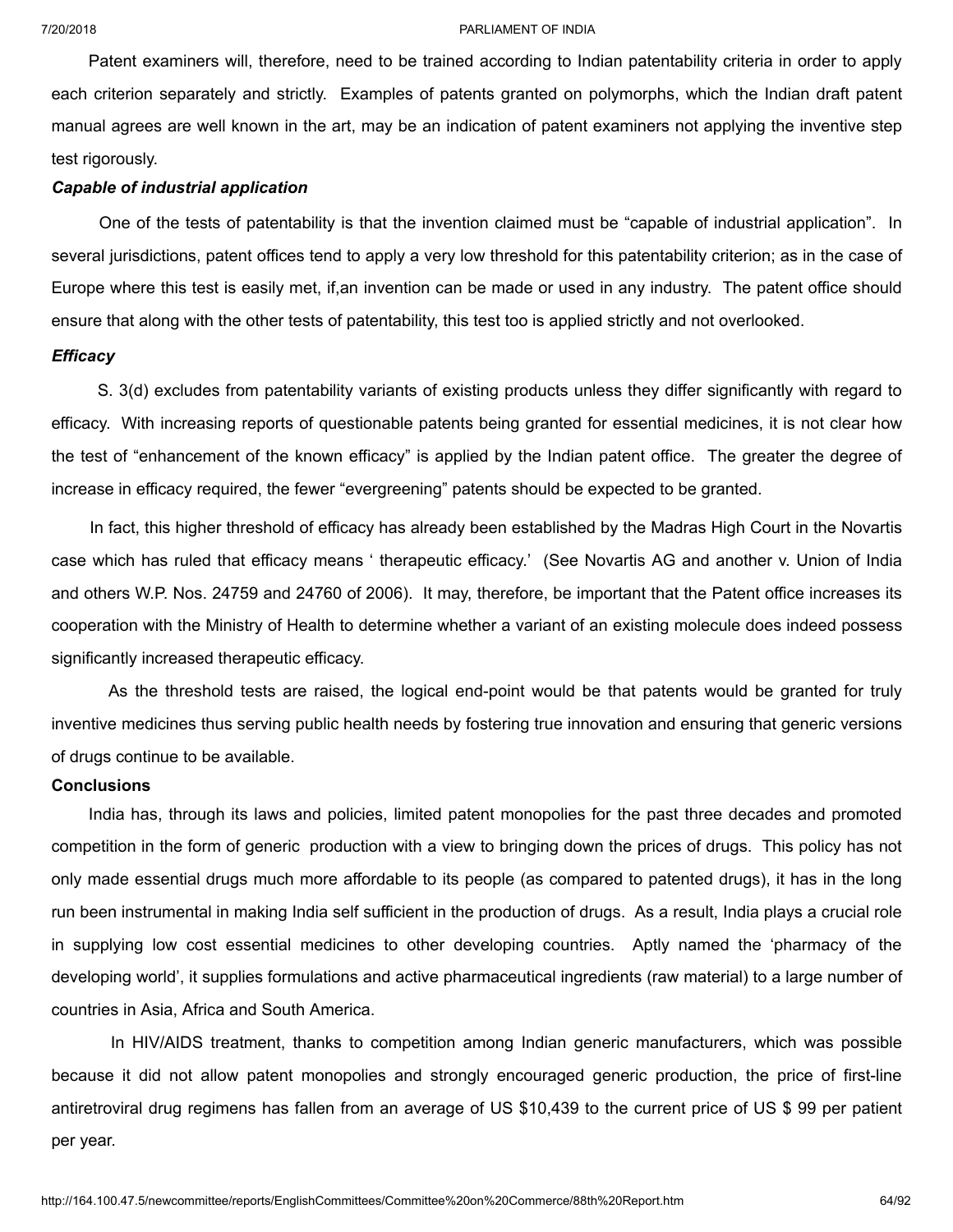However, with the implementation of its new patent regime for medicines, India is already drying up as a source of affordable versions of newer medicines. The Indian patent office has since April 2005 started to publish and examine thousands of pending patent applications, many of which relate to essential medicines such as antiretroviral used in the treatment of AIDS. These newer drugs are under patent or pending patent grant in other key countries with generic production capacity, such as Brazil and Thailand, which keeps prices high and availability low. If patents are granted too easily on these essential medicines in India, India's role as the "pharmacy of the developing world" may end.

It is, therefore, important that the patentability standard as introduced by the Patent (Amendments) Act, 2005 novelty, non-obviousness and section 3(d) – which has the potential of addressing a proliferation of patent applications filed in the Indian Patent Office that claim protection for minor, and in some cases of obvious, variants of existing drugs, is strictly implemented to ensure the widest possible access to affordable life-saving medicines in developing countries.

Currently, MSF is treating more than 100,000 PLHAs in thirty different countries including India. Most of the patients in MSF's treatment programs are receiving affordable generic medicines manufactured in India that allow us to treat the largest possible number of people. Access to affordable medicines is, therefore, key in making lifeextending treatment available to more people who need it.

As a result of the TRIPS agreement, the 2005 Patents (amendment) Act provides for granting patents on pharmaceuticals, which may include essential drugs such as antiretroviral used in the treatment of AIDS. Many patent applications on antiretroviral and medicines for opportunistic infections are pending with the patent offices in India. This is causing concern about the future of millions of people living with HIV/AIDS dependent for treatment on affordable generic drugs from India.

Since March 2005, subsequent to the introduction of product patents on pharmaceuticals in India, MSF through its 'Campaign for Access to Essential Medicines' provided technical support to networks of people living with HIV/AIDS to oppose the grant of patent on essential drugs (pre-grant oppositions). If attention is brought to information that shows that the patent application is for a 'derivative' or a 'new use' of a known drug, and not a 'new chemical entity', the possibility of invalid patents being granted is reduced.

In this process of working in partnership with Indian organizations, we have observed (a) a number of shortcomings in the management of the patent system in India and (b) grant of invalid patents in India i.e. the incorrect implementation of Section 3(d) of the Patents Act 2005, which acts as a public health safeguard.

MSF is endeavouring towards making essential medicines accessible at affordable prices.

The Committee was informed of another disturbing feature viz the concept of Exclusive Marketing Rights. The concept of Exclusive Marketing Rights had resulted in prohibiting local producers of life saving drugs to the advantage of the Multinationals who had obtained Exclusive Marketing Rights. This had led to a situation where the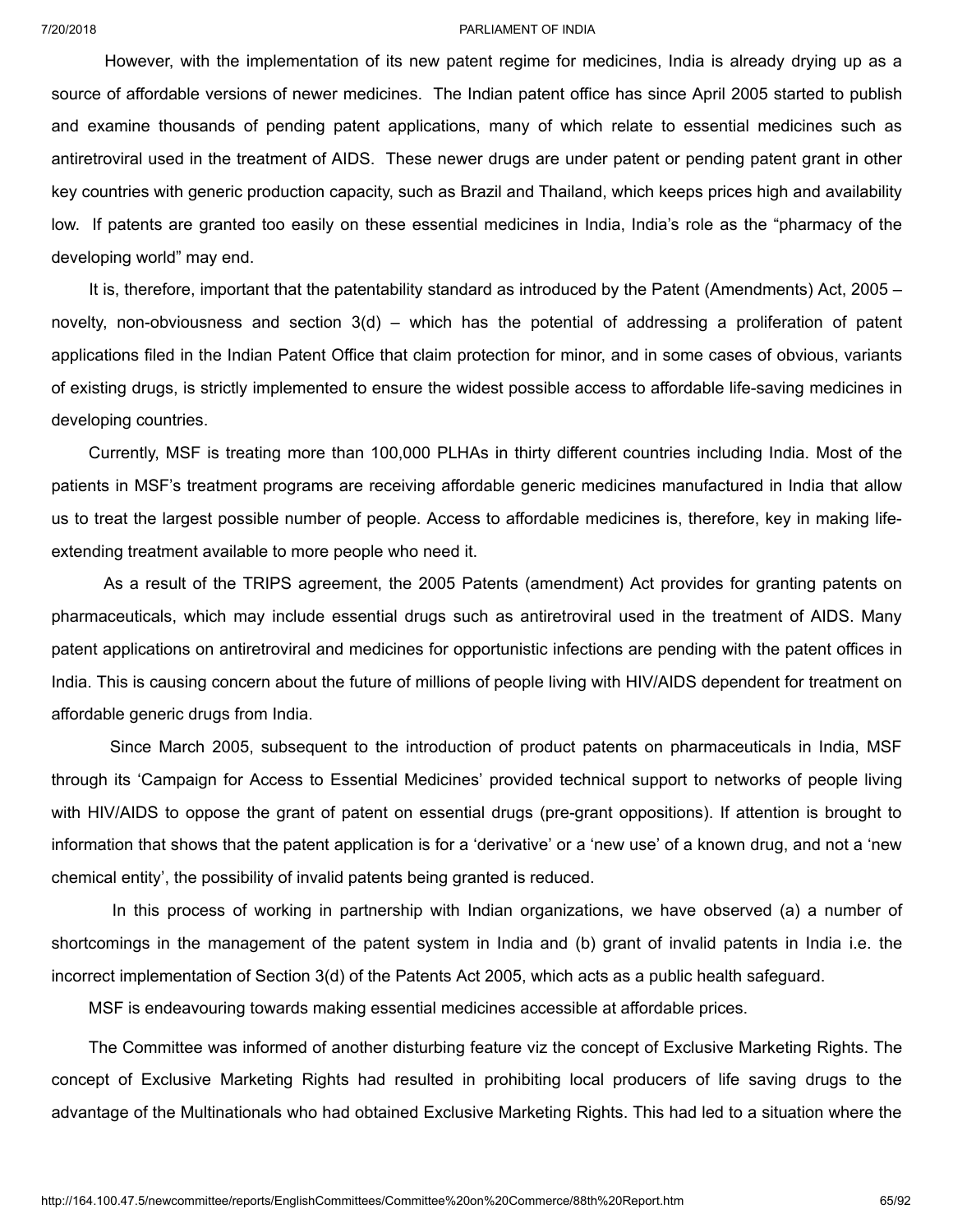prices of life saving drugs had gone through the roof thereby affecting the vital Public Health System in the country where prices of such drugs have become unaffordable.

Another issue which came during deliberations with various experts involved in the field was the inability to define the term "invention". It was submitted that the term invention as Section 3(D) of the Patents Acts provided that all known substances, if there are new forms, should not be patented unless there is efficacy in certain countries like USA, Canada and England which are classical criteria available in common law. What India had done was that it had adopted a part of their criteria and put a rider which is Section 3(D).

A major lacuna in the Patent law of the country is that there should be obligation in the patent application to disclose the details of what the patent intends to do, which is presently not the case. Secondly, it should be online searchable. The said patent may be given a non-proprietary name if it is an application related to pharmaceutical. Thirdly, if the same is related to public health the same should be disclosed. If not, the same be made basis for revocation or non-grant of patent.

A major lacuna of the patent system is that in spite of norms for patentability being laid in Section 3(D) of the Act, all the four patent offices are following their own norms. There is a need to integrate the four offices to the usage of uniform norms for patentability so that a patent application rejected by one office is not accepted by the other office.

A view in favour of pre-grant opposition was that it was an extremely important safeguard as in a way it forced the patent office to do better analysis of patent application. It also forces compulsory licensing for drugs when a patent is granted.

## **ANNEXURE-VI**

## **Note by Dr. S. Vedaraman, Controller General of Patents, Designs and Trade Marks (Retd.)**

Regarding toning up of Trade Marks Administration, the following points were raised therein viz. as distinguished from 'patents or designs, the duration of statutory protection to trade marks is universally eternal, as registration can be renewed endlessly every 10 years.

Therefore, it is the responsibility of the Government to see that the Trade Marks Registry, established by law to carry out the functions and responsibilities for efficient administration and implementation of the Trade Marks Act, 1999, is well equipped in terms of manpower resource, financial support and automation.

### **Status of the TMR:**

The repeated studies by the Work Study Unit of the Government of India and recommendations of national experts and the international experts commissioned by WIPO in the context of modernization of trade marks administration, highlight one common finding of fact, namely, that-

There is continuing increase in the filing of applications for registration of trade marks. The number of applications filed during 2003-04 was 92,251 as against 30,266 filed during 1993-94, as per TMR Annual Report.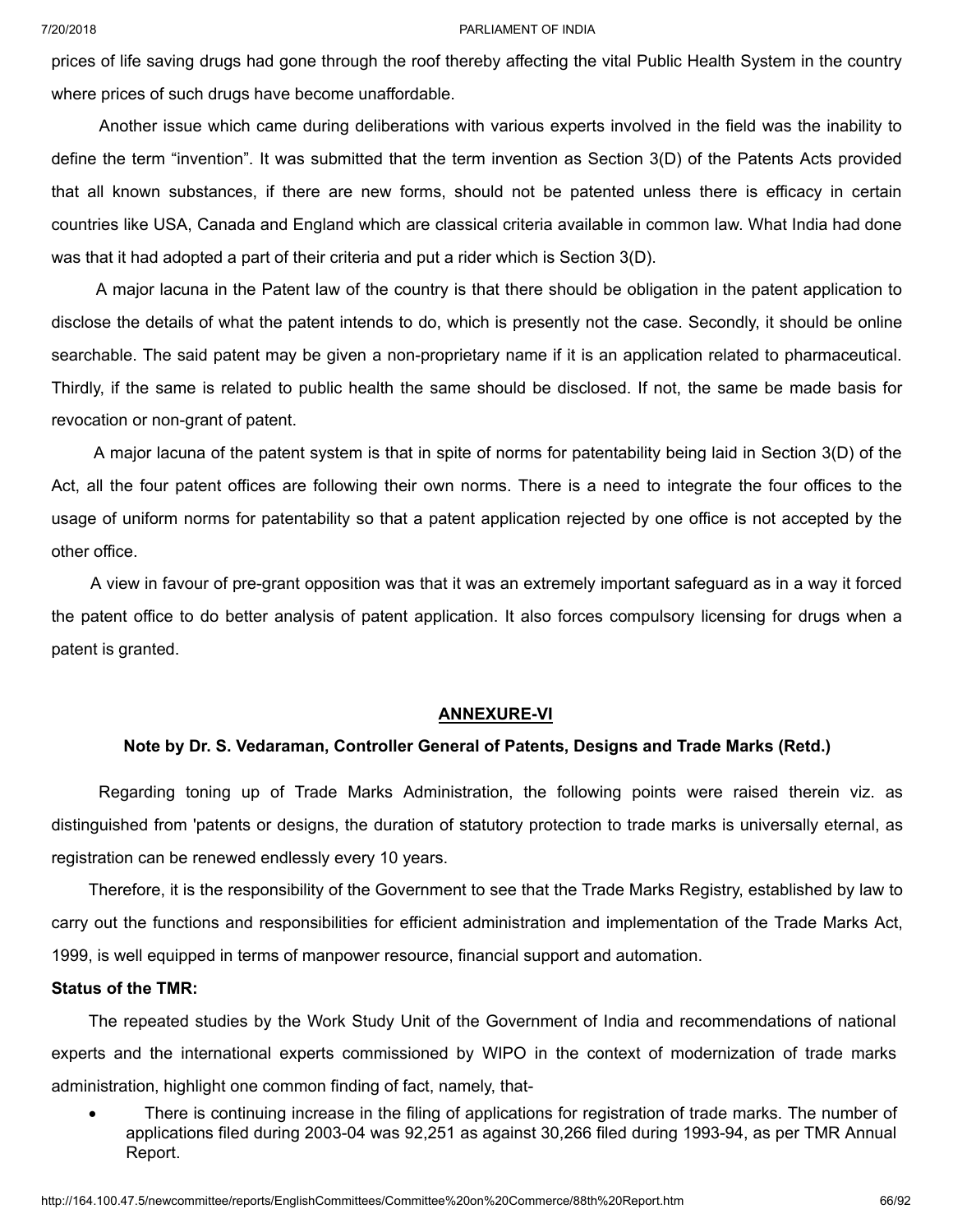- The development of trade and commerce and the promulgation of the new Trade Marks Act, 1999, providing for registration of trade marks for 'services', has given additional responsibility to the TMR.
- · There is no corresponding increase in the examining and supporting staff to efficiently manage the growing volume of work
- Apart from the growing number of applications for trade marks registration, the requests from public for prior official search as provided under the law on Form TM-54 (which involves no less than 50% effort towards examination of trade mark applications) have also registered a steep increase. As against 38,013 requests sfor searches filed in 1993-94, the number of requests steadily rose to a phenomenal height of 2,84,197, during 2003-04, as revealed by the TMR Annual Report.
- · On account of increasing number of trade mark applications and huge increase in requests for official searches, the backlog of unexamined applications, has been escalating by more than 5000 cases each and every month. The pressure of work on the limited existing resource of examiners has an adverse effect on the quality of examination and other follow up procedures.
- · Inadequate office space at the Head Office in Mumbai and in the branch offices, for proper upkeep of the growing volume of records, seriously affects the overall efficiency of the trade marks administration. The TMR is an office of record of the ownership of trade marks of the business community, both in India and abroad and, therefore, record management should receive adequate attention of Government. Warehousing facility for proper upkeep of records· is, thus, an indispensable necessity.
- Unlike other Government departments, files in the TMR do not remain in one section. They keep moving between sections, between branch offices and are also made available for public inspection, as provided in the Act. They are also requisitioned by Courts and Appellate Board in connection with legal proceedings. File tracking has been one of the major problems of the Registry, resulting in untraced or loss of files, necessitating reconstruction or creation of duplicate files. Therefore, apart from warehousing facility for upkeep of records, bar coding system for file tracking needs to be seriously considered.
- The existing level of manpower strength at the TMR which was assessed by the Work Study Unit in 1992 was based on the volume of work during the period prior to 1992. Since then, the work in the TMR has increased manifold in every area of trade mark administration - the number of applications having risen from about 30,000 to more than 90,000 and the requests for searches having registered a phenomenal increase, viz. from 38,000 to over 2 lakhs. It will be unrealistic to, expect this huge volume to be handled by the very same staff provided in the early nineties. The modernization of trade mark administration, by computerization, has no doubt modernized the performance of the TMR, but its impact will be felt by the end users of the system, only if sufficient man power is put in place to efficiently manage the system.
- Though the TMR is not a revenue earning office, by way of fees collected for its services, it has generated a revenue of Rs. 27.6 crores during 2003-04, as against an expenditure of just Rs. 4.49 crores, leaving a substantial surplus revenue. It is a fundamental principle that the fees collected from the public should match the service rendered. There seems to be a big gap in this respect in so far as the TMR is concerned. The shortfall in standard of service, as stated above, is attributable to the increased volume of work and lack of infrastructure in the TMR, which needs to be augmented immediately. The increased cost is justifiable in public interest and could easily be found from the overall earnings of the TMR.

# **Action taken by Government:**

Taking into account the huge increase in backlog of work, on account of the increasing volume of work and shortage of manpower at the TMR, twenty (20) posts of Contract Examiners were sanctioned by Government, with no corresponding increase at the supervisory and supporting staff level. Thus, it has helped in a limited way only one part of the work, viz. examination of backlog of trademark applications. It has not led to final disposal of the cases, as the post examination work on those cases has piled up, in the absence of required manpower.

The exercise connected with backlog clearance involves a chain of activity, namely -

- **•** Examination of trade mark application;
- · Issuance of examination report, involving either acceptance, objections or other requirements;
- Where there are objections or other requirements, examination of the responses from the applicants, including evaluation of evidence, if any, filed by the applicants;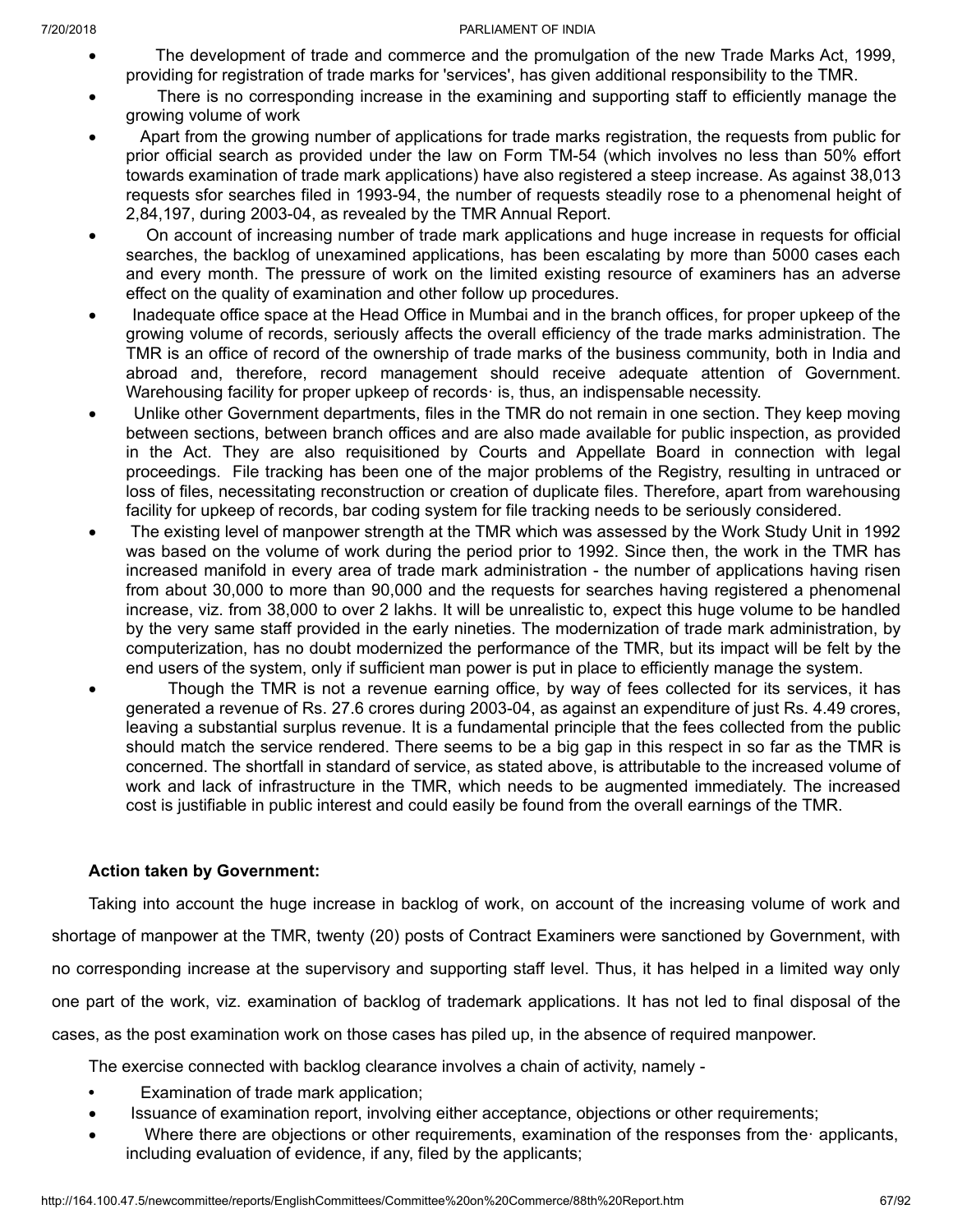- · Offer of hearings, wherever required, at the appropriate office. Adequate number of hearing officers is a must to enhance the quality of work and issuance of reasoned decisions to stand the test of appeal;
- · If the application is acceptable in the light of evidence or compliance with official requirements, communication of acceptance orders. Lack of adequate manpower delays disposal of this part of the work;
- · Preparing the cases class-wise for publication in the official journal and eventual publication,' ensuring the accuracy of the contents pertaining to each mark. The one area of strong public grievance is the inaccuracy of information published' in the Trade Marks Journal, leading to chain of mistakes in the consequential procedures of trade marks administration, e.g wrong advertisement, either mistaken opposition or failure to file opposition, wrong registration and, issue of mistaken certificates, causing great inconvenience to the members of public and trade mark owners, and finally to the Trade Marks Registry itself;
- · Wherever notice of opposition is filed, taking prompt action on those is a must in accordance with the procedure prescribed by law, including quasi judicial hearing and issuing decisions. There is a big time lag between filing of oppositions and taking further action on those cases. Sometimes, it may result in wrongful registration during pendency of opposition, causing embarrassment to the parties and the TMR when notices are to be issued for cancellation of such wrongful registrations; and
- · Where there is no opposition, or opposition is decided in favour of the applicant, the mark will proceed to registration, with all the required entries being made and certificate of registration being issued to the applicant, after due compliance with any further official requirements.

Backlog clearance is, thus, a multi functional process. By just taking up one part of the activity through appointment of contract examiners, the TMR is merely shifting the backlog from one level to another level of operation, with practically little effect on the overall "backlog clearance" drive.

When the increase in the work load is so apparent from the statistics, the Government should quickly organize a work study of the requirements of TMR and strengthen the administration to perform its duties efficiently, instead of ad hoc management of work through contract examiners.

The system of appointment of contract examiners is highly undesirable, as such appointees whose tenure is uncertain, are susceptible to be used by the Trade Marks Attorneys Agents as their representatives inside the TMR office. The rigors of Conduct Rules for Govt. servants will have no effect on such temporary appointees.

# **Review of TM Act, 1999:**

The enactment of the TM Act, 1999 was hailed as a progressive measure in tune with modern requirements of the commercial community.

# **Appellate Board:**

The one change, which was thought would help the trade mark owners, was the establishment of an Appellate Board. Unfortunately, it seems to have failed. The Board had been non-functional for a long time, in the absence of a technical member in trademarks. Now even the post of Chairman has been vacant for some time after the retirement of the incumbent.

The quality of decisions of the Board is also far from satisfactory, because of appointment of inexperienced persons, and not familiar with this branch of law. Most of the decisions are either taken on further appeal to Higher Courts by way of writs; and if not, such wrong decisions, become a fait accompli and continue to prevail. The following is one such example of wrong decision.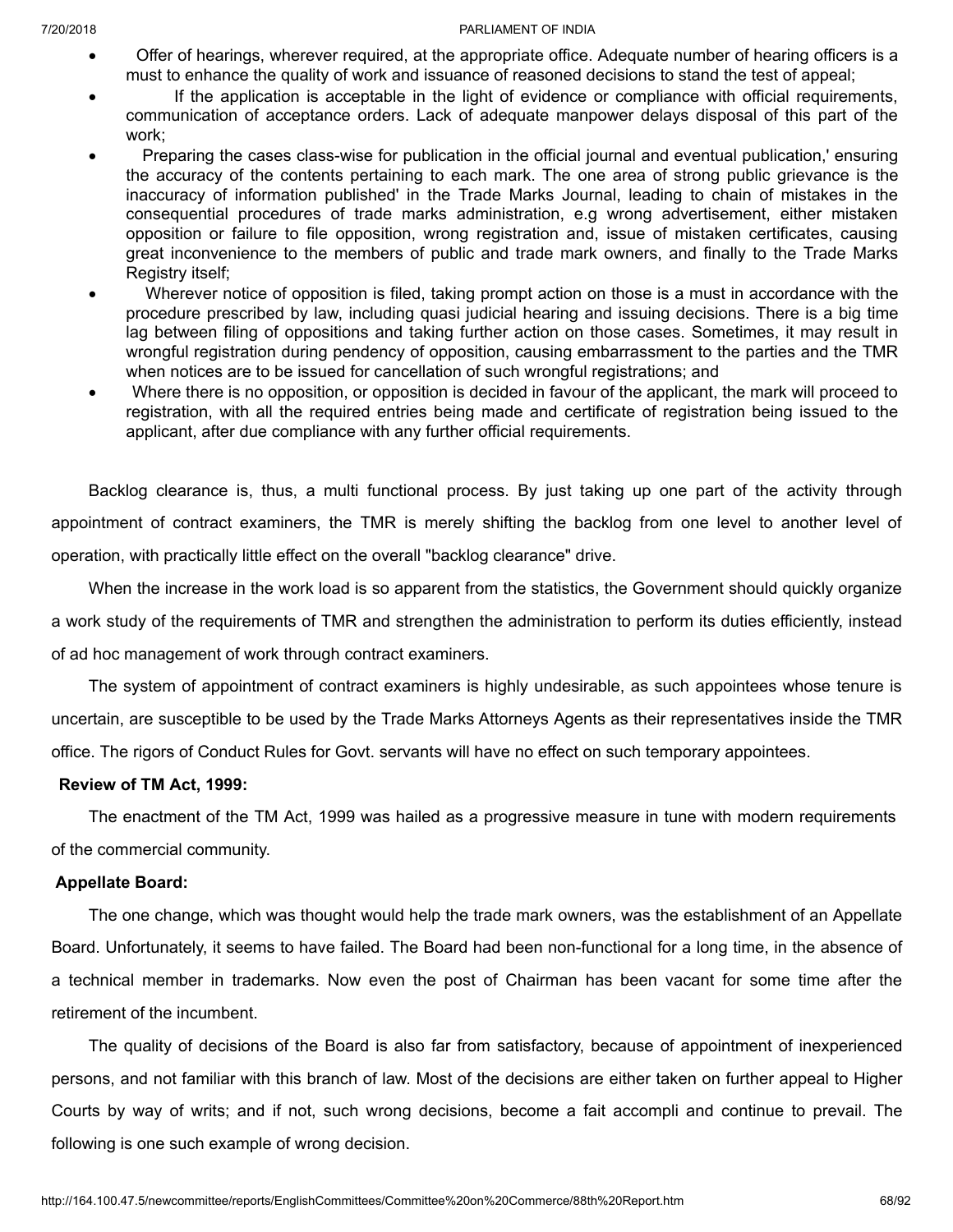Section 47(1)(b) provides for removal of a trade mark from register on the ground of non use and states expressly the ground as - "that a continuous period of five years from the date on which the trade mark is actually entered in the register or longer had· elapsed during· which the trade mark was registered and during which there was no bona fide use thereof in relation to those goods or services by any proprietor thereof for the time being". In P. M. Diesel Pvt. Ltd. V. Thukra Mechanical Works [2005 - 30 PTC 77], the IPAD took the view that "any proprietor thereof for the time" occurring in section  $46(1)(b)$  refers only to the proprietor of the trade mark at the time of filing the rectification petition." It was held that "in the absence of any provision in the Act to tag on the period of non use by the present proprietor of the trade mark, the tagging cannot be done. The stipulated period of non use would refer to each proprietor".

It is to be noted that it is a total distortion of the law as intended by the legislature. It has always been the law that the period of non use of the trade mark is reckoned continuously from the date of its registration. In American Home Products Corporation v. Mac Laboratories Pvt. Ltd. AIR 1986 SC 137, the Supreme Court has held that "the person seeking to have the trade mark removed from the register has only to prove such continuous non-user."

If the law were to be as interpreted by IP AD, any registered proprietor could easily defeat an application for removal of mark on ground of non use by merely assigning the mark to some other person to have a fresh period of 5 years non-use from the date of assignment. As stated in the notes on clause appended to the Bill "A trade mark which is not used within 5 years of its registration, becomes liable for removal either completely or in respect of those goods or services for which the mark has not been used". Such a clear and simple proposition has been twisted out of shape by the IP AB.

There are quite a number of such wrong decisions. The remedy lies in either scrapping the IP AD altogether and restore the earlier law providing for appeals to the High Court direct or to keep the IP AD as a lower tier of appeal, so that in the normal course an appeal can be filed to the High Court instead of by way of writ. The former course would be better, more effective and in overall terms less expensive to the litigants.

### **Section 115 - cognizance of offences:**

Trade Mark offences are made cognizable under section 115(3), which means any police officer can take cognizance of an offence committed under the Act, in terms of the provisions of Cr. P. C. But the effect of this important change in law has been completely washed out by the proviso to sub-section (4) which mandates that the police officer should obtain the opinion of the Registrar. While on one hand the law declares the offence as cognizable, on the other hand it deprives the police officer to take cognizance of the offence, and forces him to refer the case to the Registrar of Trade Marks for his opinion and to abide by the same. As a result, even where the Magistrate takes cognizance of the offence and orders for police enquiry, the police officer rushes to the Registrar of Trade Marks to get his opinion. This is certainly not the intention of the legislature. The proviso to section 115(4) should, therefore, be dropped to give the law the intended effect, and make such offences really cognizable, as is being demanded by the owners of trademarks.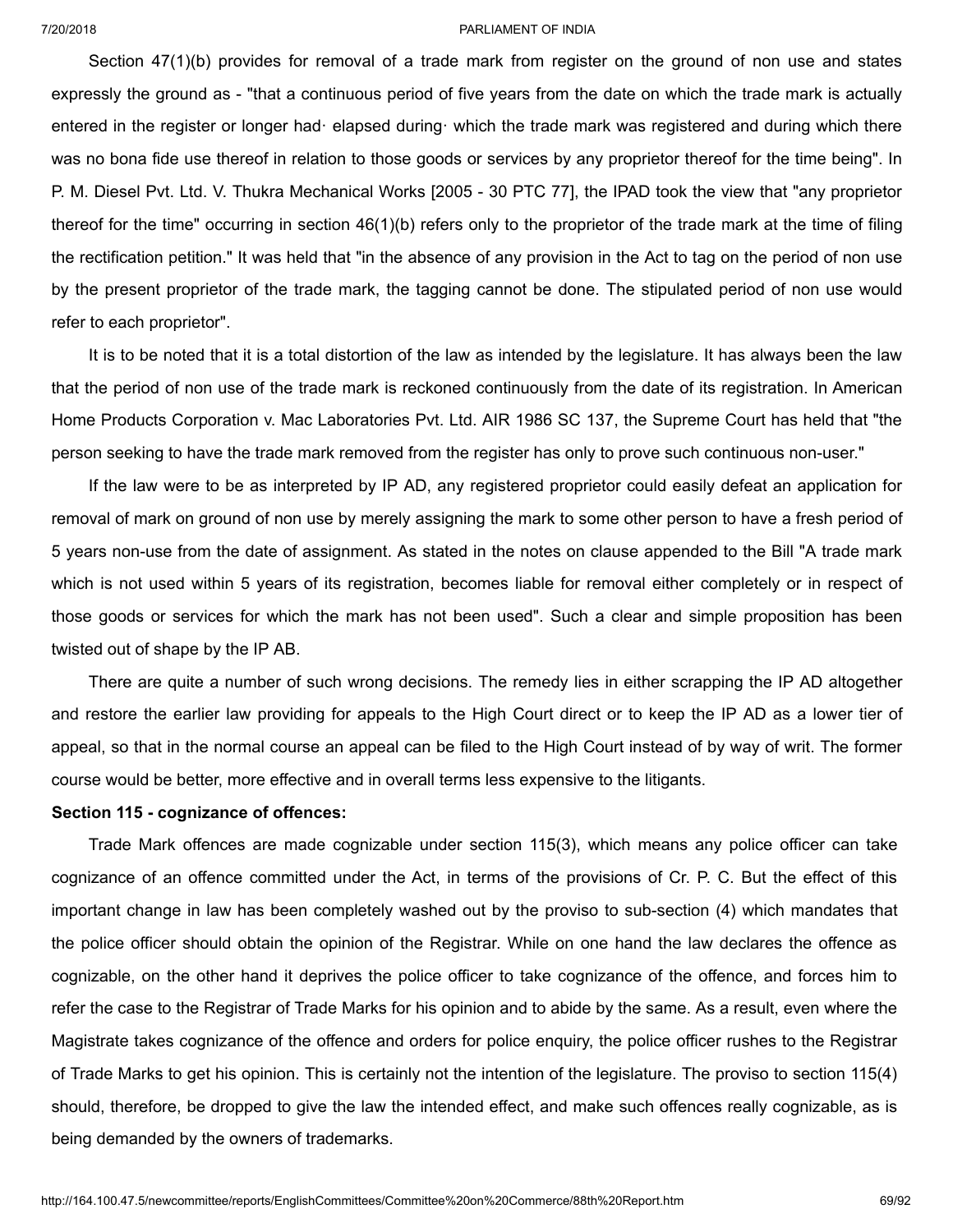The following were the comments of the Department of Industrial Policy and Promotion on the issues raised in the representation of Dr. S. Vedaraman regarding toning up of Trade Marks administration.

On the Status of TMR, the Department stated that there has been a steady growth in the number of applications for registration of trade marks over the period of time. However, to handle the additional workload, in addition to the regular examiners, 30 contract examiners were appointed in 2003-04 to ensure speedy disposal of examination of trade mark applications. During the 2<sup>nd</sup> Phase of modernization of the Trade Marks Office under the XIth Plan, provisions are being made to increase the number of Examiners and supporting staff proportionate to the volume of filing trends. The Government is already seized of the urgency to upgrade the manpower strength of TMR and necessary steps are being initiated.

Further, to ensure timely examination of applications and avoid backlog, detailed proposals are being worked out in the 2<sup>nd</sup> phase of modernization under the XIth Plan to provide for additional Examiners and supporting staff which is expected to improve the quality of services provided by TMR. The 2<sup>nd</sup> phase of modernization also envisages capacity building and strengthening the infrastructure of the Trade Marks Registry which will create the right climate to ensure quality services to customers.

As a part of upgradation of the infrastructure of the Trade Marks offices in the country, provisions are being made for acquisition of additional space to store and maintain the physical records of the office. The records of the Trade Marks Registry have been serialized in sequential order to facilitate easy retrieval. Measures are proposed in the second phase of modernization to arrange the complete records of the Registry in compactors. In this connection, the proposal for bar coding of physical files is a good suggestion and would be considered as a part of infrastructural improvement which includes updation of information contained in the physical record.

Work Study of the integrated Intellectual Property Office **(IPO),** which includes Trade Marks Registry is being undertaken by Internal Work Study Unit **(IWSU)** of Department of Expenditure to assess the requirement of manpower. At the same time, most of the activities relating to processing of TMR applications have been computerized on decentralized basis by Trade Marks Registry Offices. A proposal to augment the additional manpower requirement of TMR is also being included in the 2<sup>nd</sup> phase of modernization project under the XIth Plan.

Infrastructure is being further augmented by making substantial investment. During the 10<sup>th</sup> Five Year Plan, total allocation towards Modernization of TMR has been increased to Rs. 16.00 crore. A comprehensive proposal to further upgrade the infrastructure of the Trade Marks Registry is envisaged in the 2<sup>nd</sup> phase of modernization. It is, therefore, expected that the quality of services provided by TMR will improve.

On the manpower front, the Department is fully conscious of the manpower requirement at all stages in TMR. Accordingly, sufficient provisions are being made in the 2<sup>nd</sup> Phase of modernization under the XIth Plan to improve the quality of services. The proposal to invite the Work Study Unit to assess the requirement of TMR is already being processed. A total IT solution to augment the IT infrastructure is currently under implementation. Further, it is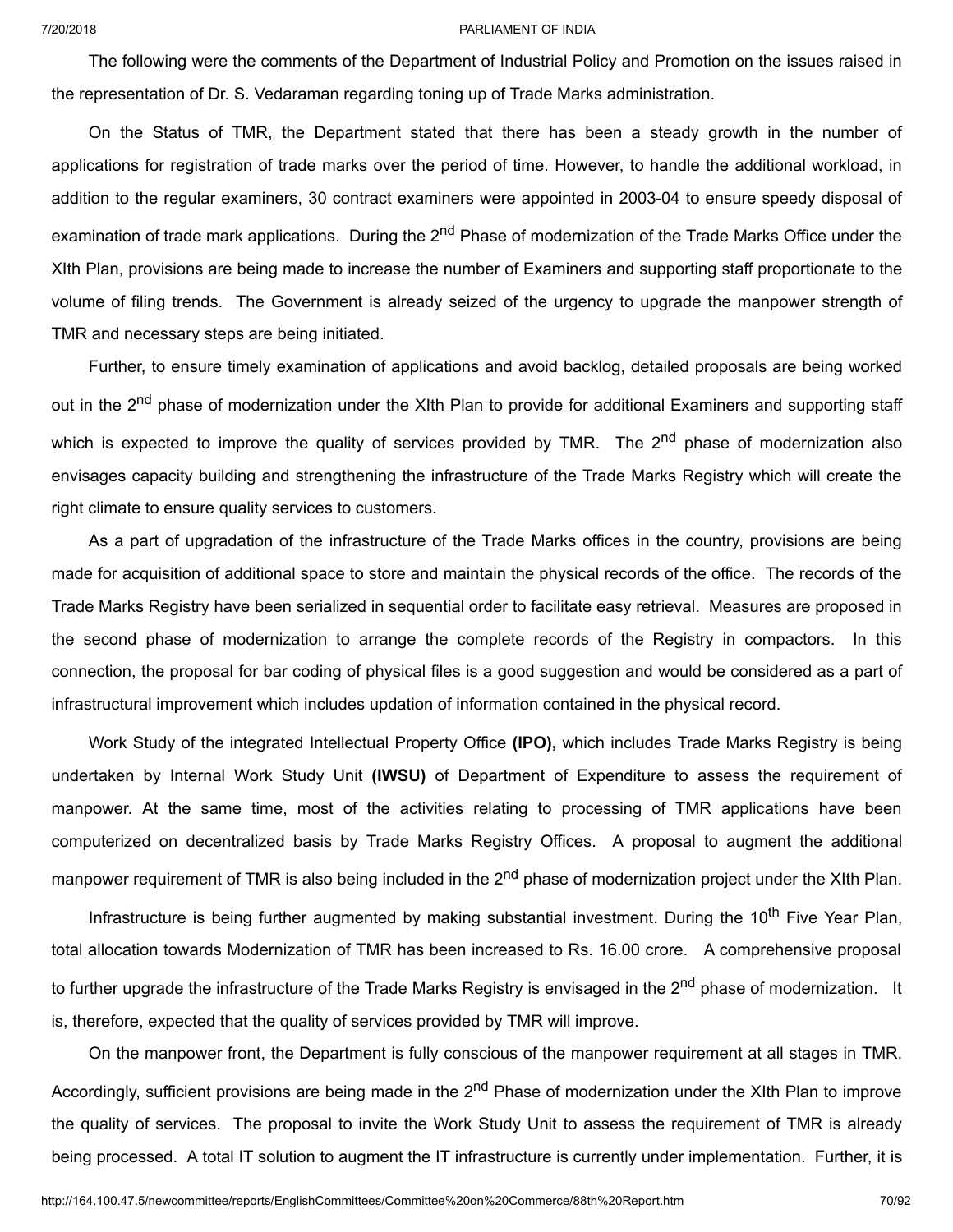proposed to augment the manpower strength at TMR as part of the 2<sup>nd</sup> phase of modernization which will contribute to the efficient working of the Trade Marks Registry.

On the issue of Appellate Board the Intellectual Property Appellate Board (IPAB) is functional. The Chairman, Vice-Chairman and two Members are in position. Department is neither competent nor it is advisable to comment on the functioning of IPAB as it is a quasi-judicial body and is functioning as per the Law.

On the issue of Cognizance of Offences under Section 115 of Cr. PC, the Registrar is the custodian of the Register of Trade Marks. In the event of any stated cognizance, it becomes necessary to ascertain/verify the factual position with regard to rights of the complainant/petitioner. Without this safeguard, there is a likelihood of misuse of power. The question whether two trade marks are same or similar in respect of identical or similar goods involves a process of reasoning familiar to an expert on the subject . A Police Officer is not expected to have the required level of proficiency or expertise in coming to a conclusion whether the mark complained against is conflicting with registered trade mark on the record. The proviso to Section 115(4) is the safeguard measure included in the statute book to ensure that innocent traders and businessmen are not subjected to harassment by the Police. It is for this reason also that only a DSP level police official has been authorized to initiate enforcement of the cognizable offences mentioned in section 113, 114 and 115 of the Trade Marks Act, 1999. Suitable guidelines have been issued to the designated officers in the manner of providing the required opinion on a time bound basis.

# **ANNEXURE-VII**

# **Note by National Law University, Jodhpur**

# **Suggestions on the Patents Act, 1970**

- 1. In Patent Act a provision related to time extension of patent should be added. Time extension of patent term should be allowed in the case where the exploitation of patent has not been fully done due to requirements of market approval. Time extension should be limited to 1 or 2 years.
- 2. In Patent Act extent of efficacy should be defined.
- 3. New and ambiguous definition of 'new invention' (as defined under sec 2 (1) (a) need clarification. It is submitted that this definition is not at all required because the definition as defined under section 2 (1) (j) defines an "invention" as "a new product or process involving an inventive stop and capable of industrial application." This includes all the requirements of patentability.
- 4. As per section 2 (1) (ja) in order to be patentable, the invention must be (1) non-obvious to a person skilled in the art, but in addition, it must also (2) " involve technical advance as compared to the existing knowledge or have economic significance or both….." By engrafting new "technical advance" and "economic significance" criteria onto the standard non-obviousness requirement, the Patents Act has broadened the meaning of nonobviousness.
- 5. If we look into section 3 (d) of the Patents Act, it reads "… (d) the mere discovery of a new form of a known substance which does not result in the enhancement of the known efficacy of that substance…" If we analyze the definition, the extent of a claimed derivative's efficacy" will be the pivotal question raised by section 3(d) exclusion from patentability. The first paragraph of section 3 (d) permits the patenting of a derivative that provides an "enhancement of the known efficacy" of a "known substance," the second paragraph's "Explanation" further raises the bar by requiring that the derivative and the known substance "differ significantly in properties with regard to efficacy." Section 3 (d) thus raises both qualitative and quantitative questions-i.e., what kind of data will be required to establish "efficacy" and how great an improvement over the efficacy of the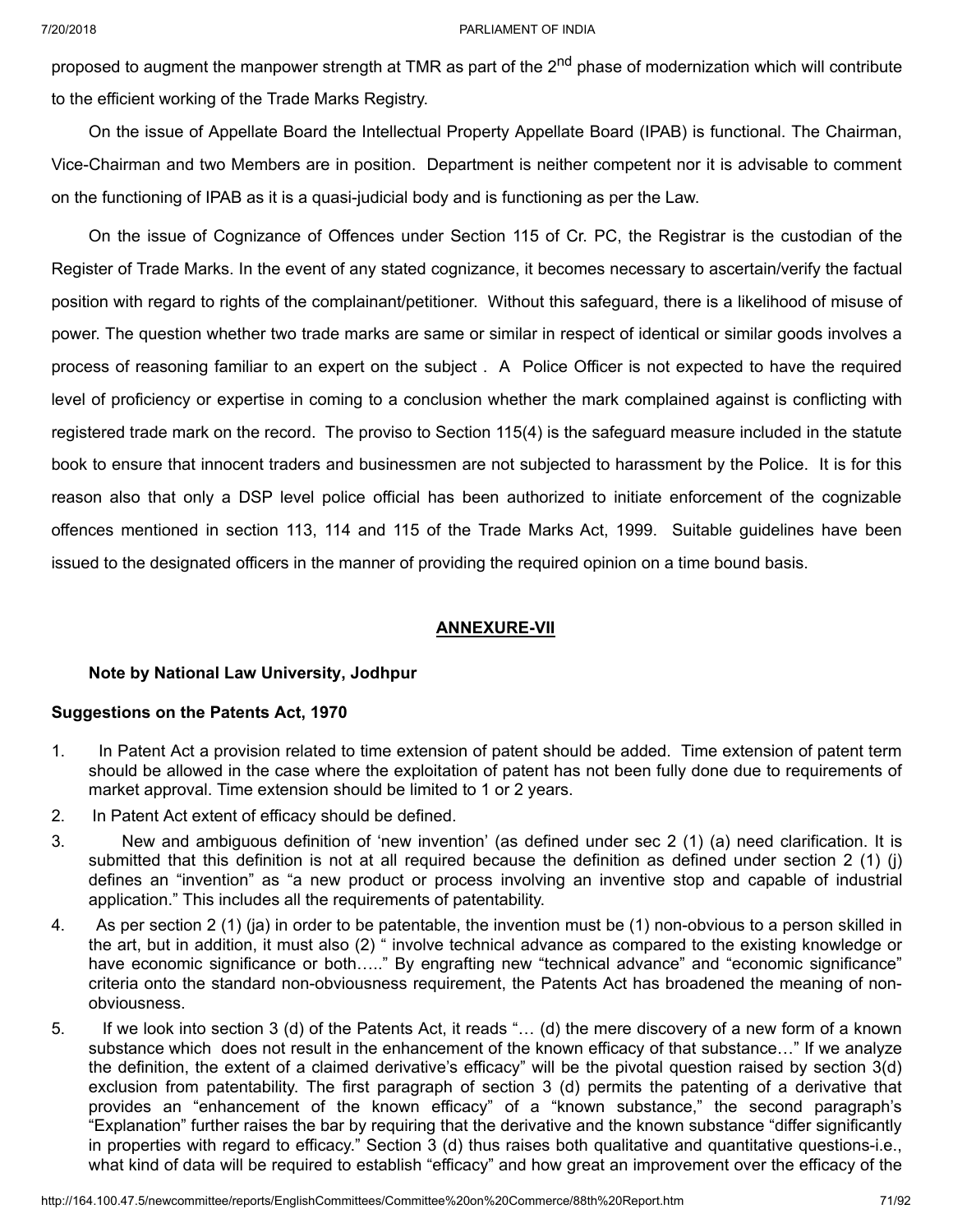prior art invention will be required to obtain a patent. This position (ambiguity of language) needs to be clarified by adding a proviso to the Explanation.

- 6. Further, for the purposes of section 3 (j) where it seems that micro organisms are patentable in nature, it is required that the proper scope and definition of the term 'micro organism' may be determined.
- 7. In section 3 (k), it is mandated that the computer programs are 'per se' not patentable. Now what does this 'per se' means? Do we have to go by meanings of dictionaries or other lexicons? Or the rulings of ECJ or US courts. It requires that the domain of per se be clearly defined.
- 8. If we look into the section 25 (both pre and post grant opposition) carefully, it can seen that the Act does not place any estoppel limitations on a party who previously filed a pre-grant opposition and later attempts to challenge the patent's validity in a court proceeding.
- 9. Another question that may be deliberated upon is that: Whether the provision of pre-grant opposition be removed from the Act? Since anyway if anyone has to oppose the grant of patent he can do so in post-grant opposition. This will in turn save the time of patent prosecution and grant of patent would not be lengthened.
- 10. The Patents Act 1970 makes the status of the Controller of the Patents and the High Courts equal when it comes to Revocation of Patents. If we look into the section 64 it provides for any person interested may petition before the High Court for revocation of Patent granted at the same time under Section 25 (2) also when it comes to post-grant opposition the patent may be revoked and this time by the Controller himself. This position may not acceptable and needs amendments.
- 11. The enforcement procedure and infringement of the patents needs to be checked by the Police and other enforcing agencies. Special wing for Patent protection may be created having specialized Engineers and other technical persons in the department.
- 12. The ascertainment of the damages of patent infringement etc., needs to be properly made out. The techniques of I.P. Valuation and other accounting and financial management techniques may be utilized for damages ascertainment. This is in fact the need of hour that in case of unliqudated damages the proper calculation may be made out. Consequently, a proper amendment in section 107 is warranted.
- 13. Like TRIPS, India's Patents Act does not further define nor elaborate on the nature of the anticompetitive practices. Consequently, required amendments in section 84 may be made in Patents Act 1970.
- 14. Testing Parameters for Software Patentability: There should be a proper explanation or clarity regarding the Patentability of Computer Software under section 3 (k) of the Patents Act, 1970. The term per se requires proper illustration.
- 15. Business Method patents: Although Business Methods are new and useful, but then also they do not qualify patentability criteria, as it is expressly barred under section 3 (k) of the Patents Act, 1970. But, if we see the trend in United States, the USPTO is readily giving Patent on those business methods which are qualifying the three requirements of Patentability viz. Novelty, Non-obviousness and Utility.
- 16. Compulsory Licensing should be given only in case of national emergencies. The Controller grants compulsory licenses of patents when the patent rights have not been commercially exploited by the patentee or available to the public in India at a reasonable price. The object of compulsory licensing is to ensure that the inventions are worked in India on a commercial scale for the benefit of the public. However, the requirement of a reasonable price puts the value of all patents in the hands of the Controller. (Ref. to section 84 of the Patents Act, 1970).
- 17. A proper clause suggesting the valuation mechanism of a Patent, is absent in the Patent Act, 1970. But there are few Valuation Techniques prevailing in the industry. If those can be incorporated then it would be helpful, for the Patentee as well as the Controller, in case of infringement and damages.
- 18. Under the Patents Act of 1970 any "new" and "useful" invention, qualifies for a patent, provided the claims and the specifications can be read in that light. But the terms "new" and "useful" were not statutorily defined.
- 19. The definition of Patents Act in Sec 2 (m) as modified by 2005 Amendment Act has been given as "a patent for any invention granted under this Act". This might have serious consequences if a patent granted in violation of the provisions of the act, say for example, there is a case of anticipation but the PTO grants a patent. In that case, HC can revoke it stating that the patent has not been granted under the provisions of Act as it is not a patent under the provisions of Patents Act & in turn, not being a patent under Sec 2 (m). But under normal circumstance HC can't revoke that patent. It can only ask Controller to revoke a patent. So, there comes contraction. So, the definition must be changed as it is giving overriding effect to the powers of controller.
- http://164.100.47.5/newcommittee/reports/EnglishCommittees/Committee%20on%20Commerce/88th%20Report.htm 72/92 20. Further the definition of pharmaceutical substance is given in Sec 2 (ta) of the 2005 Amendment Act, which talks about " any new entity involving one or more inventive steps". Here, it is stated that this term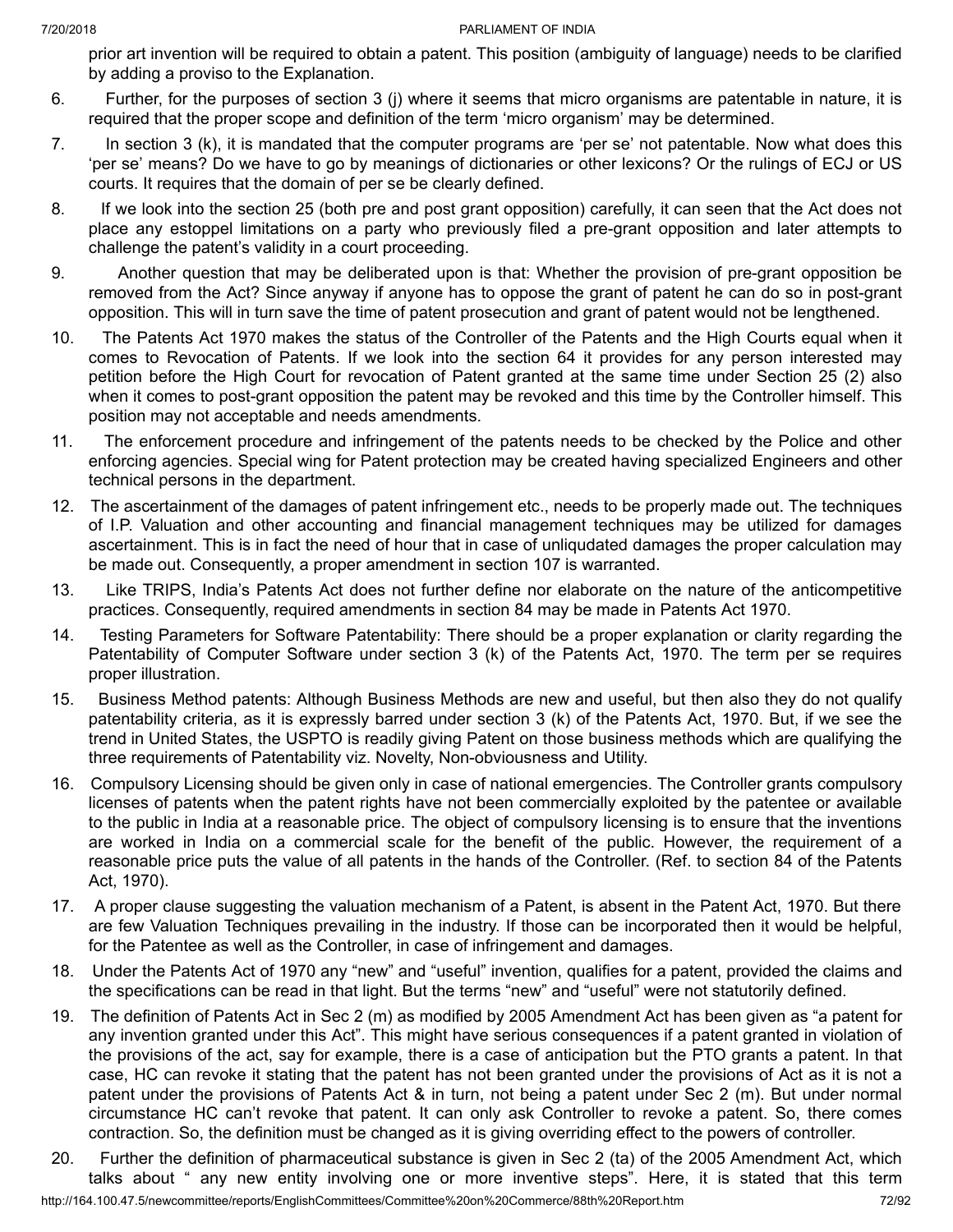pharmaceutical substance is nowhere used in the whole Act and should not be a part of definition clause. Secondly, it speaks about any new entity, which widens the scope of subject matter. It should be limited to chemical substances and, therefore, if the term is to be kept in here, definition should be amended to that effect.

- 21. There is another definition under Sec 2 (1) in the Patents Act 1970 which talks about the term New Invention. Here, it is stated that the term Invention defined in Sec 2 (j) explains the term which involves an inventive step and capable of industrial application. There is no further need to explain what New Invention is. The concept explained under Sec 2 (I) is the "concept of Novelty", but the termed used in it is "New Invention". So, necessary amendment of replacing new invention with novelty should be made, so as to avoid ambiguity between the two concepts of invention and novelty.
- 22. There happens very frequently evergreening of patents because of some concepts like data exclusivity and trade secrets. This can be controlled by Sec 3 (d) of the Patents Act. So, Sec 3 (d) should have some more limitations to take care of this aspect of Patents.
- 23. Sec 2 (ja) broadens the existing provision to the benefit of patent holders and is ambiguous to the extent that it allows for two criteria for meeting an inventive step. The patentee will either have to show that the invention includes a technical advance or has economic significance or both.
- 24. This provision should make it mandatory to comply with both the requirements because the requirements of technical advance can be compromised and a patent can be granted on economic significance alone. Economic significance alone cannot determine the inventive step of a patentable invention.
- 25. Determination of economic significance not dealt-Moreover no mentions to the determination of economic significance has been mentioned under the act. Under what circumstances or criteria can a patent be considered as one having economic significance over the prior patent.
- 26. Quick Examination-The examination procedure has been covered under the rules, which now provides for a period of one month for the examination report to be issued but previously was 18 months. This is likely to create immense pressure on the Indian Patent Office as there will not be enough examiners to deal thoroughly with the application thus resulting in improperly examined and legally invalid patents.

## **Sections on the Trade Marks Act, 1999**

- 1. In Trademark Act, a provision related to domain name should be added.
- 2. In Trademark Act, a provision related to trade dress should be added.
- 3. The definition of "Trademark" under section 2 (zb) does not cover Domain Name, expressly. Now, if we see the recent trend, the Trademark owners are interested in getting their Trademark, registered as their Domain Name. Therefore, this issue needs to be considered.
- 4. A proper valuation scheme has to be adopted for the Trademarks because in due course, these marks attain a value which might be comparable or higher then the net Tangible asset of the Company. Therefore, it is required to be valued properly for sale and tax purpose.
- 5. No provisions for Smell marks, Taste Marks or Sound Marks as trademarks given anywhere in the Act-These concept have not at all been incorporated and the definition of a mark or trademarks includes the concept of visual representation. But, where a smell of a perfume or a taste of a fruit juice or Sound of a particular toy can represent a product's source and is capable of distinguish the goods or services of the proprietor of such products for that of others, they can be considered to be trademarks, which has been nowhere defined in the Act.
- 6. No definitions are given for defining house/family mark & property mark-this should be inserted in the Act to give a specific meaning to these concepts which are used frequently in practical sense, but creates confusion and ambiguity for want of definition.
- 7. Clarity as to situations where giving protection to commonly used names or surnames as trademarks can be justified-Under Sec 14 registration of names and representations of living persons and recently dead persons have been given. But there is nowhere given in the act that whether a commonly used name, title/surname or caste name can be used as a trademark or not. The conditions and situations should be strictly defined under the Act.
- 8. Domain Names Provisions & Provisions for trade dress must be included as this is not at all covered in anyways under the Act, although covered under the law of trademarks by various judicial pronouncements.
- 9. Clarification as to the concept of brand and brand equity-the term "Brand" has been given a very narrow meaning under Sec 2 (m) of the Act, defining the term Mark. But the term "brand" obviously has a much wider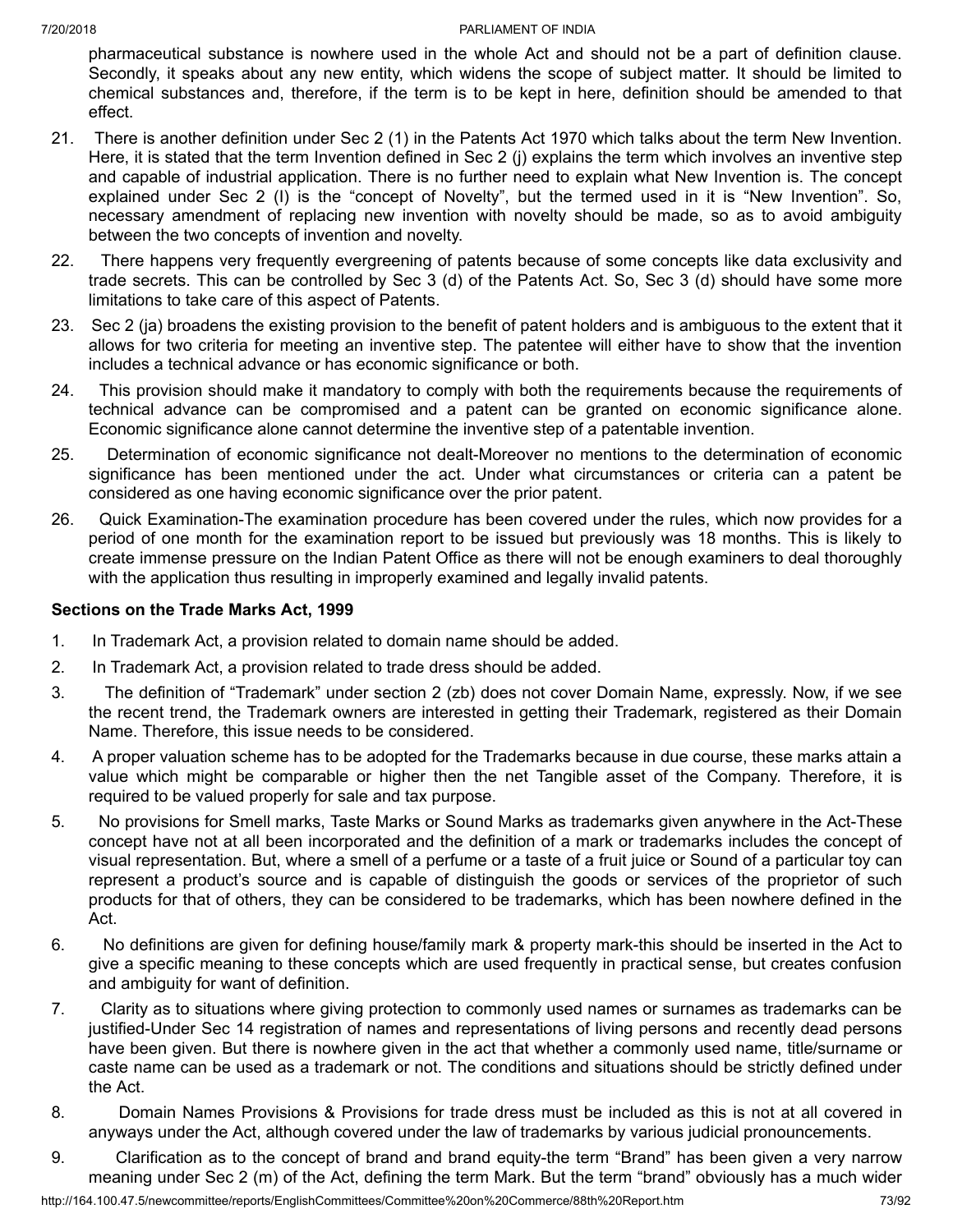meaning than that. It covers a very broad area when taken under brand equity concept as a part of financial management. Trademark is a subset of "brand" when taken in this light, which seems missing in the act. This is required to be dealt within the Act.

#### **ANNEXURE-VIII**

#### **Note by MAKs on Improving the Patents Systems India**

#### **1. Publication of Patent Information and Searchable Public Patent Database.**

It is well known that the key philosophies behind the origins of the modern patent system in order to encourage

innovation were.

- (a) that for period of exclusivity, an inventor would agree to fully disclose his/her invention in a manner that would allow others to learns, conduct further research from and practice the invention once the patent on the said invention expired;
- (b) that inventions be published in full and made available to all so that other inventors and the public at large could see the type of inventions for which patents were being granted and how improvements could be made without risking a possible infringement action; and
- (c) that a granted patent is a contract between the government (on behalf of the public) and the inventor.

Currently, section 145 of the Patents Act provides that 'the Controller shall publish periodically an official journal which shall contain such information as may be required to be published by or under the provisions of this Act or any rule made thereunder'.

Rule 27 of the Patents Rules 2006 (read with s153) allows any person, after publication and upon written request, the right to inspect the complete and provisional specification or drawings of an application on payment of a fee. Rule 134 (read with s153) then lists the type of information that is admissible upon request.

Rule 74 allows a person upon written request to inspect, after date of publication of the granting of a patent, the complete/provisional specification and drawings, if any, and other documents relating thereto.

While the above statutory provisions and rules aim to provide access to patent information, they are far too restrictive or inefficient to users seeking information on patent applications and granted patents. Ultimately, India's current system of providing access to patent information fails to meet the reasons why the patent system exists, namely to fully disclose, and make freely and easily accessible all patent information. Rather, the cost of accessing patent information under the current system is placed on those requesting or using the information, albeit the difference in official fees for individuals and entities.

Presently, because of the particular wording of section 145 ('such information as may be required to be published'), the patent office only publishes a limited amount of information in its Journal. This information consists of the Title, Abstract, Applicant, Inventors, Convention Priority Data and Classification. Very often the publications in the Journals are missing key information such as priority data, from which at least users can establish what the corresponding patent is in another country. The current system also places a heavy resource burden on the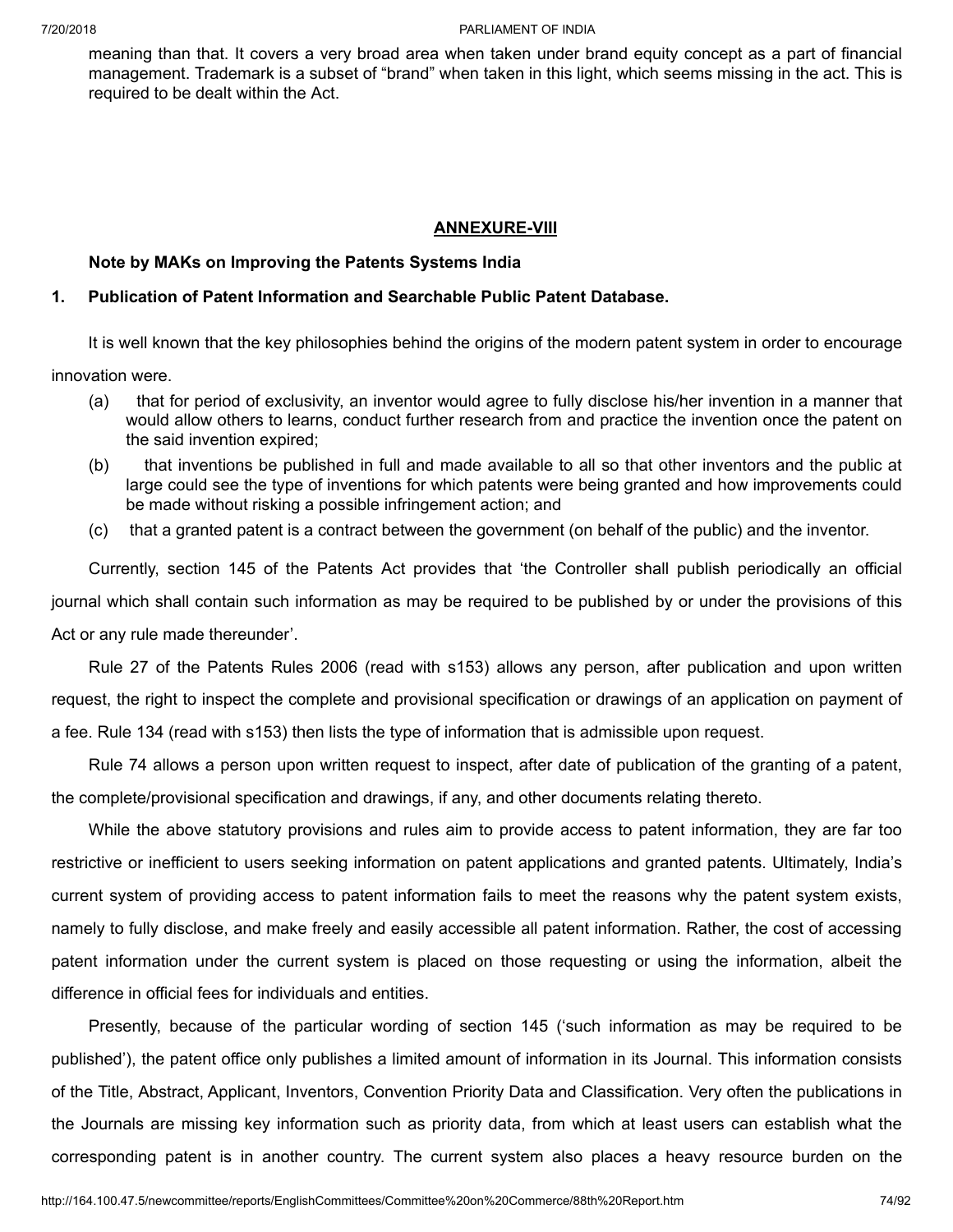information seeker. As our experience of obtaining patent information has shown, in particular specifications and status reports of applications, the current system is cumbersome and inefficient financially and time wise.

The same problem exists in relation to granted patents. Although the patent office journals list the granted patents, the full and final specification as granted is only available if one follows the procedure under Rule 74. Once again, this is a resource constraint on users of the patent system. It also goes against the philosophy that once a patent is granted it should be made free public information.

The most significant constraint of the current patent publication system in India, is the lack of a searchable patents database that provides all the above information on an updated basis. Two years have passed since the 2005 Patent Amendments Act, yet an electronic searchable patent database is not available. The current PDF file format is not suitable for searching all the journal publications at once. It has taken the intervention of a third party, Big Patents India (http:// India.bigpatents.org//), to create one form of a searchable database. However, because the patent office does not publish the full specifications either at application or at the granted stage, databases such as Big Patents are not able to provide the full information without having to expand huge resources making written requests for specifications and the status of applications.

The fallout from not having a public searchable patent database is that inventors, commercial competitors, academic researchers and a variety public interest groups are not able to effectively search for patents. This can be a significant problem, as these groups need to know what patents exist in India so they can determine any legal risks or the validity of the patents being filed and granted. Unless one is to request all the information and pay all the required fees on an ongoing basis, as currently required, the information is not easily accessible and, therefore often remains with the patent office, the applicant or an opponent. This lack of readily available information does not help create transparent patent system, in particular one that will ensure only quality patent rights are made available.

#### **2. Access to Examination Reports**

Currently section 144 of the Patents Act states that reports of the examiners to the Controller shall not be open to public inspection or be published by the Controller.

The lack of transparency in how the patent office is examining applications only serves to make for a weaker patent system. This is because the patent office becomes less accountable for its decisions and it also prevents the public form being able to monitor and even engage in how patents are granted. After all, it is the public, as consumer of many patented goods, who are required to pay higher prices that often result from patent monopolies that may not be legally valid. Moreover, for a pre and post grant opposition system that India has, it makes it all the more important that opponents can track the work of examiners so that they can decide whether to file an opposition based on prior/art evidence an examiner may have missed. Such transparency helps to strengthen the patent system and also assist examiners in their work.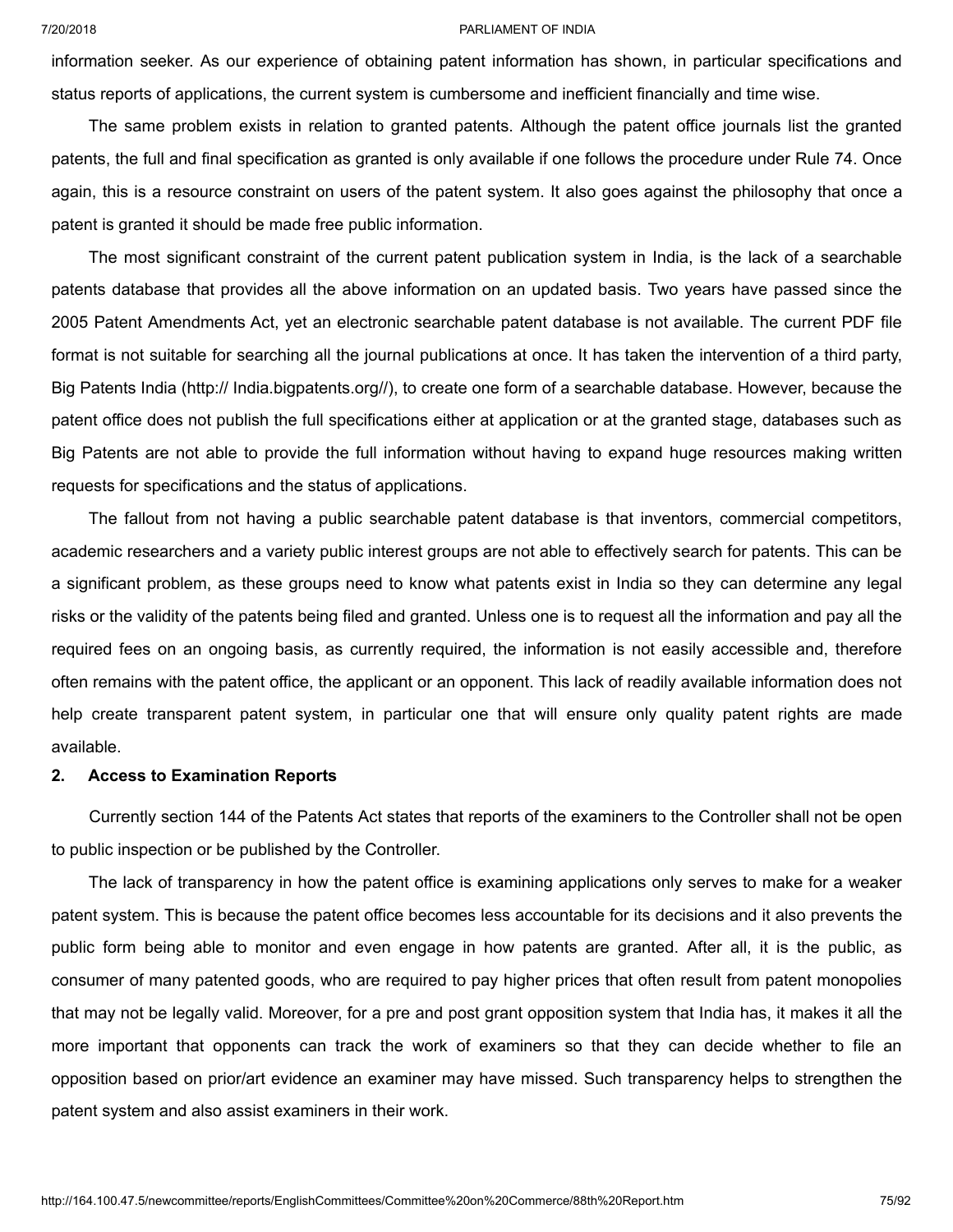In view of this, the public should be permitted access to all examination reports via an online searchable database. The European Patent Office (EPO) and U.S Patent and Trademarks Office (USPTO), among other, offer free access to all examination reports of pending applications (in the EPO's case the access remains free even after the patent has been granted).

#### **3. Access to Patent Office Decisions relating to Oppositions**

In relation to the point made above, the patent office does not make available copies of decisions from pregrant oppositions, the Opposition Board hearing post-grant oppositions or the Appellate Board.

The inability to access such decisions only serves to retard the development and understanding of case law among examiners in other branches of the Indian Patent Office, patent attorneys and lawyers, future students of the patent professions, inventors, researches and the public at large. Indeed, the lack of access to decisions prejudices applications and opponents who may wish to rely on a decision as being a precedent. This is particularly so with a new model provision like s3(d) of the Patents Act, which requires full transparency in how it is being interpreted and applied. No legal system, which the patent office is supposed to implement, can function effectively without its case law and decisions being open to review and scrutiny.

#### **4. Re-writing or Clarifying the Pre-Grant Opposition Rules and Procedure**

It appears that the rules for filing a representation of opposition before the granting of a patent section 25(1) are not being applied in a consistent fashion by the patent office.

Recently, the Chennai Patent Office issued a patent for application number 959/MAS/1995 without providing a hearing to the Opponent, despite the fact that the Opponent requested one.

This is not the first time that the rules for pre-grant opposition have been applied inconsistently between the four patent offices. In the matter concerning the opposition against application numbers 896/DEL/2002 and 963/DEL/2002, the Delhi Patent Office refused to provide the opponents with applicant's response to the opposition. It was only after the matter was taken to the High Court in Delhi that the Delhi Patent Office agreed to provide applicant's response. In another matter concerning patent application number 2485/DEL/1998, the same office (Delhi) provided the applicant's response. In the well documented Gleevec patent opposition, the Chennai patent office applied the post-grant opposition rules whereby the opponent received Novartis's response to the opposition from the Chennai Patent Office and the procedure/hearing was conducted *inter parties*. The Mumbai patent office has been known to adopt the practice of not passing on the applicant's response to an opponent in a pre-grant opposition and deciding matters on the papers in front of it.

The problem appears to lie in the wording of Rule 55 and the lack of guidelines for examiners. Based on the wording of Rules 55 (3) and 55(5), which state that 'on consideration of the representation of opposition or response of the applicant, the Controller can either refuse to grant a patent for the application or request amendment', it would seem that bar a hearing requested by either party, technically the representation of opposition or the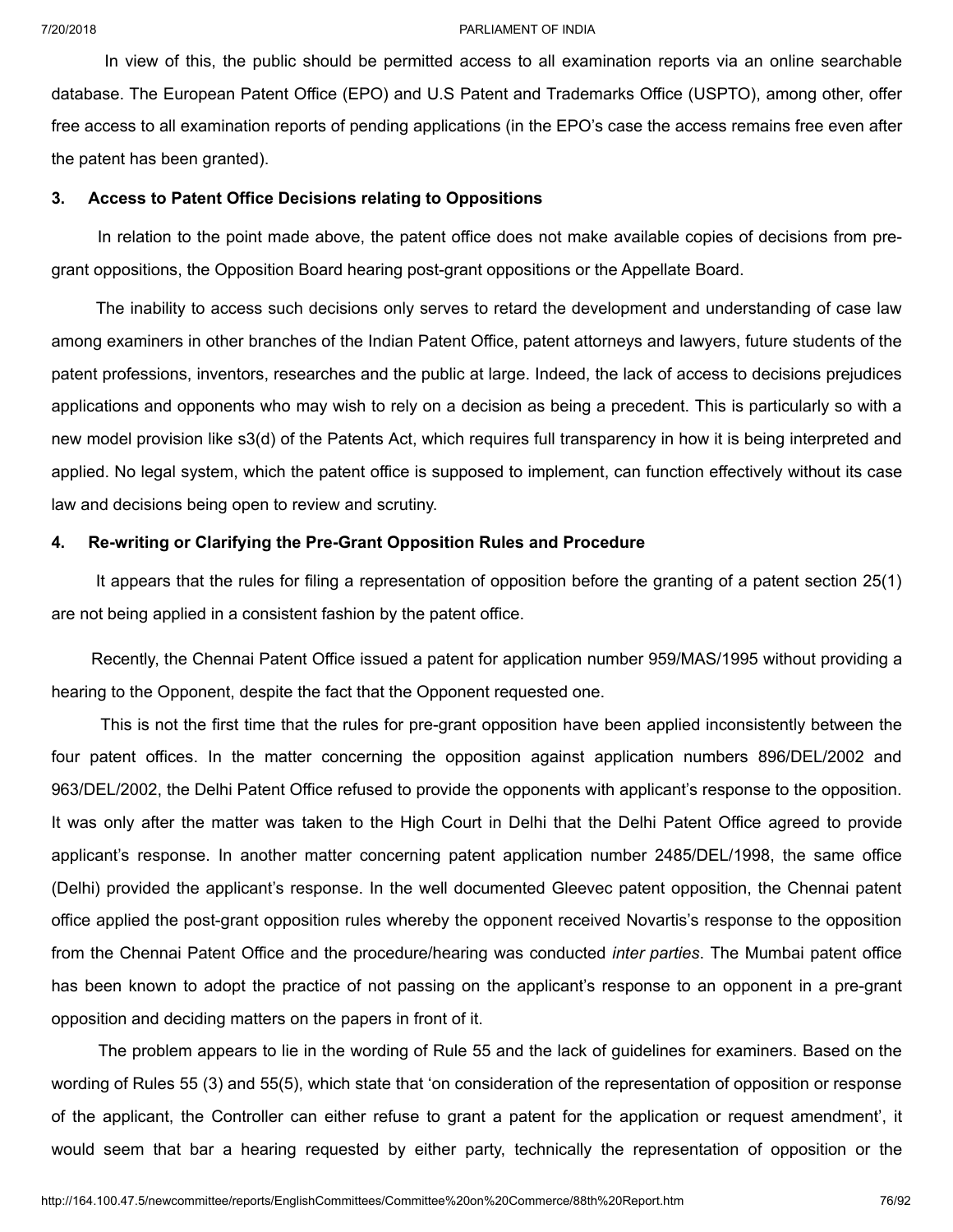application could be dismissed at either of these points of the procedure by the Controller based on the merits of the opposition/response of the applicant. It would appear this can happen without any further exchanges between the opponent, application and the patent office.

But where either party has requested a hearing, then it is difficult to see why the party should not be heard, even if the Controller is leaning towards granting the patent. Otherwise what is the point of providing the right to a hearing in s25(1)? Also, if a hearing is requested, then surely the opponent should be entitled to see the response of the applicant – else what is the opponent going to address at the hearing, his/her own opposition?

It is also worth noting Rule 129, which says that before using any discretionary powers under the Act or Rules, which is likely to adversely affect an applicant or a party to the proceeding, the Controller shall give the applicant/part a right to a hearing. The question here though is whether an opponent to a pre-grant opposition is a 'party' to proceedings?

It appears the rules for pre-grant opposition were drafted in a way to make them different from the rules for post-grant oppositions – and possibly to resemble an ex parte/observation procedure (but with a hearing – which is a strange format in itself). But the different patent offices are applying a mixture of the pre and post grant opposition rules, which is resulting in a dysfunctional pre-grant opposition system.

#### **5. 'Any Person Interested' – Section 25(2)**

Section 25 (2) of the Patents Act provides that 'any person interested' may oppose an application after grant but within one year of the date of publication of grant. Section 2(1)(t) describes a 'person interested' as including a person engaged in, or in promoting, research in the same field as to which the invention relates. Section 25(1) of the Act on the other hand uses the broader term 'any person'.

It is noticeable that the term 'any person interested' is a remnant from the old Patents Act as taken from s14(1) of the now repealed UK Patents Act 1949 and is being interpreted by some to have a narrower scope than 'any person', namely only being limited to persons or bodies engaged in research or with commercial interests. Although the patent office has yet to rule on the meaning of the term, we believe it serves little purpose to have a distinction between the *locus standi* available for pre-grant and post-grant oppositions. This is because a narrow interpretation of the term, as being pushed by patentees, could potentially prevent a number of people from being able to oppose a poor quality patent after it has been granted. While we accept that the pre-grant opposition takes care of this problem to some degree, it has to be noted that new evidence may subsequently come to light and so any person should be able to file an opposition as a result.

Interestingly, it is worth noting that Article 99 of European Patent Convention (which governs the EPO postgrant opposition practice) and s72(1) of the UK Patents Act 1977 (Amended) in relation to revocation proceedings (akin to post-grant opposition proceedings) use the term 'any person'. Therefore, there is no restriction on who can oppose or revoke a patent once granted.

#### **6. Telephone Access of Examiners**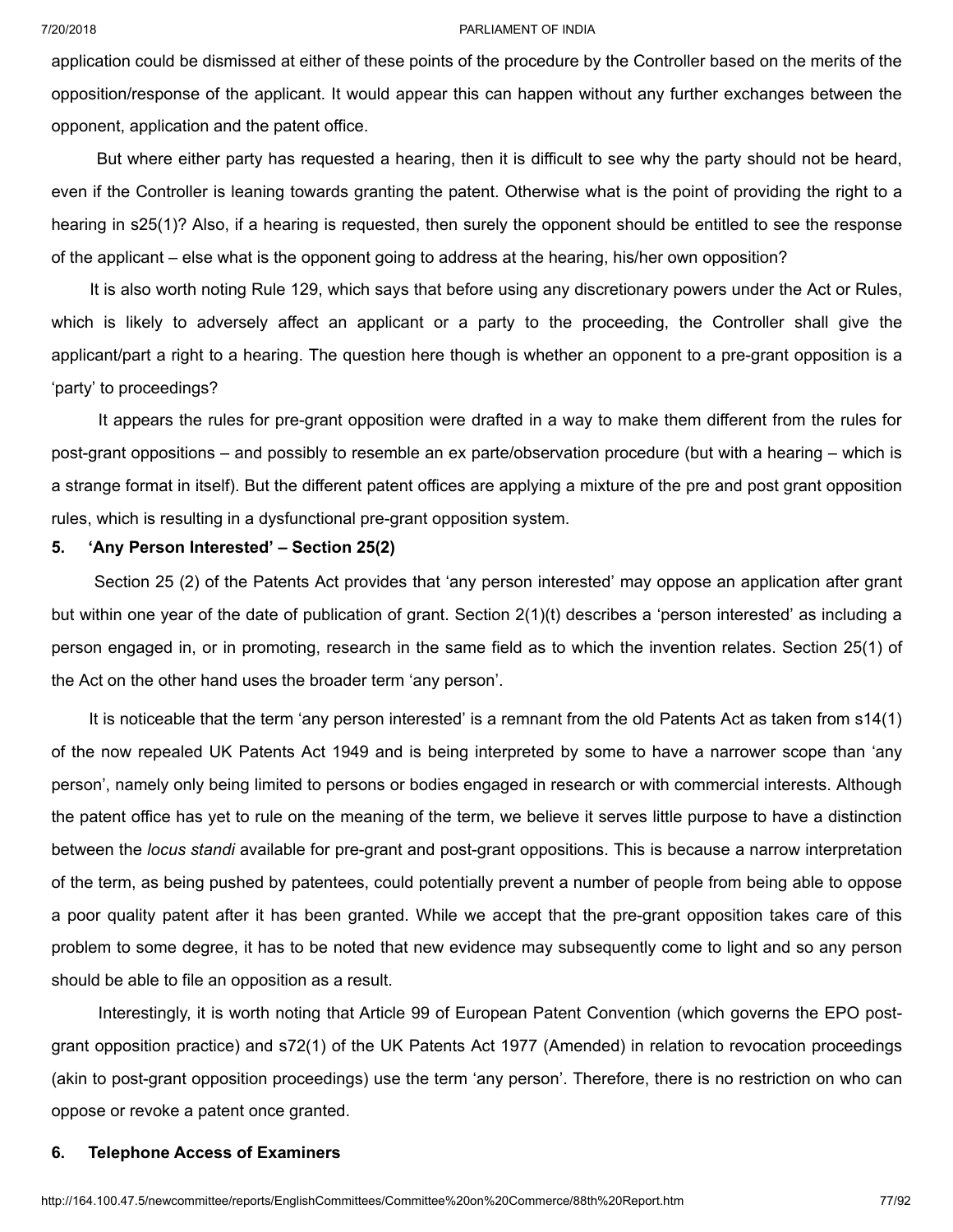Our experience to date shows that there is a lack of direct telephone access to examiners and other officials of the office holding patent status information. The inability to be able to speak directly with a relevant examiner to obtain immediate information can be frustrating and time consuming to one involved in running a legal service for clients.

#### **7. Manual of Patent Practice and Procedure**

Despite the deadline for comments on the draft Manual of Patent Practice passing in August 2005, the final version of the Manual is still not available. Every functional patent office should have a public Patent Practice Manual which users can refer to ensure they follow correct procedure or understand how the patent office guidelines for examination of patents. The lack of a Practice Manual reduces the transparency in how the patent system is making decisions and developing its practice. It also prejudices applicants, opponents and any other person interested in engaging in the patent system.

#### **ANNEXURE-IX**

# **Note by Organisation of Pharmaceutical Producers of India (OPPI) Patentability**

Indian Parliament passed the Patents Act 2005 on 23<sup>rd</sup> March, 2005, reestablishing product patent protection in all fields, including food, agrochemicals and pharmaceuticals for a period of twenty years.

Presently, the Indian Patents Act allows only New Chemical Entities (NCEs) to be patentable. Other forms such as polymorphs, metabolites, Novel Drug Delivery Systems (NDDS), etc. should show significant efficacy over the NCE Section 3 (d) to be patentable. The Government had appointed a Committee under the Chairmanship of Dr. R. A. Mashelkar, then Director General, Council of Scientific & Industrial Research (CSIR) to examine whether this stand is Trade Related Aspects of Intellectual Property Rights (TRIPS) complaint. However, this report has been withdrawn due to certain charges of technical inaccuracies in the report. We request the Government to accept the part of the report which recommends extending patentability to polymorphs, NDDS, etc.

OPPI believes that apart from NCE's all other forms should be patentable provided they meet the criteria of novelty, non-obviousness and commercial applicability.

#### **Pre & Post Grant Opposition**

Both pre and post grant opposition is introduced in the Act allowing oral hearings. Opposition can be filed any time after the date of publication of the patent application to the date of grant. This has resulted in large number of pre-grant oppositions being filed resulting in delaying of patent granting process. Also 'serial' pre-grant oppositions are made which causes further delay. OPPI does not approve pre-grant opposition. Post Grant opposition is an internationally accepted practice.

## **Compulsory Licensing (CL)**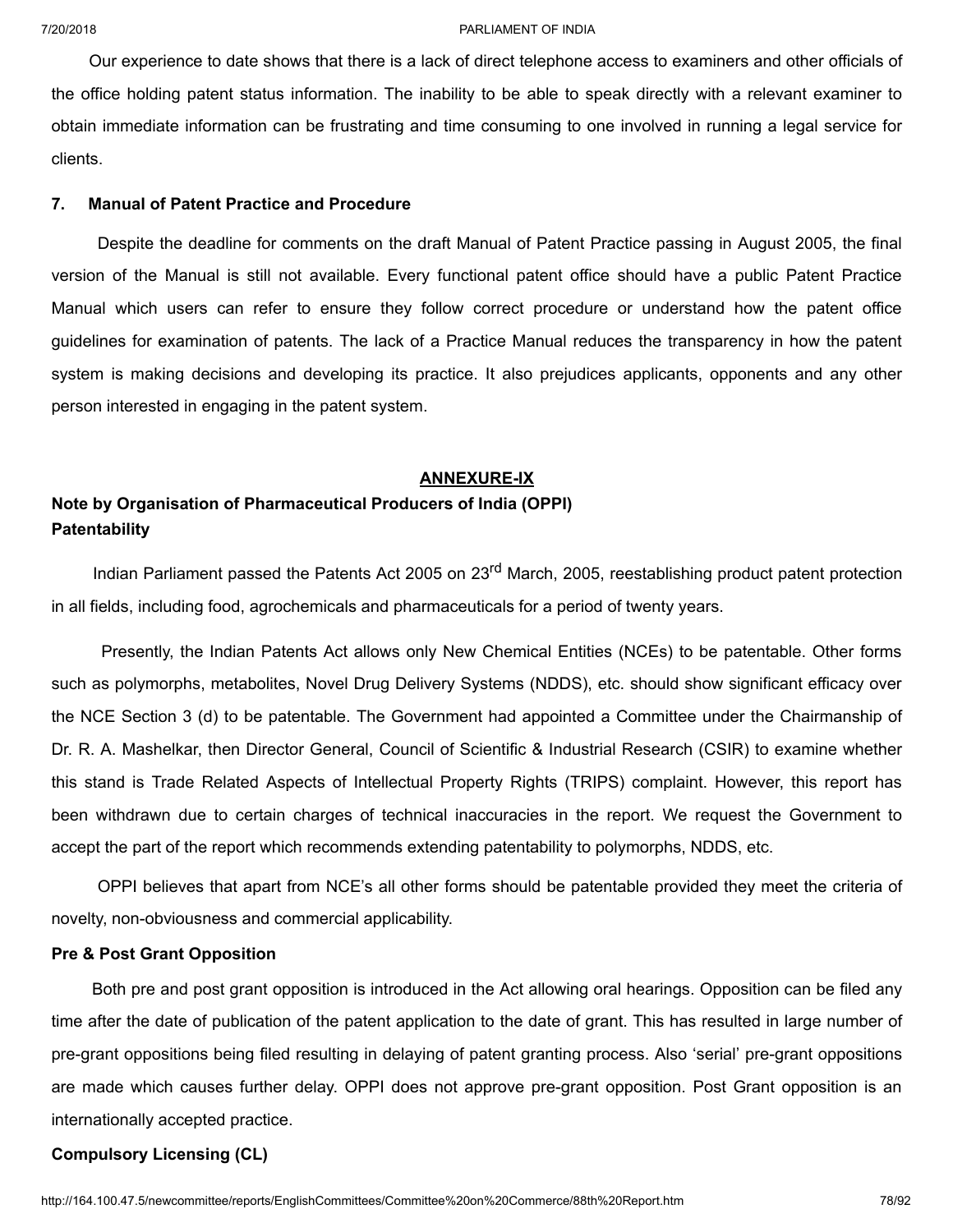Scope of CL has been broadened to include affordability, non-working of patent, etc. The patent holder will be entitled for compensation from the licensee. CL will be available for export to any country having insufficient or no manufacturing capacity to address public health needs. While OPPI has no objection to granting of CL in national emergency or extreme urgency, it feels that broadening the scope for affordability, etc. will result in abuse of this provision.

#### **Data Protection (DP)**

DP is an integral part of IPR. Lack of DP provision will be disincentive to R&D based companies and innovators.

M/s. Satwant Reddy Committee Report on Data Protection was recently submitted (May 2007). The Report, while accepting the importance of Data Protection does not provide proper guidelines for its implementation and recommends calibrated approach.

OPPI believes that for public health reasons, every applicant for a marketing approval, whether the first or subsequent applicant, must generate their own data. It is important that the regulator should not be permitted to rely upon the data generated by another applicant, as any lacuna in such applicants' data will merely be repeated/endorsed in the case of subsequent applicants. In short, it is not sufficient to merely not disclose regulatory data submitted for seeking regulatory approval, there must be non-reliance on another applicant's data as well. It is therefore important that all applicants, must generate their own data for seeking marketing approval of a new drug.

Data Protection and Patents, as rightly mentioned in the Report, are two distinct Intellectual Property Rights; the former protects **data/information** generated by an applicant which is required to be submitted to Regulatory Authorities for seeking Marketing approval, whereas the latter protects the **innovation** itself. These separate forms of Intellectual Property Rights ought not to be linked and should be dealt with separately.

Many of our members have plans to make substantial investments in R&D, clinical trials, etc. in India. Lack of provision for Data Protection will be seen as inadequate protection of Intellectual Property resulting in reduced FDI flow since such investment will be diverted to countries with a friendlier Intellectual Property regime and also slow down early launch of some of the new drugs.

According to a recent report dated 27<sup>th</sup> August, 2007 by Mr. Andrew Jack, Financial Times, London – "China has overtaken India as one of the fastest growing locations for Drug Trials, in a fresh sign of the importance of world's most populous country to the Pharma Industry". Six years of Data Protection provided by China may have helped them.

Data Protection should not be limited only to data generated in respect of NCEs but also extended to any other data submitted to the Regulatory authority for seeking marketing approval. To illustrate, the Government of India is planning to invest Rs. 1000 crores for developing Nanotechnology. In the context of Pharmaceuticals,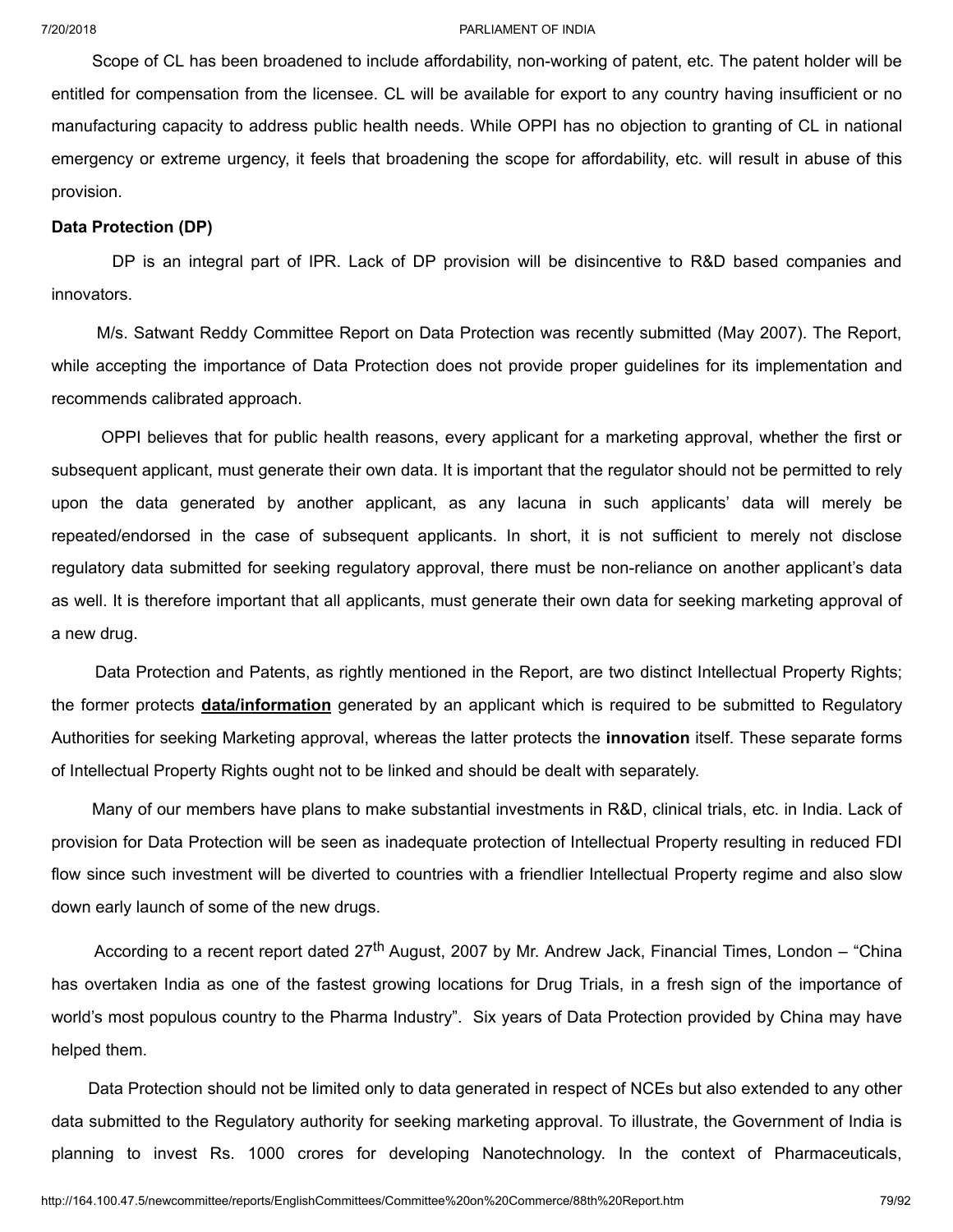Nanotechnology will help in developing new drug delivery systems which will have considerable positive impact on public health. Data generated from such technology in the context of pharmaceuticals will have to be submitted to the Regulatory authorities for seeking marketing approvals. Without the benefit of Data Protection, the Government's own data into the generation of which, the Government has invested several hundred crores, could be unprotected and relied upon by any party without the need for investing any amounts for generating such data. OPPI requests Data Protection for minimum 5 years after grant of marketing approval in India.

#### **Calibrated Approach**

India already had 10 years of transition period from 1995 to 2005 to comply with WTO commitment on product patents. We believe that there is no need to further transition period through "calibrated approach" for grant of Data Protection.

#### **ANNEXURE-X**

#### **Note by Justice V. K. Krishna Iyer (Former Judge, Supreme Court)**

The former Justice has stated that the Department of Industrial Policy and Promotion has through the website of the Patent Office, put up a Draft Manual of 2008 practice and procedure for implementing the Patents Act, 2005. He has informed that the principal Act of 1970 has been drastically revised to comply with TRIPS agreement and Paris Convention. Thus, the new law of 2005 has been in operation for just a little over 2 years and the Patent Office Procedure, under the new law, is still to evolve. In any case the practice has to be within the frame-work of statute law and all questions which arise there-under are solely within the purview of and regulated by the provisions contained in the Act and Rules. Secondly, the Powers of Controller are clearly defined in the Act and neither the Controller nor the Central Government has any authority or sanction of law to publish a manual of the kind put on the website. The patent office in the document itself has inserted language which recognizes the absence of any legality for the document and disowns any authoritative nature of contents of the Document. Containing as it does interpretation of various provisions of law by the patent office which is the function of judiciary, the official manual if implemented would provide a fertile ground for litigation and controversy in inter-pretation of the legal aspects (vis-à-vis the Act/Rules and the manual), tending to tilt the balance of convenience in favour of MNCs, who have the resource to litigate. Admittedly, the document has no legal basis and cannot be relied only any one in respect of any processings under the Act and Rules for its authority. He has instead suggested that if at all it is necessary to publish a manual, it should be modeled on what the Patent Office has been doing for over a century by publish a 'Patent Office Hand Book', updated through revised editions from time to time. He has, therefore, urged that the present draft manual should be wholly scrapped and in its place a new edition of Patent Office Hand Book may be brought, if it is considered necessary. The absence of a manual or a Patent Office Hand Book will not do any harm, but a manual of this nature will do more harm than good.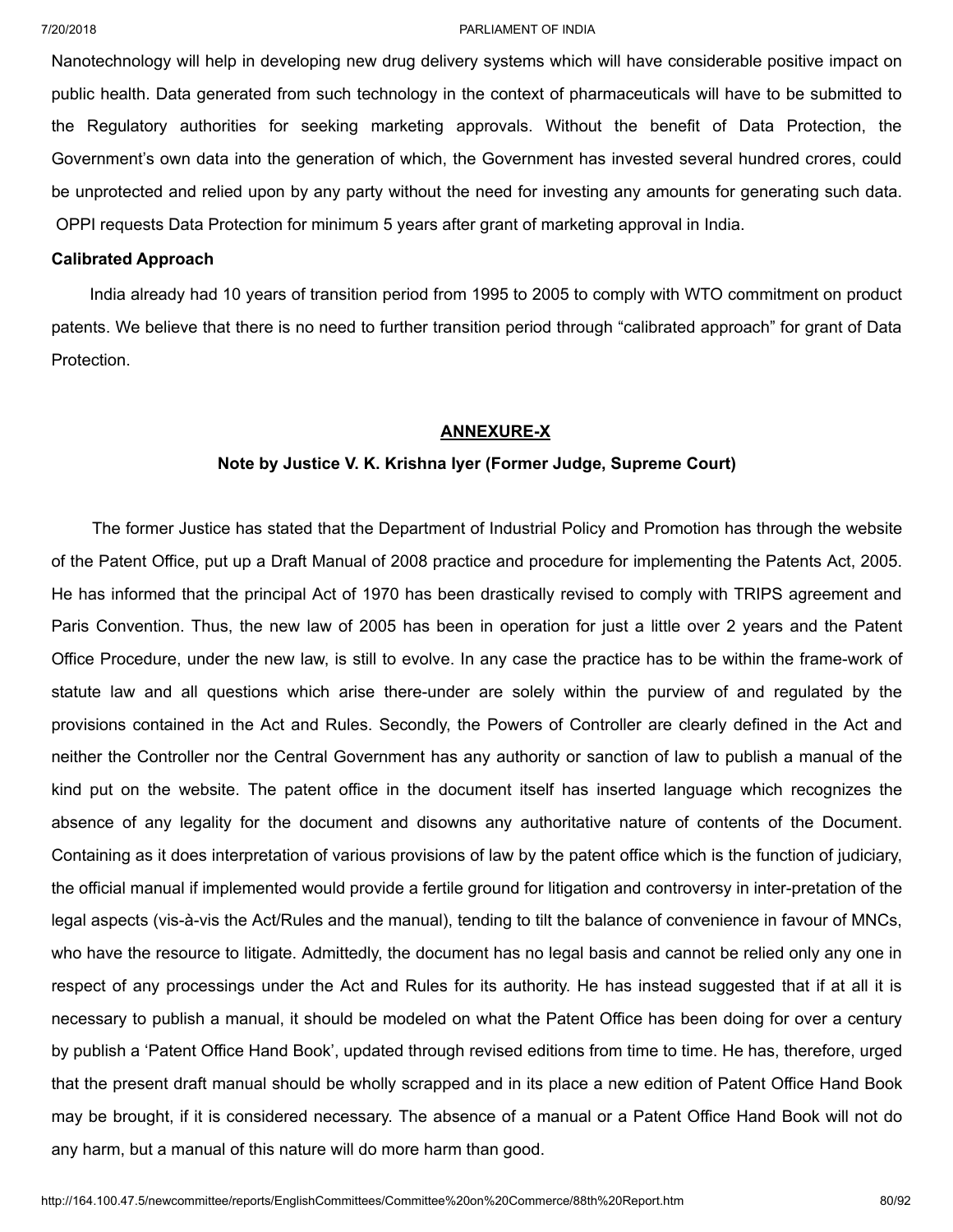#### **MINUTES**

## **\*XI ELEVENTH MEETING**

The Department Related Parliamentary Standing Committee on Commerce meet at 11.00 A.M. on Friday, the 12<sup>th</sup> June, 2006, in Room No. '63', First Floor, Parliament House, New Delhi.

#### **PRESENT**

1. Dr. Murli Manohar Joshi ¾ *Chairman*

#### **RAJYA SABHA**

- 2. Shri Thennala G. Balakrishna Pillai
- 3. Shri Abu Asim Azmi
- 4. Shri Robert Kharshiing

## **LOK SABHA**

- 5. Shri K. Francis George
- 6. Shri Shankhlal Majhi
- 7. Shri Ram Chandra Paswan
- 8. Shri Jivabhai A. Patel
- 9. Shri Haribhau Rathod
- 10. Shri S.P.Y. Reddy
- 11. Shri Sarbananda Sonowal
- 12. Shri C.H. Vijayashankar

#### **WITNESS**

Shri B.K.Keayla, Managing Trustee, Centre for Study of Global Trade System and Development, Delhi.

#### **SECRETARIAT**

Shri Ravi Kant Chopra, JS & FA Shri Surinder Kumar Watts, Director Shri D.K.Mishra, Committee Officer

2. The Chairman drew attention of members to the Committee's deliberations on the subject of \*\*\* some experts in connection with the problems which the country may come across on account of amendments to the Patents Act, 1970, with a view to find out what could have been possible within the framework of our where the contract of  $\sim$  12  $^2$ <u>st to 10<sup>th</sup></u>

Meeting of the Committee pertains to other subject matter.

\*\*\* pertains to other subject.

international commitments under the TRIPS Agreement. Further, in the era of globalisation and lliberalization of the Indian economy, the Government of India has been taking various initiatives to modernize and streamline the intellectual property administration in the country. The Patent office and the Trademarks Registry are the revenue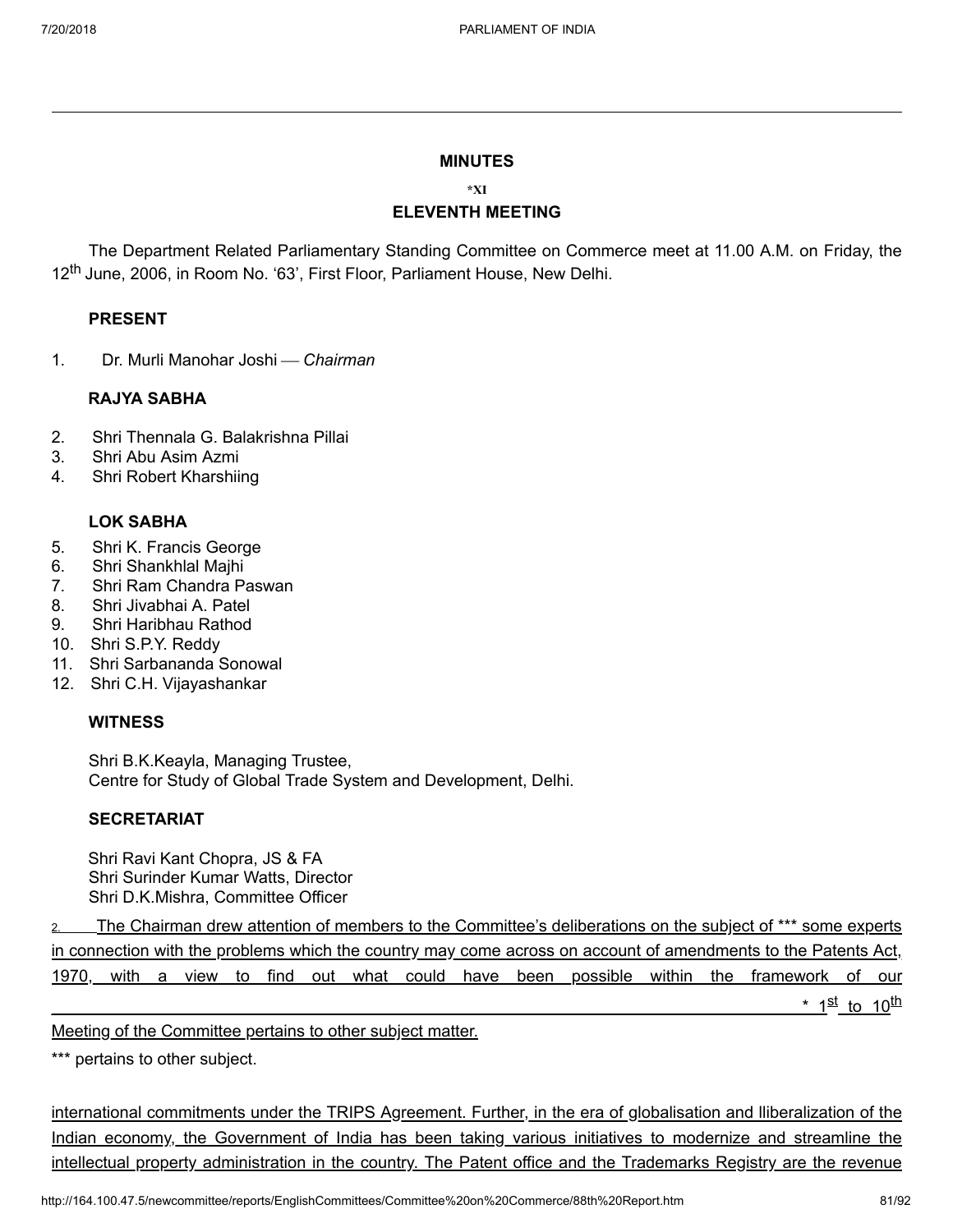L,

#### 7/20/2018 PARLIAMENT OF INDIA

generating offices under the intellectual property administration. The laws on Patents, Designs, Trademarks and Geographical indications have been amended/enacted and updated. Government have also taken up modernization of intellectual property offices in the country. Considering the importance assumed by intellectual property administration in the country, he had, therefore, selected the subjects of Patent and Trademarks Systems in India for examination by the Committee. Shri B.K.Keayla, Managing Trustee, Centre for Study of Global Trade System and Development, Delhi had been invited to present his views on the subjects before the Committee.

3. The Committee then heard the views of Shri B.K.Keayla on the subject of Patents and Trade Marks Systems in India. Members sought some clarifications, which were provided by the witness.

4. A verbatim record of the proceedings of the meeting was kept.

5. \*\*\* The Members were of the view that it would be better if on-the-spot visits to \*\*\*, Patents Offices and Trademarks Registry at Kolkata, Chennai and Mumbai are undertaken. Accordingly, the Committee decided to visit the \*\*\*, Patents Offices and Trademarks Registry at Kolkata, Chennai and Mumbai tentatively on or after 5<sup>th</sup> of July, 2006. It authorized the Chairman to finalise the programme and details of the visit and approach Hon'ble Chairman, Rajya Sabha, to obtain permission for the visit of the Committee.

6. The Committee adjourned at 12.50 A.M.

\*\*\* pertains to other subject.

# \***III THIRD MEETING**

The Department Related Parliamentary Standing Committee on Commerce met at 3.00 P.M. on Tuesday, the 26<sup>th</sup> September, 2006, in Room No. '63', First Floor, Parliament House, New Delhi.

# **PRESENT**

1. Dr. Murli Manohar Joshi ¾ *Chairman*

# *Rajya Sabha*

- 2. Shri Thennala G. Balakrishna Pillai
- 3. Shri Banwari Lal Kanchhal
- 4. Shri Moinul Hassan
- 5. Shri Dinesh Trivedi
- 6. Shri Robert Kharshiing

# **LOK SABHA**

- 7. Shri C.K. Chandrappan
- 8. Shri D.V. Sadananda Gowda
- 9. Shri Jivabhai A. Patel
- 10. Shri Virchandra Paswan
- 11. Shri Shisupal N. Patle
- 12. Shri E. Ponnuswamy
- 13. Shri Kashiram Rana
- 14. Shri Haribhau Rathod
- 15. Shri S.P.Y Reddy
- 16. Shri Bharatsinh Madhavsinh Solanki
- 17. Shri Sarvananda Sonowal
- 18. Shri Manjunath Kunnur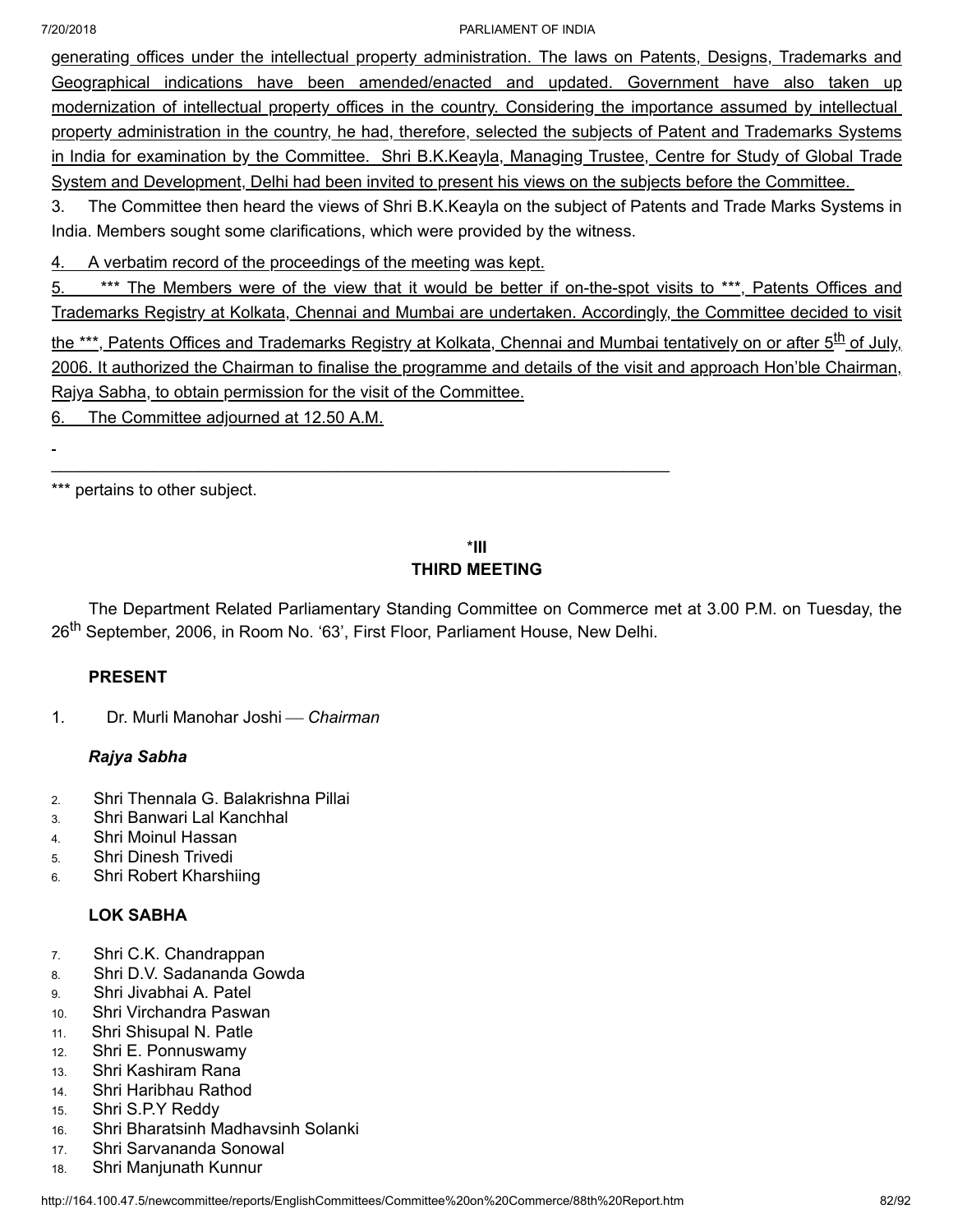- 19. Shri Amitava Nandy
- 20. Shri Braja Kishore Tripathy

# **SECRETARIAT**

Shri Ravi Kant Chopra, JS & FA Shri M.K. Khan, Under Secretary Shri D.K.Mishra, Committee Officer

2. \* \* \*

<u>st & 2<sup>nd</sup> Meeting</u>

|    |                                                    |         | * 1 <u>S</u> |  |
|----|----------------------------------------------------|---------|--------------|--|
|    | of the Committee pertains to other subject matter. |         |              |  |
|    | *** pertains to other subject.                     |         |              |  |
| 3. | *                                                  | $\star$ | $\star$      |  |

3.2 \* \* \* 4. \* \* \*

5. The Committee also decided to further examine the subject of '\*\*\* and 'Patents and Trademarks System in India' by making on-the-spot visit to Kandla and Surat SEZs, as well as Patents and Trademarks office at Mumbai and Trademarks Registry at Ahmedabad. Accordingly, the Committee decided to visit the \*\*\* and Patents and Trademarks office at Mumbai and Trademarks Registry at Ahmedabad from 15<sup>th</sup> to 20th October, 2006. The Committee authorized the Chairman to finalise the programme as well as details of the visit and to approach Hon'ble Chairman, Rajya Sabha, to obtain permission for the visit of the Committee.

6. The Committee decided to meet again on 14<sup>th</sup> October, 2006 at 3.00 P.M. in Delhi.

 $\mathcal{L}_\mathcal{L} = \mathcal{L}_\mathcal{L} = \mathcal{L}_\mathcal{L} = \mathcal{L}_\mathcal{L} = \mathcal{L}_\mathcal{L} = \mathcal{L}_\mathcal{L} = \mathcal{L}_\mathcal{L} = \mathcal{L}_\mathcal{L} = \mathcal{L}_\mathcal{L} = \mathcal{L}_\mathcal{L} = \mathcal{L}_\mathcal{L} = \mathcal{L}_\mathcal{L} = \mathcal{L}_\mathcal{L} = \mathcal{L}_\mathcal{L} = \mathcal{L}_\mathcal{L} = \mathcal{L}_\mathcal{L} = \mathcal{L}_\mathcal{L}$ 

7. The Committee adjourned at 4.20 p.m.

\*\*\* pertains to other subject.

# \***XVII SEVENTEENTH MEETING**

The Department Related Parliamentary Standing Committee on Commerce met at 11:00 A.M. on Thursday, the 07<sup>th</sup> June, 2007, in Committee Room 'C', Ground Floor, Parliament House Annexe, New Delhi.

# **PRESENT**

1. Dr. Murli Manohar Joshi ¾ *Chairman*

# *Rajya Sabha*

- 2. Shri Thennala G. Balakrishna Pillai
- 3. Shri Banwari Lal Kanchhal
- 4. Shri Dinesh Trivedi

# **LOK SABHA**

5. Shri C.K.Chandrappan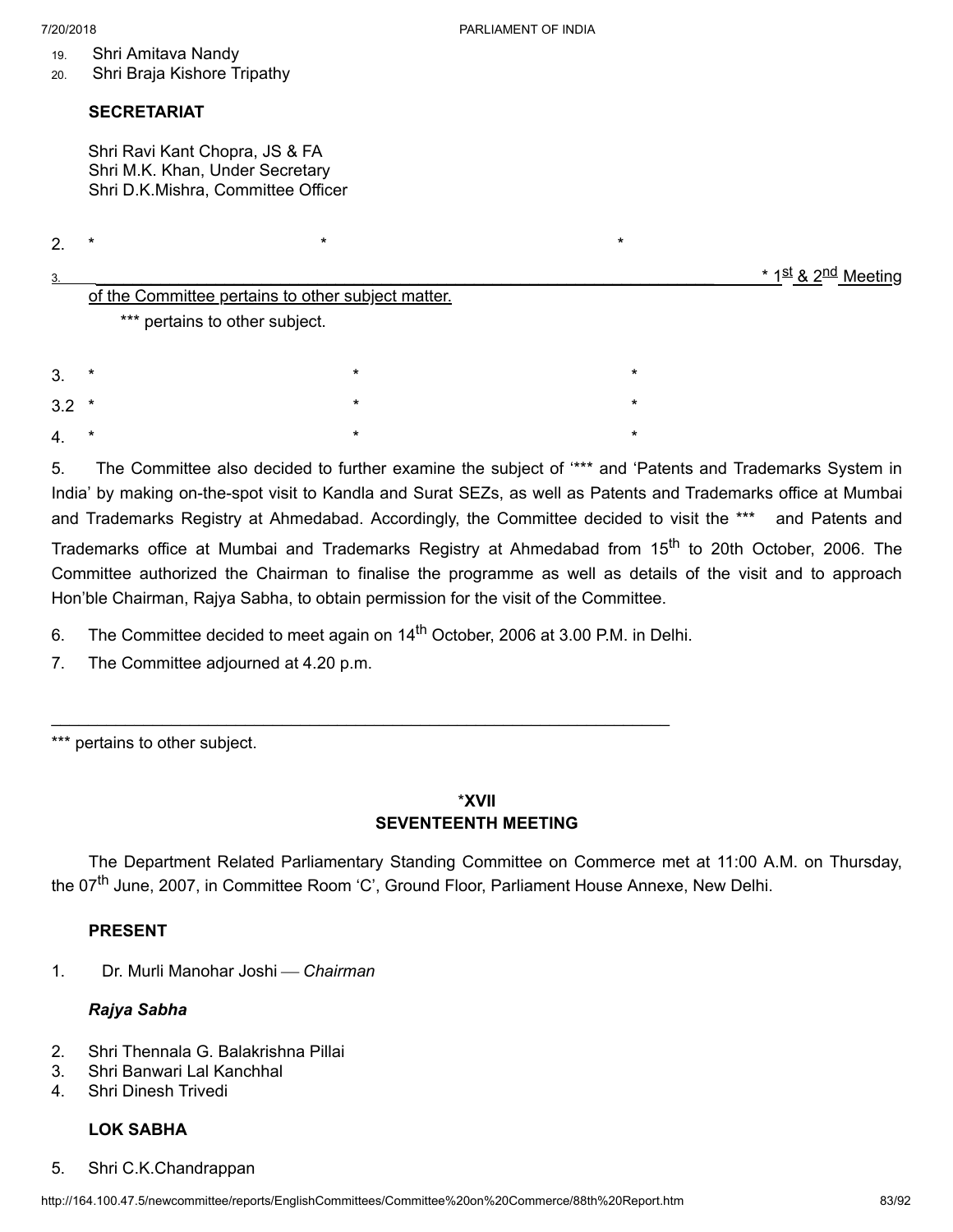- 6. Shri D.V. Sadananda Gowda
- 7. Shri Radhey Shyam Kori
- 8. Shri N. N. Krishnadas
- 9. Shri E. Ponnuswamy
- 10. Shri Haribhau Rathod
- 11. Shri S. P.Y. Reddy
- 12. Shri Nikhilananda Sar
- 13. Shri Sarbananda Sonowal
- 14. Shri Manjunath Kunnur
- 15. Shri Braja Kishore Tripathy
- 16. Shri Sippiparai Ravichandran

# **WITNESSES**

# **Representatives of the Department of Industrial Policy and Promotion**

Dr. Ajay Dua, Secretary Shri N. N. Prasad, Joint Secretary Shri Gopal Krishna, Joint Secretary Mrs. Gauri Singh, Director Mrs. Rugmini Parmar, Director Shri M.S. Dhakad, Director Shri T.C. James, Director Shri V. Ravi, CGPDTM Shri N.K. Seth, Deputy Controller, Patents Shri D.P.S. Parmar, Deputy Controller, Patents

\* 4<sup>th</sup> to 16<sup>th</sup> Meeting of the Committee pertains to other subject matter.

 $\mathcal{L}_\mathcal{L} = \mathcal{L}_\mathcal{L} = \mathcal{L}_\mathcal{L} = \mathcal{L}_\mathcal{L} = \mathcal{L}_\mathcal{L} = \mathcal{L}_\mathcal{L} = \mathcal{L}_\mathcal{L} = \mathcal{L}_\mathcal{L} = \mathcal{L}_\mathcal{L} = \mathcal{L}_\mathcal{L} = \mathcal{L}_\mathcal{L} = \mathcal{L}_\mathcal{L} = \mathcal{L}_\mathcal{L} = \mathcal{L}_\mathcal{L} = \mathcal{L}_\mathcal{L} = \mathcal{L}_\mathcal{L} = \mathcal{L}_\mathcal{L}$ 

# **SECRETARIAT**

Shri Ravi Kant Chopra, JS & FA Shri Surinder Kumar Watts, Director Shri M.K. Khan, Under Secretary

2. The Committee heard the views of the Secretary, Department of Industrial Policy and Promotion on the subjects of i) 'Patents and Trademarks Systems of India' and ii) '\*\*\*. Members sought some clarifications, which were replied to by the witnesses. The Chairman directed the witnesses to send their written replies in response to the queries, for which information was not readily available.

A verbatim record of the evidence was kept.

3. \*  $\qquad \qquad \star$   $\qquad \qquad \star$ 

4. The Committee adjourned at 2.30 p.m.

 $\mathcal{L}_\text{max}$  and  $\mathcal{L}_\text{max}$  and  $\mathcal{L}_\text{max}$  and  $\mathcal{L}_\text{max}$  and  $\mathcal{L}_\text{max}$  and  $\mathcal{L}_\text{max}$ 

<sup>\*\*\*</sup> pertains to other subject.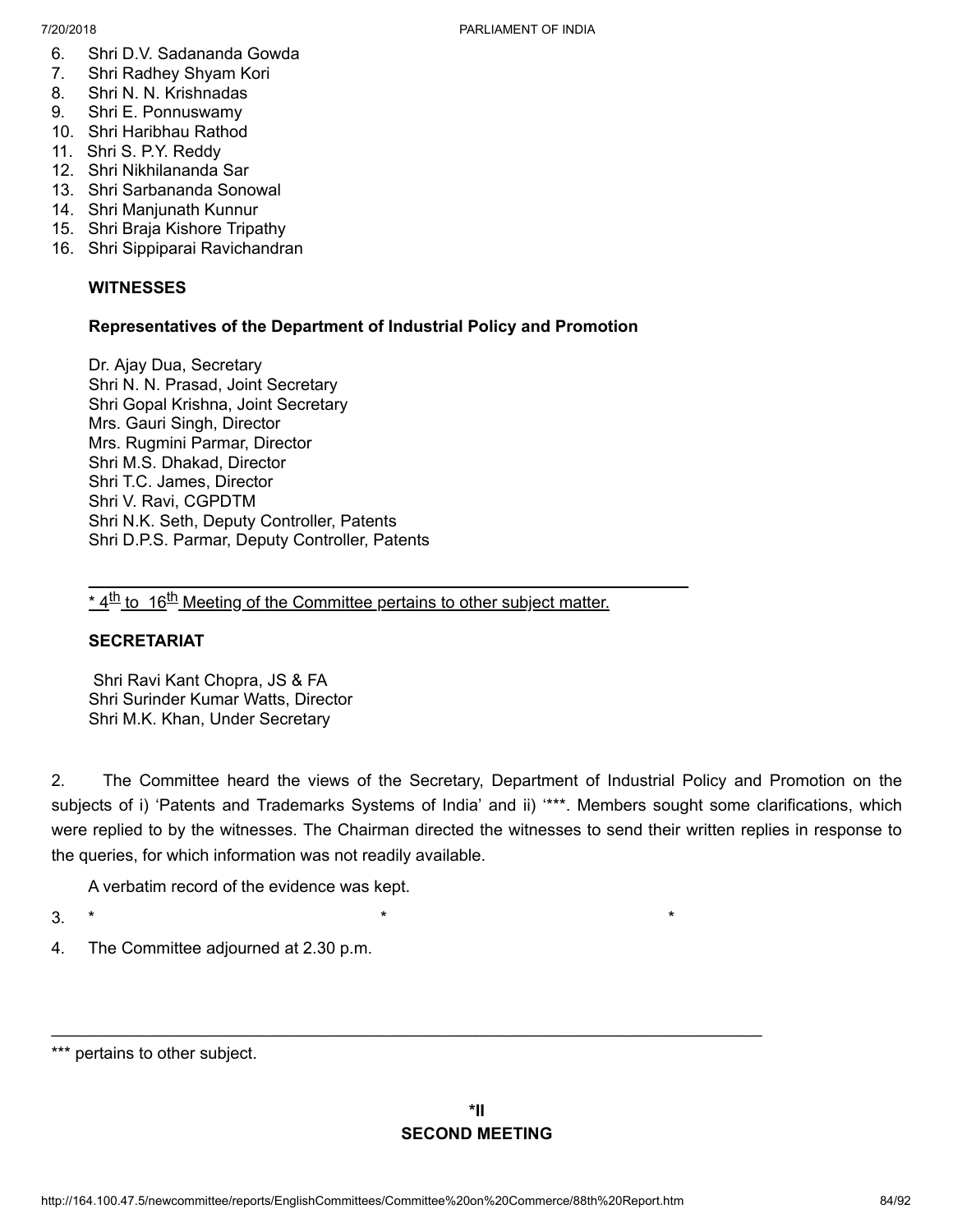The Department Related Parliamentary Standing Committee on Commerce met at 4.00 P.M. on Thursday, the 13<sup>th</sup> September, 2007, in Committee Room 'A', Ground Floor, Parliament House Annexe, New Delhi.

# **PRESENT**

1. Dr. Murli Manohar Joshi ¾ *Chairman*

## *Rajya Sabha*

- 2. Shri Jai Parkash Aggarwal
- 3. Shri Banwari Lal Kanchhal
- 4. Shri Mohammed Amin
- 5. Shri Dinesh Trivedi

# **LOK SABHA**

- 6. Shri C. K. Chandrappan
- 7. Shri Kashiram Rana
- 8. Shri Haribhau Rathod
- 9. Shri S.P.Y. Reddy
- 10. Shri Nikhilananda Sar
- 11. Shri Sarvananda Sonowal
- 12. Shri Braja Kishore Tripathy

## **WITNESSES**

# **Representatives of Corporate Law Group**

Ms. Krishna Sarma, Managing Partner Ms. L. Balasubrahmanyam, Partner Mr. Bhaskar Bhattacharya, Sr. Associate

# **SECRETARIAT**

Shri Surinder Kumar Watts, Director Shri M.K. Khan, Deputy Director Smt. Indira C. Vaidya, Committee Officer

<u>\* 1<sup>st</sup> Meeting of the Committee pertains to other subject matter.</u>

 $\mathcal{L}_\mathcal{L} = \mathcal{L}_\mathcal{L} = \mathcal{L}_\mathcal{L} = \mathcal{L}_\mathcal{L} = \mathcal{L}_\mathcal{L} = \mathcal{L}_\mathcal{L} = \mathcal{L}_\mathcal{L} = \mathcal{L}_\mathcal{L} = \mathcal{L}_\mathcal{L} = \mathcal{L}_\mathcal{L} = \mathcal{L}_\mathcal{L} = \mathcal{L}_\mathcal{L} = \mathcal{L}_\mathcal{L} = \mathcal{L}_\mathcal{L} = \mathcal{L}_\mathcal{L} = \mathcal{L}_\mathcal{L} = \mathcal{L}_\mathcal{L}$ 

2. \* \* \*

3. The Committee then heard the views of representatives of Corporate Law Group, New Delhi on Patents and Trademarks System in India. Members sought some clarifications, which were replied to by the witnesses. The Chairman directed the witnesses to send their written replies in response to the queries, for which information was not readily available.

A verbatim record of the evidence was kept.

4. The meeting adjourned at 4.35 p.m.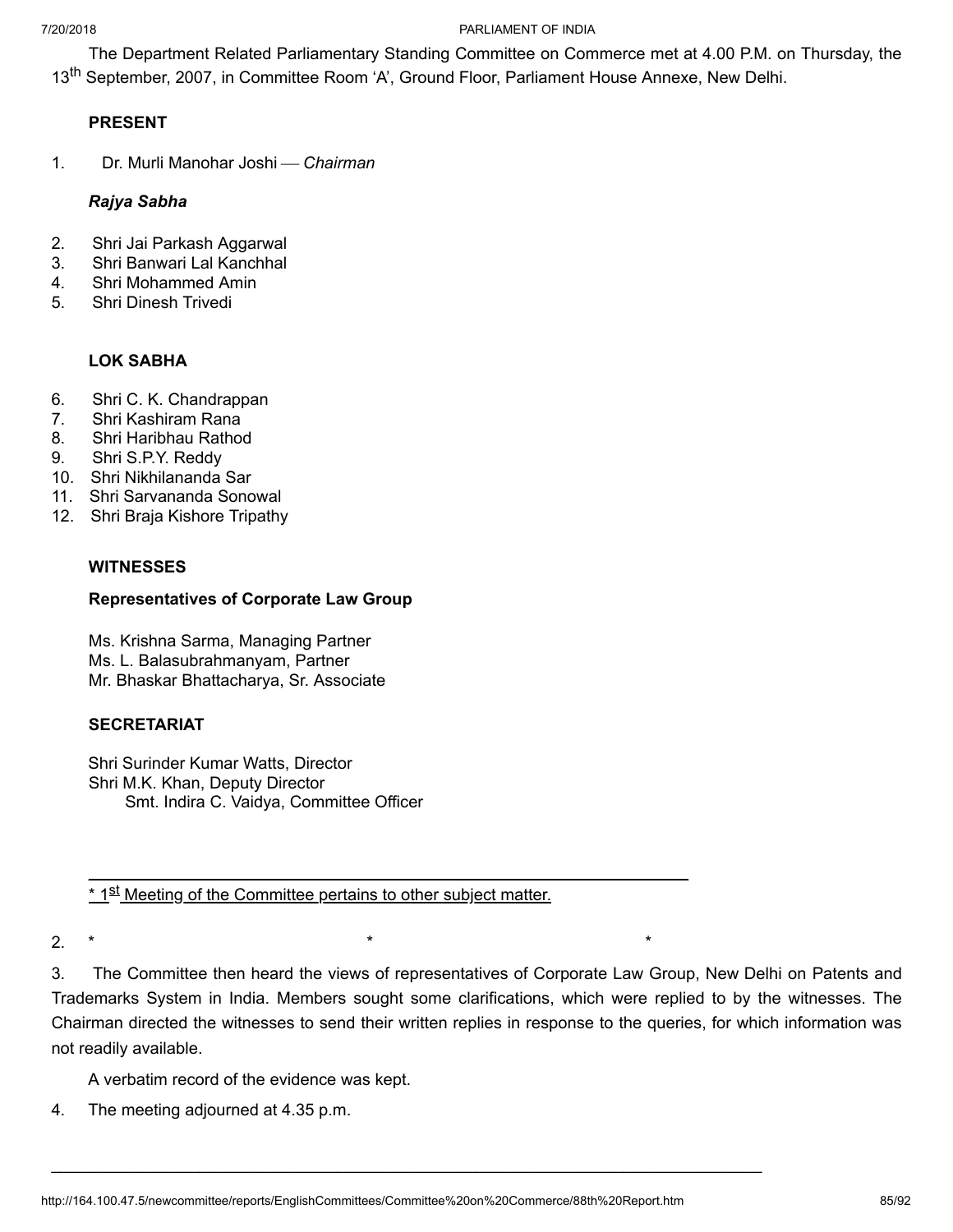\*\*\* pertains to other subject.

## **III THIRD MEETING**

The Department Related Parliamentary Standing Committee on Commerce met at 4.00 P.M. on Friday, the 14<sup>th</sup> September, 2007, in Committee Room 'A', Ground Floor, Parliament House Annexe, New Delhi.

# **PRESENT**

1. Dr. Murli Manohar Joshi ¾ *Chairman*

# *Rajya Sabha*

- 2. Shri Banwari Lal Kanchhal
- 3. Shri Mohammed Amin

# **LOK SABHA**

- 4. Shri C. K. Chandrappan
- 5. Shri Radhey Shyam Kori
- 6. Shri Amitava Nandy
- 7. Shri Virchandra Paswan
- 8. Shri Shishupal N. Patle
- 9. Shri Kashiram Rana
- 10. Shri Haribhau Rathod
- 11. Shri Nikhilananda Sar
- 12. Shri Braja Kishore Tripathy

## *WITNESSES*

# *Department of Industrial Policy & Promotion*

Dr. W. M. Dhumane, Incharge, Intellectual Property Training Institute, Nagpur Shri T. C. James, Director

# **Representatives of Ministry of Health and Family Welfare, (Department of AYUSH)**

Smt. Anita Das, Secretary (AYUSH) Shri Shiv Basant, Joint Secretary Shri S.K. Chadha, Director Shri V.K. Gupta, Head IT. (CSIR) Dr. Bala Subramaniam, Scientist 'F' (CSIR) Mrs. Alpana Jain, IT Expert (CSIR) Dr. Jaya Saklani, Ayush Expert (CSIR) Dr. Ehsan Ahmed, Unani Expert (CSIR) Dr. Sugandha Sivakumar, Siddha Expert (CSIR)

# **Representatives of Council for Scientific and Industrial Research (CSIR)**

Dr. T. Ramasami, Secretary, DSIR and DG, CSIR Shri Nikhilesh Jha, Joint Secretary (Admn.) DSIR/CSIR Ms. Sheila Sangwan, FA, DSIR/CSIR Dr. Naresh Kumar, Head RDPD, CSIR Dr. D. Yogeshwar Rao, Head TNBD, CSIR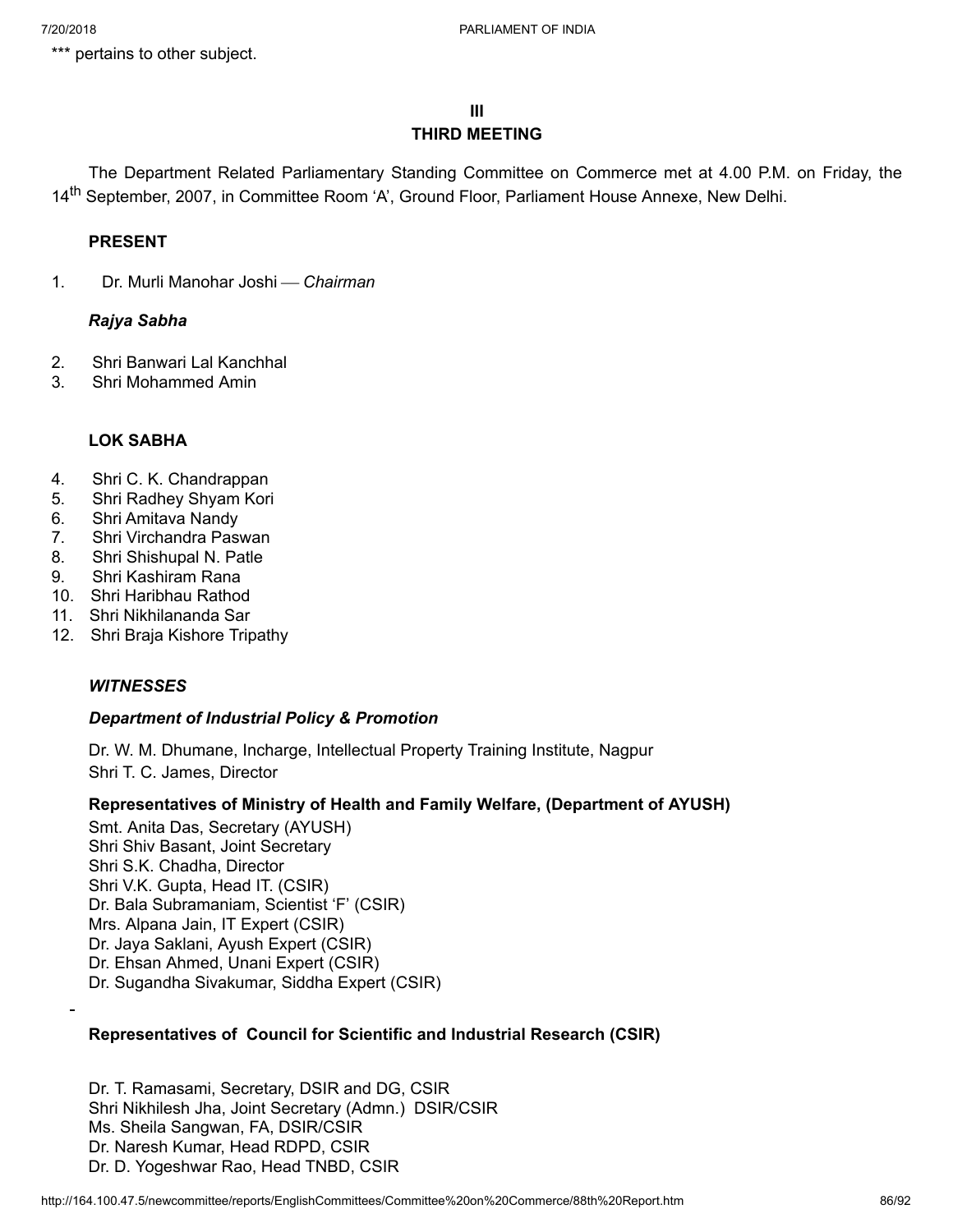Shri V. K. Gupta, Head, IT & TKDL, CSIR Shri R.K. Gupta, Head, IPMD, CSIR Dr. A. V. Gomkale, Scientist, IPMD, CSIR Shri A. Wahid, Scientist, CSIR

## **SECRETARIAT**

Shri Ravi Kant Chopra, JS & FA Shri Surinder Kumar Watts, Director Shri M.K. Khan, Deputy Director Smt. Indira C. Vaidya, Committee Officer

2. The Committee heard the views of representatives of Department of Industrial Policy & Promotion, Ministry of Health and Family Welfare, (Department of AYUSH) and Council for Scientific and Industrial Research (CSIR) on Patents and Trademarks System in India. Members sought some clarifications, which were replied to by the witnesses. The Chairman directed the witnesses to send their written replies in response to the queries, for which information was not readily available.

A verbatim record of the evidence was kept.

- 3. \* \* \*
- 4. The meeting adjourned at 6.20 p.m.

# \***V FIFTH MEETING**

 $\mathcal{L}_\text{max}$  and  $\mathcal{L}_\text{max}$  and  $\mathcal{L}_\text{max}$  and  $\mathcal{L}_\text{max}$  and  $\mathcal{L}_\text{max}$  and  $\mathcal{L}_\text{max}$ 

The Department Related Parliamentary Standing Committee on Commerce met at 11.00 A.M. on Wednesday, the 10<sup>th</sup> October, 2007, in Committee Room 'A', Ground Floor, Parliament House Annexe, New Delhi.

# **PRESENT**

1. Dr. Murli Manohar Joshi ¾ *Chairman*

## *Rajya Sabha*

- 2. Shri Thennala G. Balakrishna Pillai
- 3. Shri Jai Parkash Aggarwal
- 4. Dr. K. Keshava Rao
- 5. Shri Mohammed Amin
- 6. Shri Dinesh Trivedi

# **LOK SABHA**

- 7. Shri Radhey Shyam Kori
- 8. Shri Manjunath Kunnur
- 9. Shri Jivabhai A. Patel
- 10. Shri Shishupal N. Patle
- 11. Shri E. Ponnuswamy

<sup>\*\*\*</sup> pertains to other subject.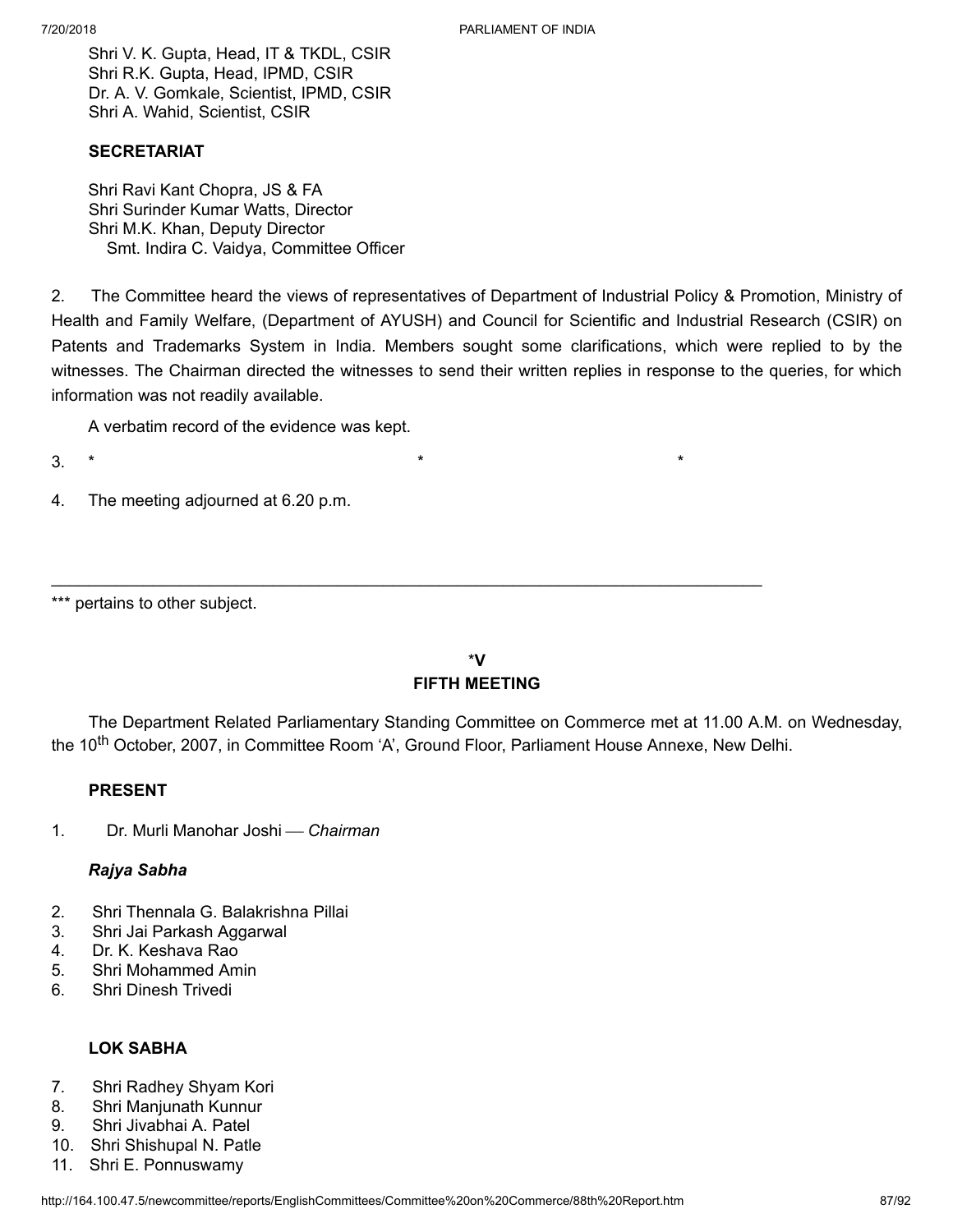- 12. Shri Kashiram Rana
- 13. Shri Haribhau Rathod
- 14. Shri Braja Kishore Tripathy

#### **WITNESSES**

#### **Indian Drug Manufacturers Association, Mumbai**

Shri Gajanan Wakankar, ED Shri S. K. Arya, Joint Director

## **SECRETARIAT**

Shri Ravi Kant Chopra, JS & FA Shri Surinder Kumar Watts, Director Shri M.K. Khan, Deputy Director Smt. Indira C. Vaidya, Committee Officer

2.  $*$  \* \*

\* 4<sup>th</sup> Meeting of the Committee pertains to other subject matter.

 $\mathcal{L}_\mathcal{L} = \mathcal{L}_\mathcal{L} = \mathcal{L}_\mathcal{L} = \mathcal{L}_\mathcal{L} = \mathcal{L}_\mathcal{L} = \mathcal{L}_\mathcal{L} = \mathcal{L}_\mathcal{L} = \mathcal{L}_\mathcal{L} = \mathcal{L}_\mathcal{L} = \mathcal{L}_\mathcal{L} = \mathcal{L}_\mathcal{L} = \mathcal{L}_\mathcal{L} = \mathcal{L}_\mathcal{L} = \mathcal{L}_\mathcal{L} = \mathcal{L}_\mathcal{L} = \mathcal{L}_\mathcal{L} = \mathcal{L}_\mathcal{L}$ 

\*\*\* pertains to other subject

|        | $3.$ * | $\star$                      | $\star$ |
|--------|--------|------------------------------|---------|
|        | $4.$ * | $\star$                      | $\star$ |
| $5. *$ |        | $\star$ . The set of $\star$ | $\star$ |

6. The Committee thereafter heard the views of representatives of Indian Drug Manufacturers Association on the subject of Patents and Trademarks Systems in India. Members sought some clarifications, which were replied to by the witnesses. The Chairman directed the witnesses to send their written replies in response to the queries, for which information was not readily available.

7. With this, the Committee decided to close the evidence on the subject of Patents and Trademarks Systems in India. However, it decided to hear the concluding evidence of the Secretary, Department of Industrial Policy and Promotion on the subject, in its next meeting.

A verbatim record of the evidence was kept.

8. The Committee adjourned at 12.45 p.m.

# **VI SIXTH MEETING**

 $\mathcal{L}_\text{max}$  and  $\mathcal{L}_\text{max}$  and  $\mathcal{L}_\text{max}$  and  $\mathcal{L}_\text{max}$  and  $\mathcal{L}_\text{max}$  and  $\mathcal{L}_\text{max}$ 

The Department Related Parliamentary Standing Committee on Commerce met at 11.00 A.M. on Tuesday, the 18<sup>th</sup> December, 2007, in Room No. '63', First Floor, Parliament House, New Delhi.

http://164.100.47.5/newcommittee/reports/EnglishCommittees/Committee%20on%20Commerce/88th%20Report.htm 88/92

<sup>\*\*\*</sup> pertains to other subject.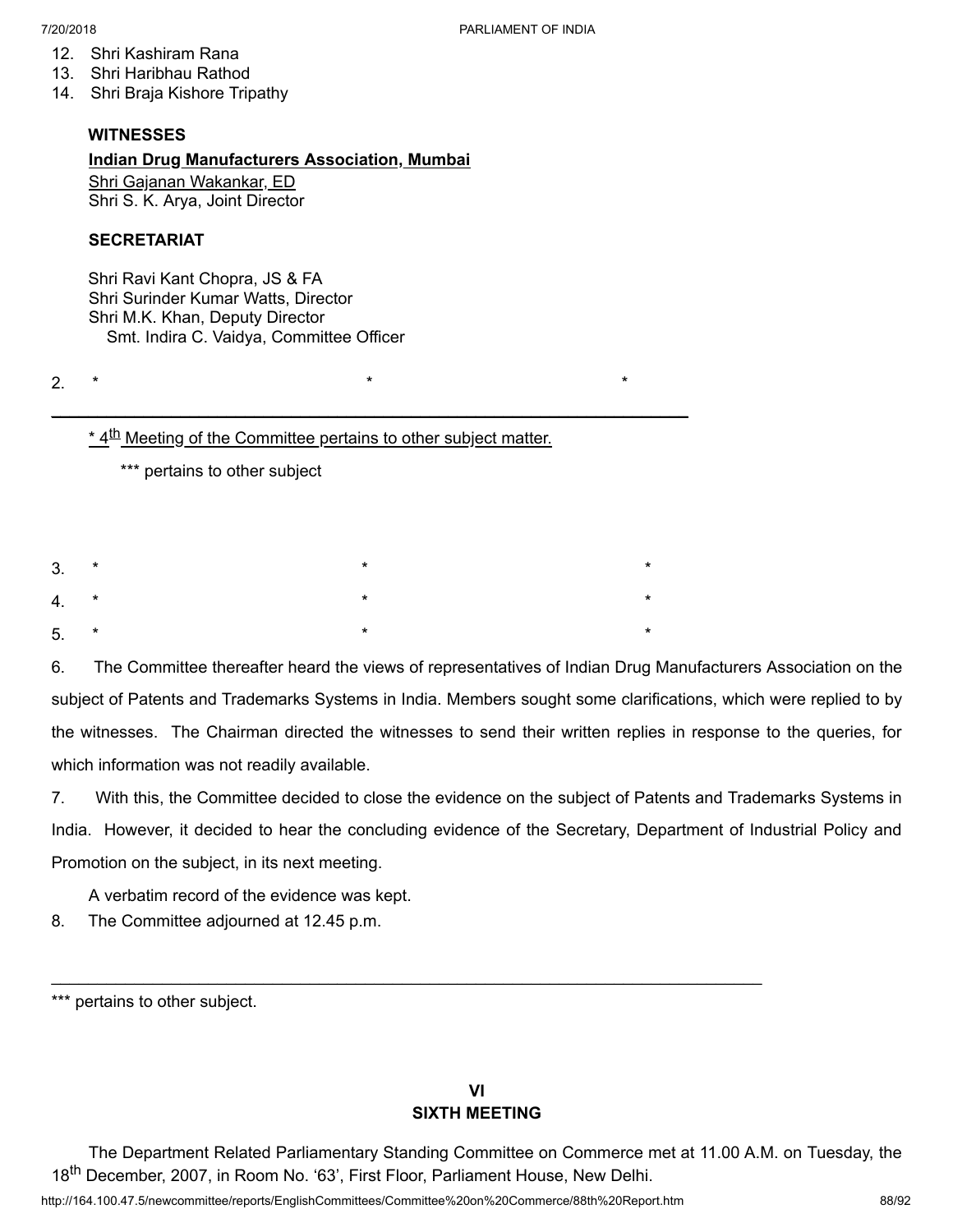# **PRESENT**

1. Dr. Murli Manohar Joshi ¾ *Chairman*

# *Rajya Sabha*

- 2. Shri Mohammed Amin
- 3. Shri Rajkumar Dhoot
- 4. Shri Dinesh Trivedi
- 5. Shri Robert Kharshiing

# **LOK SABHA**

- 6. Shri Omar Abdullah
- 7. Shri C.K. Chandrappan
- 8. Shri Radhey Shyam Kori
- 9. Shri N.N. Krishnadas
- 10. Shri Manjunath Kunnur
- 11. Shri Virchandra Paswan
- 12. Shri Shishupal N. Patle
- 13. Shri E. Ponnuswamy
- 14. Shri Kashiram Rana
- 15. Shri Haribhau Rathod
- 16. Shri Nikhilananda Sar
- 17. Shri Braja Kishore Tripathy
- 18. Shri T.K. Hamza

# **WITNESSES**

# **REPRESENTATIVE OF LAWYERS COLLECTIVE HIV/AIDS UNIT**

Mr. Anand Grover, Project Director

# **REPRESENTATIVE OF CAMPAIGN FOR ACCESS TO ESSENTIAL MEDICINES, NEW DELHI.**

Ms. Leena Menghaney, Project Manager

## **REPRESENTATIVES OF DEPARTMENT OF INDUSTRIAL POLICY AND PROMOTION**

Shri Ajay Shankar, Secretary Shri N.N. Prasad, Joint Secretary Shri M.S. Dhakad, Director Shri T.C. James, Director Shri V. Ravi, CGPDTM

# **MINISTRY OF LAW & JUSTICE**

Dr. B. A. Agrawal, Additional Secretary Shri N.K. Ambastha, Consultant **Smt. Sudha Rani, Deputy Legislative Counsel** Shri K. Sreemannaranayan, Assistant Legislative Counsel

## **SECRETARIAT**

Shri V.K. Agnihotri, Secretary General Shri Ravi Kant Chopra, JS & FA Shri Surinder Kumar Watts, Director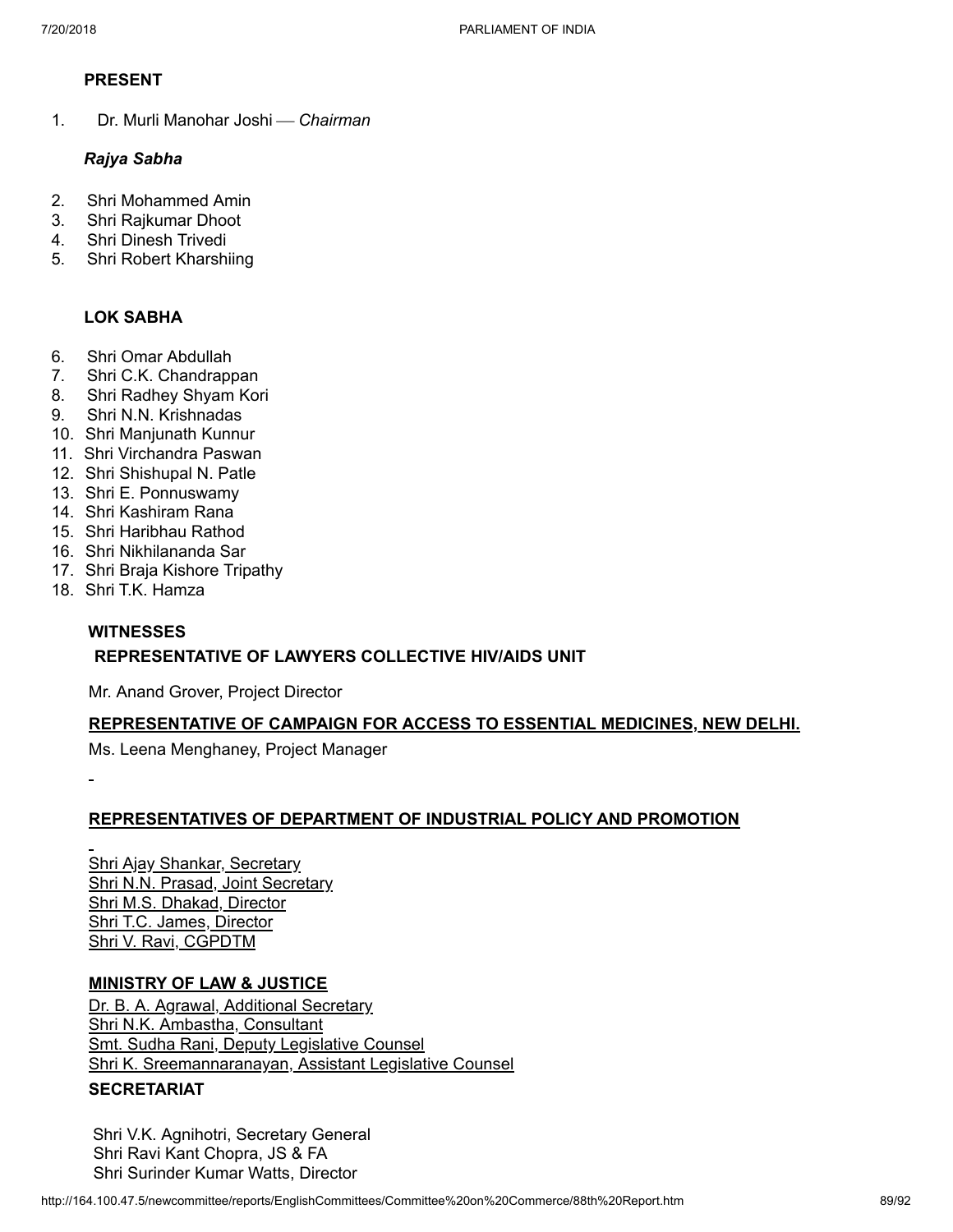Shri M.K. Khan, Deputy Director Smt. Indira C. Vaidya, Committee Officer

2.  $*$  \* \* \*

3. \* \* \*

4. The Committee heard the views of representatives of Lawyers Collective HIV/AIDS Unit and Campaign for Access to Essential Medicines on Patents and Trademarks Systems in India. Members sought some clarifications, which were replied to by the witnesses. The Chairman directed the witnesses to send their written replies in response to the queries, for which information was not readily available.

5. \* \* \*

6. The Committee then heard the concluding evidence of the Secretary, Department of Industrial Policy & Promotion on the Patents and Trademarks Systems in India which, however, remained inconclusive.

7. \* \* \*

A verbatim record of the evidence was kept.

8. The Committee adjourned at 3.15 p.m.

\*\*\* pertains to other subject.

# **\*IX NINTH MEETING**

The Department Related Parliamentary Standing Committee on Commerce met at 11.00 A.M. on Friday, the 11<sup>th</sup> January, 2008, in Room No. '63', First Floor, Parliament House, New Delhi.

## **PRESENT**

1. Dr. Murli Manohar Joshi ¾ *Chairman*

#### **Rajya Sabha**

- 2. Shri Jai Parkash Aggarwal
- 3. Dr. K. Keshava Rao
- 4. Shri Banwari Lal Kanchhal
- 5. Shri Dinesh Trivedi
- 6. Shri Robert Kharshiing

## **LOK SABHA**

- 7. Shri Omar Abdullah
- 8. Shri Radhey Shyam Kori
- 9. Shri N. N. Krishnadas
- 10. Shri Virchandra Paswan
- 11. Shri E. Ponnuswamy
- 12. Shri Kashiram Rana
- 13. Shri Nikhilananda Sar
- 14. Shri Braja Kishore Tripathy
- 15. Shri T. K. Hamza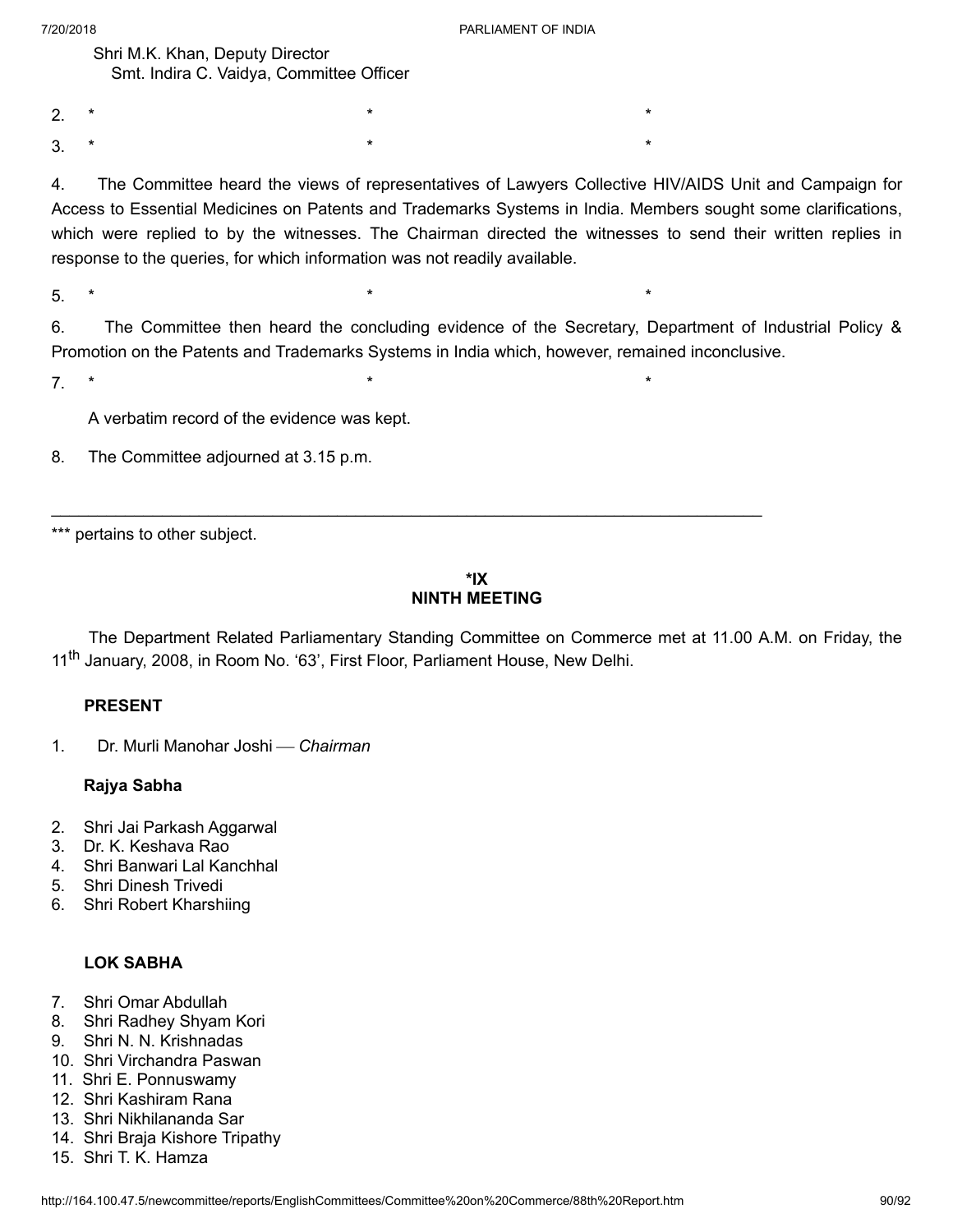# **WITNESSES REPRESENTATIVES OF DEPARTMENT OF INDUSTRIAL POLICY AND PROMOTION**

Shri Ajay Shankar, Secretary Shri N.N. Prasad, Joint Secretary Shri M.S. Dhakad, Director Shri T.C. James, Director

# **SECRETARIAT**

Shri Ravi Kant Chopra, JS & FA Shri Surinder Kumar Watts, Director Shri M.K. Khan, Deputy Director Smt. Indira C. Vaidya, Committee Officer

<u>\* 7<sup>th</sup> & 8<sup>th</sup> Meeting of the Committee pertains to other subject matter.</u>

\_\_\_\_\_\_\_\_\_\_\_\_\_\_\_\_\_\_\_\_\_\_\_\_\_\_\_\_\_\_\_\_\_\_\_\_\_\_\_\_\_\_\_\_\_\_\_\_\_\_\_\_\_\_\_\_\_\_\_\_\_\_\_\_\_\_\_\_\_

2. The Committee resumed hearing the concluding evidence of the Secretary, Department of Industrial Policy and Promotion on Patents and Trademarks Systems in India. Members sought some clarifications, which were replied to by the witnesses. The Chairman directed the witnesses to send written replies to the queries, for which information was not readily available.

A verbatim record of the evidence was kept.

- 3. The Committee adjourned at 1.00 p.m.
- \*\*\* pertains to other subject.

# **\*III THIRD MEETING**

The Department Related Parliamentary Standing Committee on Commerce met at 3.00 P.M. on Friday, the 26<sup>th</sup> September, 2008, in Committee Room 'A', Ground Floor, Parliament House Annexe, New Delhi.

# **PRESENT**

1. Dr. Murli Manohar Joshi ¾ *Chairman*

# *Rajya Sabha*

- 2. Shri Thennala G. Balakrishna Pillai
- 3. Dr. K. Keshava Rao
- 4. Shri Banwari Lal Kanchhal
- 5. Shri Mohammed Amin
- 6. Shri Parimal Nathwani

# **LOK SABHA**

7. Shri Omar Abdullah